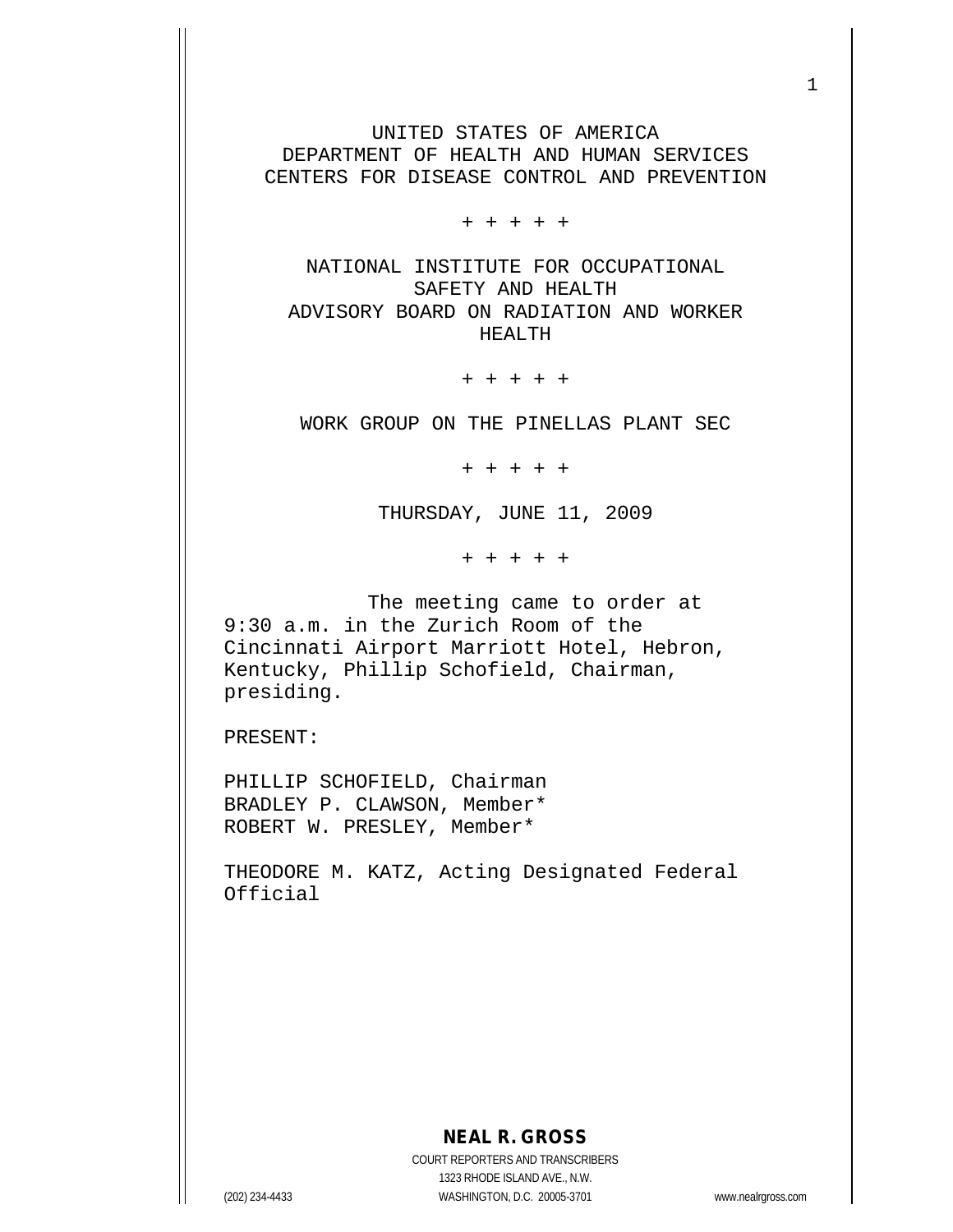IDENTIFIED PARTICIPANTS:

NANCY ADAMS, NIOSH Contractor\* SHAHRA ANDERSON, Senator Bill Nelson's Office JASON BROEHM, CDC GRADY CALHOUN, NIOSH PETER DARNELL, NIOSH LARRY ELLIOTT, NIOSH BRIAN GLECKLER, Dade Moeller & Associates DONNA HAND, Public EMILY HOWELL, HHS\* JOHN MAURO, SC&A MICHAEL RAFKY, HHS\* ELYSE THOMAS, ORAU

\*Participating via telephone

## **NEAL R. GROSS**

COURT REPORTERS AND TRANSCRIBERS 1323 RHODE ISLAND AVE., N.W. (202) 234-4433 WASHINGTON, D.C. 20005-3701 www.nealrgross.com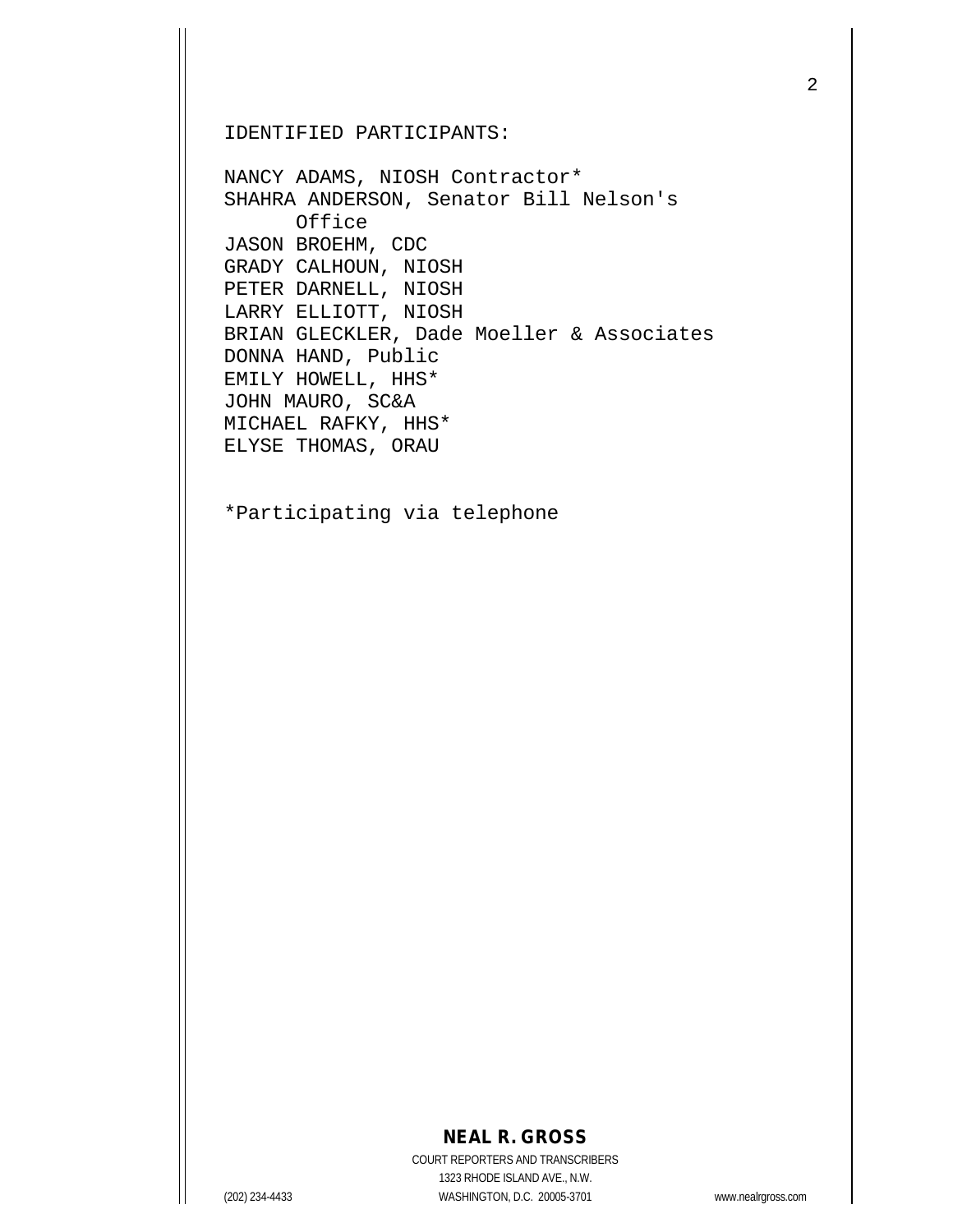## T-A-B-L-E O-F C-O-N-T-E-N-T-S

| Opening Remarks                                                               |  |  |  |  |  |  |  |  |  |  |
|-------------------------------------------------------------------------------|--|--|--|--|--|--|--|--|--|--|
| Ted Katz 4                                                                    |  |  |  |  |  |  |  |  |  |  |
|                                                                               |  |  |  |  |  |  |  |  |  |  |
| Reconstruction Doses in Absence of Early<br>Health Physics Industrial Hygiene |  |  |  |  |  |  |  |  |  |  |
| Environmental Records                                                         |  |  |  |  |  |  |  |  |  |  |
| John Mauro 8                                                                  |  |  |  |  |  |  |  |  |  |  |

## **NEAL R. GROSS**

COURT REPORTERS AND TRANSCRIBERS 1323 RHODE ISLAND AVE., N.W. (202) 234-4433 WASHINGTON, D.C. 20005-3701 www.nealrgross.com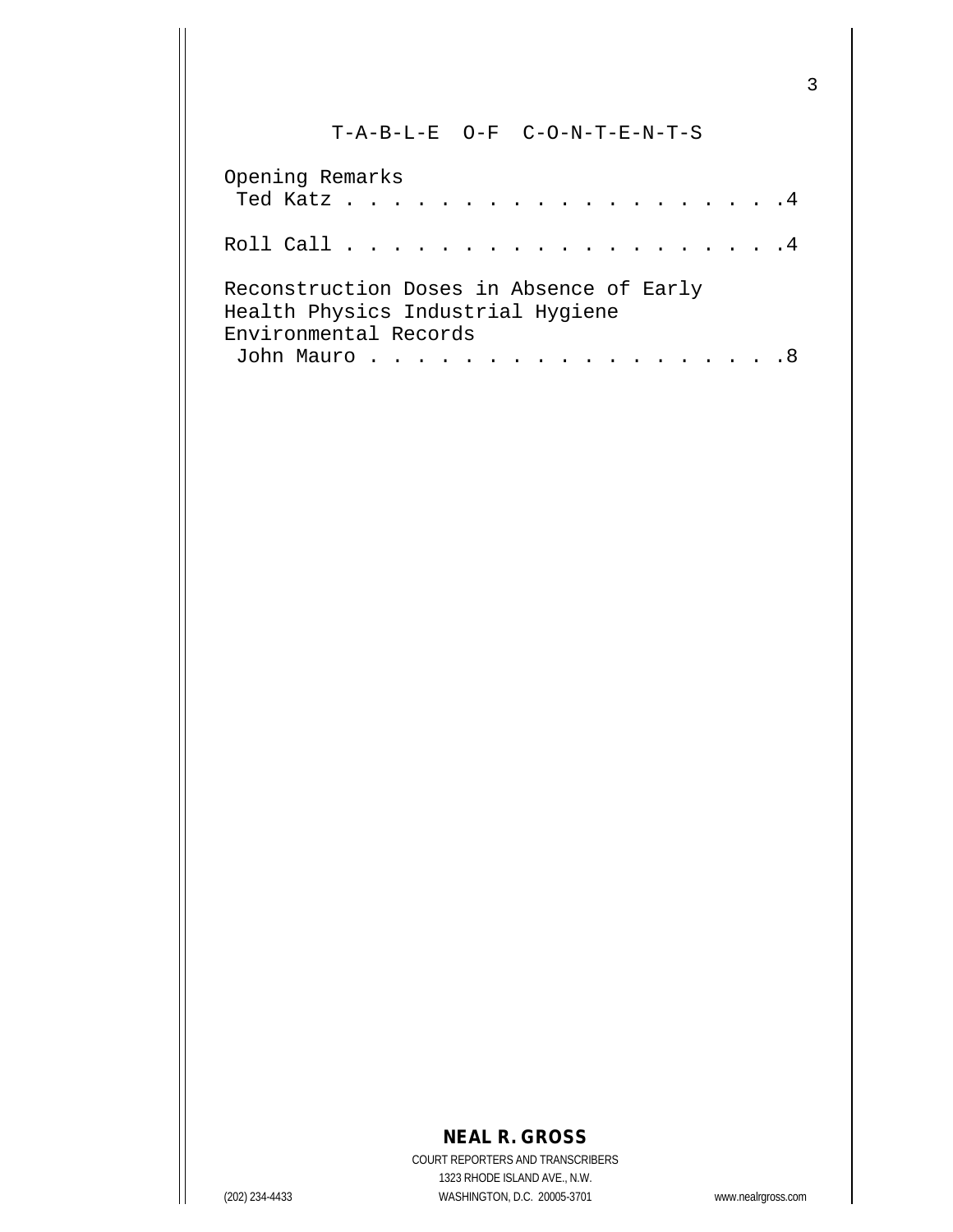|    | 4                                                                                                   |
|----|-----------------------------------------------------------------------------------------------------|
| 1  | $P-R-O-C-E-E-D-I-N-G-S$                                                                             |
| 2  | $9:31$ a.m.                                                                                         |
| 3  | MR. KATZ: Good morning, everyone                                                                    |
| 4  | in the room and on the phone. This is Ted                                                           |
| 5  | Katz. I'm the acting designated federal                                                             |
| 6  | official for the Advisory Board on Radiation                                                        |
| 7  | Worker Health. And we are convening the                                                             |
| 8  | Pinellas Working Group.                                                                             |
| 9  | And as always, we begin with roll                                                                   |
| 10 | call, beginning with board members in the room                                                      |
| 11 | with the chair.                                                                                     |
| 12 | CHAIRMAN SCHOFIELD: Phillip                                                                         |
| 13 | Schofield, Chair, board member, no conflict.                                                        |
| 14 | MR. KATZ: And thank you. Yes,                                                                       |
| 15 | please, everybody address conflict as well.                                                         |
| 16 | And then on the line, board                                                                         |
| 17 | members?                                                                                            |
| 18 | MEMBER CLAWSON: Brad Clawson,                                                                       |
| 19 | board member, no conflict.                                                                          |
| 20 | MEMBER PRESLEY: Robert Presley,                                                                     |
| 21 | board member, no conflict.                                                                          |
| 22 | MR. KATZ: Okay. And, Dr. Poston,                                                                    |
|    | <b>NEAL R. GROSS</b><br>COURT REPORTERS AND TRANSCRIBERS                                            |
|    | 1323 RHODE ISLAND AVE., N.W.<br>(202) 234-4433<br>WASHINGTON, D.C. 20005-3701<br>www.nealrgross.com |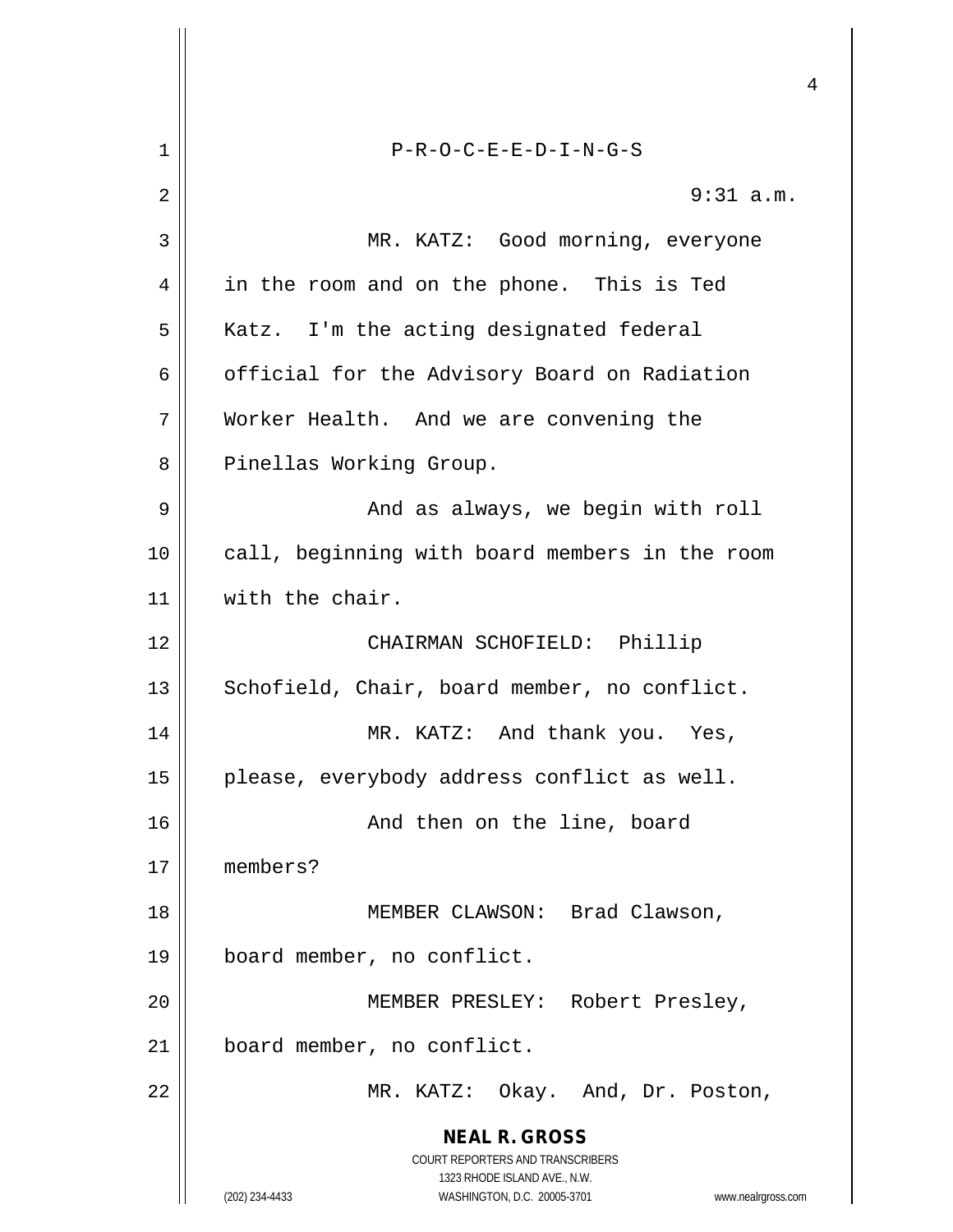**NEAL R. GROSS** COURT REPORTERS AND TRANSCRIBERS 1323 RHODE ISLAND AVE., N.W. (202) 234-4433 WASHINGTON, D.C. 20005-3701 www.nealrgross.com 1 are you with us? 2 Okay. And any chance, Mike 3 | Gibson, are you with us? 4 Okay. Then NIOSH ORAU Team in the  $5 \parallel$  room? 6 MR. CALHOUN: Grady Calhoun, NIOSH 7 | OCAS, no conflict. 8 MR. DARNELL: Peter Darnell, NIOSH 9 | OCAS, no conflict or bias. 10 || MR. GLECKLER: Brian Gleckler, 11 Dade Moeller & Associates in support of NIOSH, 12 || no conflict or bias. 13 || MS. THOMAS: Elyse Thomas, ORAU  $14$  | Team. 15 || MR. KATZ: And then on the phone 16 | for NIOSH ORAU Team? 17 || You expecting anyone on the phone?  $18 \parallel$  Okay. 19 || Chay. And then SC&A in the room? 20 DR. MAURO: John Mauro, SC&A, no 21 conflict. 22 MR. KATZ: And on the line. Any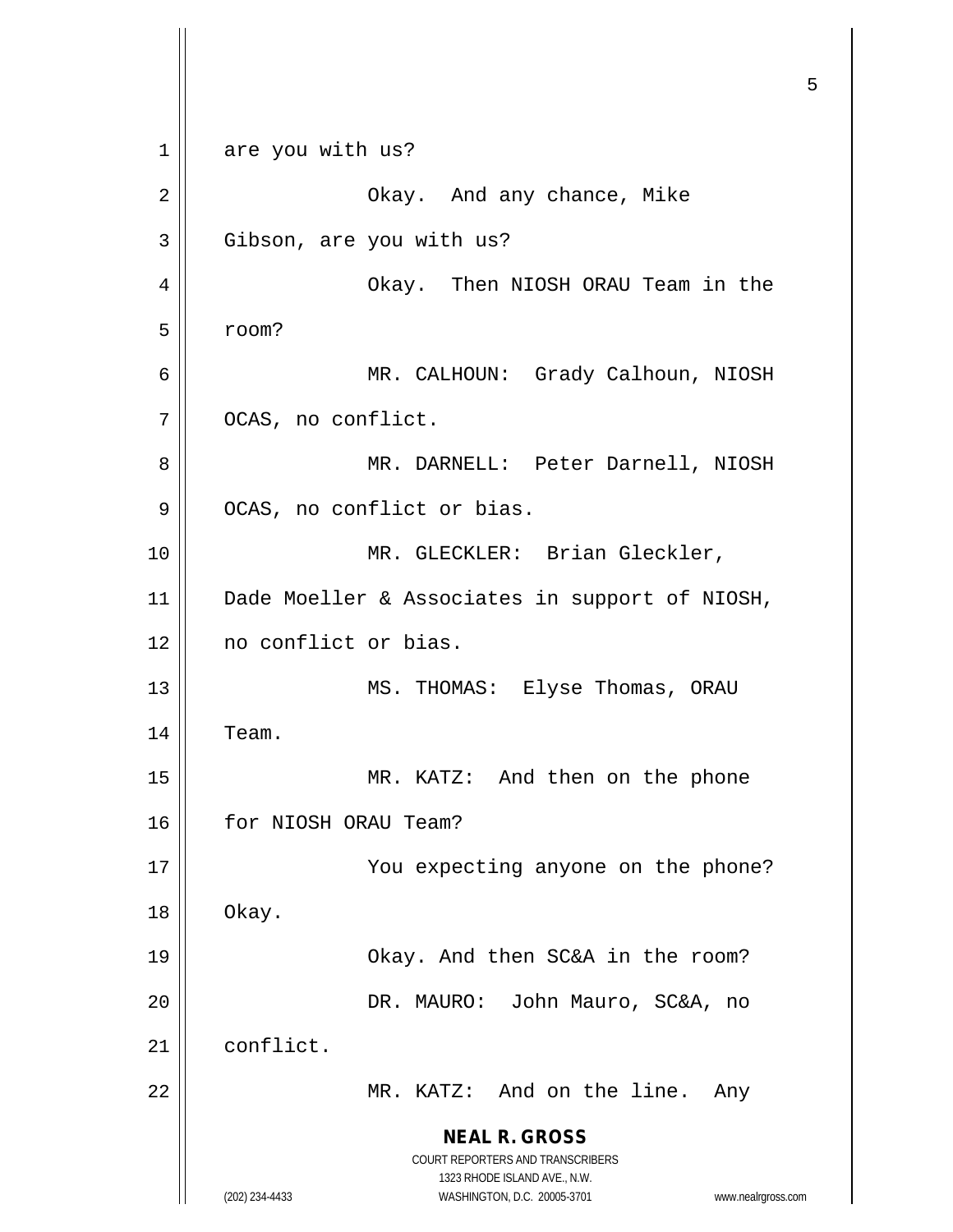**NEAL R. GROSS** COURT REPORTERS AND TRANSCRIBERS 1323 RHODE ISLAND AVE., N.W. (202) 234-4433 WASHINGTON, D.C. 20005-3701 www.nealrgross.com 1 || SC&A staff on the line? 2 Okay. And then other federal 3 employees or contractors on the line? 4 MS. ANDERSON: Shahra Anderson, 5 | Senator Bill Nelson's office. 6 MR. KATZ: Could you repeat your 7 first name, please? 8 MS. ANDERSON: It's Shahra 9 | Anderson. 10 MR. KATZ: Oh, Shahra? Thank you. 11 Welcome. 12 || MS. ANDERSON: Thank you. 13 || MS. ADAMS: Nancy Adams, NIOSH 14 | contractor. 15 || MS. HOWELL: Emily Howell, HHS. 16 || MR. RAFKY: Michael Rafky, HHS. 17 || MR. BROEHM: Jason Broehm, CDC. 18 MR. KATZ: Welcome, all of you. 19 Okay. And then members of the 20 || public in the room? 21 || MS. HAND: Donna Hand. 22 MR. KATZ: So Donna Hand's here.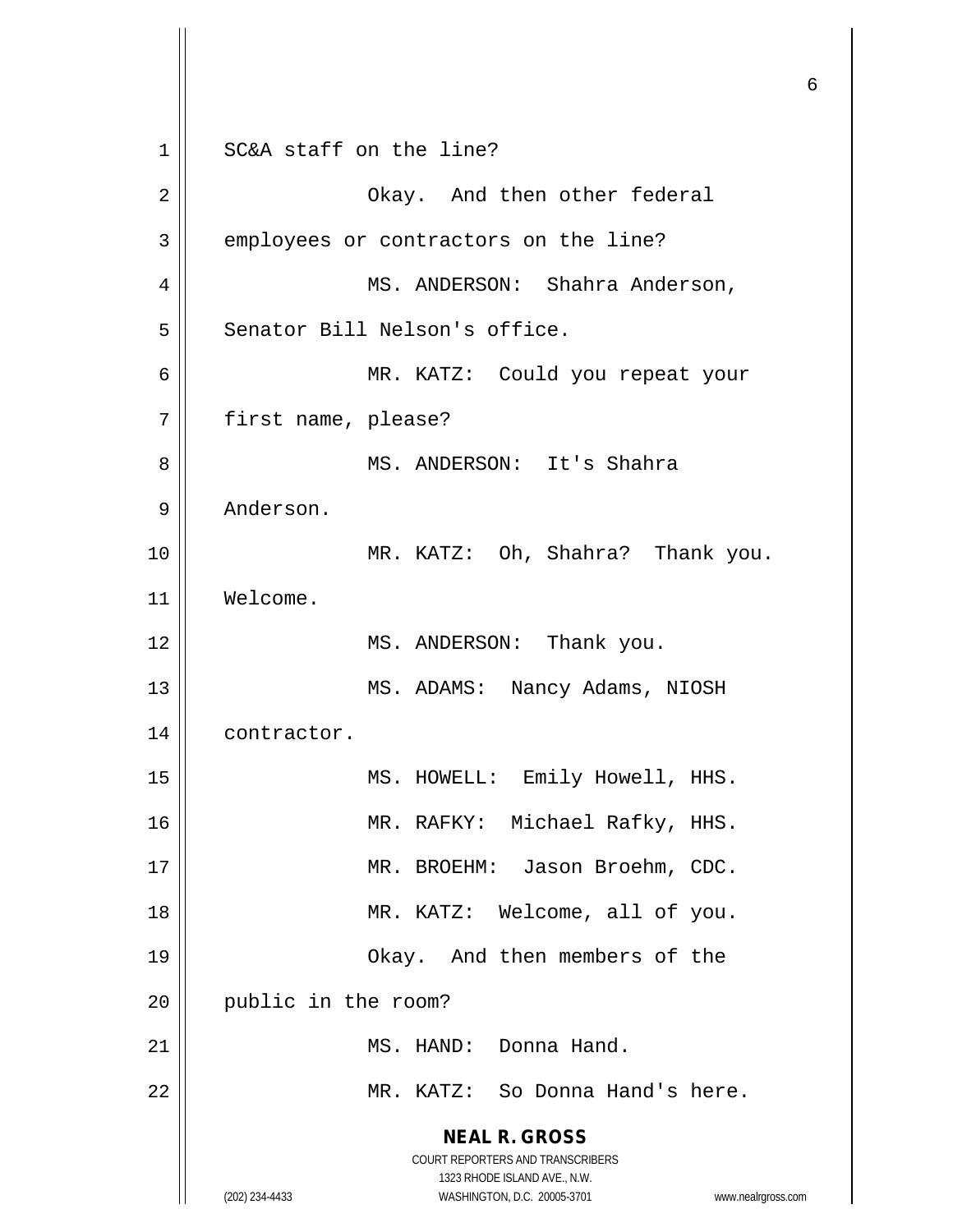| 1  | Welcome, Donna.                                                     |
|----|---------------------------------------------------------------------|
| 2  | And on the line, other members of                                   |
| 3  | the public?                                                         |
| 4  | If you want, you can identify                                       |
| 5  | yourself. You don't have to.                                        |
| 6  | PARTICIPANT: That's okay. My                                        |
| 7  | name is not important.                                              |
| 8  | MR. KATZ: Okay. Very good.                                          |
| 9  | Welcome anyway. And then just to let                                |
| 10 | everybody know on the telephone, the usual                          |
| 11 | procedure is to mute your phone except when                         |
| 12 | you are addressing the group. And if you                            |
| 13 | don't have a mute button on your phone, star                        |
| 14 | six on your phone will work as a mute, or it                        |
| 15 | usually does. And then if you mute yourself                         |
| 16 | using star six and you want to address the                          |
| 17 | group, to come off of mute you just press star                      |
| 18 | six again.                                                          |
| 19 | And also please remember, folks on                                  |
| 20 | the phone, do not use your hold button at any                       |
| 21 | time during the call. If you need to leave                          |
| 22 | the call for a bit, just disconnect and call                        |
|    | <b>NEAL R. GROSS</b><br>COURT REPORTERS AND TRANSCRIBERS            |
|    | 1323 RHODE ISLAND AVE., N.W.                                        |
|    | WASHINGTON, D.C. 20005-3701<br>(202) 234-4433<br>www.nealrgross.com |

 $\mathsf{I}$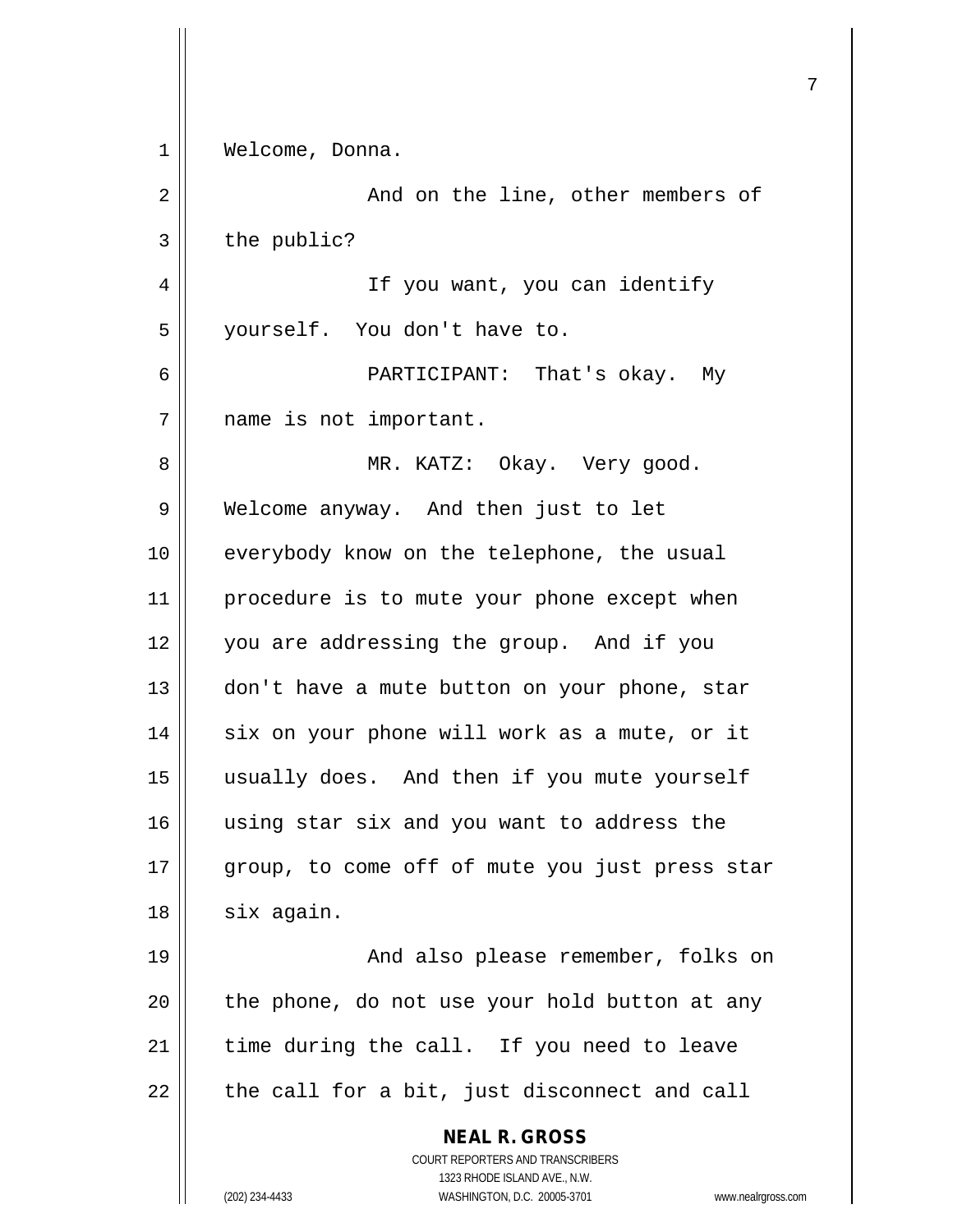| 1  | back in, because your hold button usually is                                                                                                                    |
|----|-----------------------------------------------------------------------------------------------------------------------------------------------------------------|
| 2  | associated with some sort of noise or feedback                                                                                                                  |
| 3  | that interrupts the discussion. So thank you.                                                                                                                   |
| 4  | And, Phil, it's all yours.                                                                                                                                      |
| 5  | CHAIRMAN SCHOFIELD: Okay. The                                                                                                                                   |
| 6  | way we're going to do this, we're just going                                                                                                                    |
| 7  | right down the issues as they're outlined in                                                                                                                    |
| 8  | the matrix. And I don't think it's really                                                                                                                       |
| 9  | going to take us all that long today. I think                                                                                                                   |
| 10 | mostly it should be fairly well in hand.                                                                                                                        |
| 11 | So the first issue is on the                                                                                                                                    |
| 12 | reconstruction doses in absence of early                                                                                                                        |
| 13 | health physics industrial hygiene                                                                                                                               |
| 14 | environmental records.                                                                                                                                          |
| 15 | You want to do it?                                                                                                                                              |
| 16 | MR. KATZ: John, you want to just                                                                                                                                |
| 17 | sort of get --                                                                                                                                                  |
| 18 | DR. MAURO: Yes, maybe I can set                                                                                                                                 |
| 19 | the table a little bit.                                                                                                                                         |
| 20 | CHAIRMAN SCHOFIELD: Okay.                                                                                                                                       |
| 21 | DR. MAURO: That would be helpful.                                                                                                                               |
| 22 | The last time we met I guess was                                                                                                                                |
|    | <b>NEAL R. GROSS</b><br>COURT REPORTERS AND TRANSCRIBERS<br>1323 RHODE ISLAND AVE., N.W.<br>(202) 234-4433<br>WASHINGTON, D.C. 20005-3701<br>www.nealrgross.com |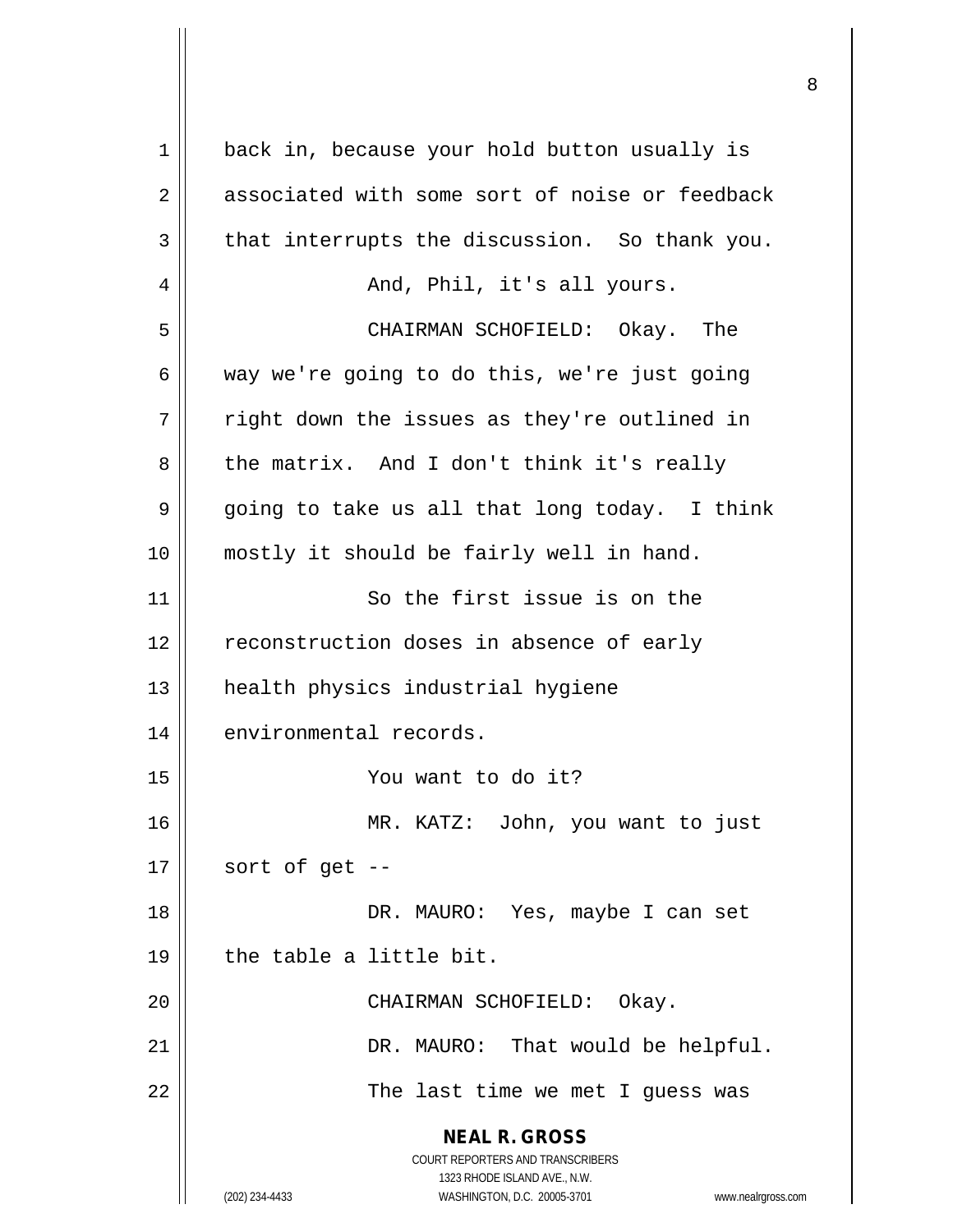| $\mathbf 1$ | on June 11th, about a year ago, and a lot has            |
|-------------|----------------------------------------------------------|
| 2           | been accomplished at that time and since that            |
| 3           | time.                                                    |
| 4           | The best way to think about this                         |
| 5           | is, you know, Pinellas issued its -- ORAU                |
| 6           | issued its site profile in 2005. I think                 |
| 7           | there might have been a 2006. One of the TBDs            |
| 8           | might have been as recent as 2006.                       |
| 9           | SC&A issued its review of the site                       |
| 10          | profile dated September 16, 2006 and the                 |
| 11          | bottom line is there were 11 primary issues,             |
| 12          | eight secondary issues. The primary issues               |
| 13          | are by far the ones that are of concern.                 |
| 14          | There was a work group meeting                           |
| 15          | held on June 11th. Numerous follow-up                    |
| 16          | investigations and white papers have been                |
| 17          | exchanged. And on June 9th, last week, SC&A              |
| 18          | issued a PA-cleared version of the complete              |
| 19          | matrix, which is a beast. It's big. The                  |
| 20          | reason it's big, it's almost like a compendium           |
| 21          | of the history of the program. So we captured            |
| 22          | every step along the way. So it's somewhat               |
|             | <b>NEAL R. GROSS</b><br>COURT REPORTERS AND TRANSCRIBERS |

1323 RHODE ISLAND AVE., N.W. (202) 234-4433 WASHINGTON, D.C. 20005-3701 www.nealrgross.com

 $\prod$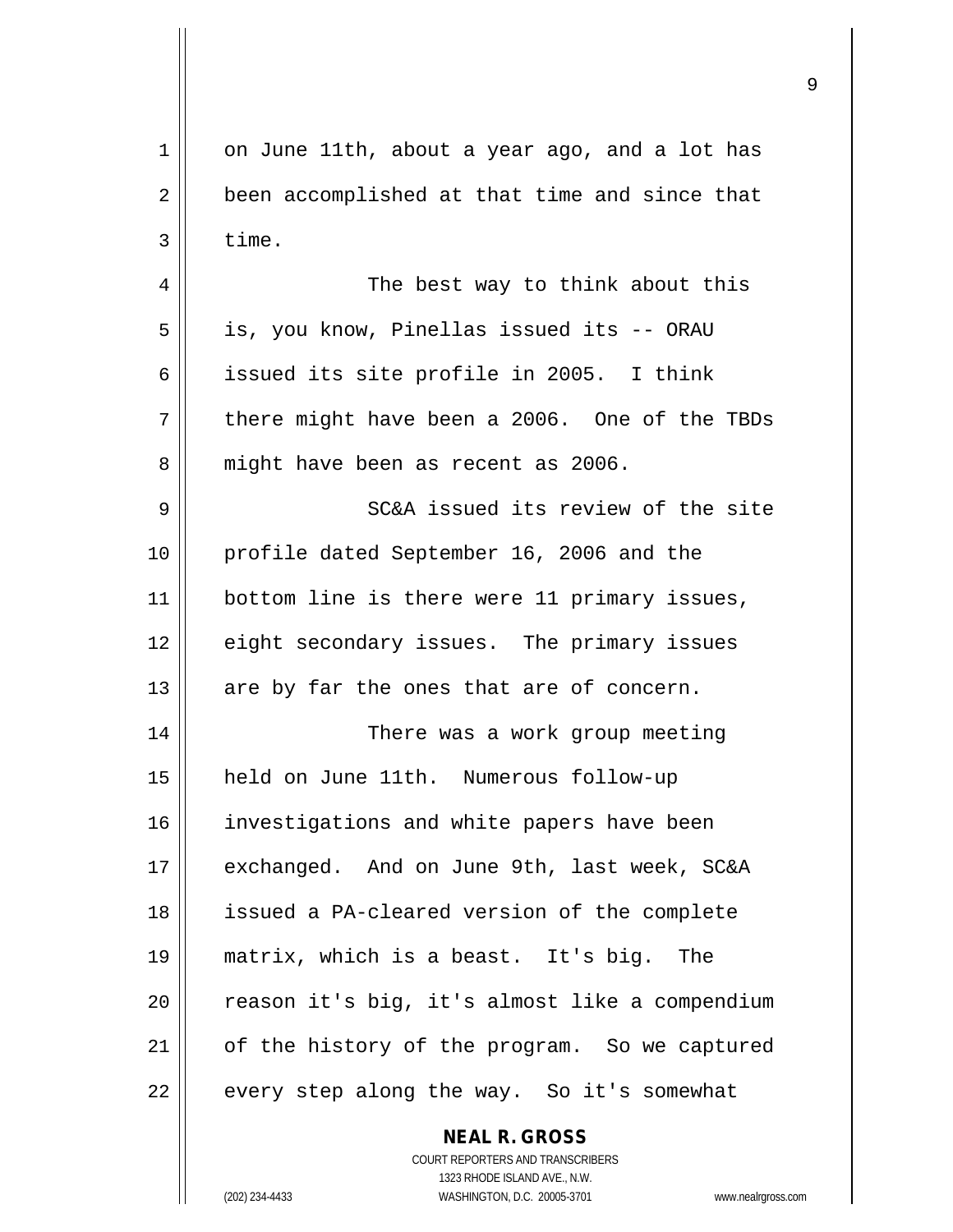| 1  | burdensome and it's certainly not something    |
|----|------------------------------------------------|
| 2  | we're going to want to go through in detail.   |
| 3  | It's unnecessary. But it does represent a      |
| 4  | convenient record.                             |
| 5  | MR. CALHOUN: Is that the 50-page               |
| 6  | one?                                           |
| 7  | DR. MAURO: Yes, the front of it                |
| 8  | is dated June 1st, 2009. It's probably about   |
| 9  | 50 pages, yes. That's it right there. Okay?    |
| 10 | Now, what I would recommend we do,             |
| 11 | it turns out that out of the 11 findings, for  |
| 12 | all intents and purposes, nothing new has      |
| 13 | developed. And therefore, all intents and      |
| 14 | purposes, SC&A's position is recommend closure |
| 15 | on eight out of the eleven. And really it's    |
| 16 | a matter of the best way to look at it is we   |
| 17 | agree in principle with the solution and at    |
| 18 | such time that the site profile is revised,    |
| 19 | the degree to which those issues have been     |
| 20 | attended to, and of course it will be up to    |
| 21 | the work group whether they want to give it    |
| 22 | one last read, sign off, or sign off on it     |
|    |                                                |

COURT REPORTERS AND TRANSCRIBERS 1323 RHODE ISLAND AVE., N.W. (202) 234-4433 WASHINGTON, D.C. 20005-3701 www.nealrgross.com

**NEAL R. GROSS**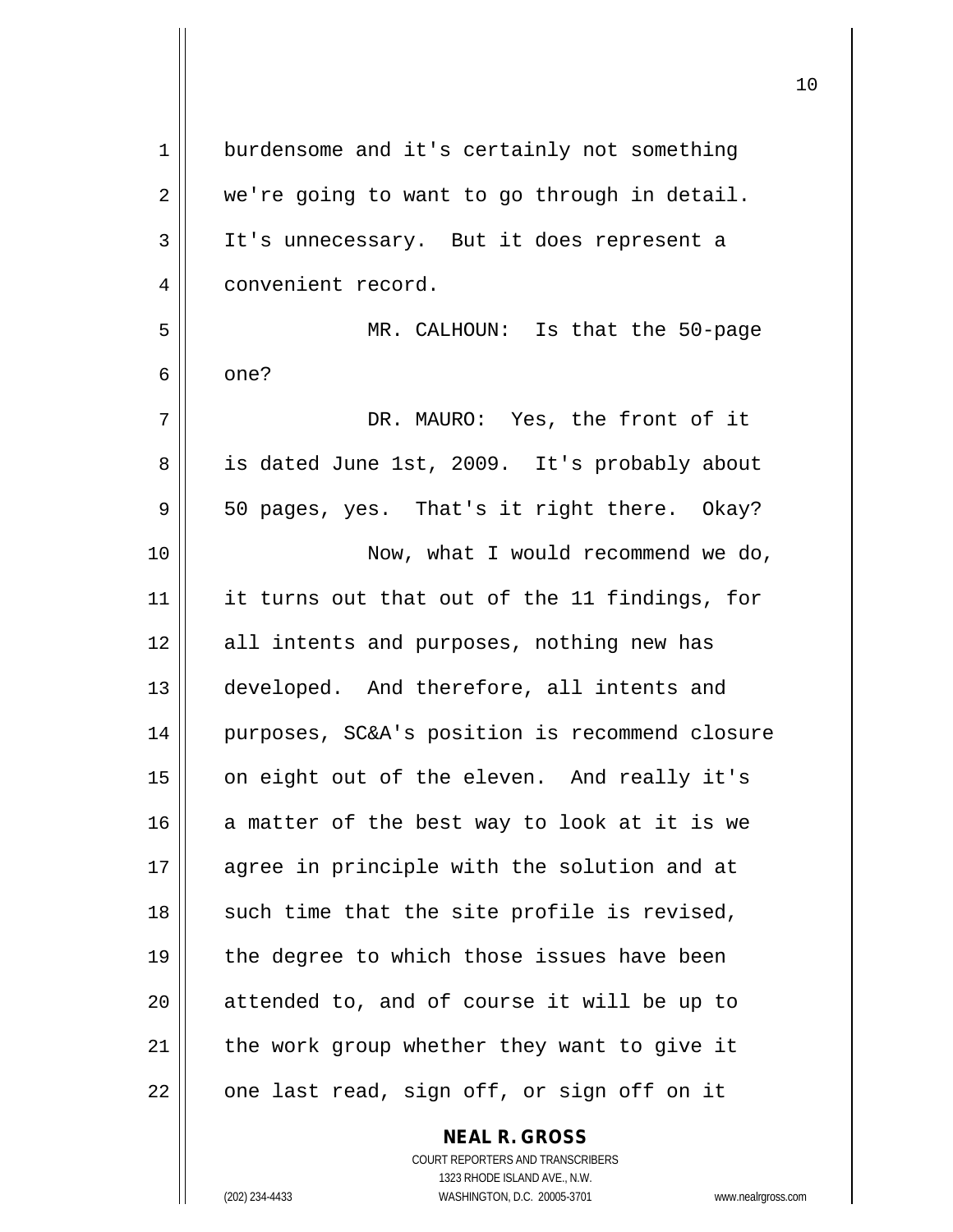$1 \parallel$  now.

| 2  | Because they're relatively brief,                                                        |
|----|------------------------------------------------------------------------------------------|
| 3  | one of the things I did that might be helpful                                            |
| 4  | to go through all 11, it might be a good idea                                            |
| 5  | to sort of march through, a refresher, is we                                             |
| 6  | had a conference call with Senator Nelson's                                              |
| 7  | office a week ago?                                                                       |
| 8  | CHAIRMAN SCHOFIELD: Yes,                                                                 |
| 9  | somewhere around there.                                                                  |
| 10 | DR. MAURO: Last week, yes. And                                                           |
| 11 | what I did at the time, this was only                                                    |
| 12 | distributed to the work group, not to Senator                                            |
| 13 | Nelson's offices. I took these 50 pages and                                              |
| 14 | I boiled it down to two, and I just handed                                               |
| 15 | them out to you.                                                                         |
| 16 | And, Ms. Hand, do you have a copy                                                        |
| 17 | of that?                                                                                 |
| 18 | MR. KATZ: Yes.                                                                           |
| 19 | CHAIRMAN SCHOFIELD: And I think                                                          |
| 20 | what might be a good idea is, we could go into                                           |
| 21 | each one quickly, go through it, see where it                                            |
| 22 | is and the degree to which we want to dive                                               |
|    | <b>NEAL R. GROSS</b><br>COURT REPORTERS AND TRANSCRIBERS<br>1323 RHODE ISLAND AVE., N.W. |
|    | (202) 234-4433<br>WASHINGTON, D.C. 20005-3701<br>www.nealrgross.com                      |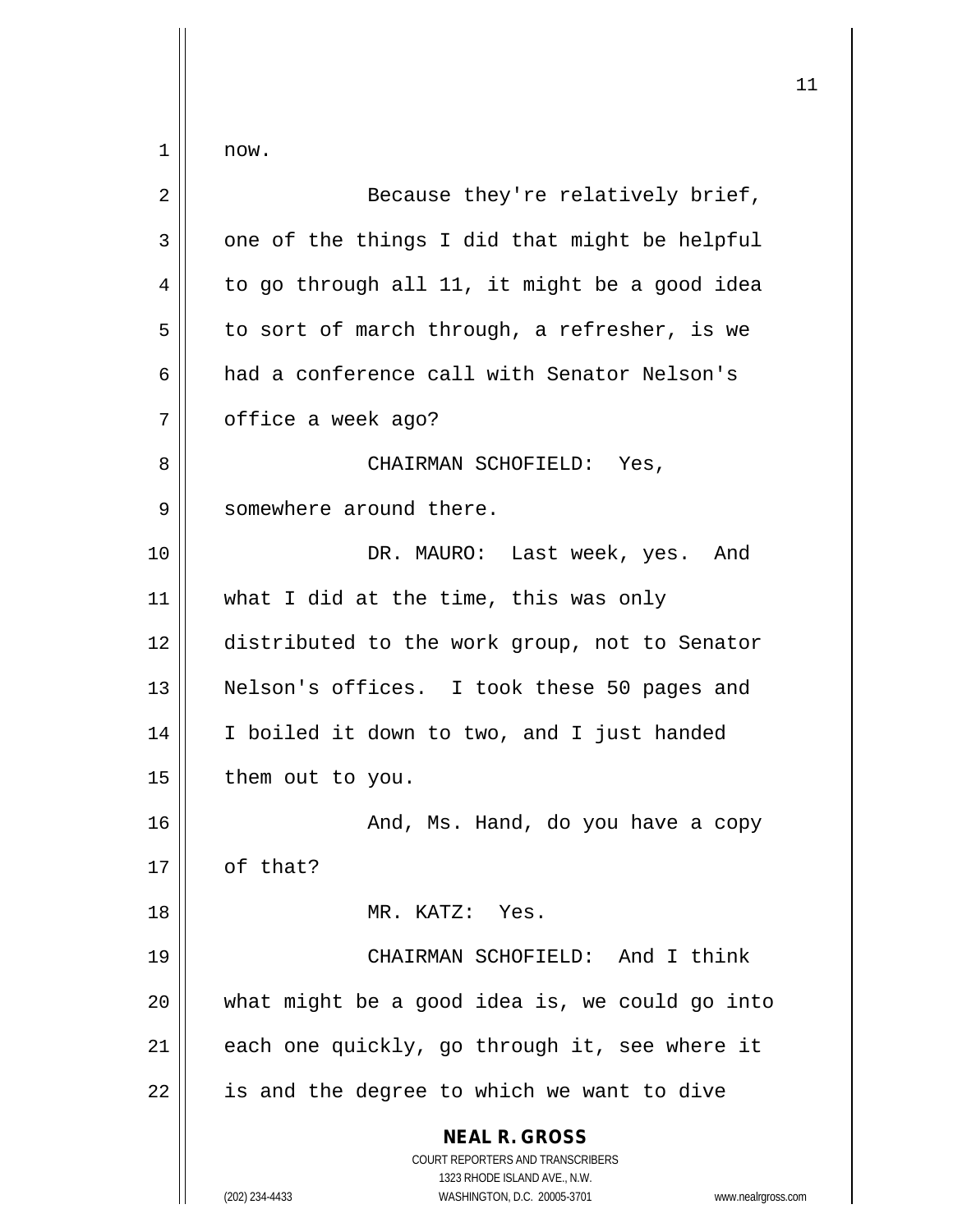**NEAL R. GROSS** COURT REPORTERS AND TRANSCRIBERS 1323 RHODE ISLAND AVE., N.W. (202) 234-4433 WASHINGTON, D.C. 20005-3701 www.nealrgross.com 1 deeper into it, revisit it, discuss it 2 | further. We certainly can. But it's  $3 \parallel$  certainly a good way rather than burden  $4 \parallel$  ourselves with the 50-so pages here. 5 || So if that's okay with everyone, I  $6 \parallel$  could start marching down. 7 One point that Grady and I 8 | believe, Peter, you had mentioned, we will be 9 getting to metal tritides, item No. 2. And I 10 || understand there are certain ground rules that 11 we have to follow. And I'm looking, I guess 12 | to the O-cleared people in the room who have 13 || participated in that ground rule meeting, sort 14 | of make sure we stay within boundaries. 15 || MR. DARNELL: We can talk about  $16$  | the material, what was used, but we can't talk 17 || about quantities or how it was used. 18 DR. MAURO: Fine. 19 CHAIRMAN SCHOFIELD: Or types of  $20$  || specific quantities  $-$ 21 || MR. DARNELL: Yes. 22 || DR. MAURO: And that is going to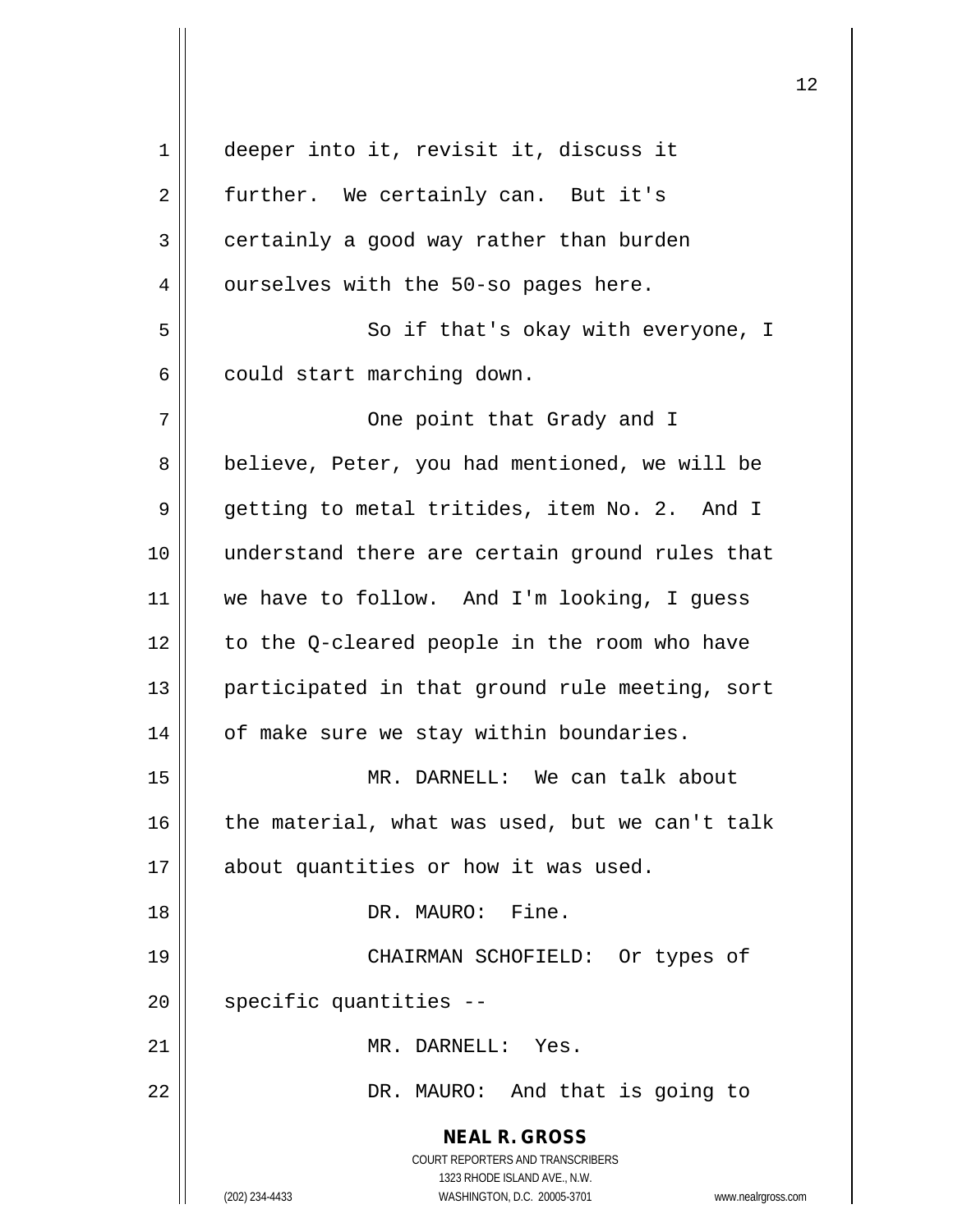|                | ᅩ                                                                   |
|----------------|---------------------------------------------------------------------|
| $\mathbf 1$    | be $--$                                                             |
| $\overline{2}$ | CHAIRMAN SCHOFIELD: So, in kind                                     |
| 3              | of general terms, we have to say in general                         |
| 4              | terms as far as --                                                  |
| 5              | MR. DARNELL: But I actually have                                    |
| 6              | a very general statement to make about it that                      |
| 7              | I think will suffice.                                               |
| 8              | DR. MAURO: Well, okay. Well, I'm                                    |
| 9              | going to get there quickly.                                         |
| 10             | Issue one was something that was                                    |
| 11             | resolved quite some time ago. It basically                          |
| 12             | said that when we reviewed the site profile we                      |
| 13             | felt that there may have been a lot of                              |
| 14             | additional records out there in different                           |
| 15             | record centers that could enrich the site                           |
| 16             | profile. And we passed that comment on and we                       |
| 17             | actually looked into some of those records,                         |
| 18             | but you folks did a superb job in going to                          |
| 19             | LANL, Kansas City, Savannah River, Lawrence                         |
| 20             | Livermore, Sandia, and you pulled 604 new                           |
| 21             | files. Loaded them up on the O: drive. We                           |
| 22             | had a chance to look at it. As far as I'm                           |
|                | <b>NEAL R. GROSS</b>                                                |
|                | COURT REPORTERS AND TRANSCRIBERS<br>1323 RHODE ISLAND AVE., N.W.    |
|                | (202) 234-4433<br>WASHINGTON, D.C. 20005-3701<br>www.nealrgross.com |

 $\mathsf{I}$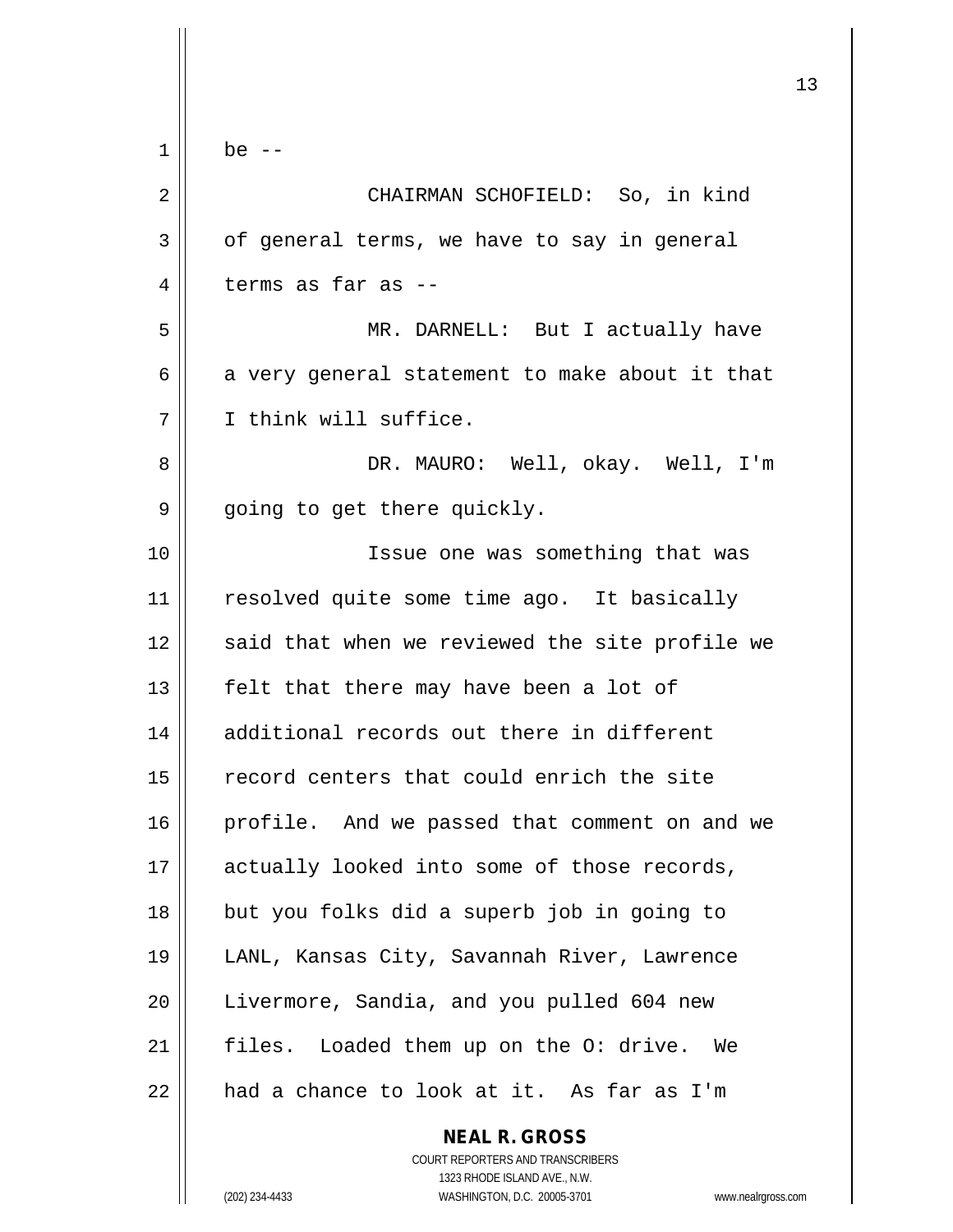1 | concerned, you know, we have a very 2 | comprehensive site query database. The  $3 \parallel$  information there of course is all valuable. 4 || And I think you have been totally responsive  $5 \parallel$  to that particular concern. 6 Now what might occur, and this is  $7$  || sort of one of those areas that whether you 8 || want to consider them open or closed, I think 9 || you were responsive to that issue, the degree 10 || to which your next version of the site profile 11 || might reflect changes that reflect that 604 12 files. That's something that, you know, the  $13$  | extent to which you may want to see what 14 happens, we'll deal with it at that time. But  $15$  | right now, as far as I'm concerned, that 16 || concern has been resolved. 17 MR. DARNELL: Most of the 18 documentation that we received in the 604 19  $\parallel$  files is redundant to what we already have.  $20$  | And this is just as a first gloss over. We 21 haven't gone in depth yet. But we did note

 $22$  | that there was some data for the D&D period in

**NEAL R. GROSS** COURT REPORTERS AND TRANSCRIBERS 1323 RHODE ISLAND AVE., N.W. (202) 234-4433 WASHINGTON, D.C. 20005-3701 www.nealrgross.com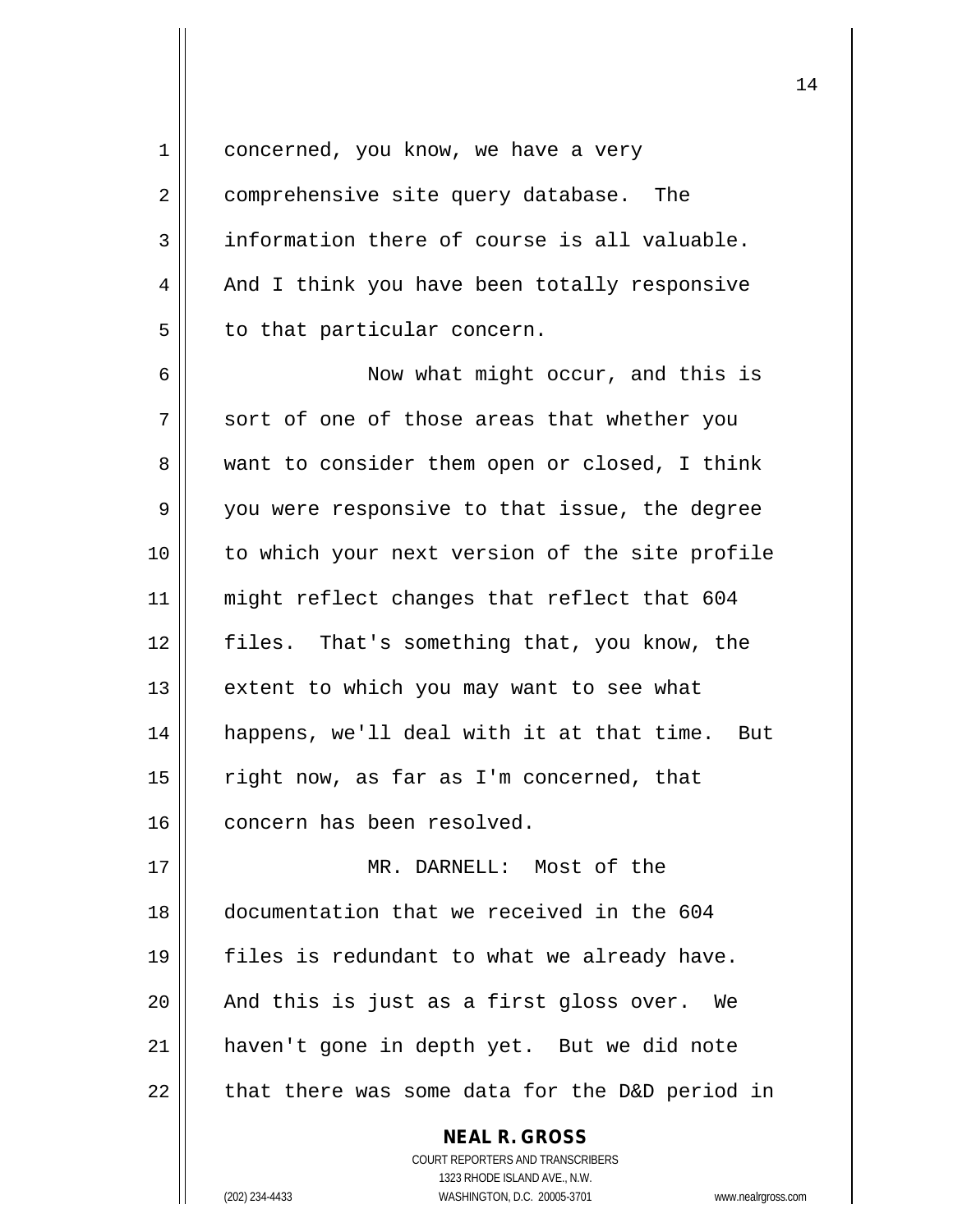$1 \parallel$  there.

| $\overline{2}$ | DR. MAURO: Oh, good.                           |
|----------------|------------------------------------------------|
| 3              | MR. DARNELL: That will definitely              |
| 4              | go to another issue, but it is something that  |
| 5              | will be added to the TBD over the course of    |
| 6              | time when it gets updated.                     |
| 7              | DR. MAURO: Perfect. The second                 |
| 8              | item is, the issue is potential doses from     |
| 9              | insoluble metal tritides not sufficiently      |
| 10             | addressed. That goes way back. That was one    |
| 11             | of our original findings and there's a long    |
| 12             | story here. This is probably the single most   |
| 13             | important issue, from my perspective, and I    |
| 14             | think SC&A's perspective for the following     |
| 15             | reason: Tritium is the major compound that     |
| 16             | was dealt with or isotope that was dealt with  |
| 17             | at Pinellas for a variety of reasons. At the   |
| 18             | time we reviewed the site profile, there       |
| 19             | really was no provision, this goes back a few  |
| 20             | years, for reconstructing doses to people who  |
| 21             | might have been exposed to either organically- |
| 22             | bound tritium or the various metal tritides.   |

**NEAL R. GROSS** COURT REPORTERS AND TRANSCRIBERS 1323 RHODE ISLAND AVE., N.W. (202) 234-4433 WASHINGTON, D.C. 20005-3701 www.nealrgross.com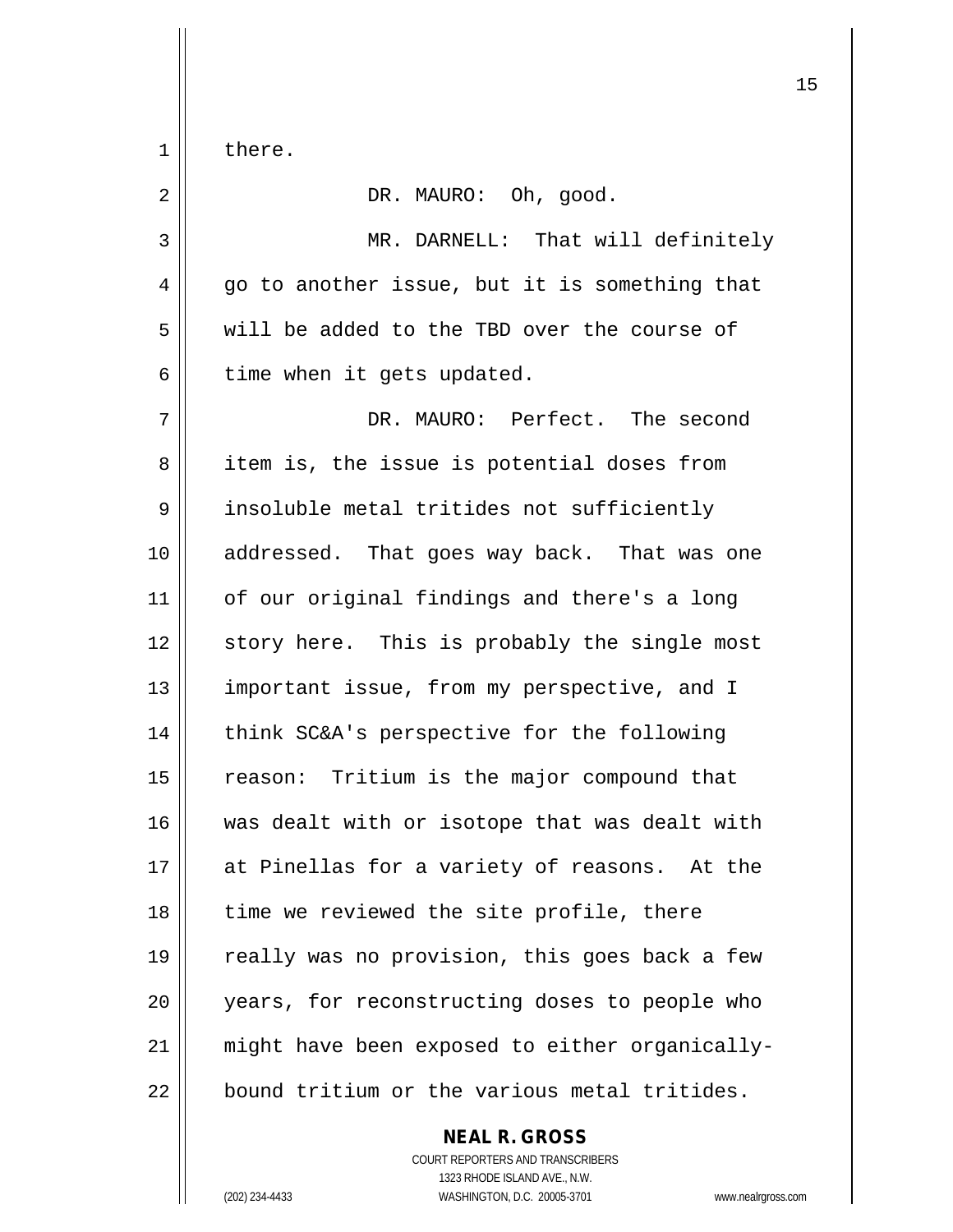| 1  | And the reason that's an issue,                |
|----|------------------------------------------------|
| 2  | and I guess this is as much for the visitors   |
| 3  | as it is for the people on the line, the       |
| 4  | reason for the issue is most facilities that   |
| 5  | hand tritium deal with tritiated water and     |
| 6  | there's always, and for the longest period of  |
| 7  | time there's been comprehensive bioassay       |
| 8  | samples where you pull a urine sample, you     |
| 9  | analyze for tritium and you could reconstruct  |
| 10 | the intake of tritium from that.               |
| 11 | Tritides becomes a little bit                  |
| 12 | different because what you're inhaling is not  |
| 13 | tritiated water anymore. It's some type of     |
| 14 | metal where the tritium is bound to various    |
| 15 | degrees. And as a result, it's more like a     |
| 16 | particle now. So when it's inhaled it has      |
| 17 | different biokinetics. It resides in the lung  |
| 18 | quite a bit longer, depending on the nature of |
| 19 | the tritide. And as a result, it has the       |
| 20 | potential to for the same amount inhaled in    |
| 21 | terms of let's say picocuries. The dose to     |
| 22 | the lung could be substantially larger. And    |
|    | <b>NEAL R. GROSS</b>                           |

COURT REPORTERS AND TRANSCRIBERS 1323 RHODE ISLAND AVE., N.W. (202) 234-4433 WASHINGTON, D.C. 20005-3701 www.nealrgross.com

 $\mathsf{II}$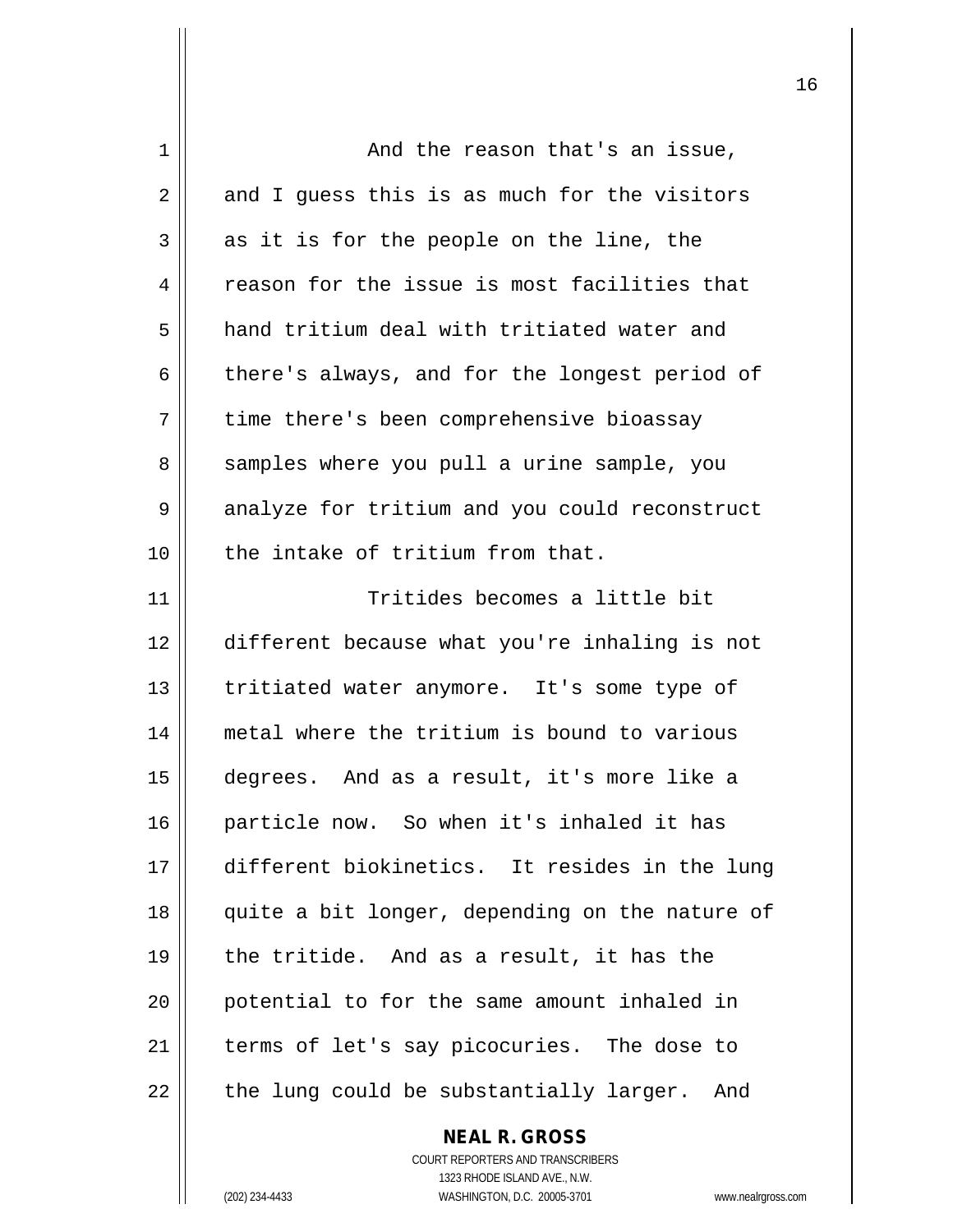$1 \parallel$  even confounding it worse is that because it's  $2 \parallel$  retained so well, if you take a urine sample, 3 you may not see anything, but there may have 4 been a substantial intake. So it creates a 5 | health physics dose reconstruction challenge. 6 NIOSH did a superb job in issuing  $7$  ||  $^{\circ}$  OTIB-66. OTIB-66 is a generic complex-wide 8 || protocol for reconstructing doses to workers  $9 \parallel$  who might have been exposed to organically-10 bound tritium or to various forms of tritides, 11 metal tritides. We reviewed that in depth. 12 We had the best there is, as far as I'm 13 || concerned, Joyce Lipsztein, look at it and 14 || she's intimately familiar with ICRP protocols  $15$  | for that. And she basically, with some minor 16 | commentary on organically-bound tritium, which 17 || is subsequently repaired and fixed, which 18 || really is only a very marginal issue that has 19  $\parallel$  been taken care of -- we find that, per OTIB, 20 || technically sound, scientifically valid and a 21 || good rock to build your work on.

22 || Now, however, that brings us to

**NEAL R. GROSS** COURT REPORTERS AND TRANSCRIBERS 1323 RHODE ISLAND AVE., N.W. (202) 234-4433 WASHINGTON, D.C. 20005-3701 www.nealrgross.com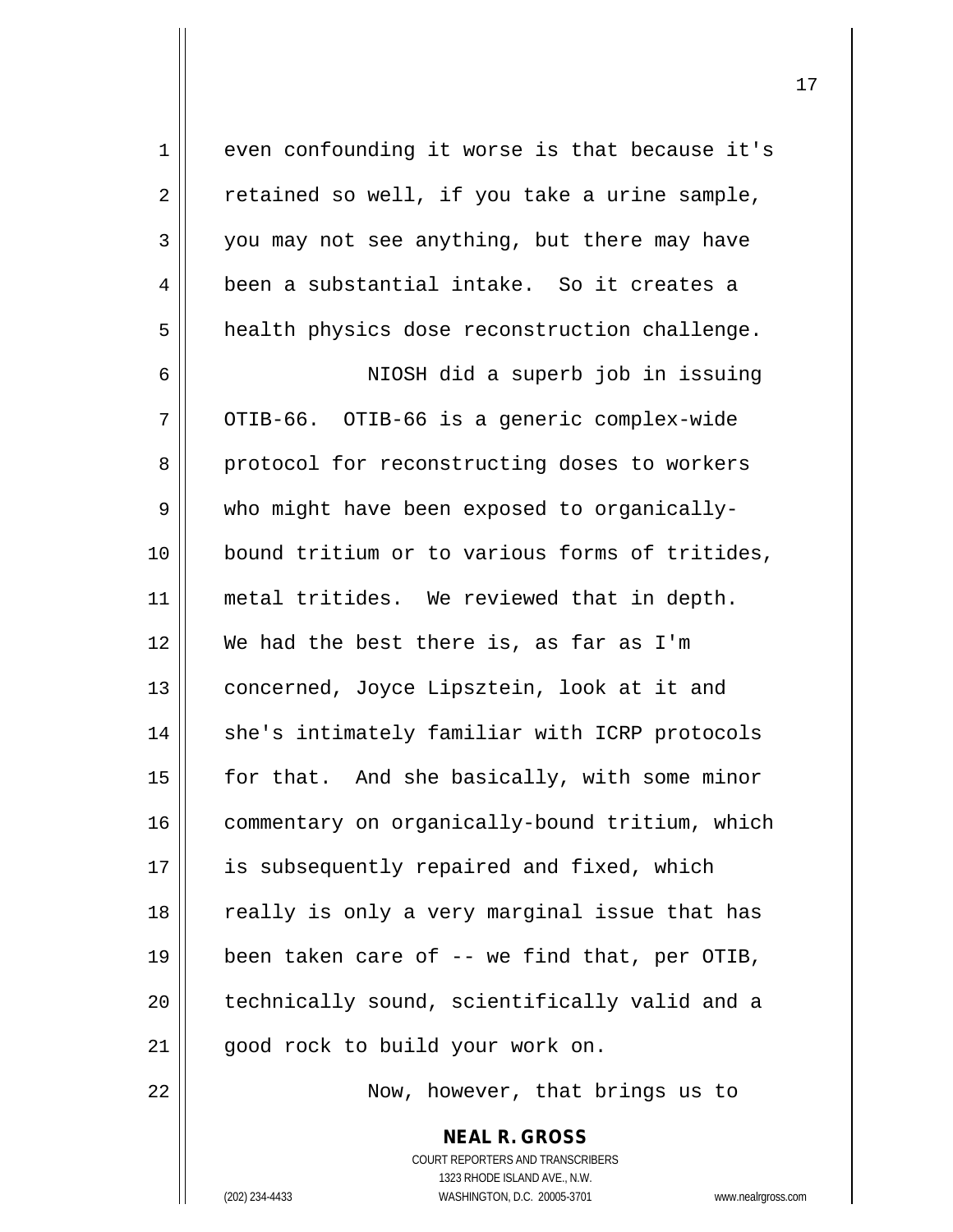| 1  | the issue at hand, how do you apply it?                                                             |
|----|-----------------------------------------------------------------------------------------------------|
| 2  | Great. If I know you were working with                                                              |
| 3  | tritides for a five-year period at some                                                             |
| 4  | facility and I took monthly urine samples, and                                                      |
| 5  | I measured it, I could reconstruct your dose                                                        |
| 6  | using OTIB-66. The problem becomes do we know                                                       |
| 7  | what you were working with, what form of                                                            |
| 8  | tritide, when you were working with it, so                                                          |
| 9  | that we could implement it at your site? And                                                        |
| 10 | that has become a challenge because the                                                             |
| 11 | quantify of tritium that moves through any                                                          |
| 12 | given facility -- many facilities that use                                                          |
| 13 | tritium and tritides, it's hard to discern who                                                      |
| 14 | was working with it, how much they were                                                             |
| 15 | working with. And not only is it hard to                                                            |
| 16 | discern, this subject is -- we're moving into                                                       |
| 17 | the world of classified information. That's                                                         |
| 18 | my understanding. By the way, I don't have a                                                        |
| 19 | Q clearance, so what I'm describing is                                                              |
| 20 | something I know from the general                                                                   |
| 21 | understanding of the subject.                                                                       |
| 22 | Now, on May 27th, a special                                                                         |
|    | <b>NEAL R. GROSS</b>                                                                                |
|    | COURT REPORTERS AND TRANSCRIBERS                                                                    |
|    | 1323 RHODE ISLAND AVE., N.W.<br>(202) 234-4433<br>WASHINGTON, D.C. 20005-3701<br>www.nealrgross.com |
|    |                                                                                                     |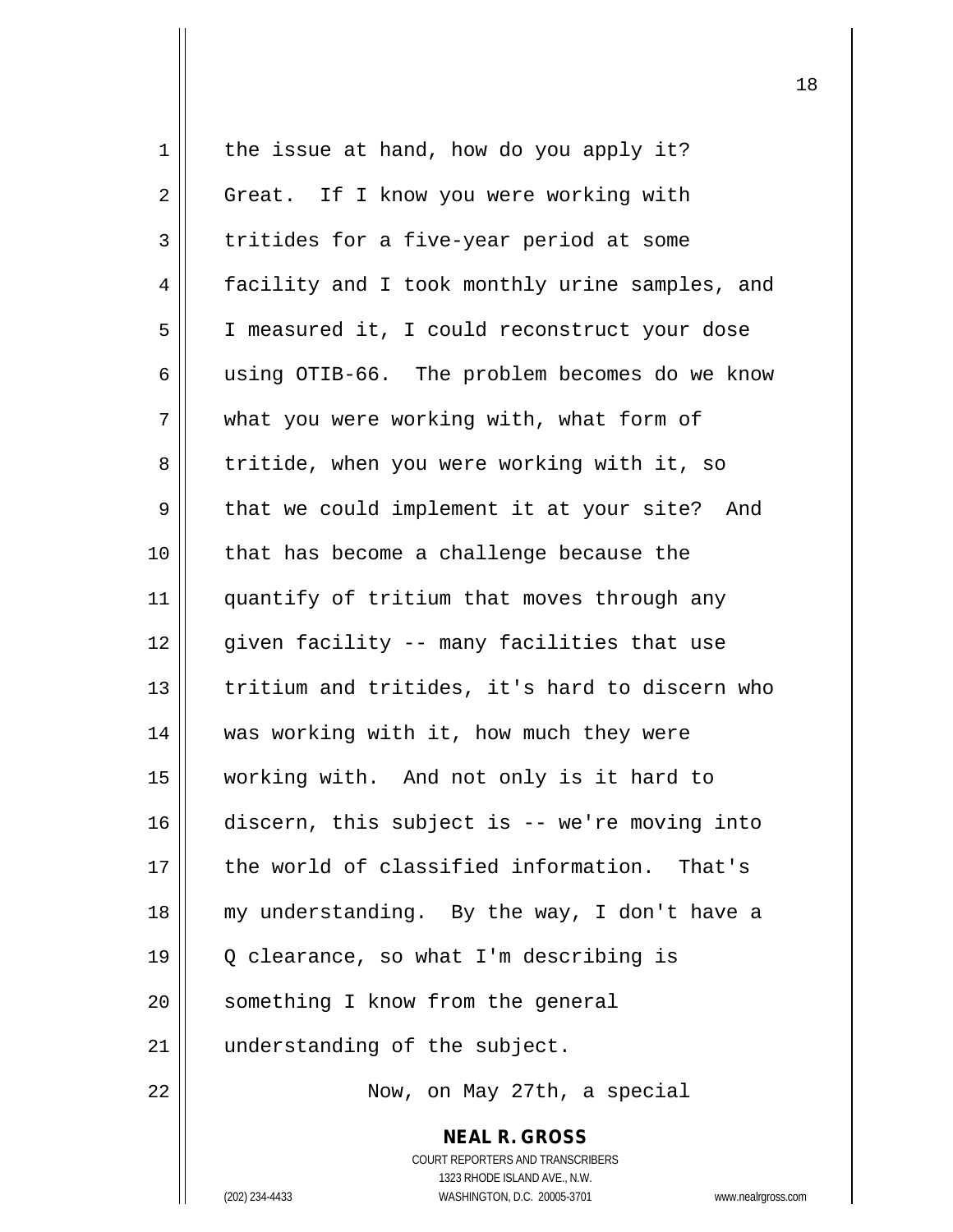1 meeting was held of the Mound work group where  $2 \parallel$  this was the first time this issue entered the  $3 \parallel$  pipeline and to be dealt with in a serious 4 || manner. And the strategy that discussed and 5 || is being implemented as speak is the work 6 group, NIOSH, the SC&A crew. Basically the  $7 \parallel$  strategy is, NIOSH feels they're in a position 8 | to identify those workers who might have 9 | handled the most recalcitrant, I'll use that 10 word -- the form of tritide that is the most 11 || insoluble, and those that dealt with lesser 12 || soluble versions. So the idea being is if you 13 || could sort of perform a triage. Which workers 14 we're going to assume are being exposed to  $15$  | this stuff and which ones we assume are 16 exposed to some other form. And the bottom 17 || line is they identified 12 workers that they 18 || said we're going to assume those 12 workers, 19 || and I'm believe I'm free to say this, because 20  $\parallel$  I got the information, is at hafnium tritide. 21 Hafnium tritide is the form of tritium that is  $22$  | the most insoluble. And if you assume that,

> COURT REPORTERS AND TRANSCRIBERS 1323 RHODE ISLAND AVE., N.W. (202) 234-4433 WASHINGTON, D.C. 20005-3701 www.nealrgross.com

**NEAL R. GROSS**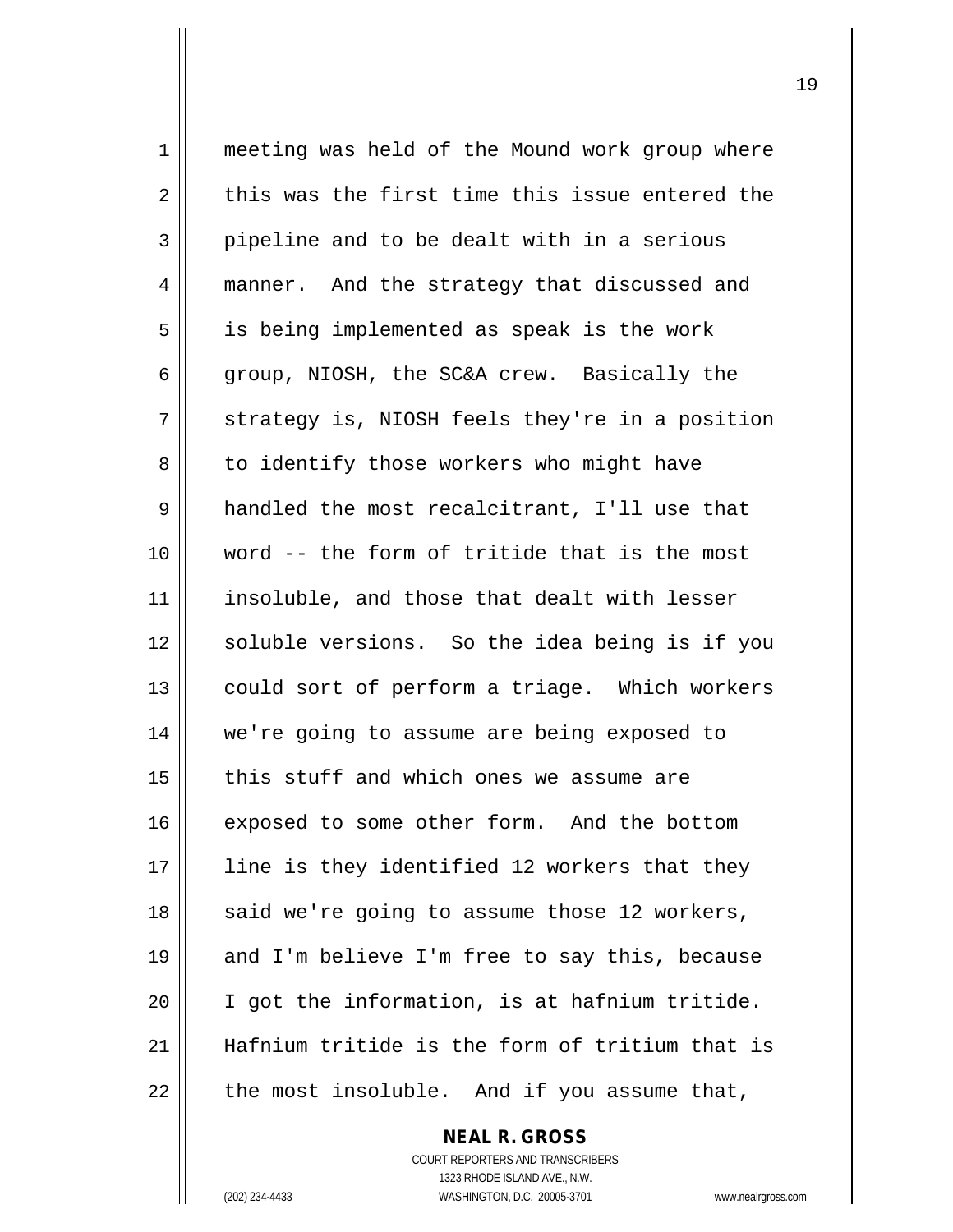| $\mathbf 1$    | you're making the most conservative                                           |
|----------------|-------------------------------------------------------------------------------|
| $\overline{2}$ | assumption. So that if you have bioassay data                                 |
| 3              | from the worker, you're going to say I'm going                                |
| 4              | to assume that bioassay data is the result of                                 |
| 5              | inhaling hafnium tritide. You are assigning                                   |
| 6              | the highest possible dose that that person's                                  |
| 7              | respiratory tract could have experienced.                                     |
| 8              | Now, if the dose is something                                                 |
| 9              | other than the respiratory tract, you always                                  |
| 10             | assume it's tritiated water, because that                                     |
| 11             | gives you the highest dose to organs other                                    |
| 12             | than the respiratory tract.                                                   |
| 13             | That strategy was, and as for                                                 |
| 14             | Mound, was found to be during the work group                                  |
| 15             | meeting, reasonable. SC&A found it to be                                      |
| 16             | reasonable and appropriate. I believe the                                     |
| 17             | other members of the work group found it                                      |
| 18             | appropriate. So the idea being each site will                                 |
| 19             | be dealt with from that perspective.                                          |
| 20             | Now, my understanding is when we                                              |
| 21             | discussed this matter in our conference call                                  |
| 22             | with the representatives from Senator Nelson's                                |
|                | <b>NEAL R. GROSS</b>                                                          |
|                | <b>COURT REPORTERS AND TRANSCRIBERS</b>                                       |
|                | 1323 RHODE ISLAND AVE., N.W.<br>(202) 234-4433<br>WASHINGTON, D.C. 20005-3701 |
|                | www.nealrgross.com                                                            |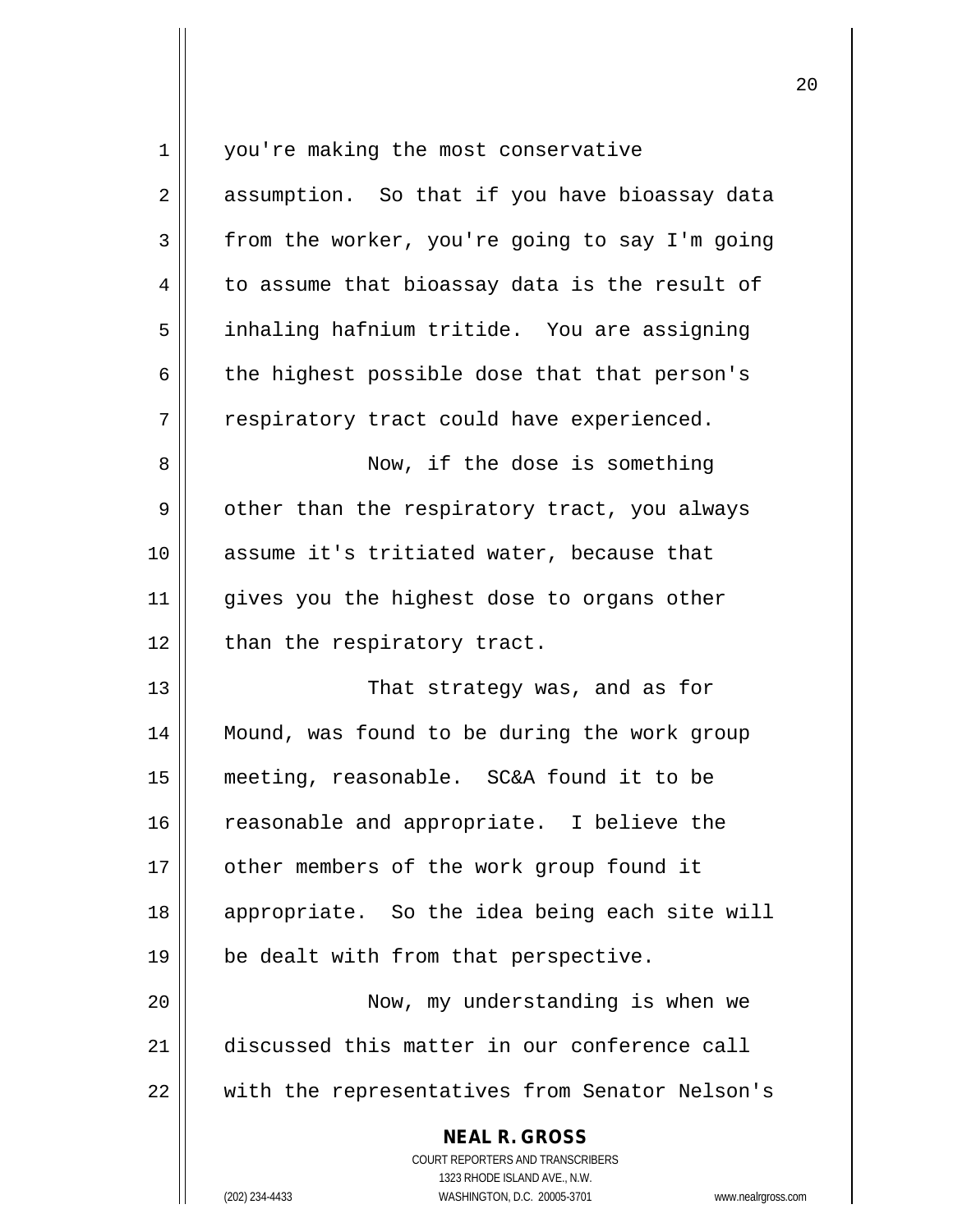| $\mathbf{1}$   | office is as it turns out there were no forms                       |
|----------------|---------------------------------------------------------------------|
| $\overline{2}$ | of tritium that were handled at Pinellas that                       |
| 3              | would fall into the category of the most                            |
| 4              | recalcitrant form or insoluble form like a                          |
| 5              | hafnium. And on that basis I'm not quite sure                       |
| 6              | what you're doing and I think that you're                           |
| 7              | still deciding what you're going to do, but in                      |
| 8              | my opinion it's tractable. That is, you will                        |
| 9              | come up with we're going to assume everyone --                      |
| 10             | MR. DARNELL: Well let me say I                                      |
| 11             | can tell you --                                                     |
| 12             | DR. MAURO: I'm sorry. I'm                                           |
| 13             | talking too much.                                                   |
| 14             | MR. DARNELL: -- what we're                                          |
| 15             | probably going to do. Mostly likely, and this                       |
| 16             | research is still being done, so I may have to                      |
| 17             | back off a little bit from the conference                           |
| 18             | call, there was no hafnium-type tritide there.                      |
| 19             | But the three that are listed in the research                       |
| 20             | database are class M, so it's a little bit                          |
| 21             | less recalcitrant for the workforce.<br>But                         |
| 22             | Pinellas was different from Mound in the case                       |
|                | <b>NEAL R. GROSS</b>                                                |
|                | <b>COURT REPORTERS AND TRANSCRIBERS</b>                             |
|                | 1323 RHODE ISLAND AVE., N.W.                                        |
|                | (202) 234-4433<br>WASHINGTON, D.C. 20005-3701<br>www.nealrgross.com |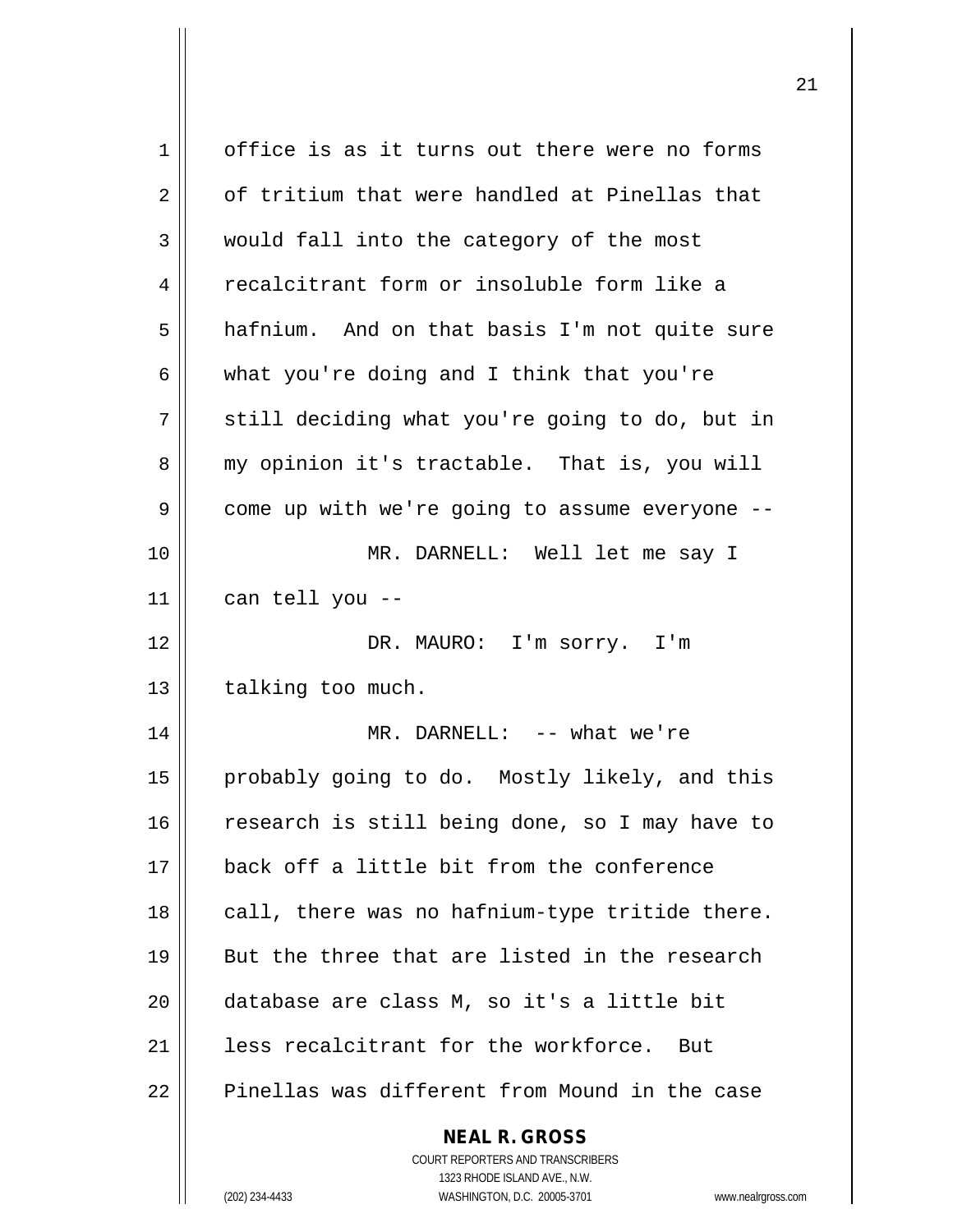| $\mathbf 1$ | that the tritide contamination from the                         |
|-------------|-----------------------------------------------------------------|
| 2           | neutron tubes was a bit more spread out. In                     |
| 3           | other words, more of the workforce could be                     |
| 4           | exposed to it.                                                  |
| 5           | Most likely we will be going to                                 |
| 6           | the path that anybody that had tritium                          |
| 7           | exposure would be calculated for exposure to                    |
| 8           | tritides. We just don't know which one of the                   |
| 9           | tritides yet we will be using as the worst                      |
| 10          | actor.                                                          |
| 11          | DR. MAURO: Now, I've been                                       |
| 12          | thinking about this since the May 27 meeting                    |
| 13          | and saying, okay, I think to a certain degree                   |
| 14          | this does bring us into what I call the world                   |
| 15          | of classified concerns.                                         |
| 16          | MR. DARNELL: Right.                                             |
| 17          | DR. MAURO: That is, at some point                               |
| 18          | in the process someone has to sit down and say                  |
| 19          | what you just said is reasonable and how                        |
| 20          | you're going to implement it seems to be                        |
| 21          | reasonable because you have information that                    |
| 22          | says just what you said. We know that there                     |
|             | <b>NEAL R. GROSS</b><br>COURT REPORTERS AND TRANSCRIBERS        |
|             | 1323 RHODE ISLAND AVE., N.W.                                    |
|             | (202) 234-4433<br>WASHINGTON, D.C. 20005-3701<br>www.nealrgross |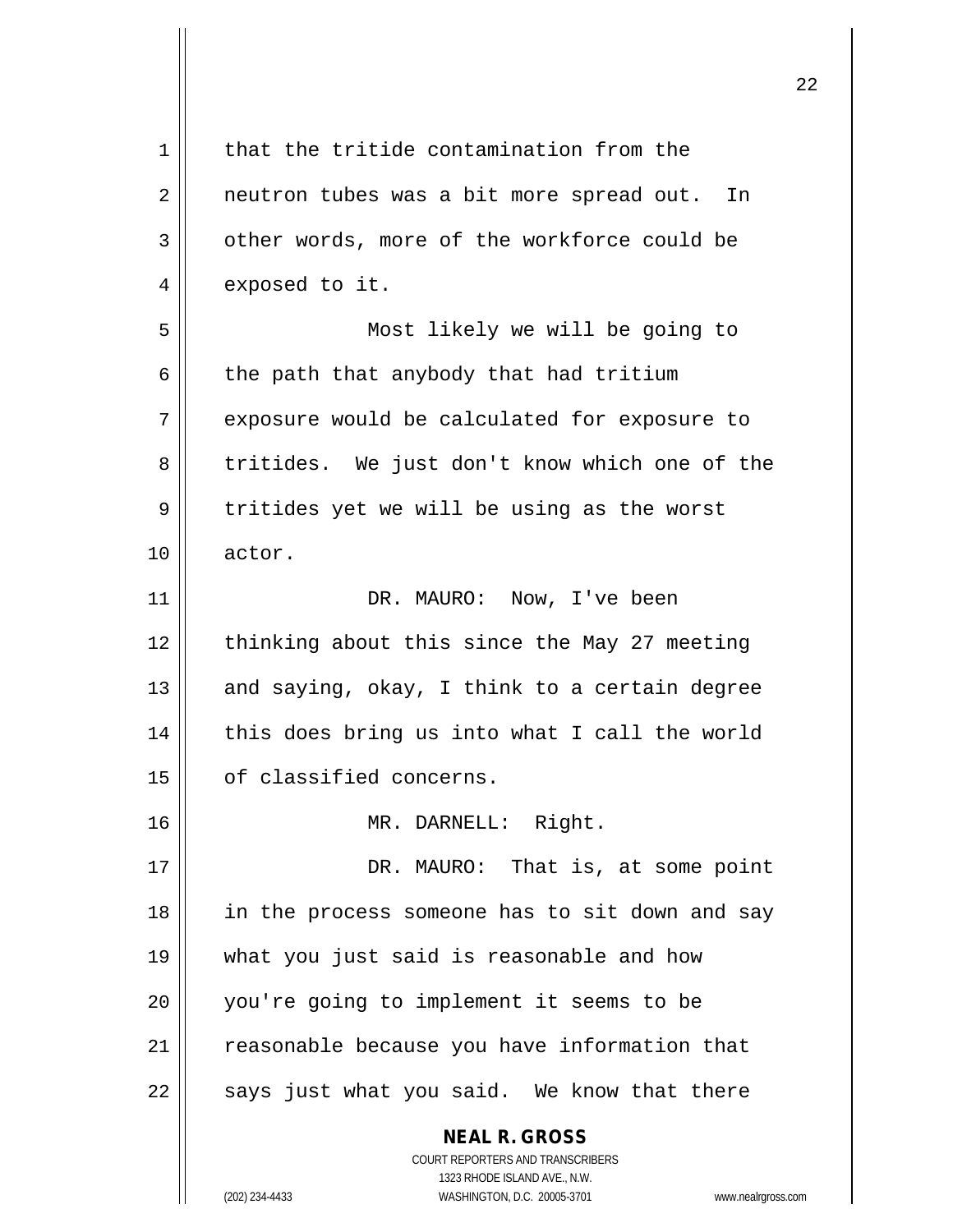| $\mathbf 1$ | were no hafnium-like and this other form. The                    |
|-------------|------------------------------------------------------------------|
| 2           | M form does in fact capture the clearance in                     |
| 3           | the biokinetics for just about all of the                        |
| 4           | possible -- and I understand there are a lot                     |
| 5           | of different forms. There may have been                          |
| 6           | dozens of different possible forms. And that                     |
| 7           | the M version that's modeled in OTIB-66 is                       |
| 8           | reasonably bounding for all those various                        |
| 9           | forms. Someone needs to be able to say that                      |
| 10          | and I think it has to be said behind a cone of                   |
| 11          | silence.                                                         |
| 12          | MR. DARNELL: There are two, or                                   |
| 13          | actually three cleared personnel that are                        |
| 14          | working on this issue for OCAS.                                  |
| 15          | MR. KATZ: Generally you don't                                    |
| 16          | name who is cleared, but --                                      |
| 17          | DR. MAURO: That's okay. Well, I                                  |
| 18          | have to say, that's the extent of my                             |
| 19          | understanding and my -- SC&A's, when I say my                    |
| 20          | -- SC&A's perspective on this is this issue is                   |
| 21          | well in hand. It's moving in a direction that                    |
| 22          | seems to be tractable. It's in a direction                       |
|             | <b>NEAL R. GROSS</b>                                             |
|             | COURT REPORTERS AND TRANSCRIBERS                                 |
|             | 1323 RHODE ISLAND AVE., N.W.                                     |
|             | (202) 234-4433<br>WASHINGTON, D.C. 20005-3701<br>www.nealrgross. |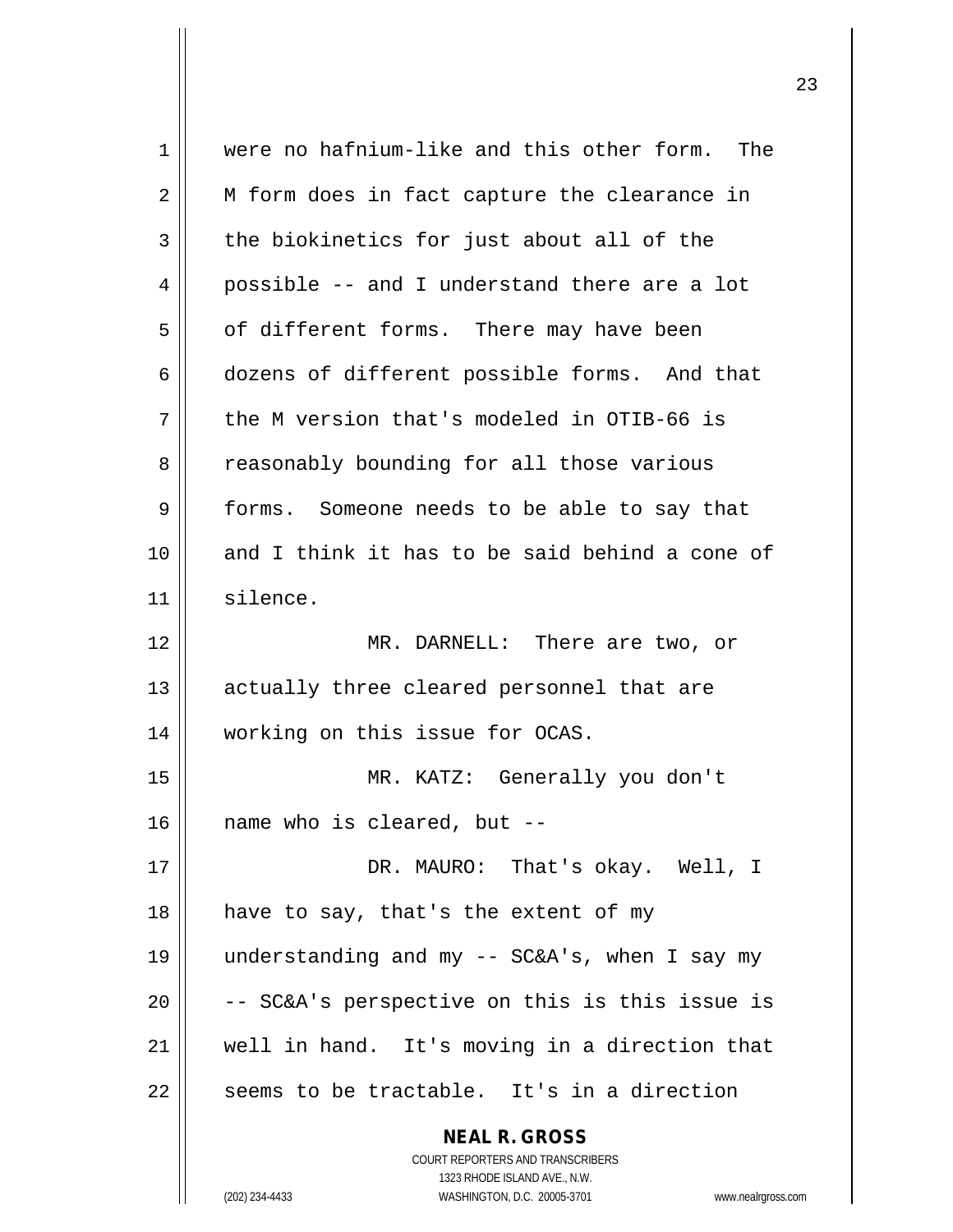| 1  | that is compatible and consistent what's being                                                      |
|----|-----------------------------------------------------------------------------------------------------|
| 2  | on other sites. And in general, I think there                                                       |
| 3  | is a favorable outlook that this is going to                                                        |
| 4  | be resolved.                                                                                        |
| 5  | CHAIRMAN SCHOFIELD: This issue                                                                      |
| 6  | will be addressed in the latter part of this                                                        |
| 7  | month in Germantown.                                                                                |
| 8  | DR. MAURO: Okay.                                                                                    |
| 9  | MR. KATZ: So just to clarify                                                                        |
| 10 | that, in Germantown there's going to be a                                                           |
| 11 | meeting to sort of verify information related                                                       |
| 12 | to Mound. And you're saying that you will                                                           |
| 13 | also take care of Pinellas at the same time?                                                        |
| 14 | CHAIRMAN SCHOFIELD: Yes, the same                                                                   |
| 15 | classification problem would be dealt with at                                                       |
| 16 | that time.                                                                                          |
| 17 | MR. KATZ: Thanks.                                                                                   |
| 18 | CHAIRMAN SCHOFIELD: And there                                                                       |
| 19 | will be a more generic terminology coming out                                                       |
| 20 | of it.                                                                                              |
| 21 | MR. KATZ: Thanks.                                                                                   |
| 22 | DR. MAURO: And that was one of                                                                      |
|    | <b>NEAL R. GROSS</b>                                                                                |
|    | COURT REPORTERS AND TRANSCRIBERS                                                                    |
|    | 1323 RHODE ISLAND AVE., N.W.<br>(202) 234-4433<br>WASHINGTON, D.C. 20005-3701<br>www.nealrgross.com |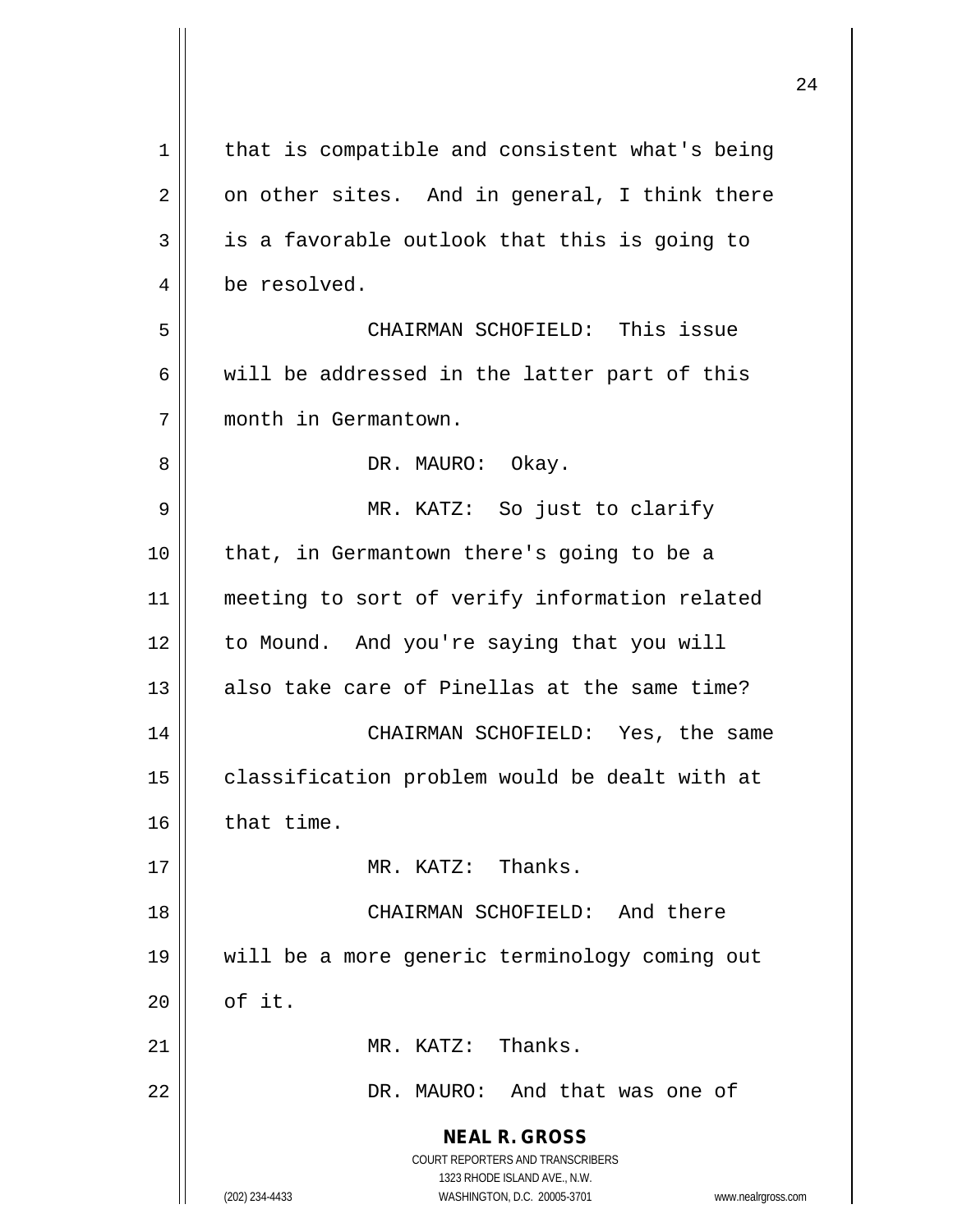| 1  | the three out of the eleven that was what I                                              |
|----|------------------------------------------------------------------------------------------|
| 2  | consider to be still in the hopper. But as I                                             |
| 3  | said, it sounds like it's moving along.                                                  |
| 4  | The third item has to do with                                                            |
| 5  | plutonium-238, plutonium-239, bioassays. And                                             |
| 6  | in our original review, we had a number of                                               |
| 7  | comments, and we actually issued a white paper                                           |
| 8  | that said we're having trouble with your                                                 |
| 9  | minimum detectable concentrations for                                                    |
| 10 | plutonium. A lot of variability. We saw some                                             |
| 11 | problems.                                                                                |
| 12 | However, since then, and this is a                                                       |
| 13 | relatively recent development, you folks have                                            |
| 14 | issued a white paper and we've discussed this                                            |
| 15 | matter during the previous meeting, and it                                               |
| 16 | might be a good idea to give the summary of                                              |
| 17 | what the latest position is on that matter.                                              |
| 18 | MR. DARNELL: Basically, NIOSH and                                                        |
| 19 | our contractors went through the bioassay data                                           |
| 20 | itself person-by-person for the Pinellas site                                            |
| 21 | that had plutonium bioassay. Most of the                                                 |
| 22 | bioassay dealt with pre-employment samples.                                              |
|    | <b>NEAL R. GROSS</b><br>COURT REPORTERS AND TRANSCRIBERS<br>1323 RHODE ISLAND AVE., N.W. |
|    | WASHINGTON, D.C. 20005-3701<br>(202) 234-4433<br>www.nealrgross.com                      |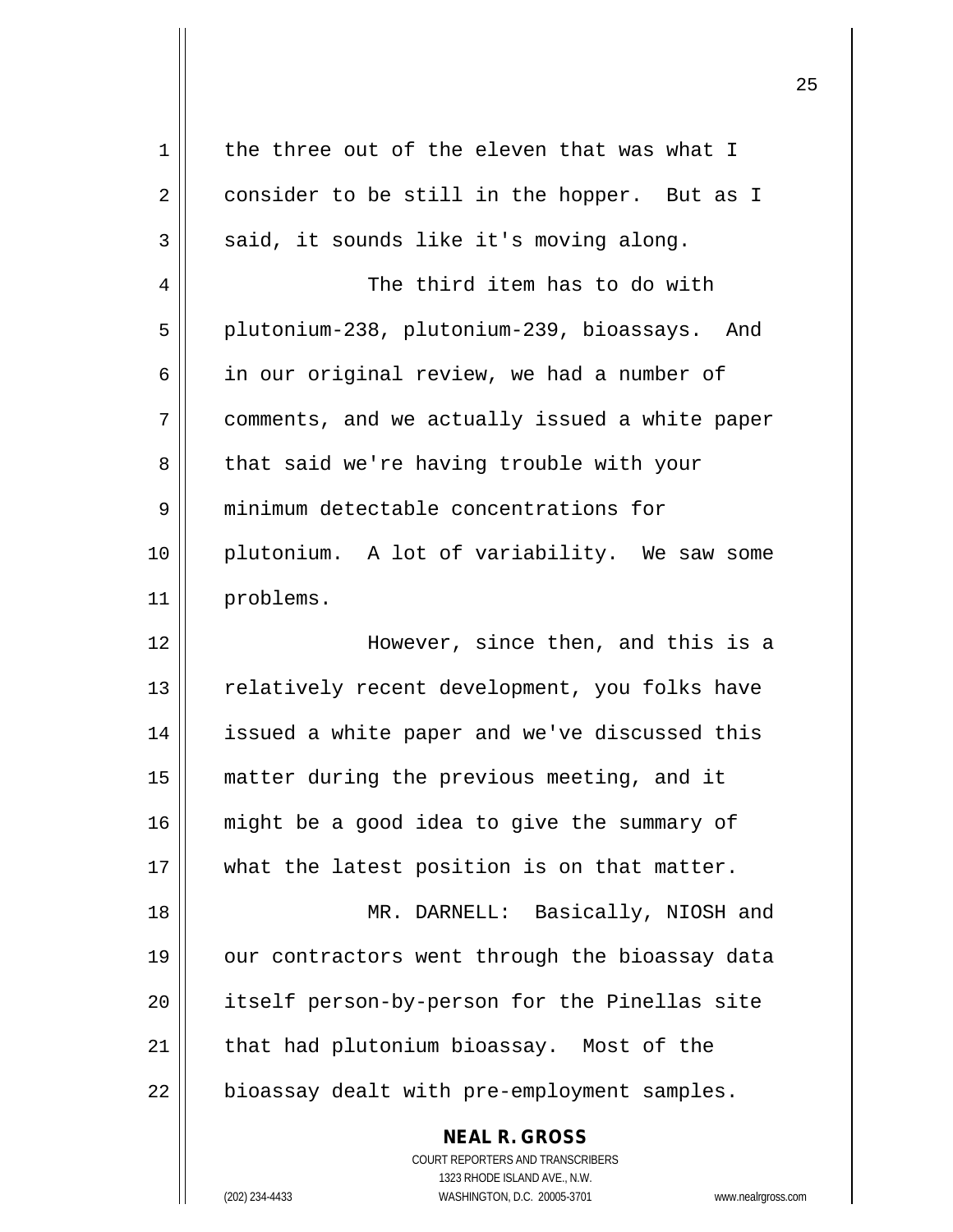| 1  | In other words, sampling that's done before                                                                                                                       |
|----|-------------------------------------------------------------------------------------------------------------------------------------------------------------------|
| 2  | you start working with plutonium. There were                                                                                                                      |
| 3  | a couple that had bioassay samples after they                                                                                                                     |
| 4  | started working with the program, none of                                                                                                                         |
| 5  | which were positive. I'm trying to keep up                                                                                                                        |
| 6  | with what I'm reading.                                                                                                                                            |
| 7  | Because there was no real need for                                                                                                                                |
| 8  | a bioassay program at Pinellas, they didn't                                                                                                                       |
| 9  | follow up with those workers. They didn't                                                                                                                         |
| 10 | keep on doing a bioassay program.<br>The                                                                                                                          |
| 11 | downside of that was that they actually didn't                                                                                                                    |
| 12 | do the bioassay to the level of expectation                                                                                                                       |
| 13 | that we have in today's world with the                                                                                                                            |
| 14 | bioassay. So the quality of the bioassay data                                                                                                                     |
| 15 | that Pinellas presented was kind of                                                                                                                               |
| 16 | questionable, limited amount. Some of the                                                                                                                         |
| 17 | things didn't jibe with how the rules and                                                                                                                         |
| 18 | regulations are set up now. And NIOSH                                                                                                                             |
| 19 | basically agrees with SC&A that the quality of                                                                                                                    |
| 20 | bioassay data is questionable in that it's                                                                                                                        |
| 21 | limited.                                                                                                                                                          |
| 22 | But in looking at the program and                                                                                                                                 |
|    | <b>NEAL R. GROSS</b><br><b>COURT REPORTERS AND TRANSCRIBERS</b><br>1323 RHODE ISLAND AVE., N.W.<br>(202) 234-4433<br>WASHINGTON, D.C. 20005-3701<br>www.nealrgros |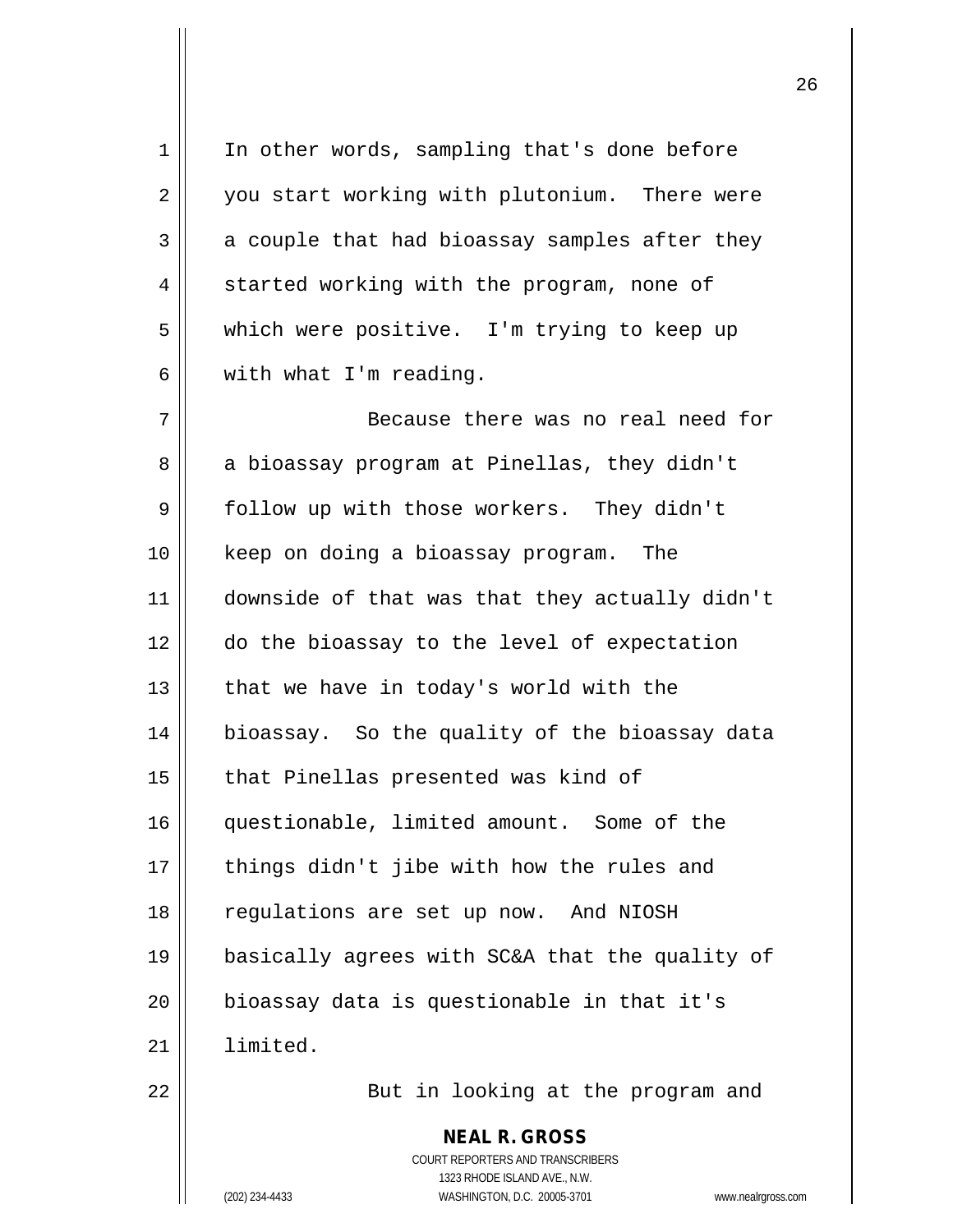| $\mathbf 1$ | looking at what plutonium is used for at                 |
|-------------|----------------------------------------------------------|
| 2           | Pinellas, it was for radio thermoelectric                |
| 3           | generators, I think it's called. RTGs. And               |
| 4           | they were batteries, triple encapsulated.                |
| 5           | Which means plutonium was inside three                   |
| 6           | different encapsulates. There was no record              |
| 7           | of any gross contamination. Phil has provided            |
| 8           | us with the information that they didn't send            |
| 9           | out contaminated RTGs in general in the DOE              |
| 10          | complex. We have some indication that a very,            |
| 11          | very lower level of contaminants found on a              |
| 12          | battery here and a battery there. Those were             |
| 13          | decontaminated inside the fume hoods at the              |
| 14          | facility.                                                |
| 15          | Brian has provided some                                  |
| 16          | calculations, if we need to see them, to tell            |
| 17          | how many -- at the contaminations levels                 |
| 18          | discovered how many sources would have to be             |
| 19          | handled at that contamination level to get to            |
| 20          | 1 millirem, and was on the order or 11,000.              |
| 21          | MR. CALHOUN: That's per day?                             |
| 22          | MR. DARNELL: Per day. So there                           |
|             | <b>NEAL R. GROSS</b><br>COURT REPORTERS AND TRANSCRIBERS |

1323 RHODE ISLAND AVE., N.W.

 $\mathop{\text{||}}$ 

(202) 234-4433 WASHINGTON, D.C. 20005-3701 www.nealrgross.com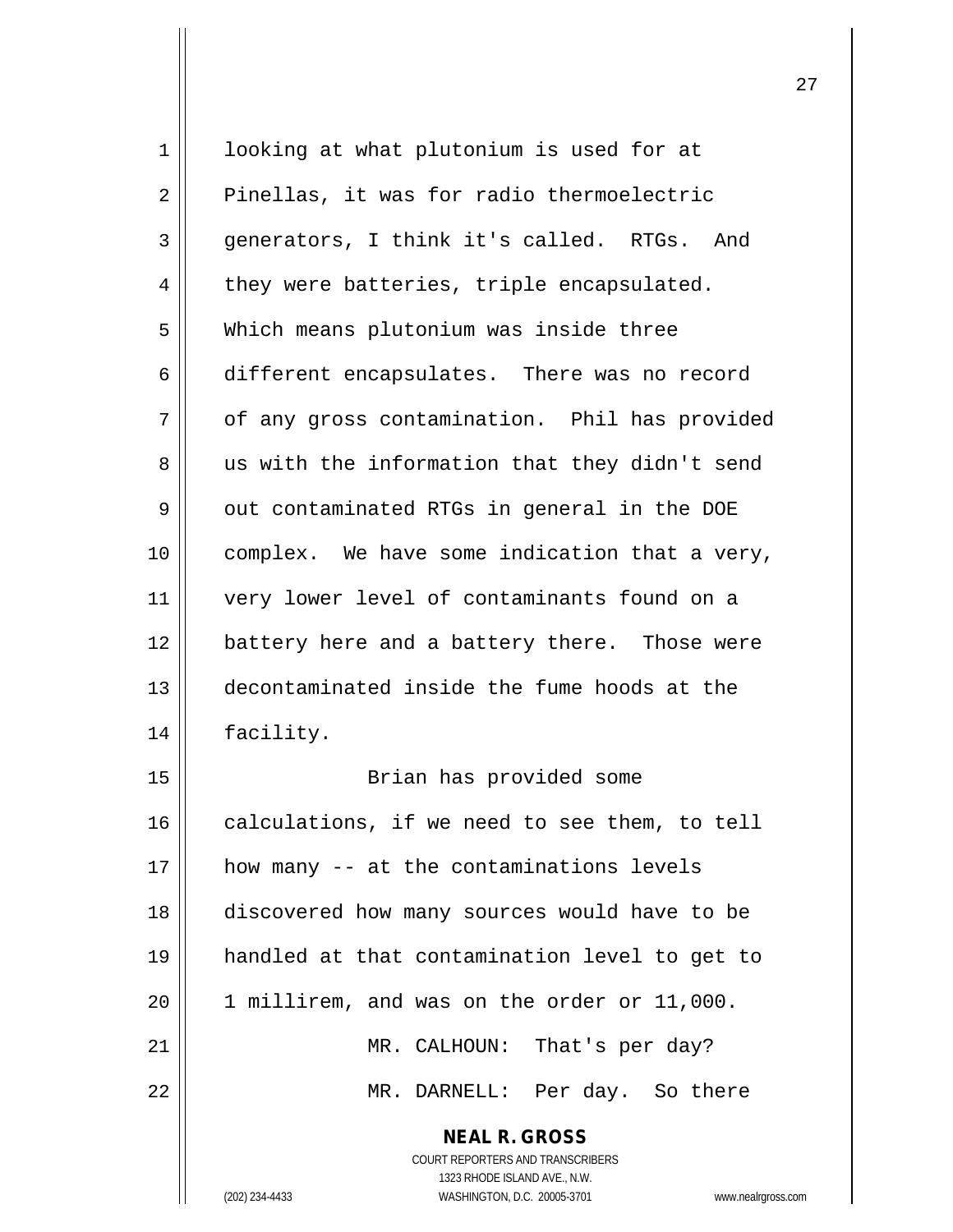| $\mathbf 1$ | really is from a health physics perspective,                                                                                                                    |
|-------------|-----------------------------------------------------------------------------------------------------------------------------------------------------------------|
| 2           | no loose contamination exposure for plutonium                                                                                                                   |
| 3           | at Pinellas. So what we proposed to do in our                                                                                                                   |
| 4           | white paper is in the event that there is at                                                                                                                    |
| 5           | some future time a claim that the documented                                                                                                                    |
| 6           | plutonium contamination; in other words,                                                                                                                        |
| 7           | whoever handled it, we would perform dose                                                                                                                       |
| 8           | calculations for that worker at that time.                                                                                                                      |
| 9           | What we're basically going to do                                                                                                                                |
| 10          | is use the best MDA available. Either if it's                                                                                                                   |
| 11          | Pinellas data and it works out to be good,                                                                                                                      |
| 12          | we'll use that. If not, we may use another                                                                                                                      |
| 13          | programs MDA to calculate those.                                                                                                                                |
| 14          | DR. MAURO: If you're confronted                                                                                                                                 |
| 15          | with that circumstance?                                                                                                                                         |
| 16          | MR. DARNELL: If we're confronted                                                                                                                                |
| 17          | with that circumstance.                                                                                                                                         |
| 18          | It would be episodic in nature.                                                                                                                                 |
| 19          | It's not going to be a chronic dose.<br>The                                                                                                                     |
| 20          | basic changes to the TBD that's going to come                                                                                                                   |
| 21          | out of this is the plutonium section will                                                                                                                       |
| 22          | probably disappear to be replaced with this                                                                                                                     |
|             | <b>NEAL R. GROSS</b><br>COURT REPORTERS AND TRANSCRIBERS<br>1323 RHODE ISLAND AVE., N.W.<br>(202) 234-4433<br>WASHINGTON, D.C. 20005-3701<br>www.nealrgross.com |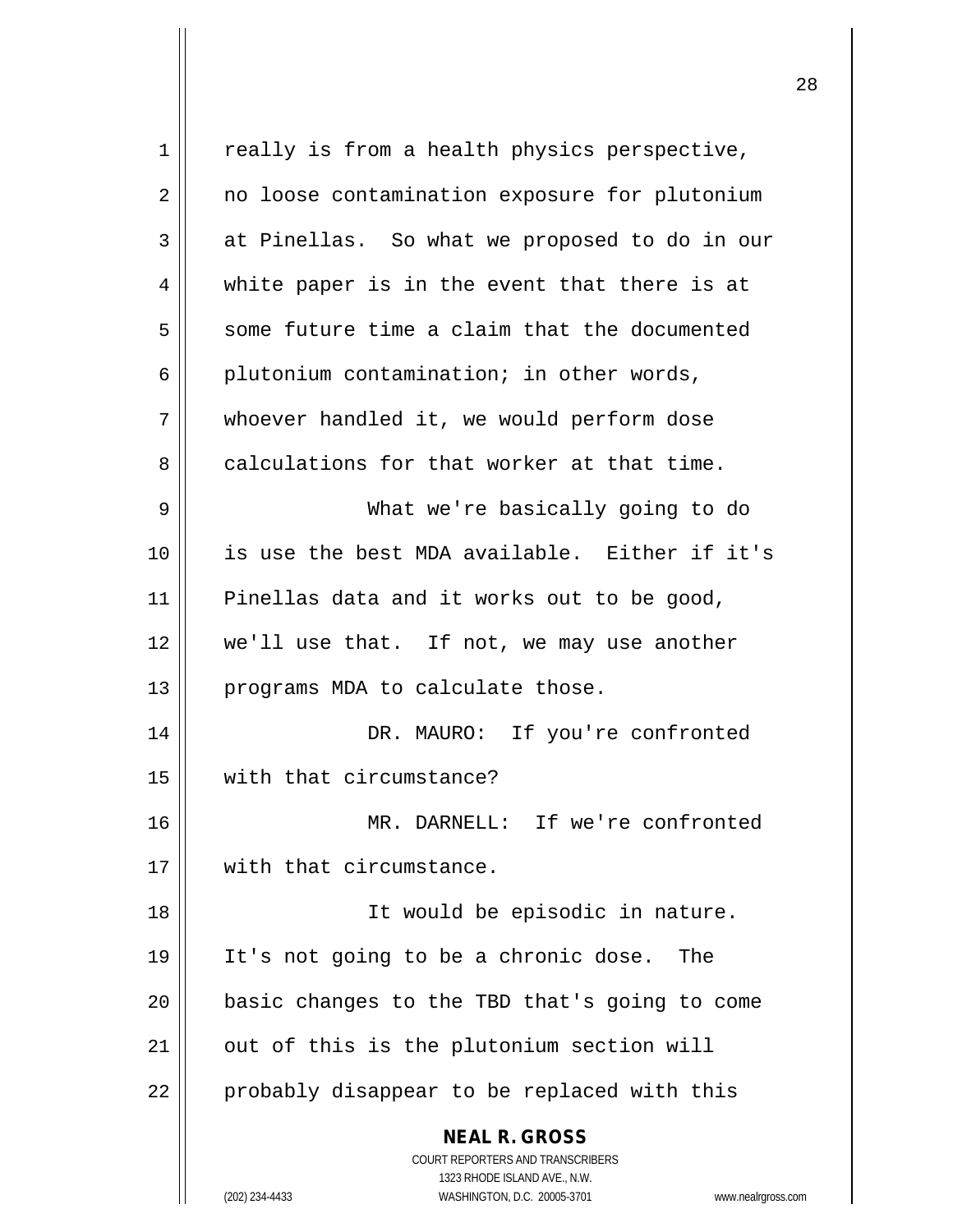**NEAL R. GROSS** COURT REPORTERS AND TRANSCRIBERS 1323 RHODE ISLAND AVE., N.W. (202) 234-4433 WASHINGTON, D.C. 20005-3701 www.nealrgross.com 1 description of how we're actually going to 2 | handle the plutonium. 3 DR. MAURO: SC&A's position is  $4 \parallel$  that is satisfactory to us and we certainly 5 wait to see the revised section. But in 6 principle, like I said before, it sounds like  $7$  || the problem has gone away. 8 CHAIRMAN SCHOFIELD: Correct me if 9 | I'm wrong here, but I do believe in one of the 10 documents they said any that were -- I don't 11 remember the numbers now, were certain DP and 12 were returned to the supplier. 13 || MR. DARNELL: That never actually 14 happened at Pinellas. 15 || CHAIRMAN SCHOFIELD: Right. 16 MR. DARNELL: There was a -- 17 CHAIRMAN SCHOFIELD: But that was  $18$  || part of their procedure, that anything at that 19 level -- 20 MR. DARNELL: Yes. 21 CHAIRMAN SCHOFIELD: The  $22$  || procedure, the SOP required that that be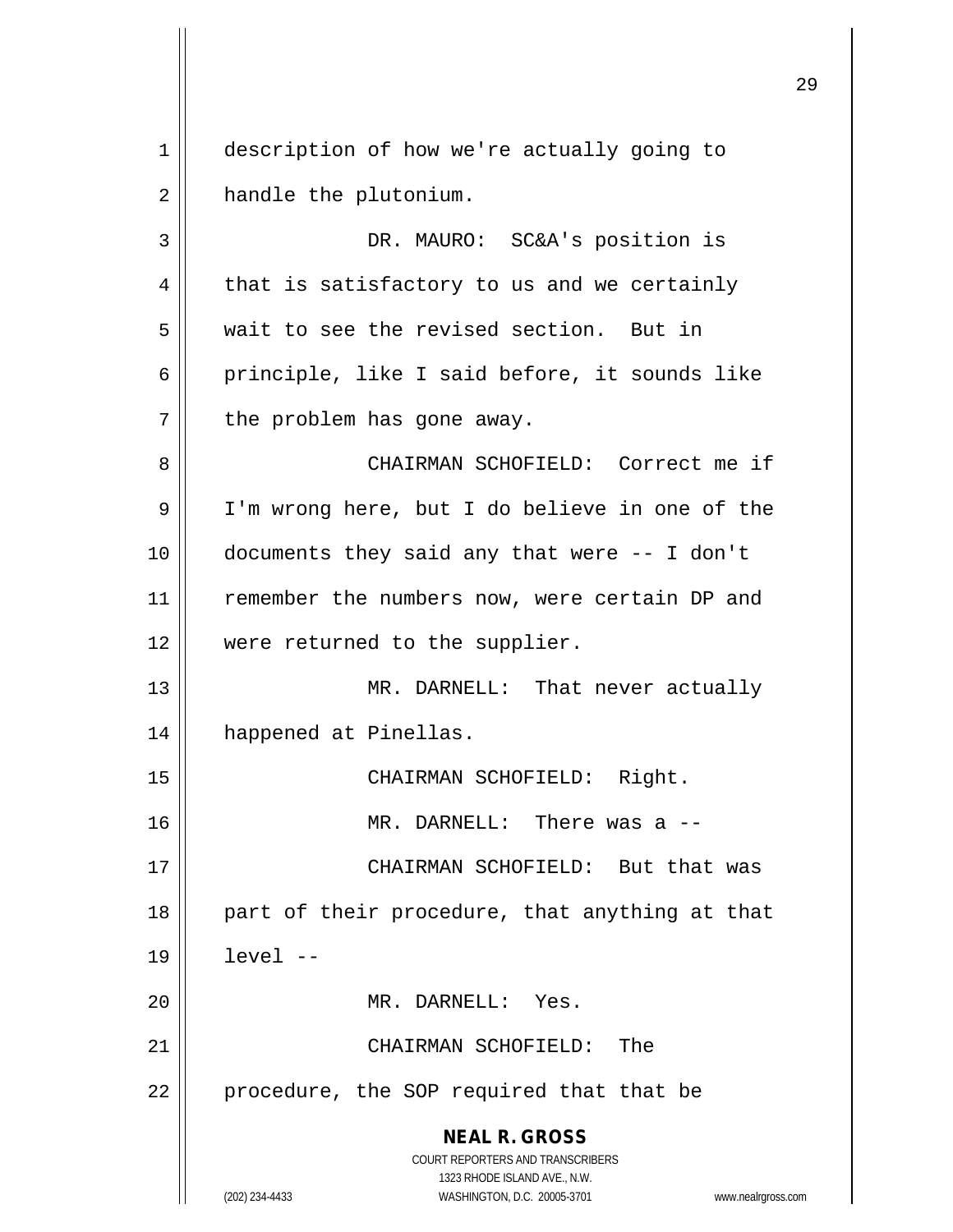$1 \parallel$  returned to a vendor.

| $\overline{2}$ | MR. GLECKLER: But they did find                                                                                                                                        |
|----------------|------------------------------------------------------------------------------------------------------------------------------------------------------------------------|
| 3              | some that were below that value. And what                                                                                                                              |
| 4              | they would do is $-$ that was upon the                                                                                                                                 |
| 5              | receiving inspection, so they would perform                                                                                                                            |
| 6              | the receiving inspection in a hood, you know,                                                                                                                          |
| 7              | to survey them for contamination. And if they                                                                                                                          |
| 8              | found contamination, if it's below the 200 D                                                                                                                           |
| 9              | per M, they would decon it before they                                                                                                                                 |
| 10             | released it to the plant and then it was                                                                                                                               |
| 11             | handled within glove boxes by the workers                                                                                                                              |
| 12             | after that.                                                                                                                                                            |
| 13             | CHAIRMAN SCHOFIELD: Yes, that is                                                                                                                                       |
| 14             | standard protocol everywhere for the RTGs.                                                                                                                             |
| 15             | DR. MAURO: If we're ready to move                                                                                                                                      |
| 16             | on, No. 4. No. 4 is an old one that has been                                                                                                                           |
| 17             | since -- you know, it's not one of the active                                                                                                                          |
| 18             | ones, one of the three that I mentioned.                                                                                                                               |
| 19             | The issue on No. 4 was when we                                                                                                                                         |
| 20             | reviewed the records, the film badge records                                                                                                                           |
| 21             | of the workers, we found that in the early                                                                                                                             |
| 22             | years there was only a relatively small                                                                                                                                |
|                | <b>NEAL R. GROSS</b><br><b>COURT REPORTERS AND TRANSCRIBERS</b><br>1323 RHODE ISLAND AVE., N.W.<br>WASHINGTON, D.C. 20005-3701<br>(202) 234-4433<br>www.nealrgross.com |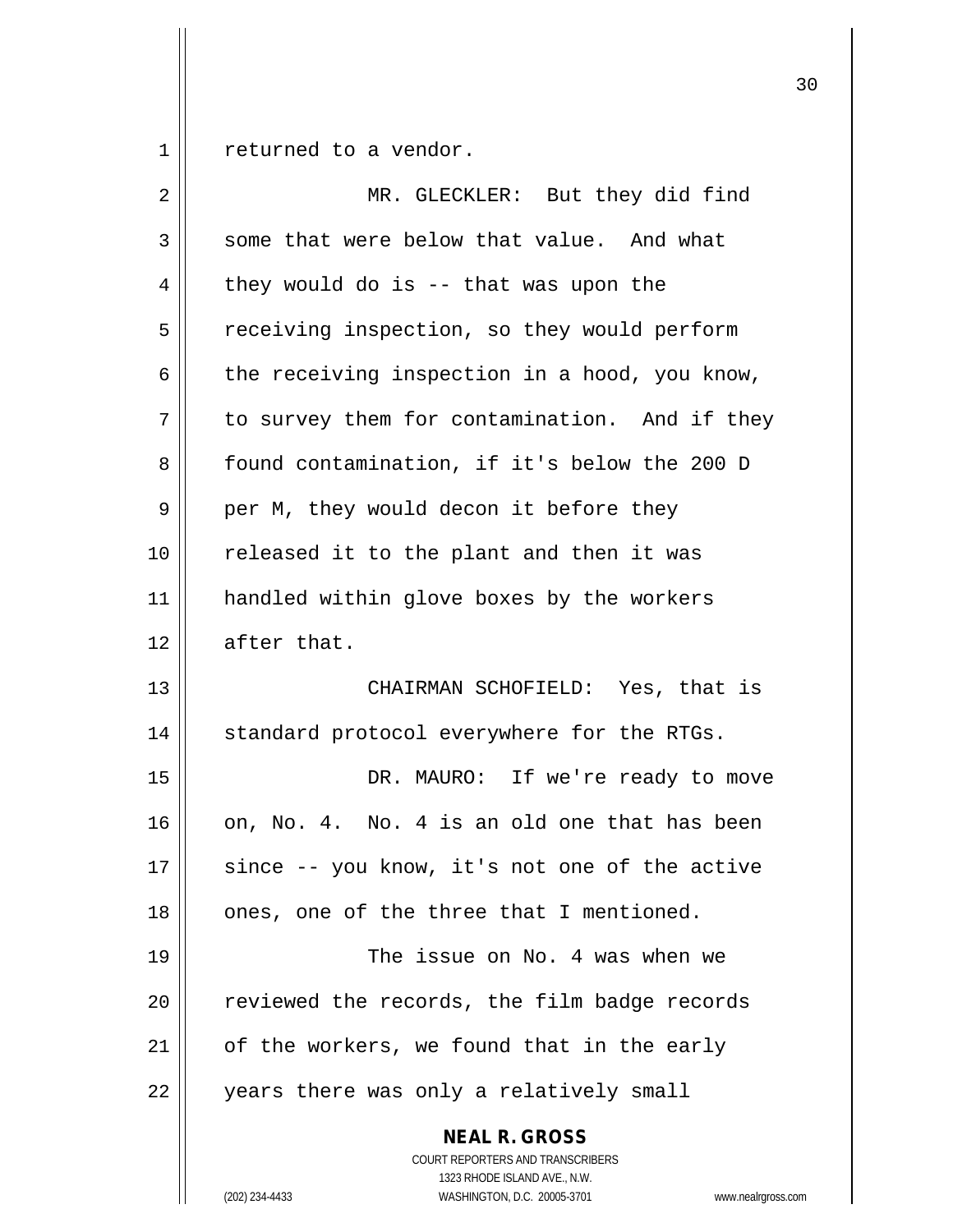| 1  | fraction of workers that were badged. Now                       |
|----|-----------------------------------------------------------------|
| 2  | that in itself is not necessarily a problem as                  |
| 3  | long as it was done within an overarching                       |
| 4  | health physics program where you pick those                     |
| 5  | workers to be badged for good reason and let                    |
| 6  | other workers out for good reason, as opposed                   |
| 7  | to what we call sort of random sampling of                      |
| 8  | people where, you know, sometimes we call it                    |
| 9  | cohort sampling.                                                |
| 10 | We've had this problem in the past                              |
| 11 | where NIOSH's position was, well, the people                    |
| 12 | who were badged, they were badged because                       |
| 13 | they're the ones that have a potential for                      |
| 14 | greater than 25 percent of the radiation                        |
| 15 | protection standards, and everyone else                         |
| 16 | didn't. And we would say no, no, no. We                         |
| 17 | looked into the literature. This is not here                    |
| 18 | though. But whereupon the -- no, the way in                     |
| 19 | which they were sampling is they did that, but                  |
| 20 | there was some concern that they would just                     |
| 21 | pick -- well, we could take a carpenter, an                     |
| 22 | electrician, a guy who worked in this                           |
|    | <b>NEAL R. GROSS</b>                                            |
|    | COURT REPORTERS AND TRANSCRIBERS                                |
|    | 1323 RHODE ISLAND AVE., N.W.                                    |
|    | (202) 234-4433<br>WASHINGTON, D.C. 20005-3701<br>www.nealrgross |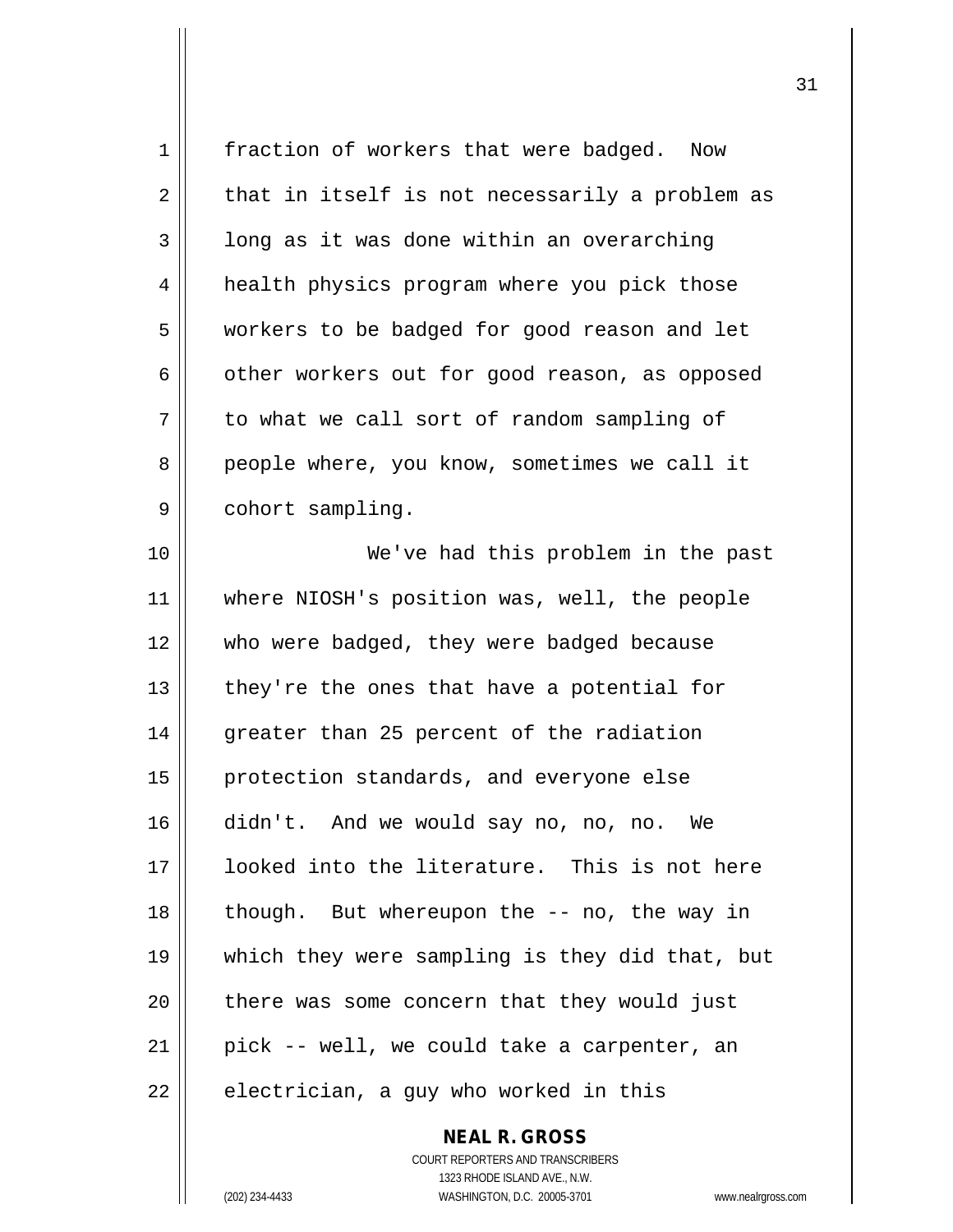1 || building. In other words, almost like cohorts  $2 \parallel$  so that we had representatives of different 3 groups captured in the sampling program. And  $4 \parallel$  each person sort of was dealt with as if you 5 were representative of that work group or that 6 | time period.  $7 \parallel$  and that sort of creates a little  $8 \parallel$  bit of a difficulty because it means that were  $9 \parallel$  the people that were sampled -- not sampled, 10 were the people that were monitored in those 11 || days truly representative of those workers are 12 at the highest potential for exposure? And  $13$  | that's the reason we have raised this issue 14 here and why we have raised the issue in the 15 | past elsewhere. 16 However, in this case, you folks 17 || responded back with a considerable amount of 18 documentation in the records that demonstrate 19 to our satisfaction that, no, this was not  $20$  | cohort sampling. This was very much by 21 design, under deliberate control of the health 22 || physics community at the time, that the people

> COURT REPORTERS AND TRANSCRIBERS 1323 RHODE ISLAND AVE., N.W. (202) 234-4433 WASHINGTON, D.C. 20005-3701 www.nealrgross.com

**NEAL R. GROSS**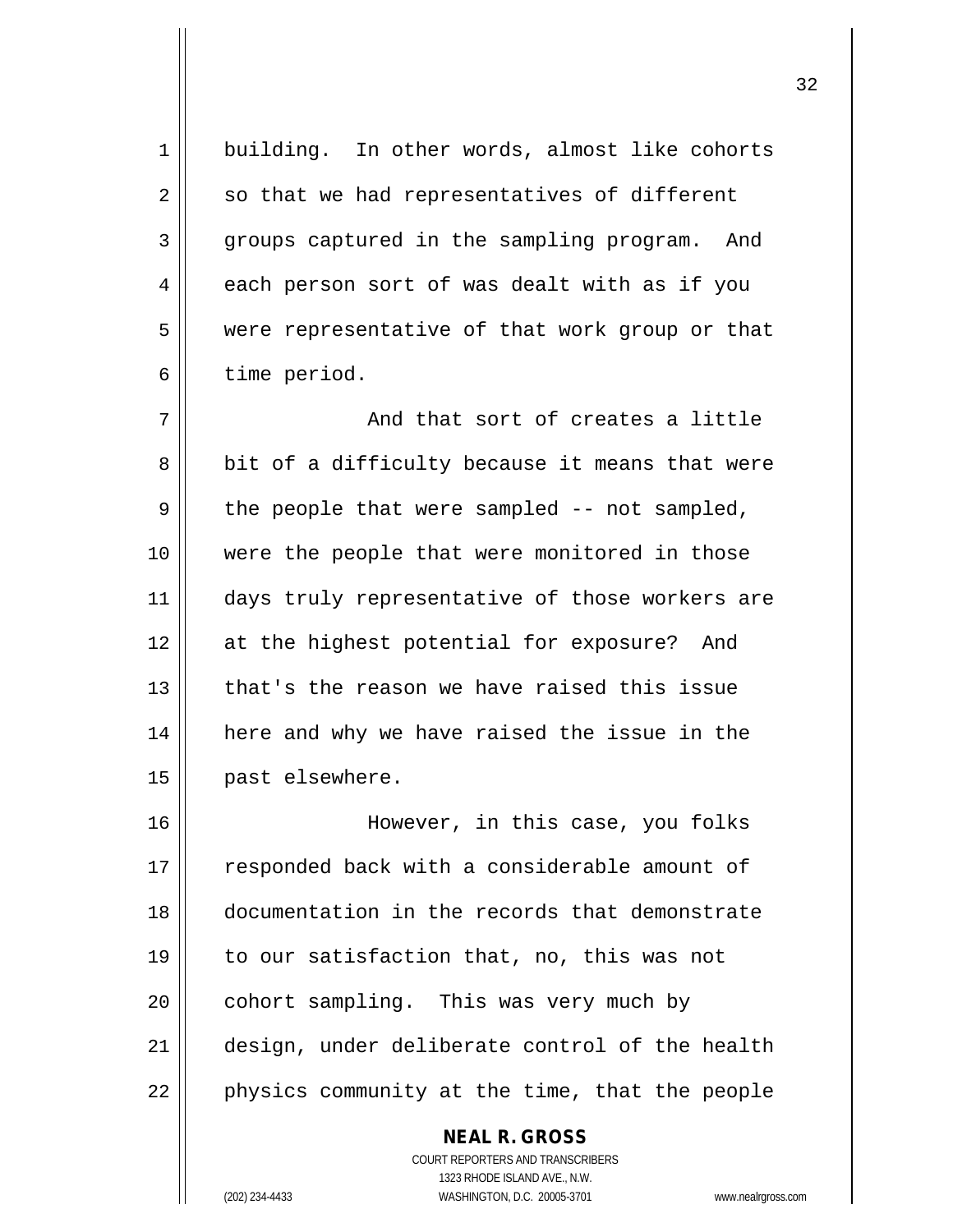**NEAL R. GROSS** COURT REPORTERS AND TRANSCRIBERS 1323 RHODE ISLAND AVE., N.W. (202) 234-4433 WASHINGTON, D.C. 20005-3701 www.nealrgross.com  $1 \parallel$  that were monitored were in fact the ones that 2 || had the potential for exposure and it was not  $3 \parallel$  cohort sampling or badging. So my 4 || understanding is that this type of explanation  $5 \parallel$  is going to be provided or has been provided,  $6 \parallel$  or will be provided in the next version of  $7$  || TBD. 8 MR. DARNELL: The next version. 9 DR. MAURO: But in principle we 10 || are convinced that this issue has been 11 || resolved.  $12 \parallel$  No. 5. 13 || MEMBER CLAWSON: Hey, John. This 14 is Brad. 15 || DR. MAURO: Yes? 16 MEMBER CLAWSON: I've got a 17 || question for you. 18 DR. MAURO: Sure. 19 MEMBER CLAWSON: You were just  $20$  || saying that as soon as this new TBD comes out  $21$  and everything else like that. So have we  $22$  | actually laid hands on this information and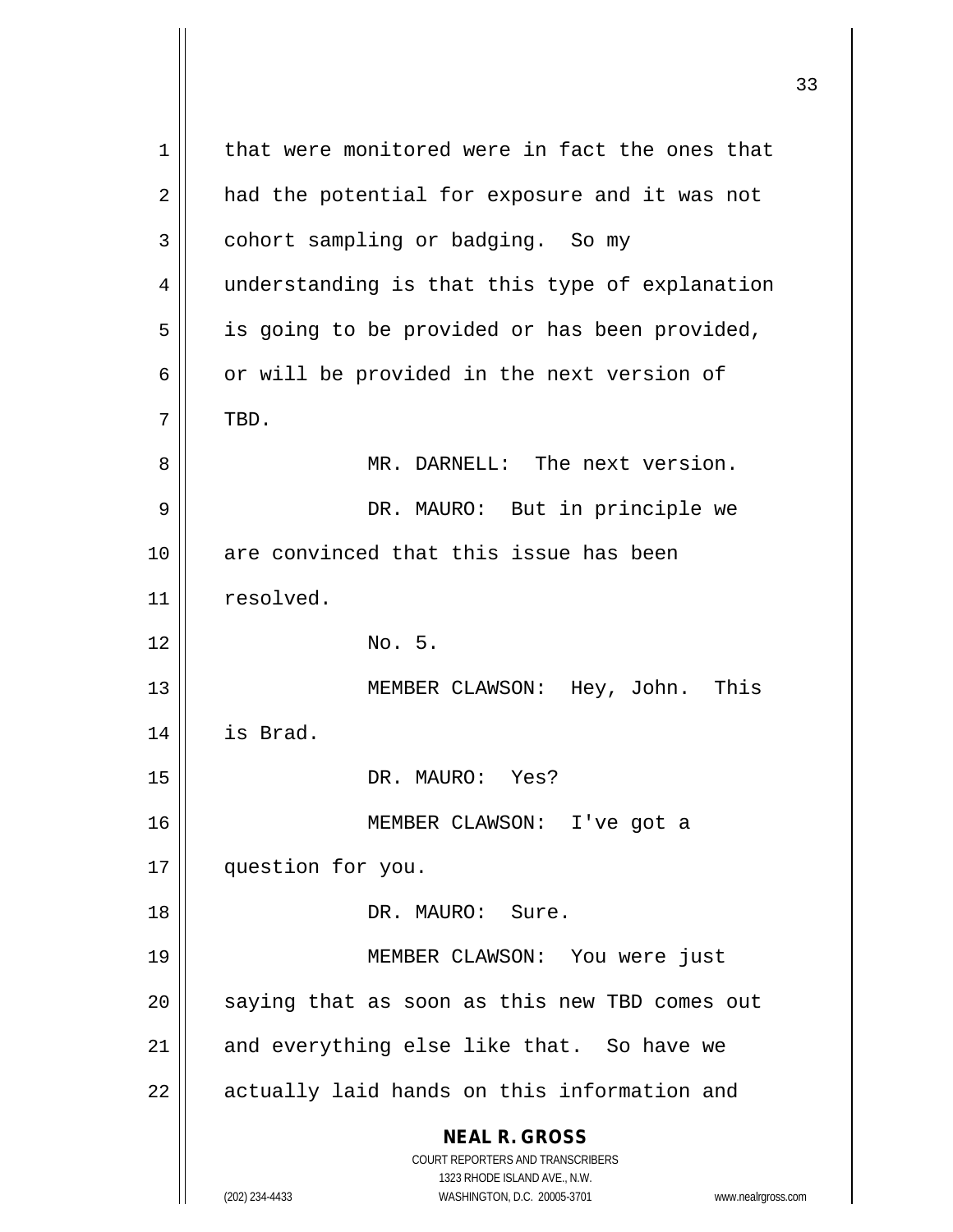reviewed it?

| $\overline{2}$ | DR. MAURO: Yes, and only in terms                                                                                                                                      |
|----------------|------------------------------------------------------------------------------------------------------------------------------------------------------------------------|
| 3              | of material that was provided to us in                                                                                                                                 |
| 4              | response to these issues. That is, we've                                                                                                                               |
| 5              | received white papers. We have material that                                                                                                                           |
| 6              | we incorporated into the big matrix that we're                                                                                                                         |
| 7              | not working from. We have a very large                                                                                                                                 |
| 8              | matrix.                                                                                                                                                                |
| 9              | When we opened up this discussion,                                                                                                                                     |
| 10             | I made reference that I'm working from a very                                                                                                                          |
| 11             | abbreviated matrix. But we do have a very                                                                                                                              |
| 12             | large matrix that's --                                                                                                                                                 |
| 13             | MEMBER CLAWSON: Right, which I'm                                                                                                                                       |
| 14             | looking at and stuff like that. I just wanted                                                                                                                          |
| 15             | to make sure, because it sounded like to me,                                                                                                                           |
| 16             | and this may have been my misconception, that                                                                                                                          |
| 17             | you were satisfied with it, but we really                                                                                                                              |
| 18             | hadn't seen it yet.                                                                                                                                                    |
| 19             | DR. MAURO: No, we actually have                                                                                                                                        |
| 20             | the quotes. In other words, in the matrix                                                                                                                              |
| 21             | itself for this particular issue, there's                                                                                                                              |
| 22             | quite a bit of discussion with quotes from the                                                                                                                         |
|                | <b>NEAL R. GROSS</b><br><b>COURT REPORTERS AND TRANSCRIBERS</b><br>1323 RHODE ISLAND AVE., N.W.<br>WASHINGTON, D.C. 20005-3701<br>(202) 234-4433<br>www.nealrgross.com |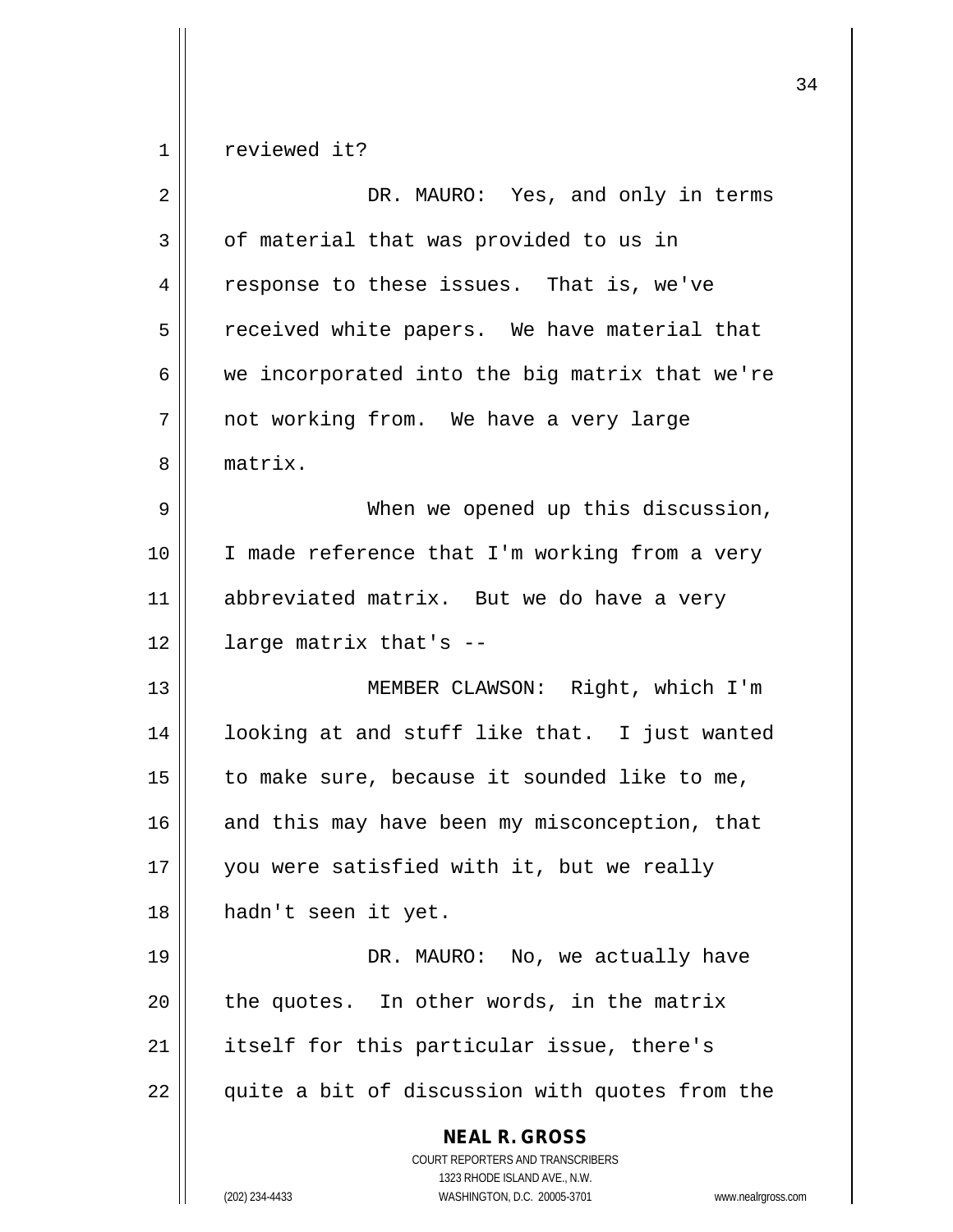$1 \parallel$  original records that go way back, Pinellas,  $2 \parallel$  that says that yes, this was not cohort  $3 \parallel$  sampling. This was deliberate selection of 4 | workers who clearly had a potential for 5 | exposure above some level. I forget whether 6 || it's 25 percent or 10 percent. 7 MEMBER CLAWSON: Twenty-five 8 | percent. Any indication persons who had a  $9 \parallel$  potential of 25 percent. 20.10(1) Code of 10 | Federal Regulations. 11 DR. MAURO: Yes. Right. And 12 given that I quess objective of the design of  $13$  | the sampling program, what this tells me is  $14$   $\parallel$  that means that the workers that -- that 15 doesn't mean there aren't other workers. 16 Understand. That doesn't mean there aren't 17 | other workers who might have experienced 18 || elevated exposures, but they were not part of 19 the badging program. What it does mean is if  $20$  || the badging program was designed to accomplish 21  $\parallel$  that and it was done in a deliberative way,  $22$  || that means the population of data that you

> COURT REPORTERS AND TRANSCRIBERS 1323 RHODE ISLAND AVE., N.W. (202) 234-4433 WASHINGTON, D.C. 20005-3701 www.nealrgross.com

**NEAL R. GROSS**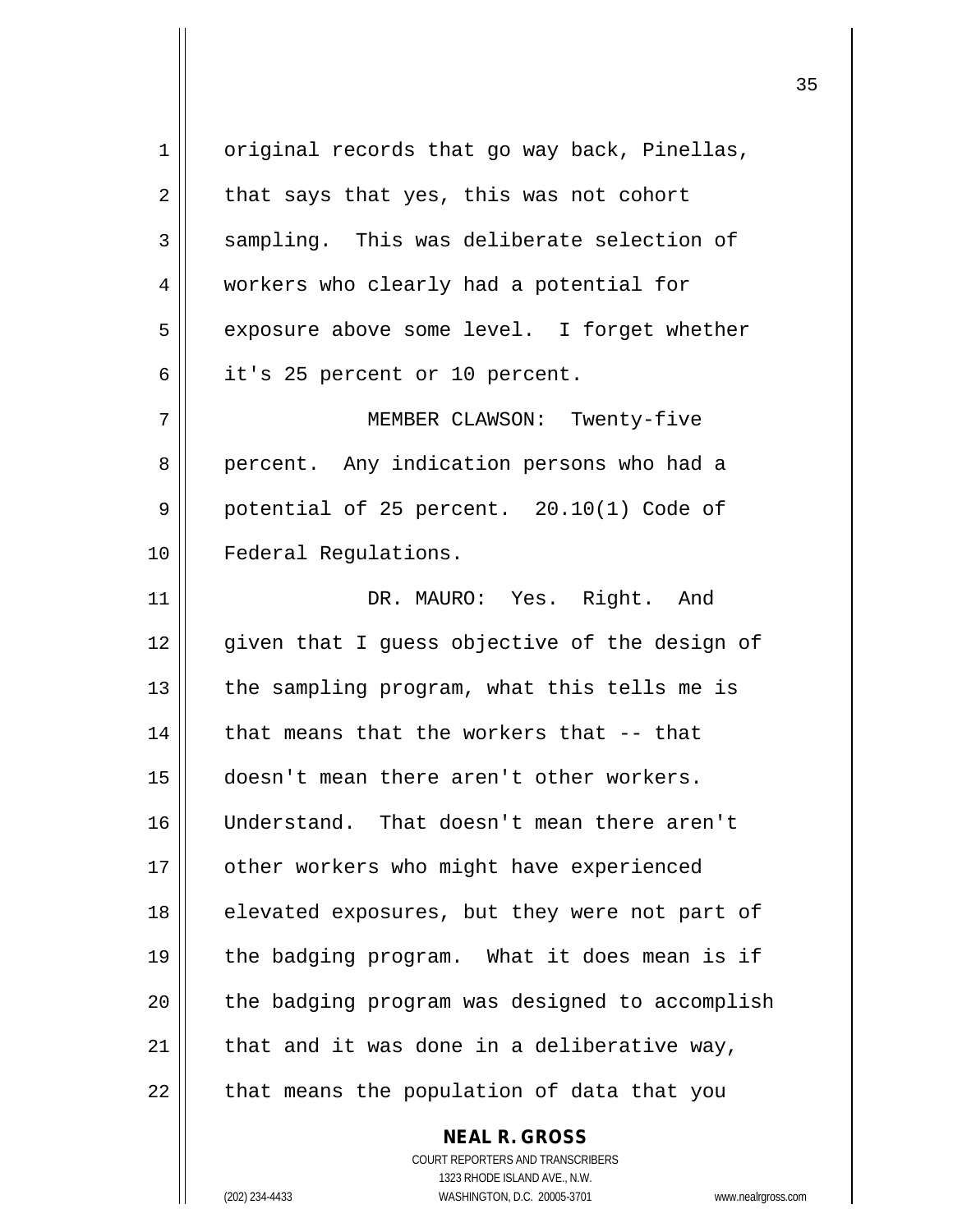| $\mathbf 1$ | have represents the workers that are the high-                                |
|-------------|-------------------------------------------------------------------------------|
| 2           | end workers. And from there you could                                         |
| 3           | construct a distribution of exposures that                                    |
| 4           | could be used for a coworker model. And then                                  |
| 5           | at that point, you could assign whatever the                                  |
| 6           | judgment is made. I mean, here's where we                                     |
| 7           | come in. Okay. Now I'm about to reconstruct                                   |
| 8           | the dose to the worker who wasn't badged back                                 |
| 9           | in, whatever date it is. You're going to have                                 |
| 10          | to assign a dose.                                                             |
| 11          | Now as along as you have a                                                    |
| 12          | distribution of data, of real data, that you                                  |
| 13          | feel bounds the upper end of the distribution,                                |
| 14          | then it becomes a judgment of the dose                                        |
| 15          | reconstructor to select whether you want to                                   |
| 16          | work for that particular worker that was                                      |
| 17          | unbadged, whether you feel it's appropriate to                                |
| 18          | assign the full distribution, the upward 95th                                 |
| 19          | percentile, or some percentile in accordance                                  |
| 20          | with OTIB-60, I think it is.                                                  |
| 21          | So the wherewithal exists. That's                                             |
| 22          | what I'm getting at. The wherewithal exists.                                  |
|             | <b>NEAL R. GROSS</b>                                                          |
|             | COURT REPORTERS AND TRANSCRIBERS                                              |
|             | 1323 RHODE ISLAND AVE., N.W.<br>(202) 234-4433<br>WASHINGTON, D.C. 20005-3701 |
|             | www.nealrgross.com                                                            |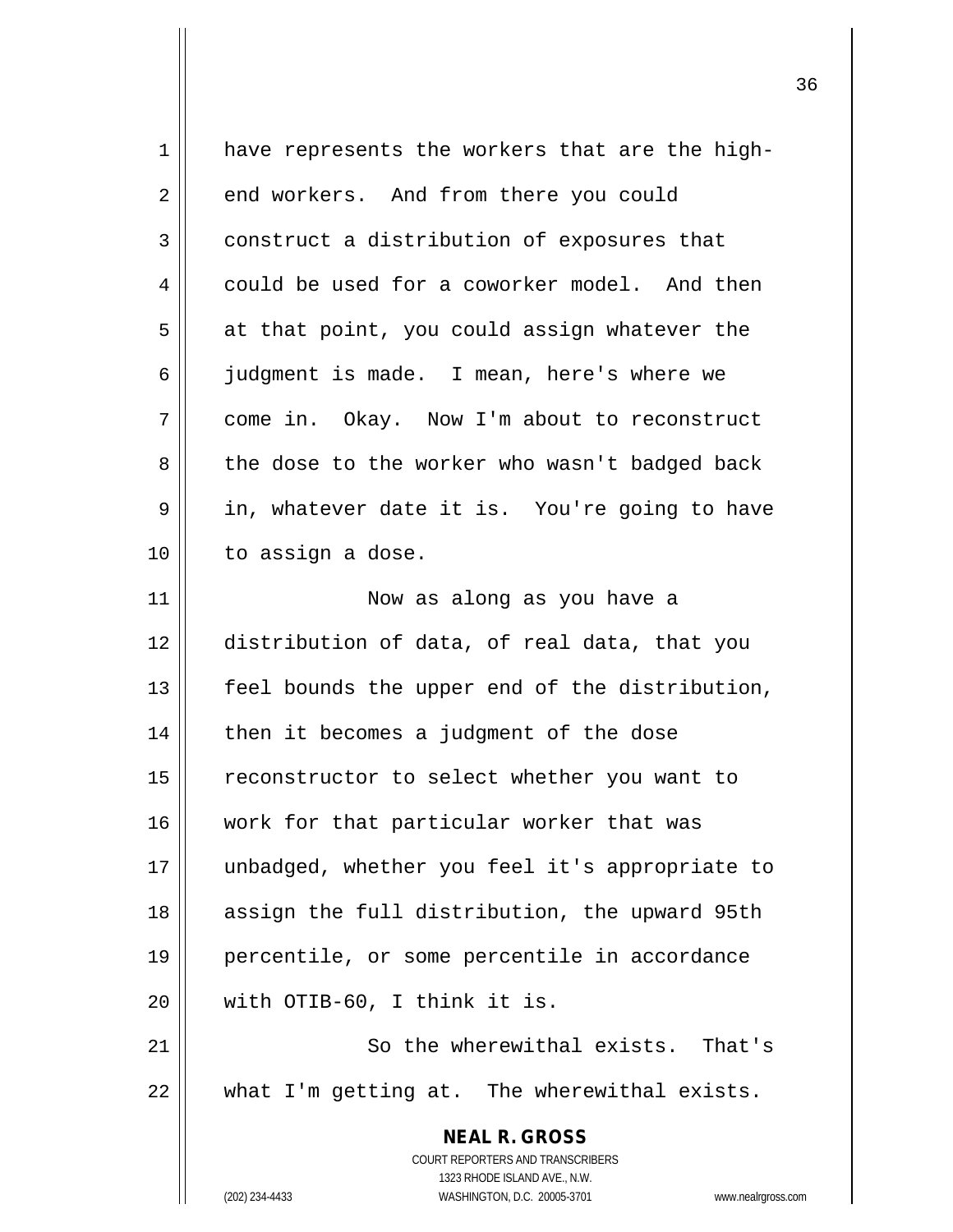|             | <b>NEAL R. GROSS</b>                           |
|-------------|------------------------------------------------|
| 22          | work went into that; I don't want to go into   |
| 21          | upper end of the tail. A tremendous amount of  |
| 20          | for your -- you don't know if you caught the   |
| 19          | undermines the integrity of your distribution  |
| 18          | Now what that does is that                     |
| 17          | about a test site.                             |
| 16          | badges behind. This is something that came up  |
| 15          | exposures, they were directed to leave film    |
| 14          | being, because as they approached the high end |
| 13          | badges were left behind. And the reasons       |
| 12          | have claims made at other sites where the film |
| 11          | really capture the high end. For example, we   |
| 10          | model was based was in question that doesn't   |
| 9           | where the data set upon which the coworker     |
| 8           | We have had problems in the past               |
| 7           | and claimant favorable.                        |
| 6           | doses to them that are scientifically sound    |
| 5           | that wasn't badged and is a way to assign      |
| 4           | were -- you know, whatever the percentage was, |
| 3           | workers, those 75 percent of the workers that  |
| 2           | build a coworker model, assign doses to those  |
| $\mathbf 1$ | The data exists. That will allow NIOSH to      |
|             |                                                |

COURT REPORTERS AND TRANSCRIBERS 1323 RHODE ISLAND AVE., N.W. (202) 234-4433 WASHINGTON, D.C. 20005-3701 www.nealrgross.com

 $\prod$ 

 $\overline{\phantom{a}}$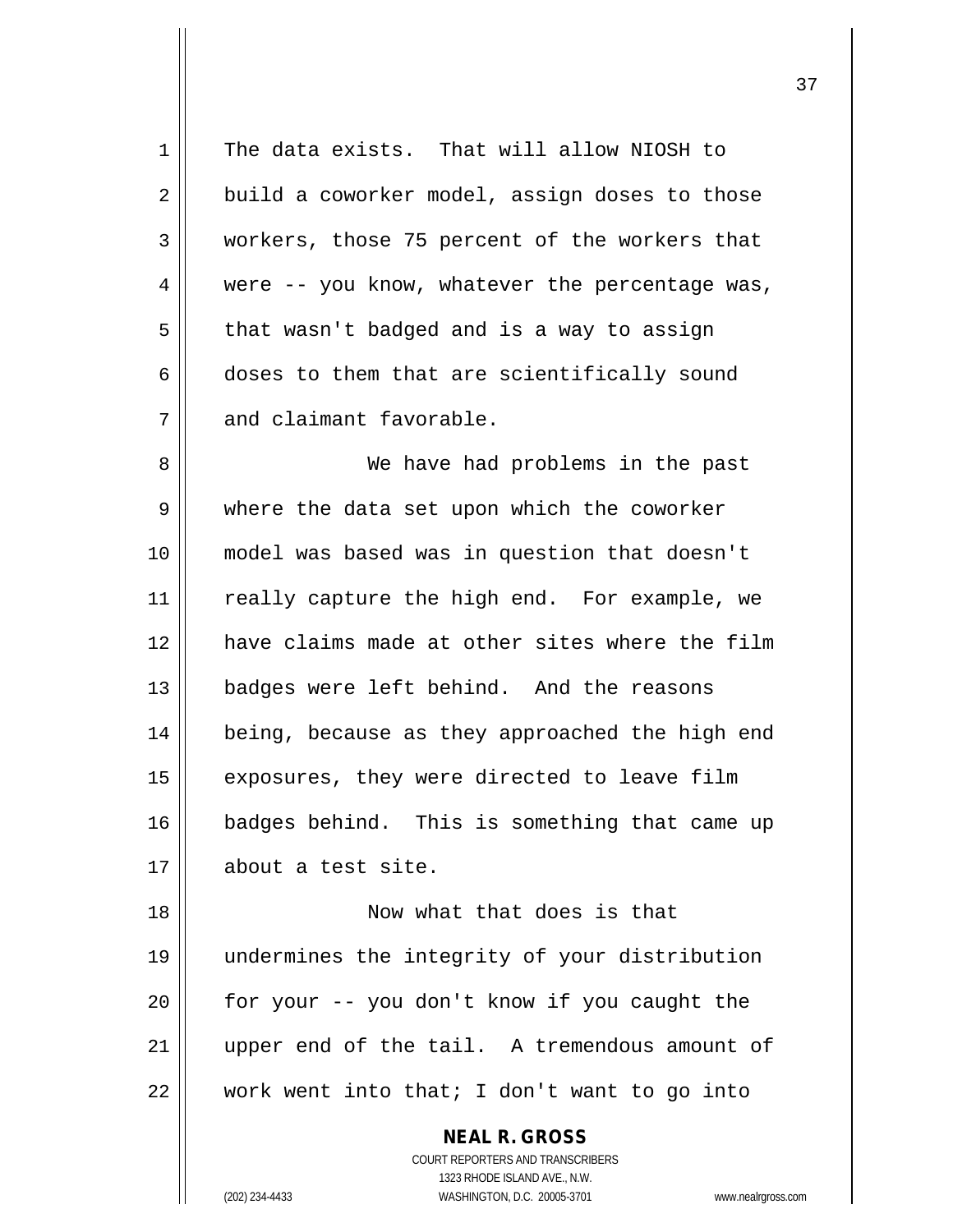| 1  | it, on Nevada Test Site, but I bring it up    |
|----|-----------------------------------------------|
| 2  | only because it's when the distribution of    |
| 3  | data that you have is in question in terms of |
| 4  | being able to capture the upper end of the    |
| 5  | distribution is when you run into trouble. We |
| 6  | do not see that here.                         |
| 7  | MEMBER CLAWSON: Okay. So do we                |
| 8  | have coworker model for this yet?             |
| 9  | MR. GLECKLER: Yes, it's actually              |
| 10 | in the TBD already we used for the un-        |
| 11 | monitored workers. We have a 95th percentile  |
| 12 | dose of 100 millirem that we assigned.        |
| 13 | MEMBER CLAWSON: Okay. Well, one               |
| 14 | of the reasons why, and this pertains to      |
| 15 | Pinellas, is because one of our dose          |
| 16 | reconstructions that we did we went into the  |
| 17 | -- one of them was a Pinellas worker, was a   |
| 18 | receiving clerk. And they didn't really have  |
| 19 | all this information. And they deemed because |
| 20 | of her job that she wouldn't have received    |
| 21 | this. But I just want to make sure we got a   |
| 22 | model that we can work with, because actually |
|    |                                               |

COURT REPORTERS AND TRANSCRIBERS 1323 RHODE ISLAND AVE., N.W. (202) 234-4433 WASHINGTON, D.C. 20005-3701 www.nealrgross.com

**NEAL R. GROSS**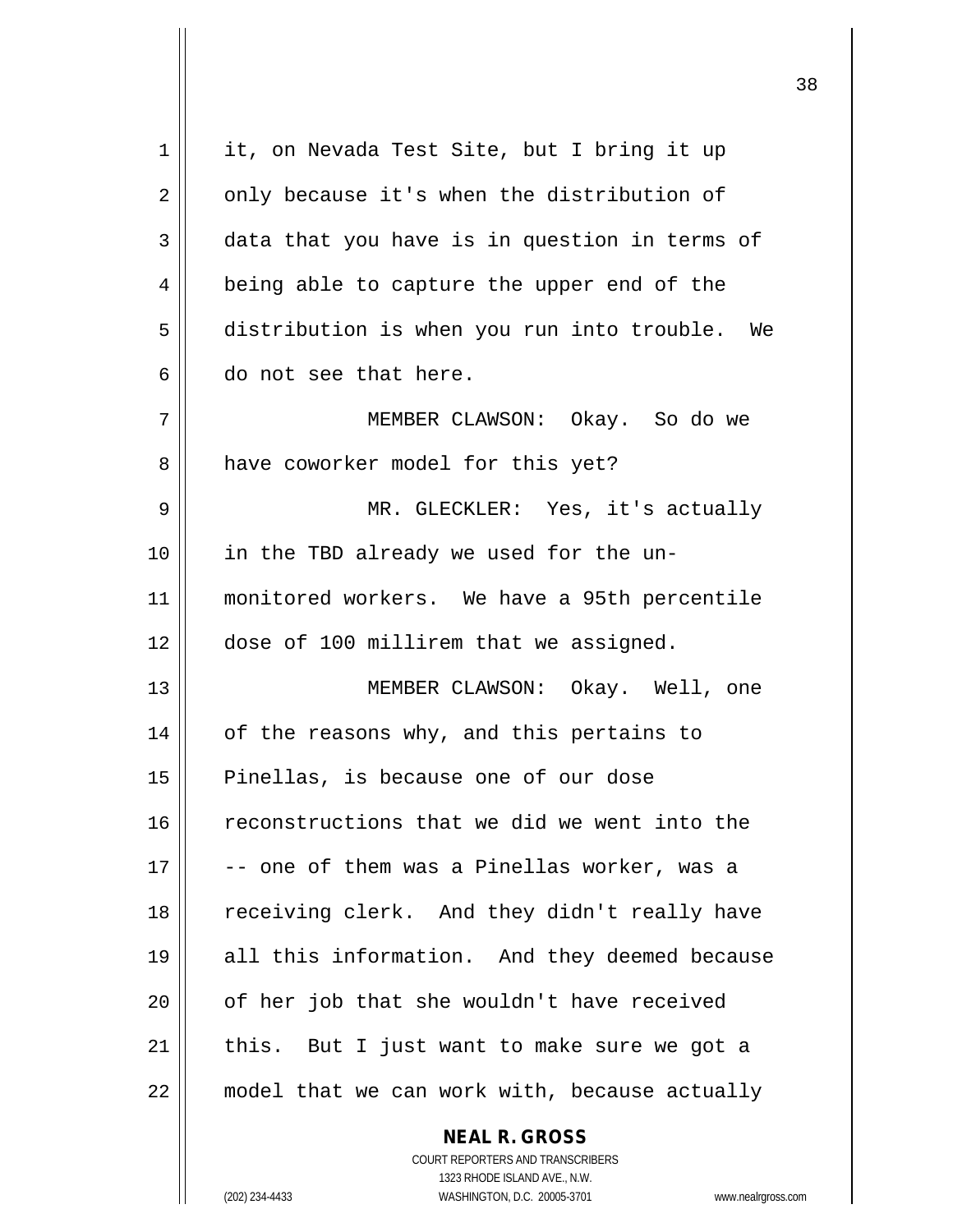$1 \parallel$  she's the one that received and shipped all  $2 \parallel$  these RTGs and everything that came into the  $3 \parallel$  plant and so forth. So I just wanted to make  $4 \parallel$  sure that we've got a good coworker model to  $5 \parallel$  be able to look at. 6 MR. DARNELL: Yes, we have  $7$   $\parallel$  evidence from the workforce that these RTGs 8 were handled by hand. There was no special 9 || precautions taken. No gloves were worn 10 between the worker's hand and picking up an 11 || RTG source, which tells us that the RTG 12 || sources themselves were extremely small. They 13 || generate a lot of heat as they get larger. So 14 | knowing that, we know that the exposure 15 | potential is extremely small for these. 16 || MEMBER CLAWSON: Okay. 17 DR. MAURO: Yes, Brad, I think you 18 || bring up a question that's in my mind very 19 important. That is, though the machinery  $20$   $\parallel$  exists in the site profile for reconstructing  $21$  | doses, when you actually  $-$  and let's say we  $22$  | find favorably that, yes, basically they've

> COURT REPORTERS AND TRANSCRIBERS 1323 RHODE ISLAND AVE., N.W. (202) 234-4433 WASHINGTON, D.C. 20005-3701 www.nealrgross.com

**NEAL R. GROSS**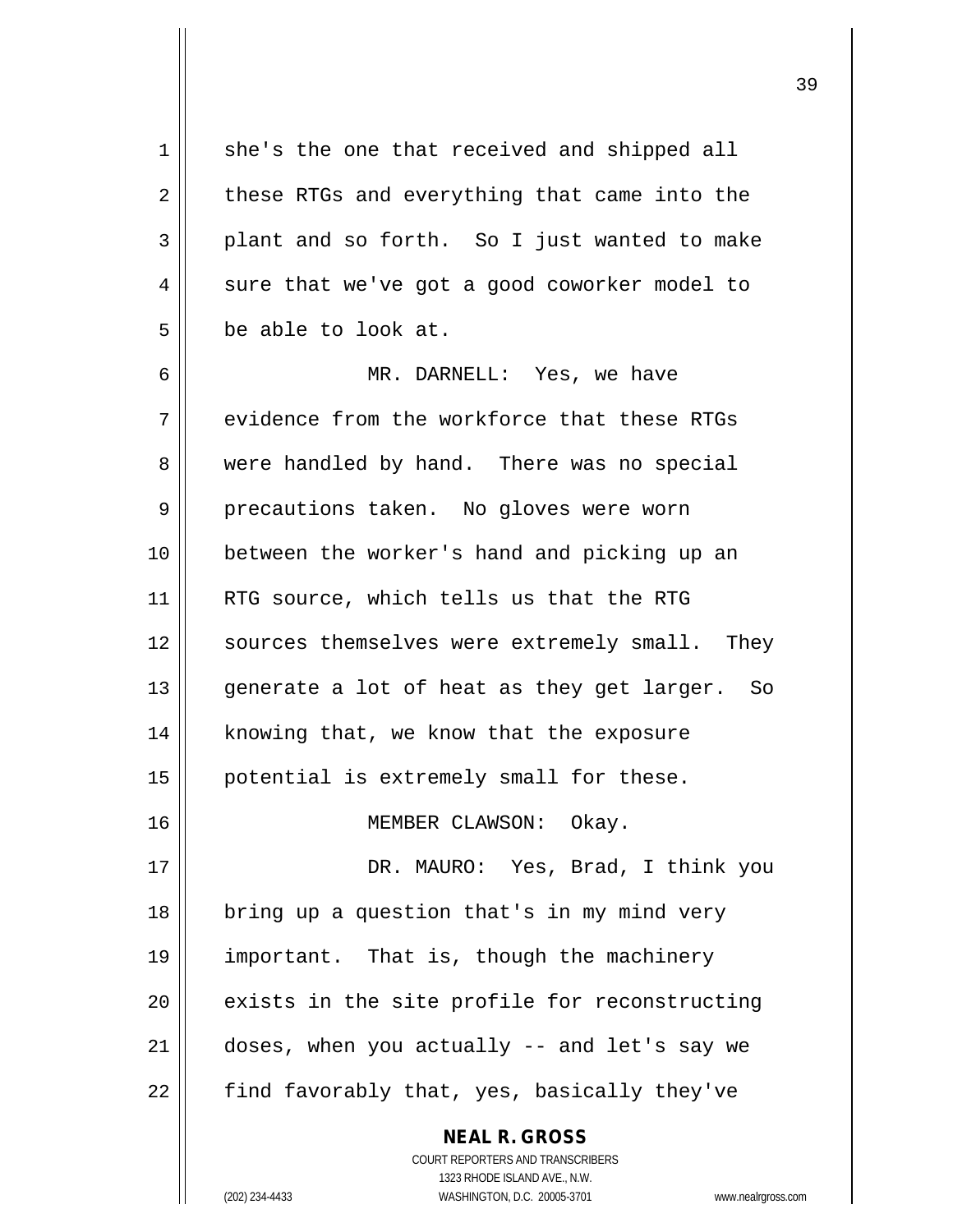| 1  | got a sound approach, what you're saying is                         |
|----|---------------------------------------------------------------------|
| 2  | now we have a real case where it's                                  |
| 3  | implemented, and it may not always be                               |
| 4  | implemented correctly. Now the way SC&A                             |
| 5  | catches that is, you know, we've been                               |
| 6  | reviewing one to two-and-a-half percent of the                      |
| 7  | cases. And we do find cases where the actual                        |
| 8  | implementation of the quidelines, the OTIBs,                        |
| 9  | the site profiles do not follow, you know, are                      |
| 10 | not being followed. And that would be a                             |
| 11 | finding, and that's dealt with.                                     |
| 12 | So, you know, it's a real concern                                   |
| 13 | because, you know, there could be cases, other                      |
| 14 | cases, that we're not reviewing where perhaps                       |
| 15 | there has been -- the implementation of the                         |
| 16 | protocols have not been right on target. But                        |
| 17 | at least, you know, we're sampling a portion                        |
| 18 | of it to see the degree to which that occurs.                       |
| 19 | MEMBER CLAWSON: Well, right. And                                    |
| 20 | what we saw in this dose reconstruction was                         |
| 21 | the reconstructor said due to her duties as a                       |
| 22 | quality assurance manager and shipping and                          |
|    | <b>NEAL R. GROSS</b>                                                |
|    | COURT REPORTERS AND TRANSCRIBERS                                    |
|    | 1323 RHODE ISLAND AVE., N.W.                                        |
|    | (202) 234-4433<br>WASHINGTON, D.C. 20005-3701<br>www.nealrgross.com |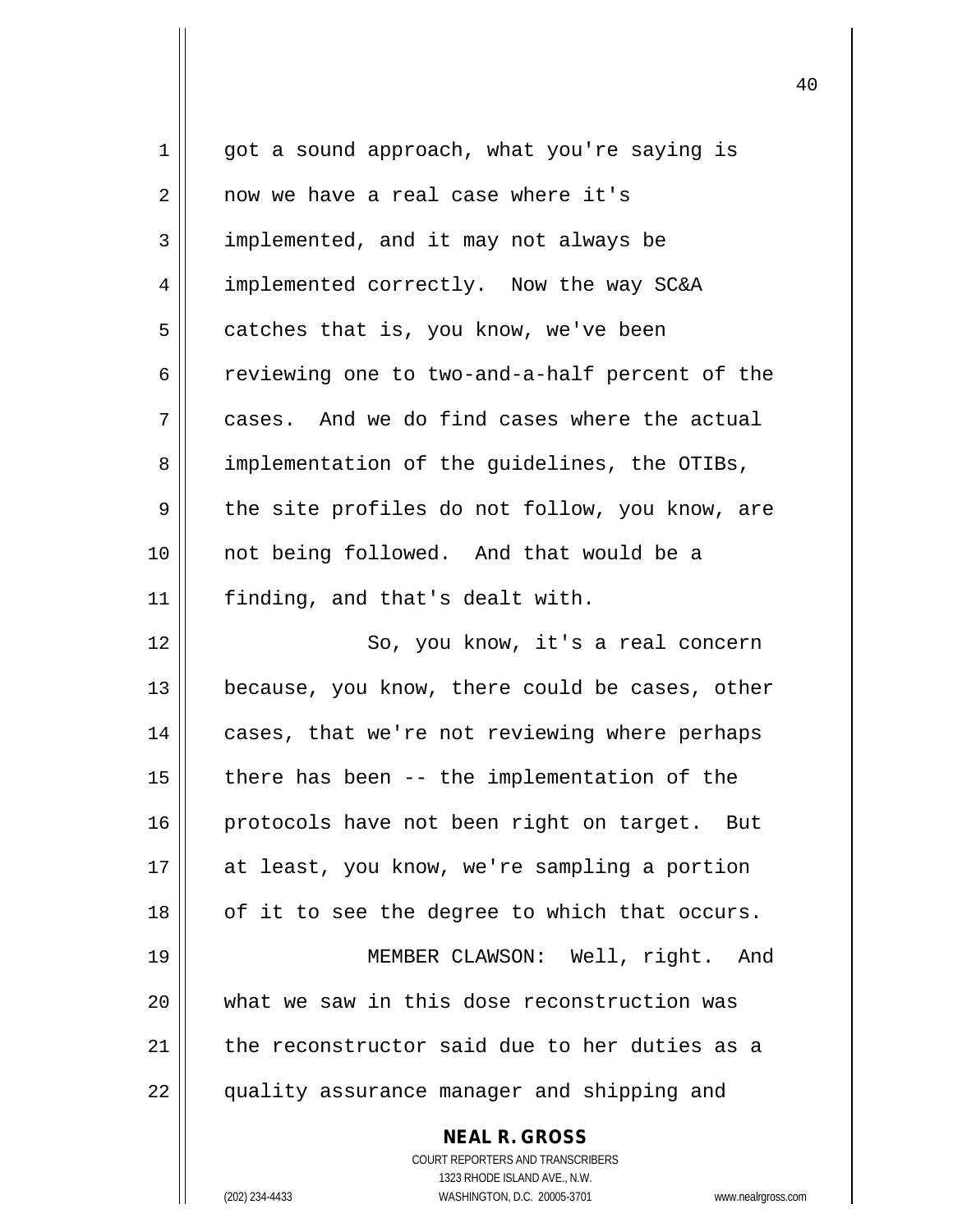| $\mathbf 1$ | receiving clerk she would not have received --                                           |
|-------------|------------------------------------------------------------------------------------------|
| 2           | been around any of these doses or anything                                               |
| 3           | else, which I highly disagreed with.                                                     |
| 4           | MS. HOWELL: Brad, if I could just                                                        |
| 5           | interrupt you for a minute. I think we're                                                |
| 6           | getting a little too specific about individual                                           |
| 7           | claimants here. We need to be a little bit                                               |
| 8           | more broad in our conversation.                                                          |
| 9           | MEMBER CLAWSON: Okay. That could                                                         |
| 10          | cover a whole lot of people. But how about a                                             |
| 11          | Pinellas worker that received -- well, Emily,                                            |
| 12          | you tell me how you'd want me to explain her.                                            |
| 13          | MS. HOWELL: Well, I'm just not                                                           |
| 14          | sure that we need to go into, you know,                                                  |
| 15          | specific details about individual cases in                                               |
| 16          | order to address the concerns that you are                                               |
| 17          | having. But I'm not sure, you know, how to --                                            |
| 18          | MEMBER CLAWSON: I'm looking to                                                           |
| 19          | you for direction, because part of the problem                                           |
| 20          | is it was said because of these positions that                                           |
| 21          | she would not have received this, which was                                              |
| 22          | totally wrong.                                                                           |
|             | <b>NEAL R. GROSS</b><br>COURT REPORTERS AND TRANSCRIBERS<br>1323 RHODE ISLAND AVE., N.W. |
|             | (202) 234-4433<br>WASHINGTON, D.C. 20005-3701<br>www.nealrgross.o                        |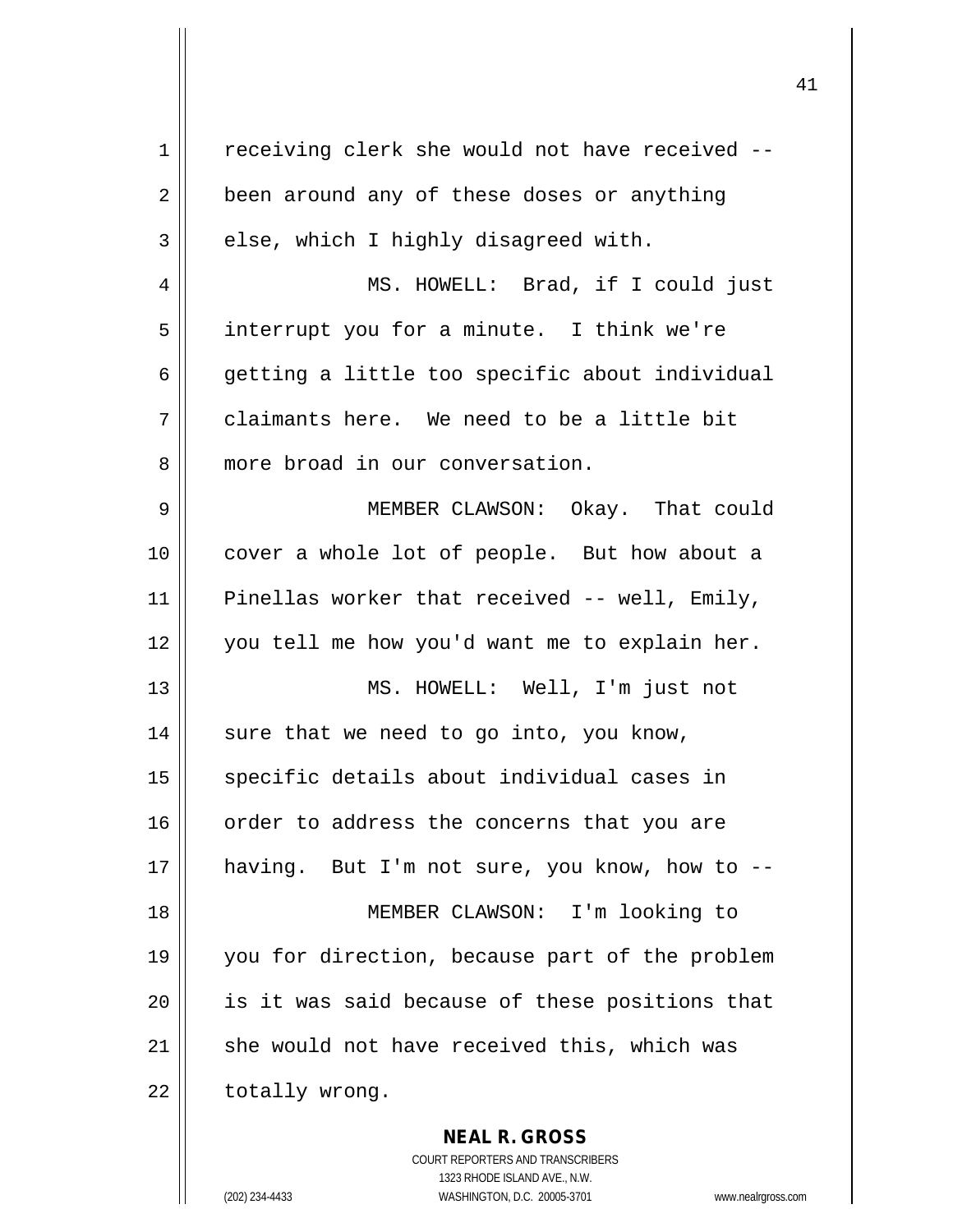| 1  | MR. DARNELL: Okay. This is Pete                                 |
|----|-----------------------------------------------------------------|
| 2  | Darnell with OCAS. Next week, if you will                       |
| 3  | call me through the OCAS 800 line, I'll be                      |
| 4  | glad to discuss any claim in detail with you.                   |
| 5  | MEMBER CLAWSON: Well, no, this                                  |
| 6  | was done through the -- I have no problem with                  |
| 7  | that. But the issue that we got into was how                    |
| 8  | this model was going to actually work, because                  |
| 9  | we've already seen signs of it that people                      |
| 10 | were cut out of this because they felt that                     |
| 11 | their job tasks would not have been around                      |
| 12 | some of this stuff, which was wrong. And so                     |
| 13 | that was the point that I was trying to get                     |
| 14 | to, is that I want to make sure as we're                        |
| 15 | singling out these people and looking at it we                  |
| 16 | really have a clear understanding of what                       |
| 17 | their job tasks were.                                           |
| 18 | MR. GLECKLER: One thing I can                                   |
| 19 | provide is a little bit of background. People                   |
| 20 | assigned to the RTG facility were required to                   |
| 21 | be monitored. So if they were ones receiving                    |
| 22 | the RTG sources, they would have been assigned                  |
|    | <b>NEAL R. GROSS</b>                                            |
|    | <b>COURT REPORTERS AND TRANSCRIBERS</b>                         |
|    | 1323 RHODE ISLAND AVE., N.W.                                    |
|    | WASHINGTON, D.C. 20005-3701<br>(202) 234-4433<br>www.nealrgross |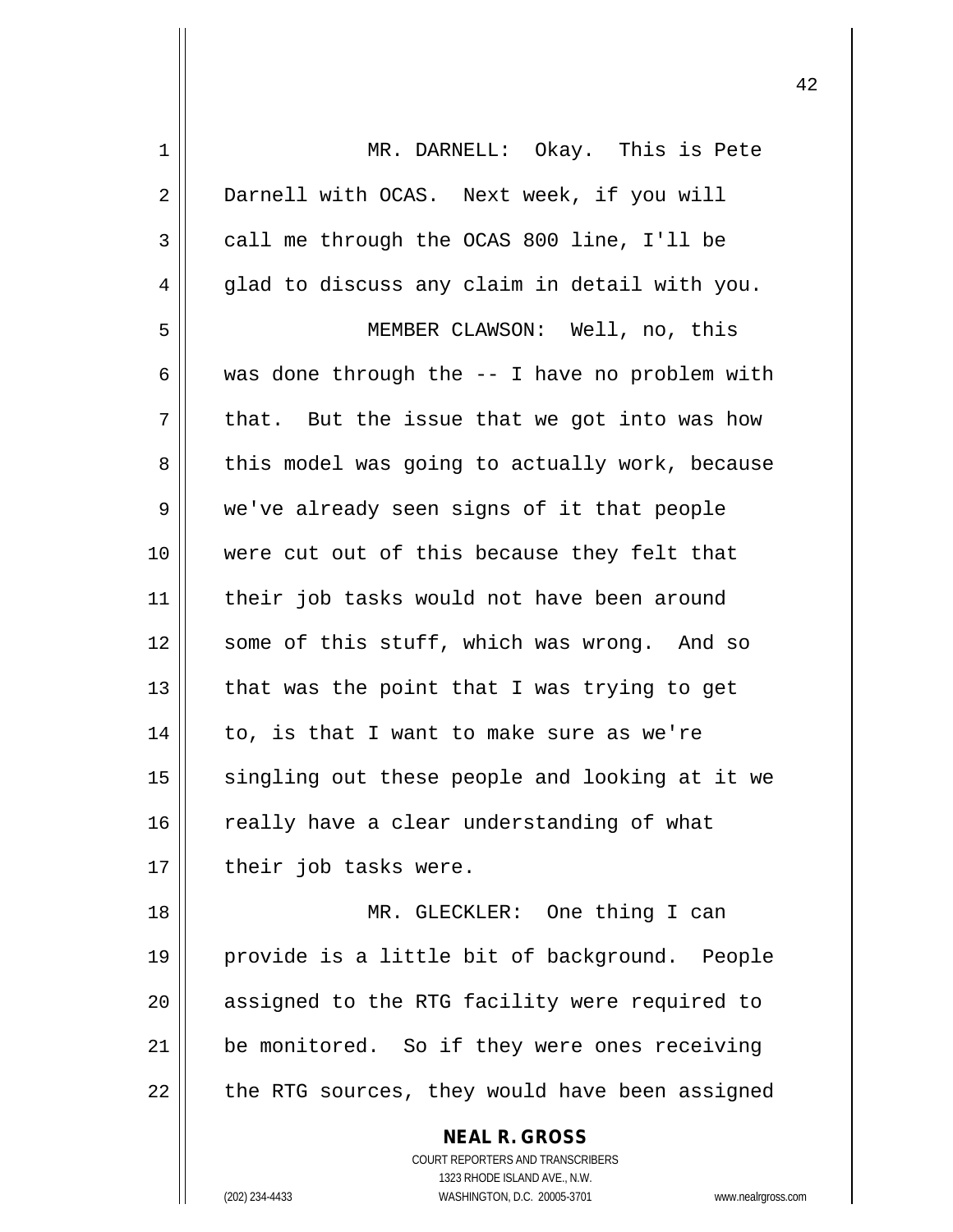| 1  | to that facility. They would have been         |
|----|------------------------------------------------|
| 2  | required to be monitored and dosimeters would  |
| 3  | have been assigned. So un-monitored doses      |
| 4  | would not be an issue for those workers.       |
| 5  | MEMBER CLAWSON: Okay. Well, all                |
| 6  | I'm telling you is what we've seen so far.     |
| 7  | But we're working that on the other end of the |
| 8  | dose reconstruction, because it was a finding  |
| 9  | and we'll just go on from there. But I just    |
| 10 | want to make that we keep that in the back of  |
| 11 | our mind.                                      |
| 12 | DR. MAURO: Brad, this is John.                 |
| 13 | I'm going to go out on a limb a little bit     |
| 14 | here, because I've raised this issue before,   |
| 15 | but not in this context. You know, when we do  |
| 16 | our Task 4 dose reconstructions, we look at    |
| 17 | some sampling. And that's a relatively small   |
| 18 | fraction of the total DRs. We are now moving   |
| 19 | into a realm where we're looking at more and   |
| 20 |                                                |
|    | more of what we're calling the best estimates. |
| 21 | And I've made an observation, and I mentioned  |
| 22 | this at the last dose reconstruction           |

COURT REPORTERS AND TRANSCRIBERS 1323 RHODE ISLAND AVE., N.W. (202) 234-4433 WASHINGTON, D.C. 20005-3701 www.nealrgross.com

**NEAL R. GROSS**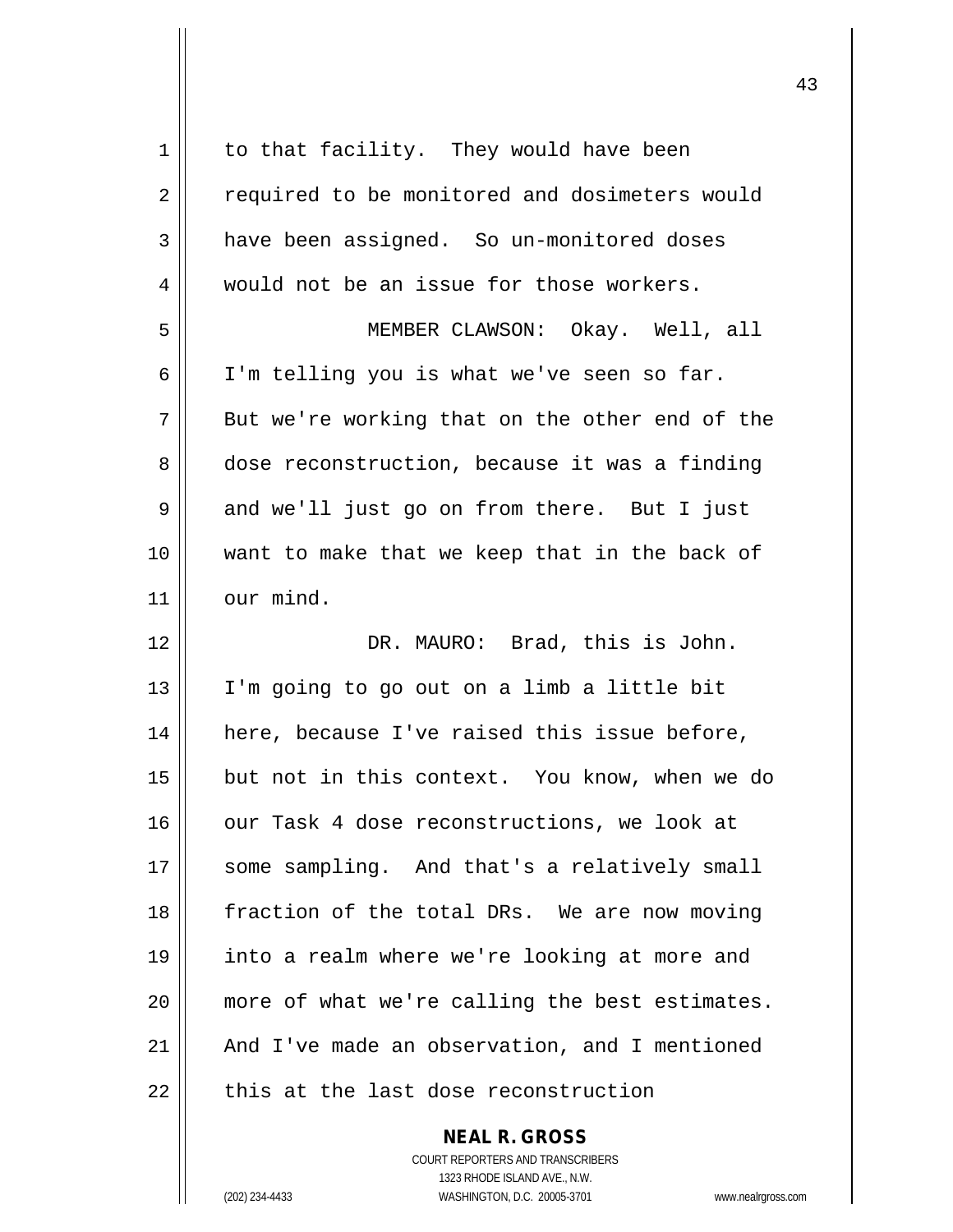| 1  | subcommittee meeting. It seems to me that                           |
|----|---------------------------------------------------------------------|
| 2  | when a dose reconstruction is performed and                         |
| 3  | it's a best estimate, and it falls in the area                      |
| 4  | of 45 to 50 percent POC, that's where the                           |
| 5  | action is. Usually if it's up -- a bounding                         |
| 6  | or minimizing, or bounding or upper end value,                      |
| 7  | which is either denied or -- we have reviewed                       |
| 8  | so many of those and, you know, though we may                       |
| 9  | find some disparities in whether or not they                        |
| 10 | follow their procedures exactly, it doesn't                         |
| 11 | make a different. It happened in one case                           |
| 12 | with OTIB-4.                                                        |
| 13 | But by and large, you know, when a                                  |
| 14 | maximizing or minimizing approach is used, or                       |
| 15 | when the dose reconstruction is realistic and                       |
| 16 | it comes in very low, well below -- I'll say                        |
| 17 | below 40 percent or 45, it turns out that any                       |
| 18 | errors that were made really don't create a                         |
| 19 | circumstance, in my opinion, where the                              |
| 20 | potential for reversal exists.                                      |
| 21 | I made a recommendation, and I'm                                    |
| 22 | going to do it again, if the designated                             |
|    | <b>NEAL R. GROSS</b>                                                |
|    | COURT REPORTERS AND TRANSCRIBERS                                    |
|    | 1323 RHODE ISLAND AVE., N.W.                                        |
|    | (202) 234-4433<br>WASHINGTON, D.C. 20005-3701<br>www.nealrgross.com |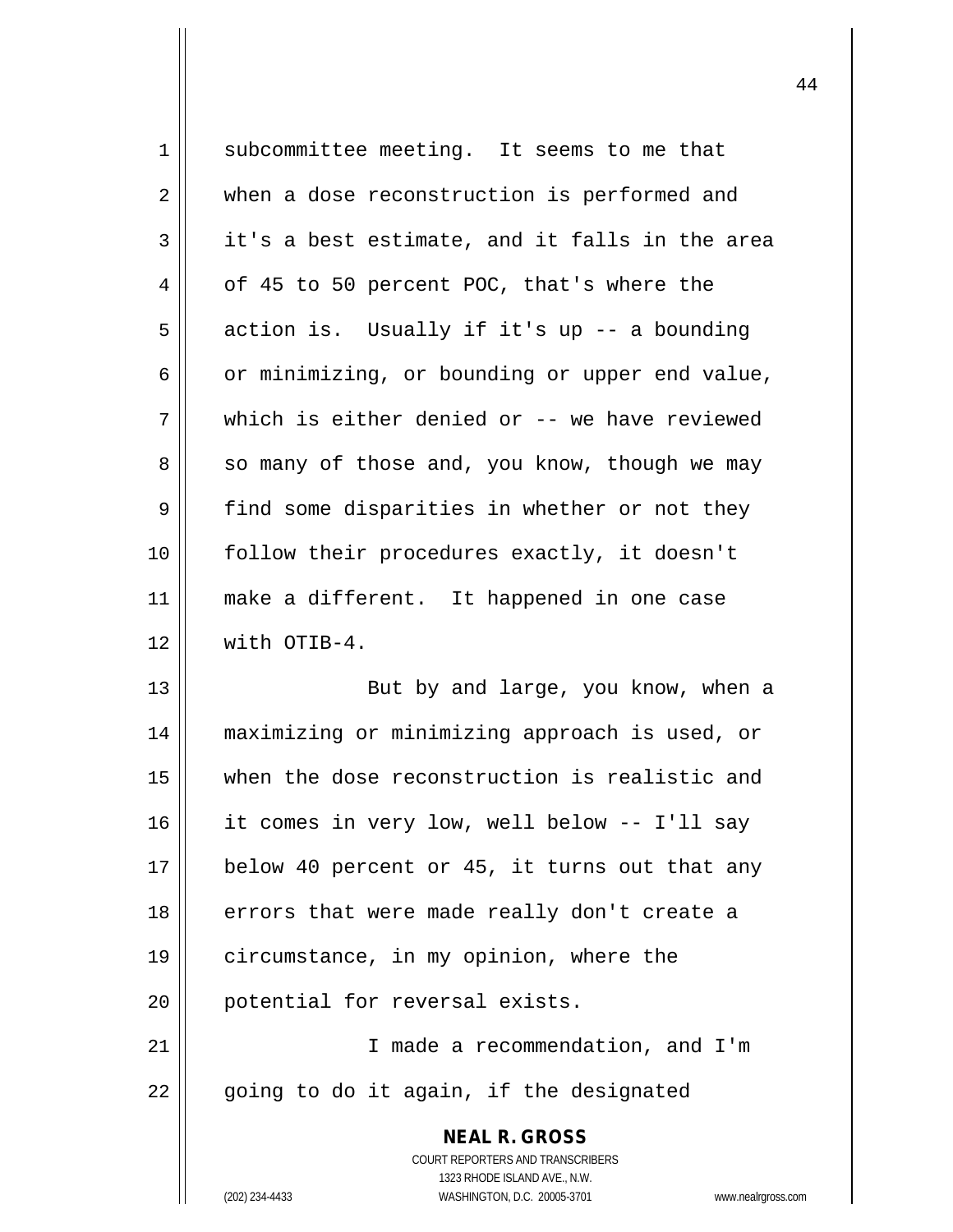| $\mathbf 1$    | federal official and project office doesn't                         |
|----------------|---------------------------------------------------------------------|
| 2              | mind, I think that there aren't that many best                      |
| 3              | estimates that fall within 45 to 50 percent.                        |
| $\overline{4}$ | There aren't that many best estimates as it                         |
| 5              | is, never mind between 45 and 50 percent. It                        |
| 6              | would be a good idea to review them all,                            |
| 7              | because those are the places where if there                         |
| 8              | have been errors made that are of some                              |
| 9              | significance that's where the reverses could                        |
| 10             | occur. And that's a pitch I've been making,                         |
| 11             | but I'd like to make it again.                                      |
| 12             | MR. KATZ: Well, let me just speak                                   |
| 13             | to that, for a minute, point of view. The                           |
| 14             | process here is that, I mean, that is in the                        |
| 15             | domain of the dose reconstruction work                              |
| 16             | subcommittee and it's absolutely valid for you                      |
| 17             | to raise it and make a pitch for that. I                            |
| 18             | think that was discussed to some extent in the                      |
| 19             | last subcommittee meeting.                                          |
| 20             | DR. MAURO: And set aside.                                           |
| 21             | MR. KATZ: And set aside.<br>But                                     |
| 22             | that is the place to come to resolution about                       |
|                | <b>NEAL R. GROSS</b>                                                |
|                | COURT REPORTERS AND TRANSCRIBERS                                    |
|                | 1323 RHODE ISLAND AVE., N.W.                                        |
|                | (202) 234-4433<br>WASHINGTON, D.C. 20005-3701<br>www.nealrgross.com |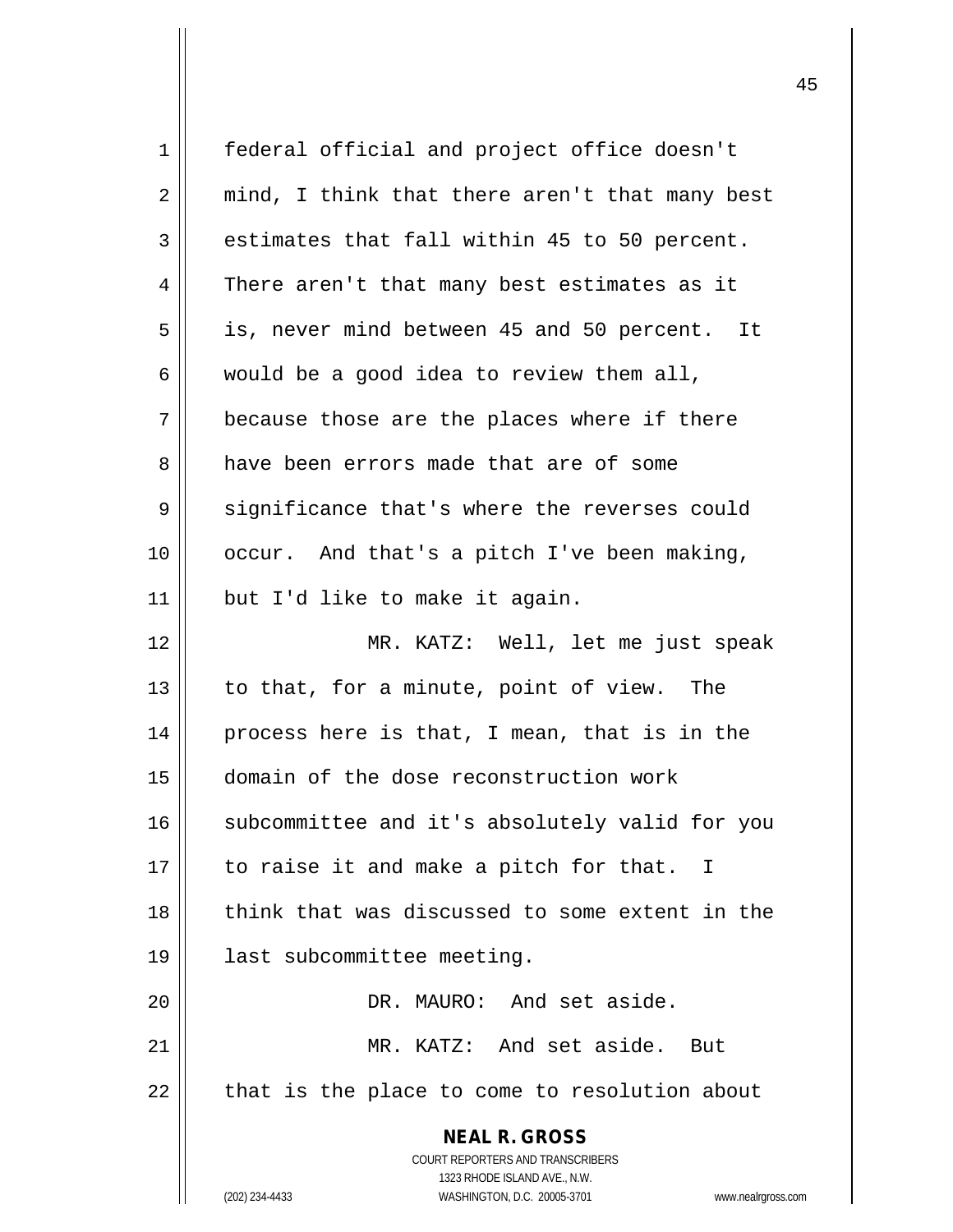$1 \parallel$  how to go forward.

| 2  | MR. DARNELL: One point I'd like                                                                                                                           |
|----|-----------------------------------------------------------------------------------------------------------------------------------------------------------|
| 3  | to just make sure everything's correct. The                                                                                                               |
| 4  | band is between 45 and 52 percent that a best                                                                                                             |
| 5  | estimate is found. It's not 45 and 50.                                                                                                                    |
| 6  | MR. KATZ: Okay.                                                                                                                                           |
| 7  | DR. MAURO: Well, once it's                                                                                                                                |
| 8  | compensated, well, certainly that could be                                                                                                                |
| 9  | looked at. But see, my main concern is I am                                                                                                               |
| 10 | catching now, I review all the AWE dose                                                                                                                   |
| 11 | reconstruction, and I've been seeing 49.6,                                                                                                                |
| 12 | 49.2 and I'm reverse -- and as far as I'm                                                                                                                 |
| 13 | concerned, I found enough underestimate that                                                                                                              |
| 14 | could be a reversal. I'm saying, may                                                                                                                      |
| 15 | goodness, this is important. And of course                                                                                                                |
| 16 | you haven't seen it yet, but this is the last                                                                                                             |
| 17 | round.                                                                                                                                                    |
| 18 | Now, I think that when $--$ this is                                                                                                                       |
| 19 | quick and we'll move on, but when we met with                                                                                                             |
| 20 | the dose reconstruction subcommittee and we                                                                                                               |
| 21 | discussed this possibility, I think there was                                                                                                             |
| 22 | the belief that there were an awful lot of                                                                                                                |
|    | <b>NEAL R. GROSS</b><br>COURT REPORTERS AND TRANSCRIBERS<br>1323 RHODE ISLAND AVE., N.W.<br>(202) 234-4433<br>WASHINGTON, D.C. 20005-3701<br>www.nealrgro |

(202) 234-4433 WASHINGTON, D.C. 20005-3701 www.nealrgross.com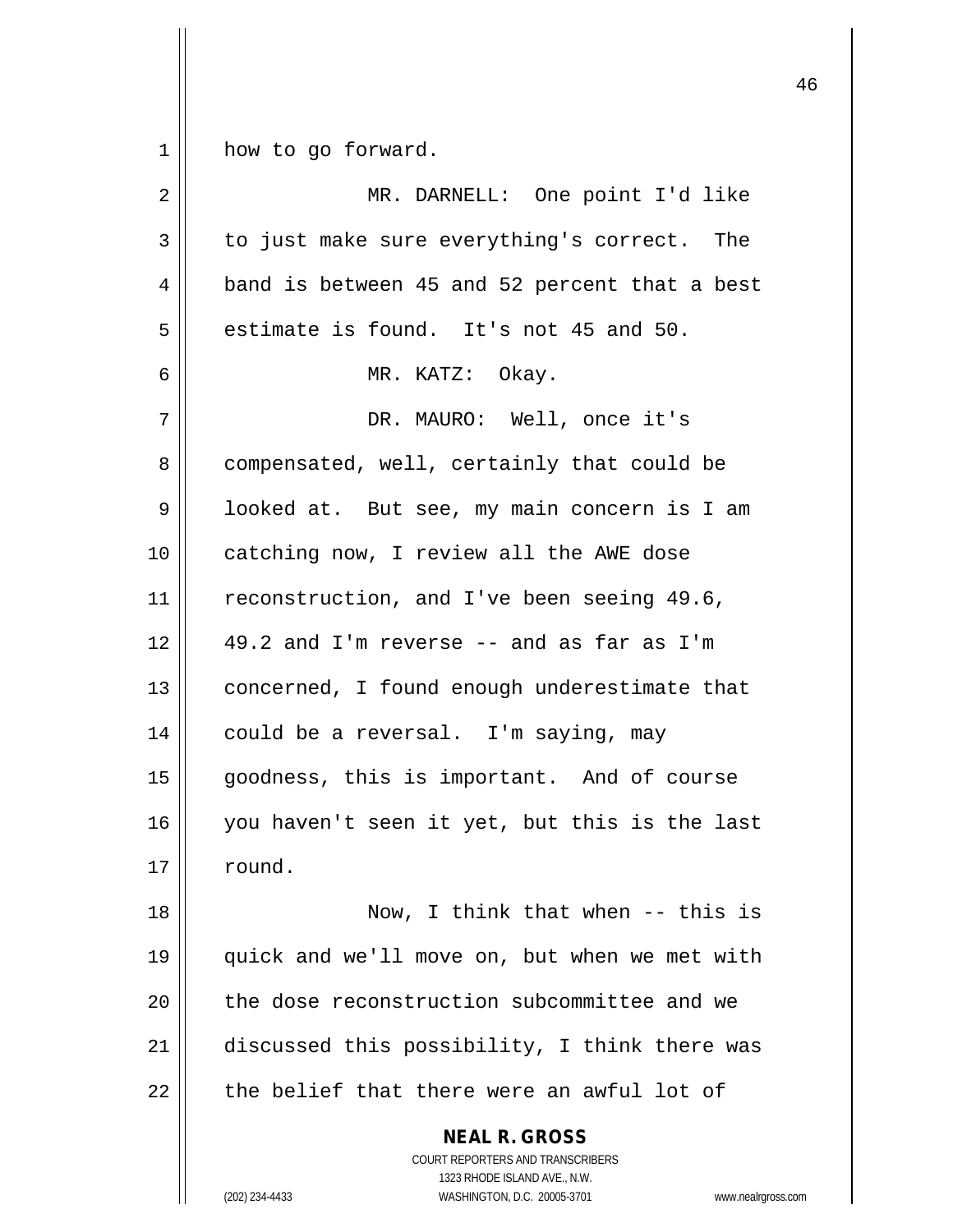**NEAL R. GROSS** COURT REPORTERS AND TRANSCRIBERS 1323 RHODE ISLAND AVE., N.W. (202) 234-4433 WASHINGTON, D.C. 20005-3701 www.nealrgross.com 1 | those, and I think there weren't. And I did 2 || not have the presence of mind at the time of  $3 \parallel$  the meeting to pose the question, well, how 4 many are there? Right now there are 25,000 5 | adjudicated dose reconstructions. Out of that  $6$  how many have been denied, are best estimates  $7 \parallel$  and fall within the band of 45 to 50 percent? 8 || I think that's something we could find out.  $9 \parallel$  And if it turns out it's a handful, I think 10 we'd be doing a great service by reviewing 11 || them all. Okay. See, that part of the story 12 || I didn't say during the BRE. 13 || MR. KATZ: That sounds perfectly 14 | reasonable to me. 15 DR. MAURO: Yes. Okay. 16 MR. KATZ: It's Mark Griffon and 17 | subcommittee. 18 DR. MAURO: Well, no, I think they 19 were under the impression that there were 20  $\parallel$  thousands of them that were in --21 MEMBER CLAWSON: John, at that  $22$  || time, and we're a little bit off, we need to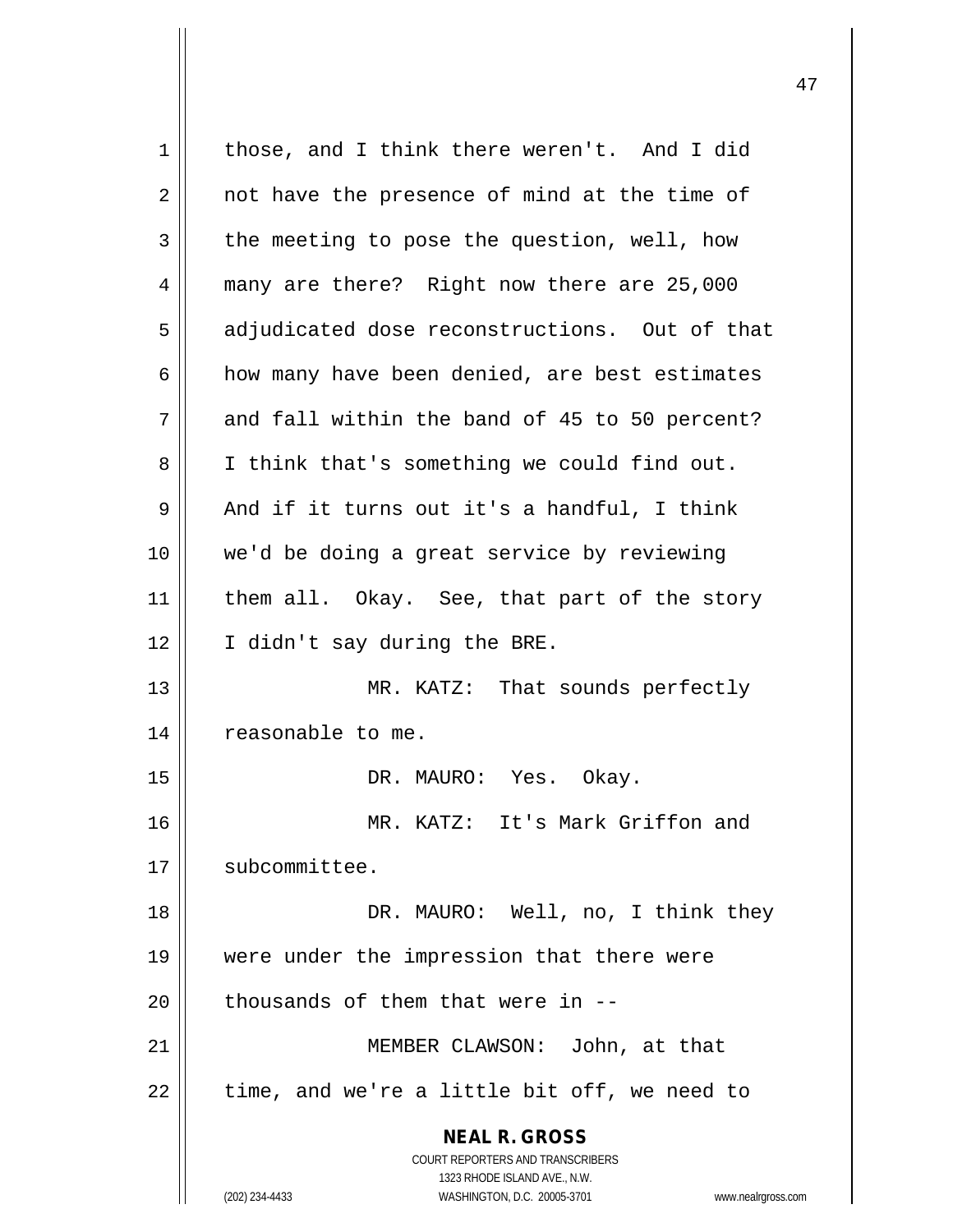**NEAL R. GROSS** COURT REPORTERS AND TRANSCRIBERS 1323 RHODE ISLAND AVE., N.W. (202) 234-4433 WASHINGTON, D.C. 20005-3701 www.nealrgross.com 1 || get back to where we're at with Pinellas,  $2 \parallel$  but  $-$ 3 || DR. MAURO: Okay. 4 MR. ELLIOTT: Brad, this is Larry 5 || Elliott. If I could speak here, each board  $6 \parallel$  presentation that I give on the status of the  $7 \parallel$  program, there's one slide that is a bar graph 8 that contains the breakdown of probability of 9 | causation on the claims that have been 10 completed, as we understand them, and there's 11 a bar of 40 to 49 percent, I believe. But we  $12$  | can provide the 45 to 49.9. And it's not 13 | thousands. It's on the order of hundreds, 14 || perhaps; I don't know the exact number, but we  $15$  | can get that for you. 16 DR. MAURO: We see 40 to 44.9 that 17 || are maximizing. And though they're 18 maximizing, they still fall below. We don't 19 think those need to be looked at. We are more 20 **interested in the ones that are best**  $21$  | estimates. So that's a further parsing down,  $22$  | which could really minimize the number. Okay?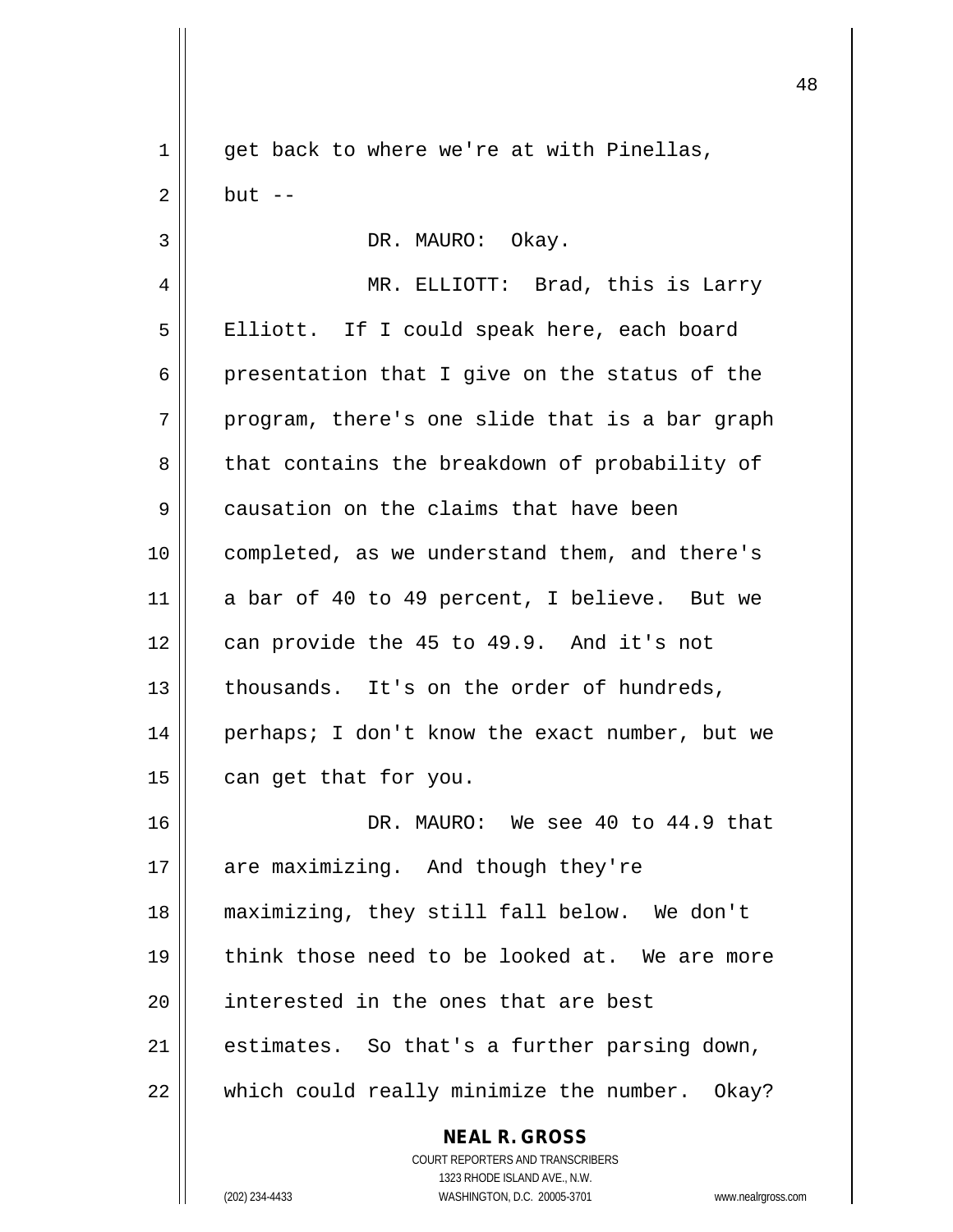| 1  | MR. ELLIOTT: Well, there                                                                            |
|----|-----------------------------------------------------------------------------------------------------|
| 2  | shouldn't be any maximizing in the 45 to 49                                                         |
| 3  | percent category. Those should be best                                                              |
| 4  | estimates and those are run also, as you know,                                                      |
| 5  | through IREP a number of times. We don't just                                                       |
| 6  | run them through once. There's a statistical                                                        |
| 7  | procedure to assure that we're getting some                                                         |
| 8  | precision in that probability estimate.                                                             |
| 9  | But yes, we can provide, identify                                                                   |
| 10 | what you're asking for.                                                                             |
| 11 | DR. MAURO: Thank you, Larry. And                                                                    |
| 12 | I have to say, I know I just stepped over my                                                        |
| 13 | bounds a little bit, but I took advantage of                                                        |
| 14 | this opportunity given the question that was                                                        |
| 15 | raised by Brad.                                                                                     |
| 16 | MEMBER CLAWSON: Right. And we'll                                                                    |
| 17 | take that up in the dose reconstruction.                                                            |
| 18 | DR. MAURO: Thank you.                                                                               |
| 19 | MR. ELLIOTT: Thank you.                                                                             |
| 20 | DR. MAURO: No. 5. We're halfway                                                                     |
| 21 | through. Problems with personnel dosimetry.                                                         |
| 22 | Very general term. When we originally                                                               |
|    | <b>NEAL R. GROSS</b><br>COURT REPORTERS AND TRANSCRIBERS                                            |
|    | 1323 RHODE ISLAND AVE., N.W.<br>(202) 234-4433<br>WASHINGTON, D.C. 20005-3701<br>www.nealrgross.com |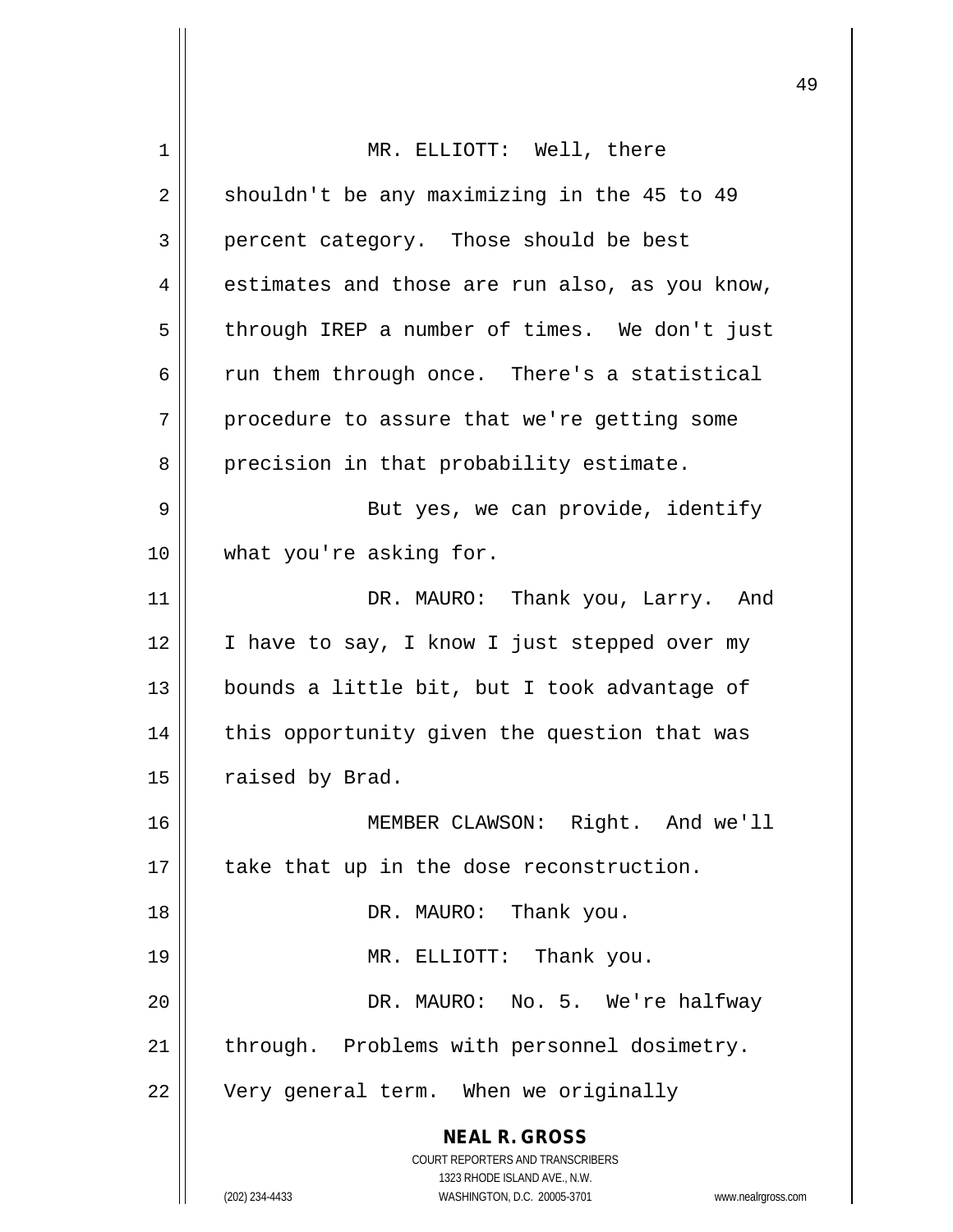| 1  | reviewed the site profile, we noticed that     |
|----|------------------------------------------------|
| 2  | there -- going back to the early years, the    |
| 3  | design and the make of the film badge that was |
| 4  | used was not clear in our mind. And as a       |
| 5  | result we were not really sure of what the     |
| 6  | lowest low limit of detection would be for     |
| 7  | that particular design, how it was calibrated. |
| 8  | I guess my understanding is that -- so we were |
| 9  | wondering how you're going to deal with a film |
| 10 | badge that we don't have a good understanding  |
| 11 | of what the lower limit of detection should    |
|    |                                                |
| 12 | be.                                            |
| 13 | Subsequent to that, you folks have             |
| 14 | provided a response and you plan to include    |
| 15 | that material in the TBD, which goes into      |
| 16 | considerable detail on the design, calibration |
| 17 | and lower limit of detection for that vintage  |
| 18 | film badge. And, you know, we are looking      |
| 19 | forward to seeing that. But in principle, it   |
| 20 | sounded like -- and the material you provided  |
| 21 | sounds like that you have this well in hand.   |

**NEAL R. GROSS** COURT REPORTERS AND TRANSCRIBERS 1323 RHODE ISLAND AVE., N.W. (202) 234-4433 WASHINGTON, D.C. 20005-3701 www.nealrgross.com

 $\mathsf{I}$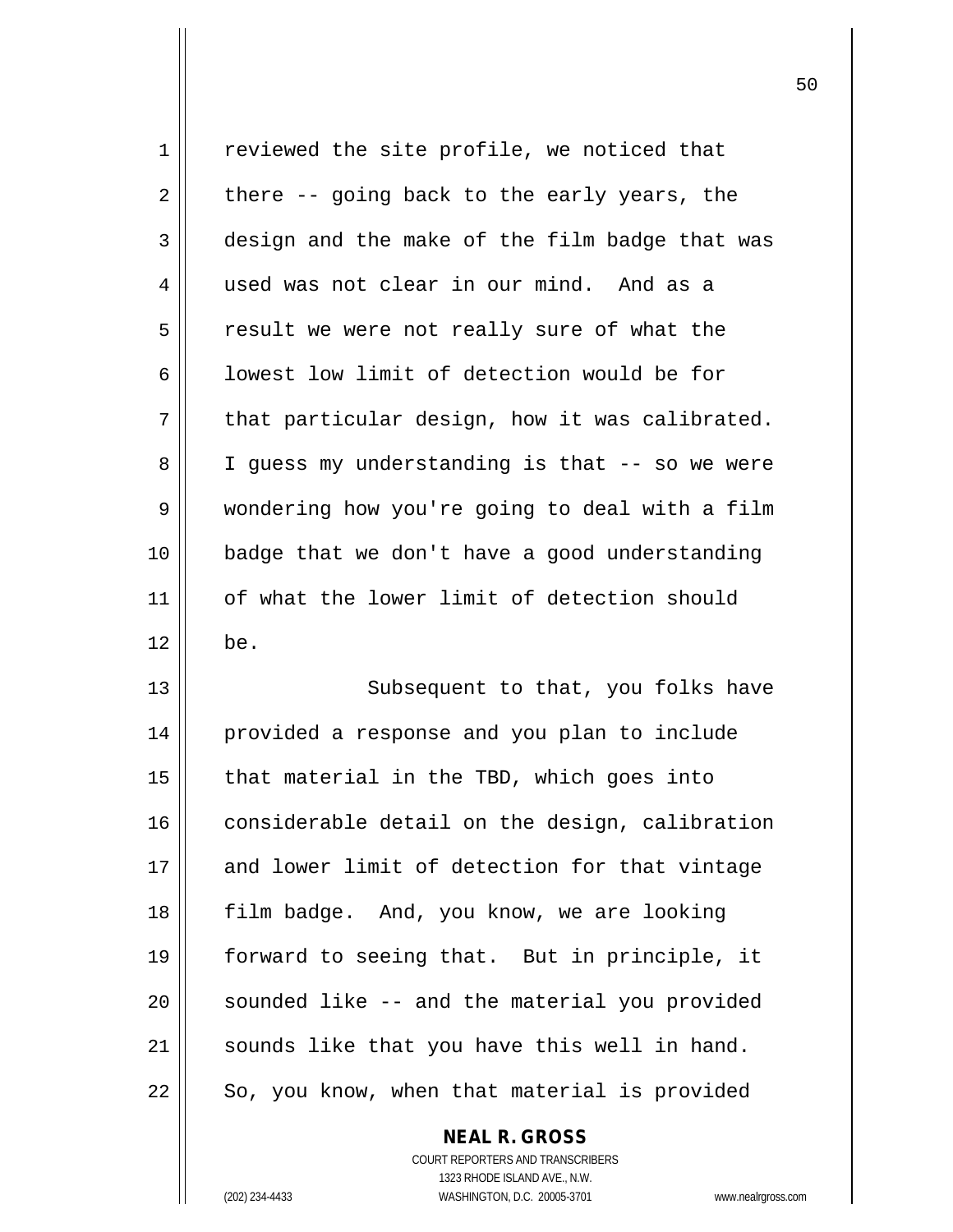| $\mathbf 1$ | or the TBD is updated, I think that this is                                                                                                                     |
|-------------|-----------------------------------------------------------------------------------------------------------------------------------------------------------------|
| 2           | something you'll be -- I believe that, you                                                                                                                      |
| 3           | know, you would be able to get your hands on                                                                                                                    |
| 4           | information like that and come to grips with                                                                                                                    |
| 5           | this matter. And, push comes to shove, if                                                                                                                       |
| 6           | there's some uncertainty, there's no doubt you                                                                                                                  |
| 7           | could place a claimant-favorable LLD on that                                                                                                                    |
| 8           | particular vintage film badge.                                                                                                                                  |
| 9           | If there are no other questions, I                                                                                                                              |
| 10          | could move onto No. 6.                                                                                                                                          |
| 11          | Six has been dealt with before and                                                                                                                              |
| 12          | it deals with the D&D phase. And as we heard                                                                                                                    |
| 13          | earlier, there is every intention by NIOSH to                                                                                                                   |
| 14          | the next revision of the site profile to                                                                                                                        |
| 15          | include the D&D stage. And of course at that                                                                                                                    |
| 16          | time SC&A could be asked to review the new                                                                                                                      |
| 17          | section dealing with the D&D phase. So, you                                                                                                                     |
| 18          | know, that's where we stand there.                                                                                                                              |
| 19          | Okay. I'll move onto No. 7.                                                                                                                                     |
| 20          | MR. KATZ: Can I just interject?                                                                                                                                 |
| 21          | DR. MAURO: Sure.                                                                                                                                                |
| 22          | MR. KATZ: Since that's sort of                                                                                                                                  |
|             | <b>NEAL R. GROSS</b><br>COURT REPORTERS AND TRANSCRIBERS<br>1323 RHODE ISLAND AVE., N.W.<br>WASHINGTON, D.C. 20005-3701<br>(202) 234-4433<br>www.nealrgross.com |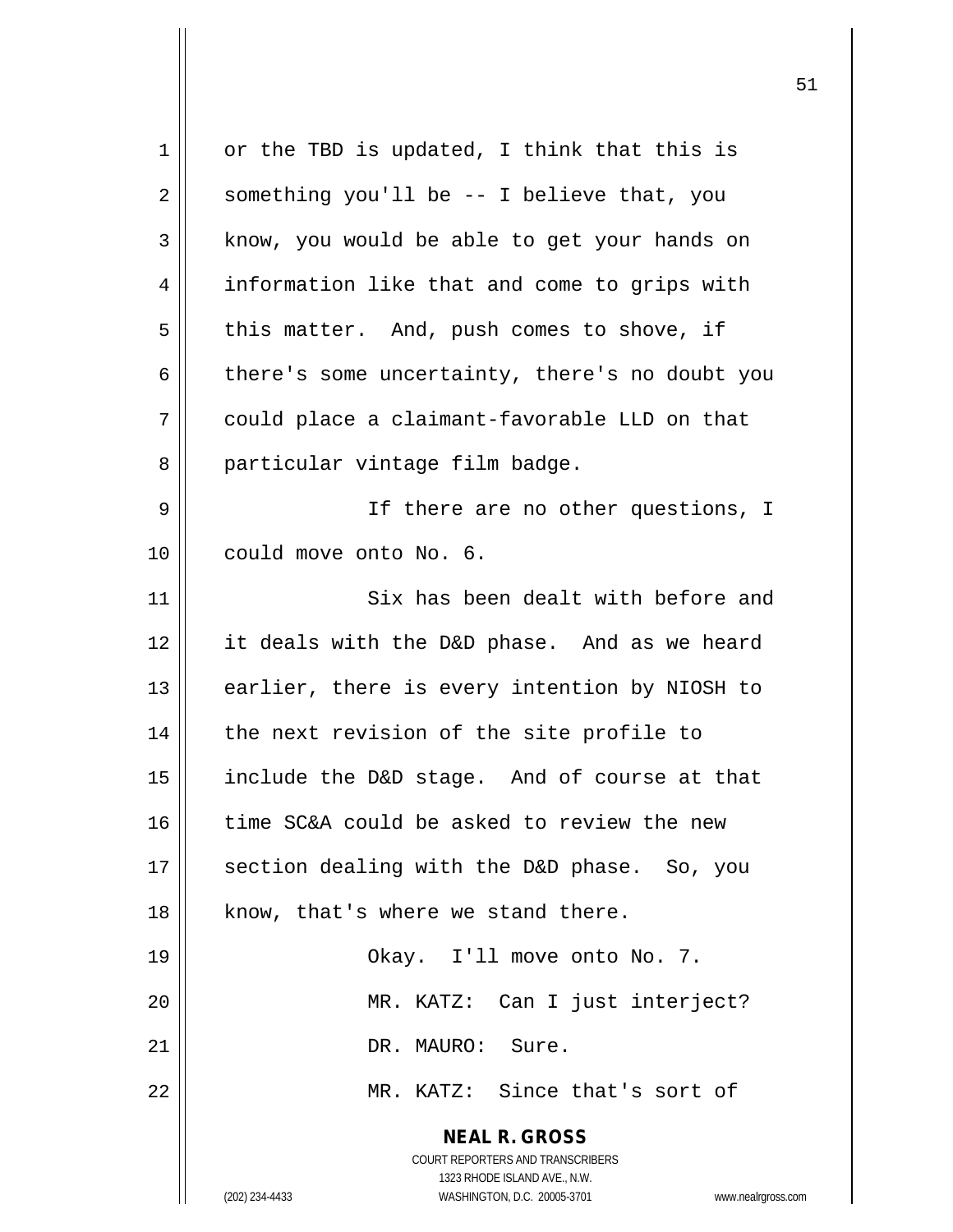**NEAL R. GROSS** COURT REPORTERS AND TRANSCRIBERS 1323 RHODE ISLAND AVE., N.W. (202) 234-4433 WASHINGTON, D.C. 20005-3701 www.nealrgross.com  $1$  left open, so is there a sort of status update  $2 \parallel$  from you guys about --3 || MR. DARNELL: Just what I said 4 earlier. We've identified some documents that  $5 \parallel$  deal with the D&D time period in the way this  $6 \parallel$  batch of records that were discovered at the  $7$   $\parallel$  sites and whenever the priorities give ORAU  $8 \parallel$  time to do the update, it'll get into the D&D.  $9 \parallel$  Don't have a time on that yet. 10 || MR. KATZ: Okay. Not even a 11 general sense? 12 MR. DARNELL: No. 13 || MR. KATZ: Is this something six 14 months out, or is this something -- 15 || MR. GLECKLER: If Tom Propst 16 manages to look at it. 17 MR. KATZ: Okay. Yes. Okay. 18 | Thanks. 19 MR. DARNELL: I don't have an  $20$  | answer for it, I'm sorry. 21 || MR. KATZ: Okay. Thanks. 22 || MEMBER CLAWSON: Hey, this is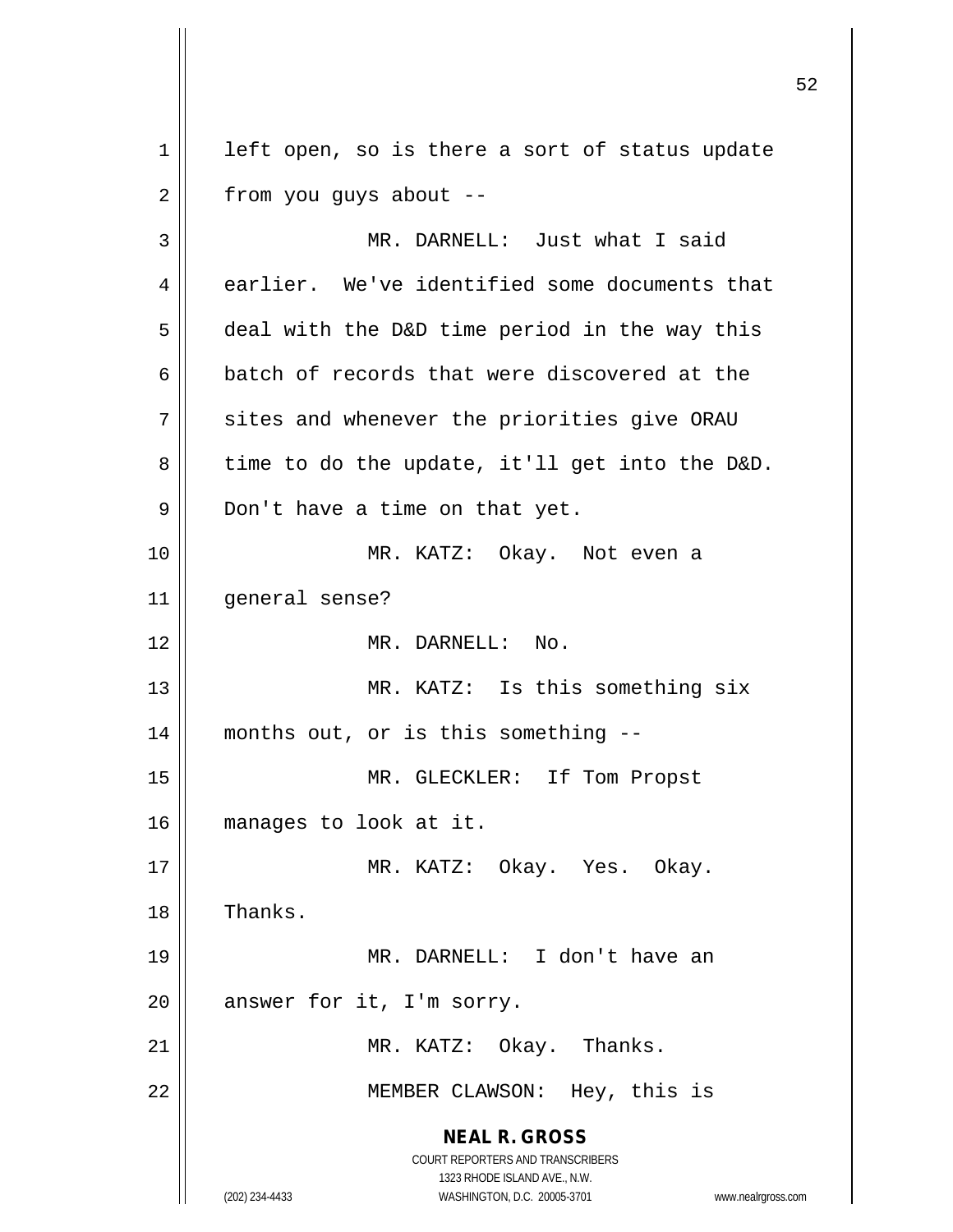1 || Brad. Are we kind of looking at kind of a  $2 \parallel$  total rewrite of the TBD? A lot of this stuff  $3 \parallel$  I'm hearing is coming -- is going to be 4 || installed into the TBD. So is this a total  $5 \parallel$  rewrite, or just --6 MR. DARNELL: Actually, it's going  $7 \parallel$  to be an update to the technical basis 8 document. What sounds like a lot of 9 || information going in, really isn't all that 10 || much. If you look at the expanded matrix that 11 we're not using, there's 59 pages of that 12 document. Not all of that document is taken 13 || up with the TBD changes. We're probably 14 | looking on the order of maybe 10 or 11 pages 15 having to change. That's a wild guess, by the 16 way. 17 MEMBER CLAWSON: Okay. I'm 18 || looking at the expanded TBD on this and there 19 is quite a bit of information. And I was just  $20$  || wondering if this was going to create a total  $21$  | rewrite for the TBD, or if it was just an 22 update. Thank you.

> COURT REPORTERS AND TRANSCRIBERS 1323 RHODE ISLAND AVE., N.W. (202) 234-4433 WASHINGTON, D.C. 20005-3701 www.nealrgross.com

**NEAL R. GROSS**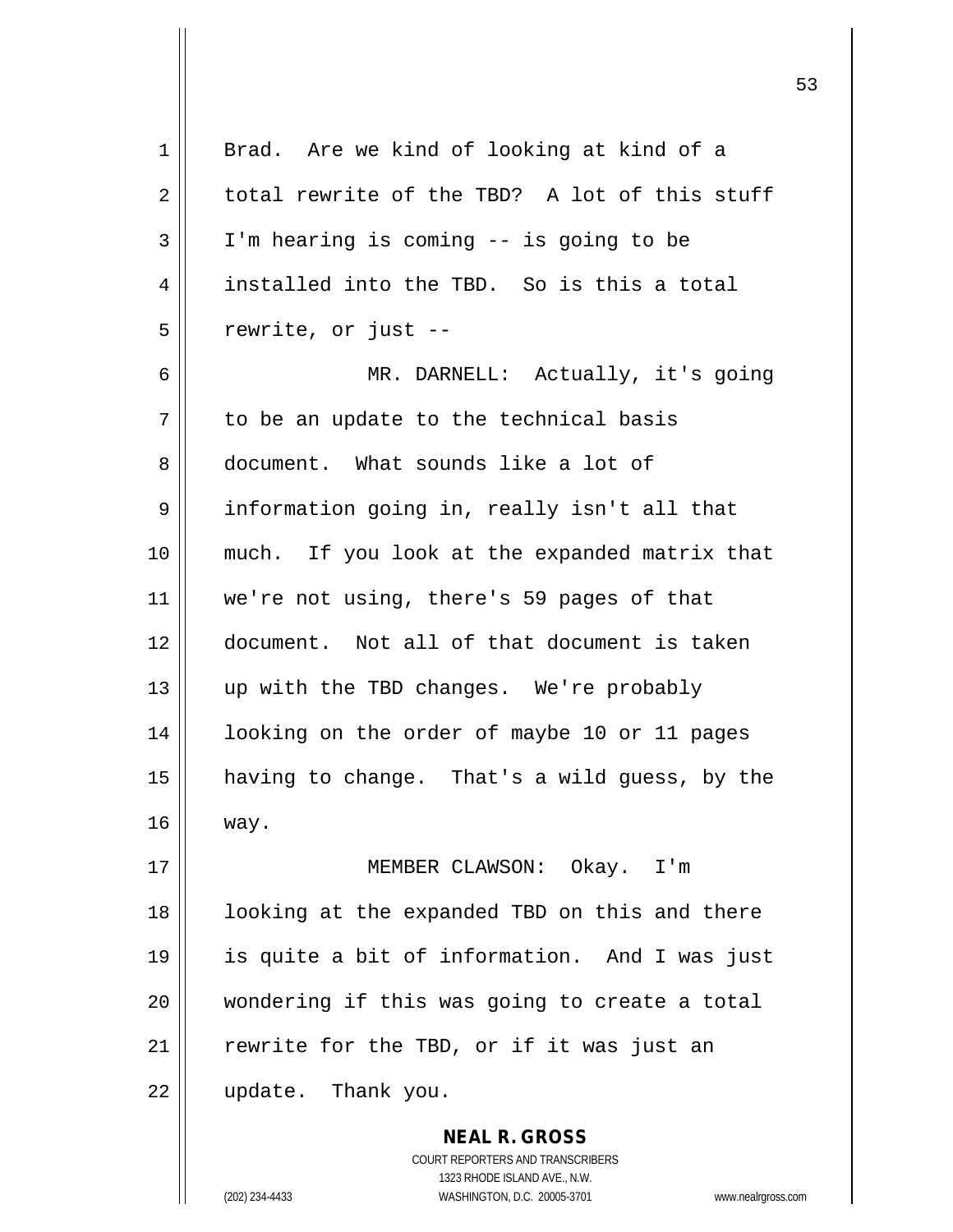| 1  | CHAIRMAN SCHOFIELD: There's one                |
|----|------------------------------------------------|
| 2  | thing I'd like to kind of throw out here to    |
| 3  | put some things in perspective. I should have  |
| 4  | stated it earlier. In table 6-2 in the un-     |
| 5  | redacted one, this is from the AEC annual      |
| 6  | reports, and you look at it from 1960 through  |
| 7  | '82. And according to this report there are    |
| 8  | only two people that were reported with a dose |
| 9  | in the one to two rem levels. So that, I       |
| 10 | think, will have a bearing in the TBD and the  |
| 11 | amount of dose it assigned to those who        |
| 12 | weren't monitored.                             |
| 13 | MR. DARNELL: And for Pinellas the              |
| 14 | highest lifetime dose that was ever monitored  |
| 15 | on the site is on the order of 3 rem.          |
| 16 | Pinellas actually offered kind of a challenge  |
| 17 | with looking at the dosimetry, because we had, |
| 18 | like John was talking about earlier, the high  |
| 19 | end of the dosimetry. And we had good          |
| 20 | monitoring records for those folks that had    |
| 21 | dose. The challenge came in because we did     |
| 22 | have a subset of that group that were at zero. |
|    |                                                |

COURT REPORTERS AND TRANSCRIBERS 1323 RHODE ISLAND AVE., N.W. (202) 234-4433 WASHINGTON, D.C. 20005-3701 www.nealrgross.com

**NEAL R. GROSS**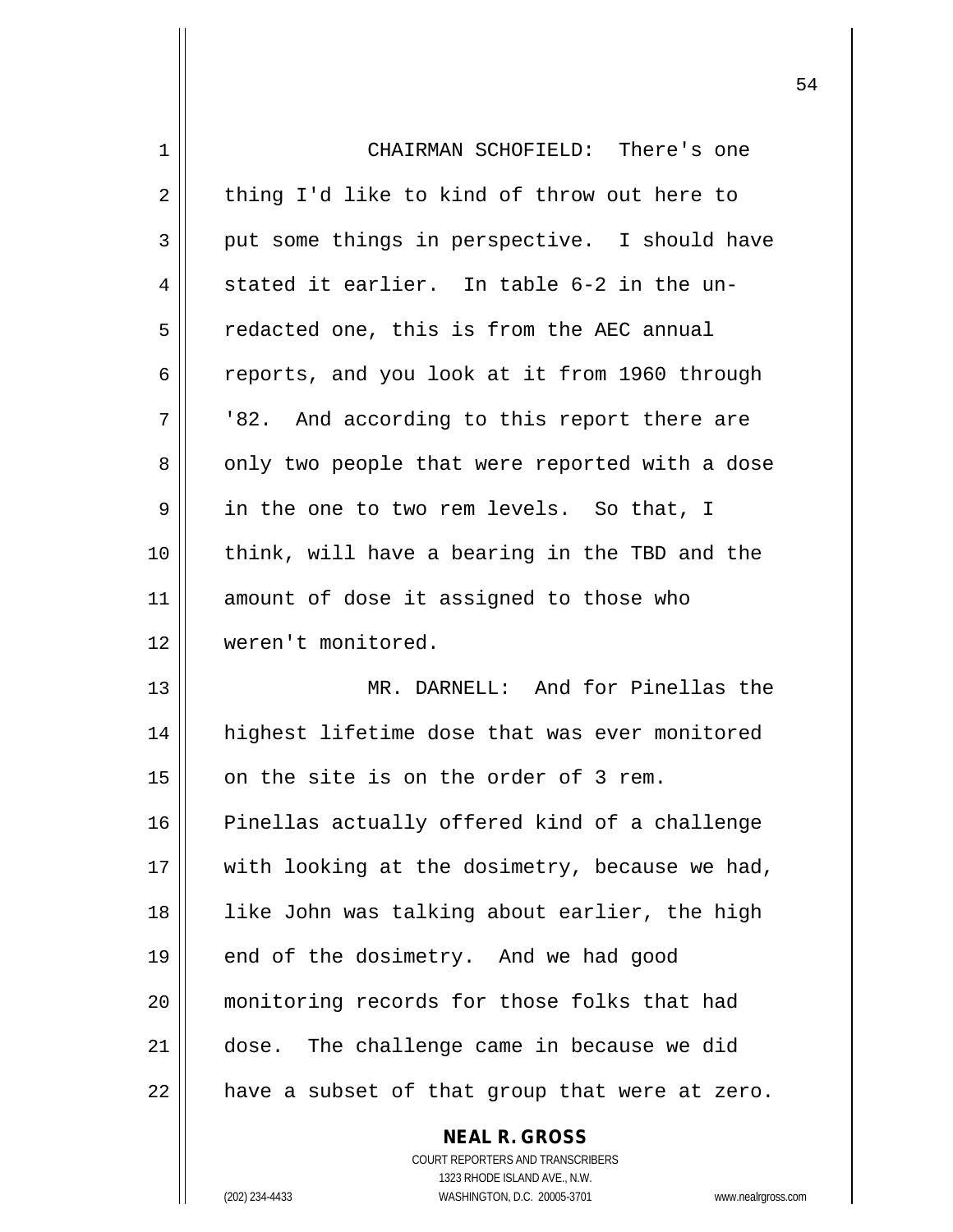| $\mathbf 1$ | So you had either zero or dose. And filling                      |
|-------------|------------------------------------------------------------------|
| 2           | in between the middle where you would put your                   |
| 3           | un-monitored worker population, or your                          |
| 4           | coworker, however you want to look at it, was                    |
| 5           | kind of a challenge because you had such a                       |
| 6           | large standard deviation to go with that lower                   |
| 7           | doses. Which is why we came up with the                          |
| 8           | process of assigning 100 millirem to an un-                      |
| 9           | monitored worker, because that didn't                            |
| 10          | represent the upper 95th percentile of all the                   |
| 11          | doses that were seen.                                            |
| 12          | MR. GLECKLER: Something you might                                |
| 13          | want to be aware of is that a 100 millirem                       |
| 14          | 95th percentile dose is based on whole body                      |
| 15          | doses at the facility, which include photon,                     |
| 16          | neutron and tritium dose. And because we                         |
| 17          | couldn't separate them for all the years, it's                   |
| 18          | like we just used the whole body dose. So                        |
| 19          | it's like it's fairly claimant favorable,                        |
| 20          | because it encompasses the internal dose as                      |
| 21          | well.                                                            |
| 22          | CHAIRMAN SCHOFIELD: So this also                                 |
|             | <b>NEAL R. GROSS</b><br>COURT REPORTERS AND TRANSCRIBERS         |
|             | 1323 RHODE ISLAND AVE., N.W.                                     |
|             | (202) 234-4433<br>WASHINGTON, D.C. 20005-3701<br>www.nealrgross. |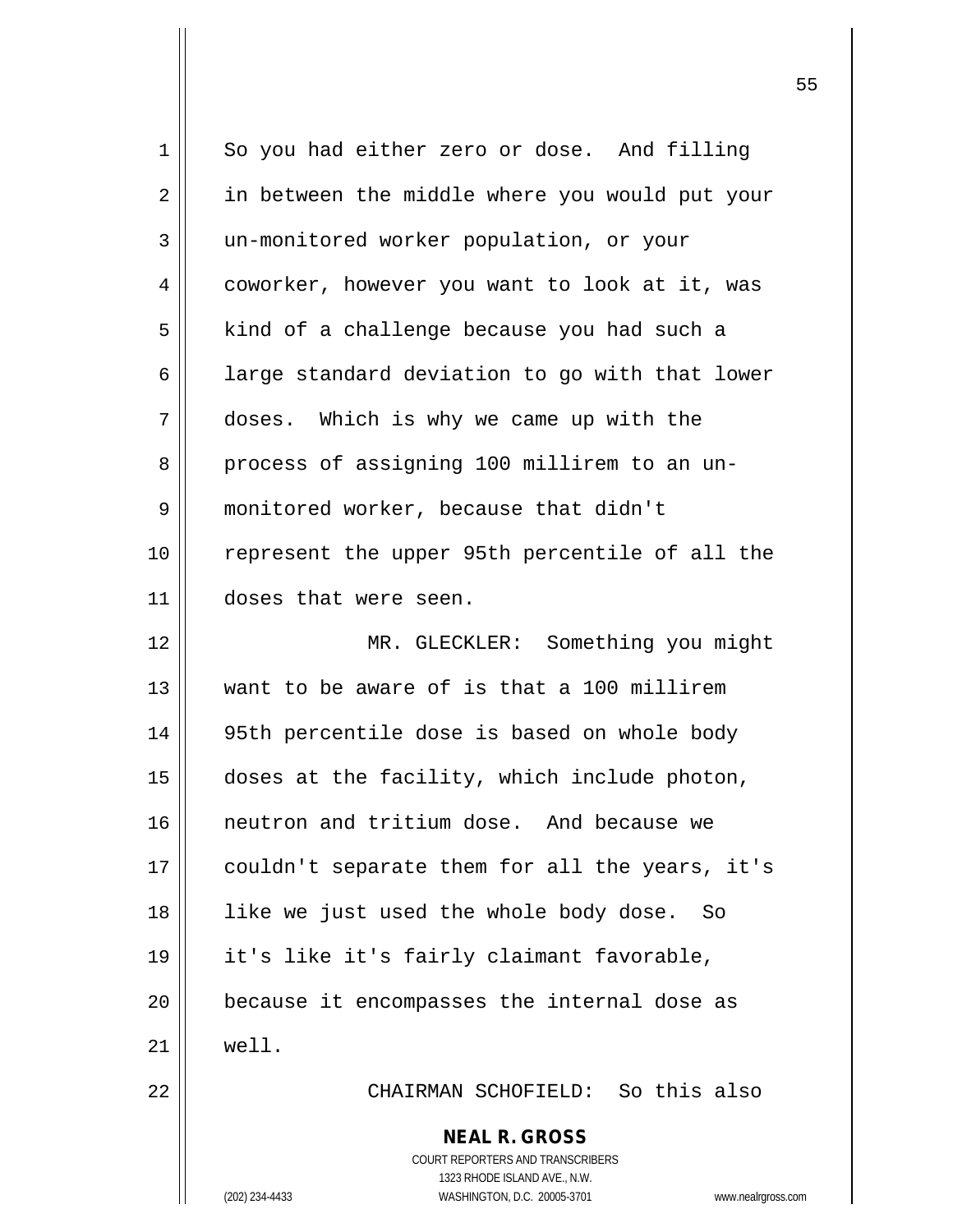**NEAL R. GROSS** COURT REPORTERS AND TRANSCRIBERS 1323 RHODE ISLAND AVE., N.W. (202) 234-4433 WASHINGTON, D.C. 20005-3701 www.nealrgross.com 1 || includes the medical X-rays? 2 MR. GLECKLER: Not the medical X- $3 \parallel$  rays. 4 CHAIRMAN SCHOFIELD: It does not?  $5 \parallel$  Okay. 6 MR. DARNELL: And there's a  $7$  | separate un-monitored dose for tritium itself. 8 || So basically the tritium component is added  $9 \parallel$  twice to the worker. 10 || DR. MAURO: Probably a good idea, 11 || especially if you're going to be using 12 tritides also. So you get the tritides and 13  $\parallel$  you say, but by the way, we'll also assume he 14 || also got a whole body dose from tritium. You 15  $\parallel$  put the two together and you're covered. 16 MR. DARNELL: Yes, it's very 17 clean. 18 DR. MAURO: No. 7. Go on. When 19 we originally reviewed the site profile, we 20 || noticed that there was some mention that 21 nickel-63 and carbon-14 was handled at the  $22$  | facility, but the TBD was silent regarding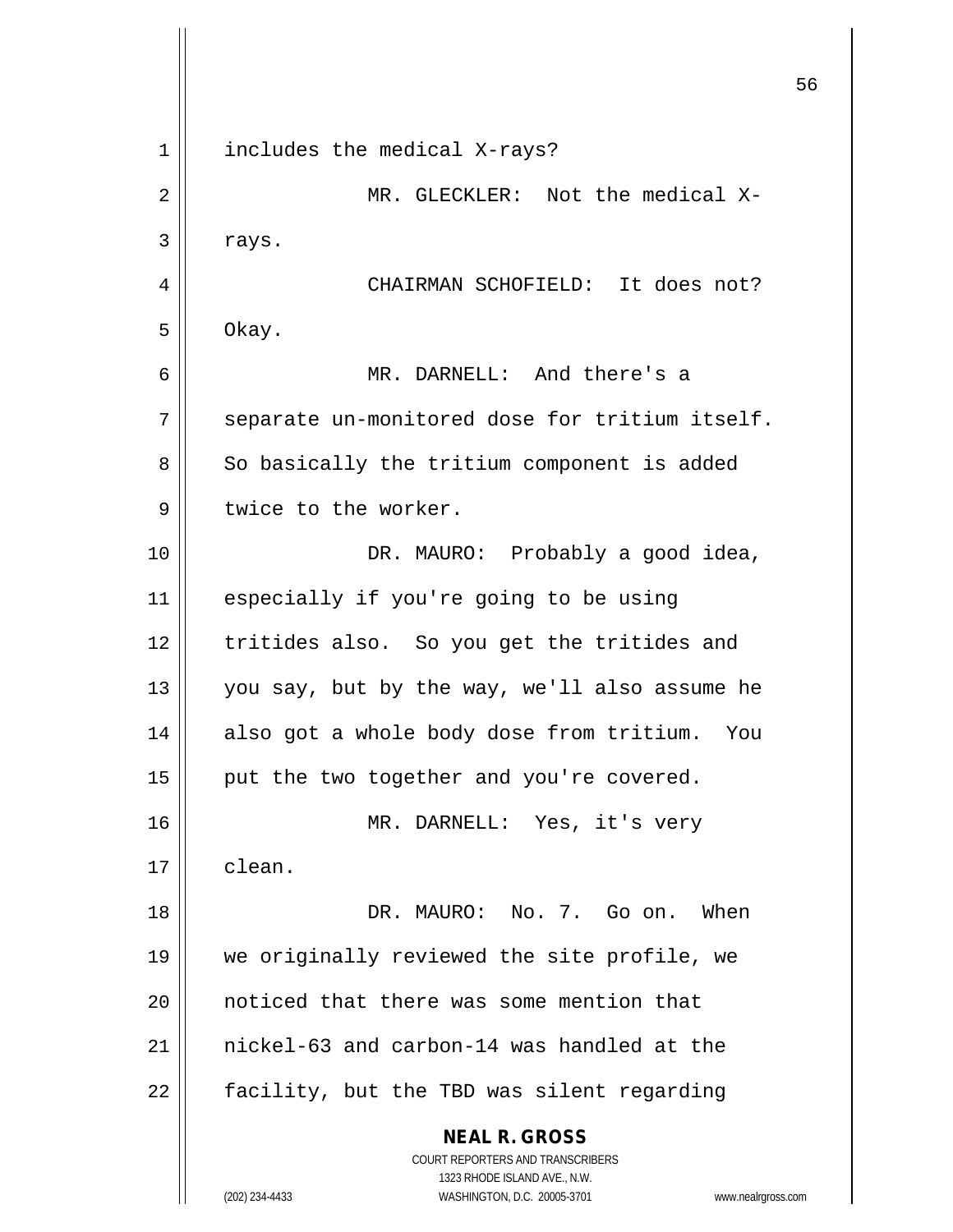| $\mathbf{1}$   | nickel. Subsequent to that, NIOSH provided                                                          |
|----------------|-----------------------------------------------------------------------------------------------------|
| $\overline{a}$ | some draft revisions. Actually incorporated                                                         |
| 3              | into our big matrix there's some test, whether                                                      |
| 4              | you're going to stay with that or make some                                                         |
| 5              | revisions to it. But we reviewed that. And                                                          |
| 6              | you demonstrated that the types of material,                                                        |
| 7              | the quantities of material, how they were                                                           |
| 8              | used, is such a matter that it's negligible;                                                        |
| 9              | less that a millirem per year. So though it's                                                       |
| 10             | there, the contribution to dose is minuscule                                                        |
| 11             | and your general cut off is one millirem a                                                          |
| 12             | year, because that rounds off to zero when you                                                      |
| 13             | run IMBA. We accept this. We believe that                                                           |
| 14             | those quantities, that the types characterized                                                      |
| 15             | by your response are in fact minuscule and do                                                       |
| 16             | not -- you know, we think this issue is                                                             |
| 17             | resolved.                                                                                           |
| 18             | I like the material that was                                                                        |
| 19             | provided. It should work its way into the                                                           |
| 20             | site profile to demonstrate.                                                                        |
| 21             | MR. GLECKLER: One thing, we'll                                                                      |
| 22             | need to change a little bit of the wording,                                                         |
|                | <b>NEAL R. GROSS</b>                                                                                |
|                | COURT REPORTERS AND TRANSCRIBERS                                                                    |
|                | 1323 RHODE ISLAND AVE., N.W.<br>(202) 234-4433<br>WASHINGTON, D.C. 20005-3701<br>www.nealrgross.com |
|                |                                                                                                     |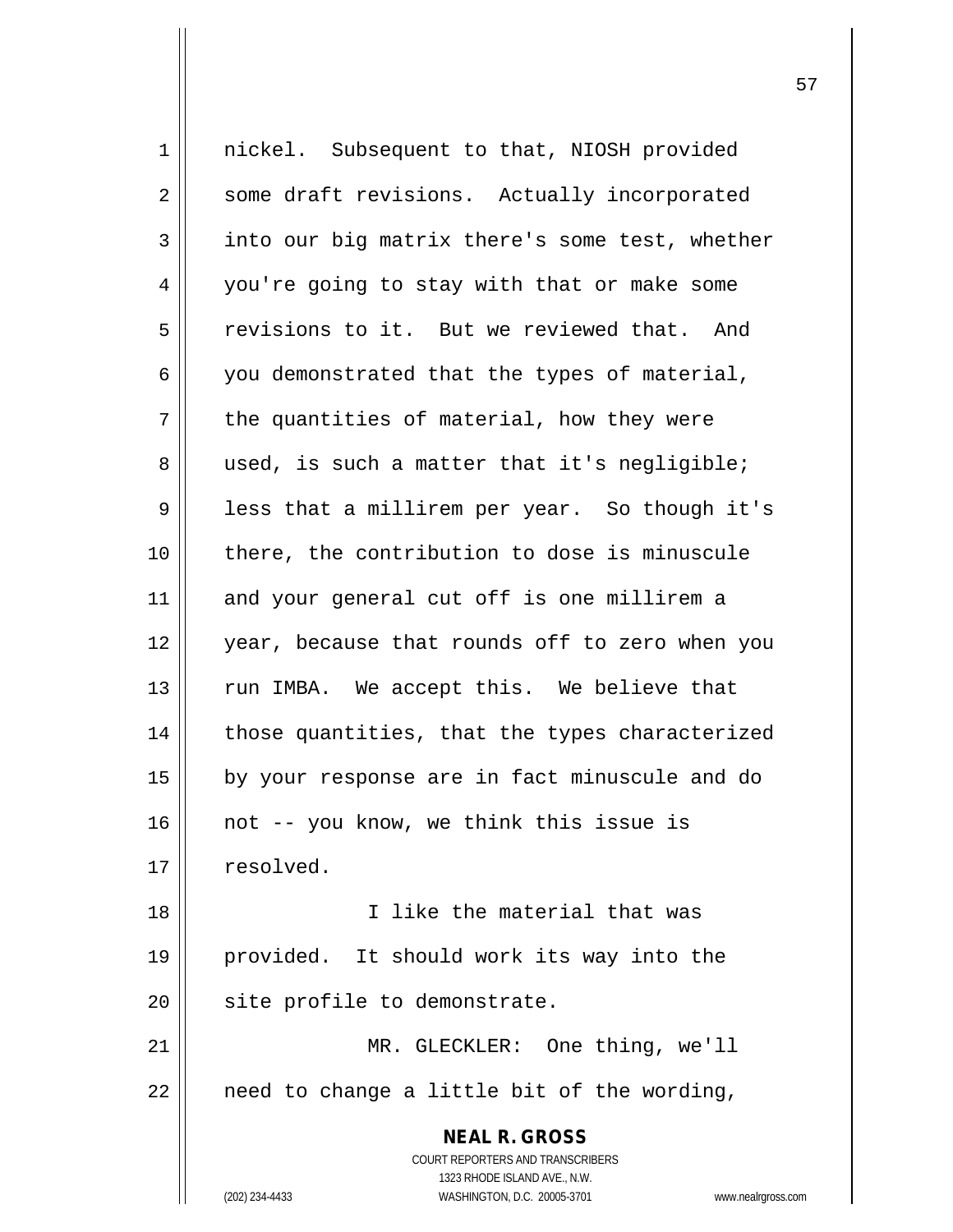**NEAL R. GROSS** COURT REPORTERS AND TRANSCRIBERS 1323 RHODE ISLAND AVE., N.W. (202) 234-4433 WASHINGTON, D.C. 20005-3701 www.nealrgross.com 1 || because as it turned out, it's like some of  $2 \parallel$  the references used for the nickel-63 and that 3 were actually the GE X-ray division Milwaukee  $4 \parallel$  site documents that we were using. It's like 5 we've since realized that. And it's like, but 6 | however what they were using it for is that I  $7 \parallel$  think we can make the argument it's applicable  $8 \parallel$  to what an L site was doing with that 9 material. So it's like -- 10 || DR. MAURO: Okay. 11 MR. GLECKLER: And that's kind of 12 what we plan on doing. 13 MR. DARNELL: We're also looking 14 || at just leaving the dose consequence in to be 15 | over-estimating. Just haven't come up with a 16 decision on how to do that yet. 17 DR. MAURO: As far as I'm 18 | concerned, it's tractable and you got your 19 hands on the problem. 20 Eight. This is one of the items  $21$  | that was open until recently. We believe it's 22 | been resolved. When we reviewed the site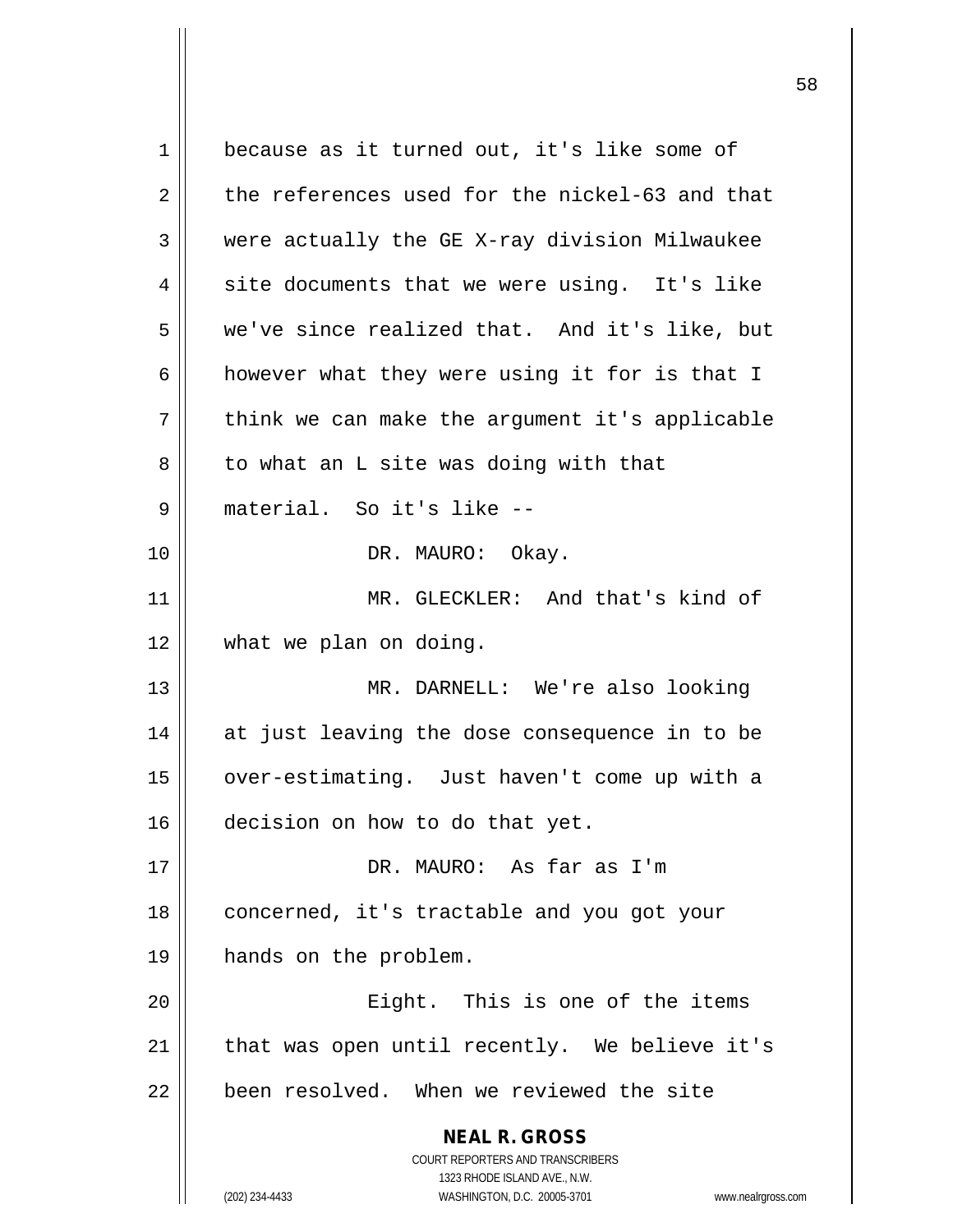$1 \parallel$  profile and the records that were behind it,  $2 \parallel$  we came across some records that  $-$  a little  $3 \parallel$  ambiguous, but it sure seemed like there was  $4$  | some uranium contamination at the site.

5 The way the literature read was it  $6 \parallel$  looked like these depleted uranium beds were 7 used for storing tritium. It's one of the 8 ways in which tritium is stored in the stable 9 form. And at first we didn't think that this 10 could be an important source because it's just  $11$  a stable bed with the intention of storing 12 material, not that you're cutting it or doing 13 || anything, machining it. But then later we 14 || found in some literature that apparently there 15 was some cutting of these beds going on 16 || somewhere and that someone reported some 5,000 17 DPM number, which I assume is 5,000 DPM 100 18 || centimeters squared, a swipe sample. We 19 weren't quite sure what it was. But we 20  $\parallel$  suspect it was a gross out for  $-$ - which is a 21 || number that is not very high. It's regularly  $22$   $\parallel$  about 186, folks who are familiar with. But

> **NEAL R. GROSS** COURT REPORTERS AND TRANSCRIBERS 1323 RHODE ISLAND AVE., N.W. (202) 234-4433 WASHINGTON, D.C. 20005-3701 www.nealrgross.com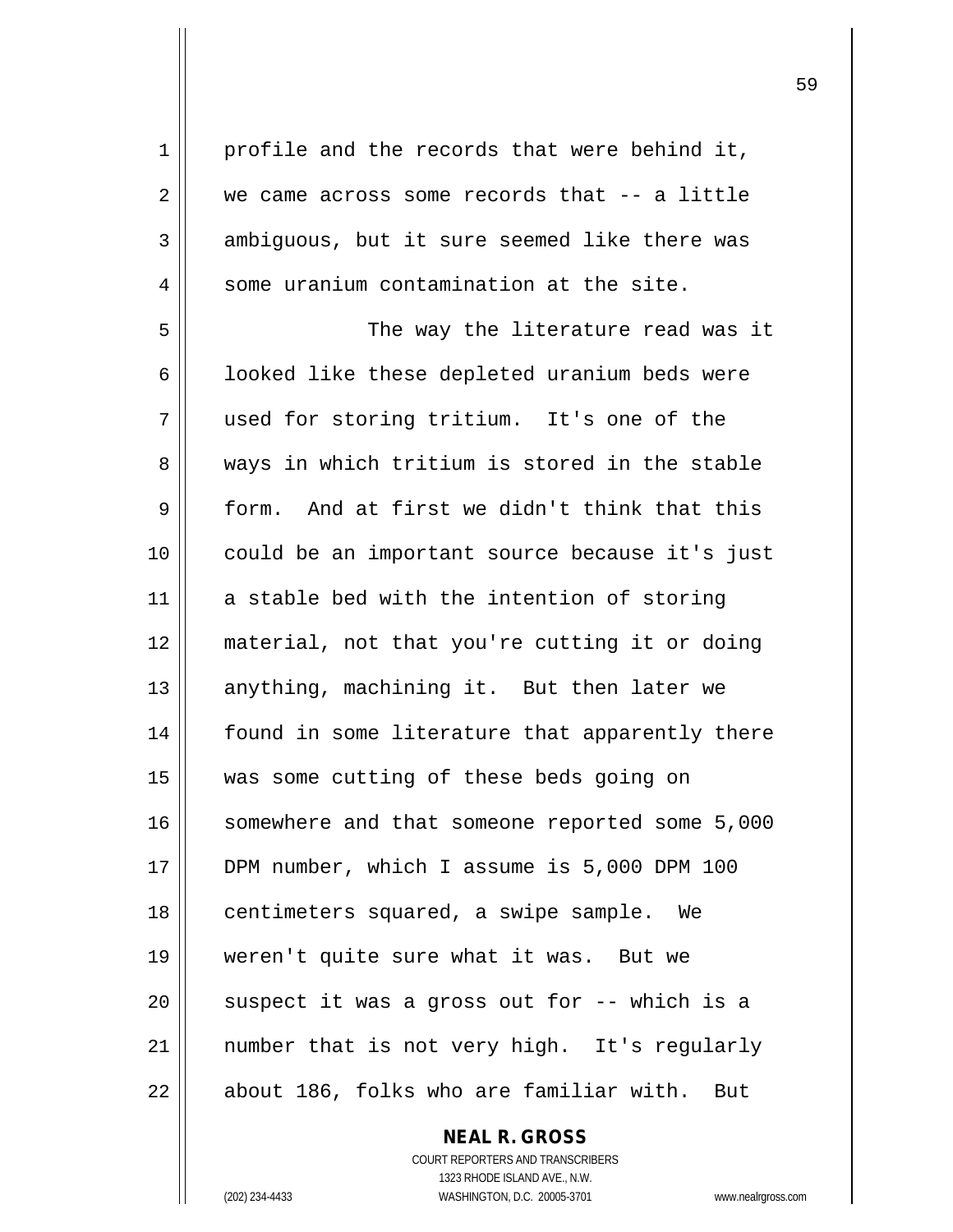**NEAL R. GROSS** COURT REPORTERS AND TRANSCRIBERS 1323 RHODE ISLAND AVE., N.W.  $1 \parallel$  we had to identify it as, wait a minute, we 2 | might have missed some uranium. But then  $3 \parallel$  subsequently you came back with a very 4 | powerful answer and you folks may want to give  $5$  | that answer. 6 MR. DARNELL: Basically, Brian,  $7$  | from his review of the site research database, 8 | he was starting to recognize personnel who 9 || were associated with different sites. In 10 reviewing information for GEXM, he recognized 11 || names of personnel that were being attributed 12 || to being at the Pinellas site. In researching 13  $\parallel$  further, he was able to identify the 14 dosimetric records, personnel records and 15 other information in the documentation that  $16$  SC&A used to look at the potential depleted 17 uranium exposures and determined that those 18 || personnel and those records were actually 19 || associated with GEXM, or the GE X-ray 20 Milwaukee site. 21 || With that in hand, we went back to 22 | SC&A and showed them where this documentation

(202) 234-4433 WASHINGTON, D.C. 20005-3701 www.nealrgross.com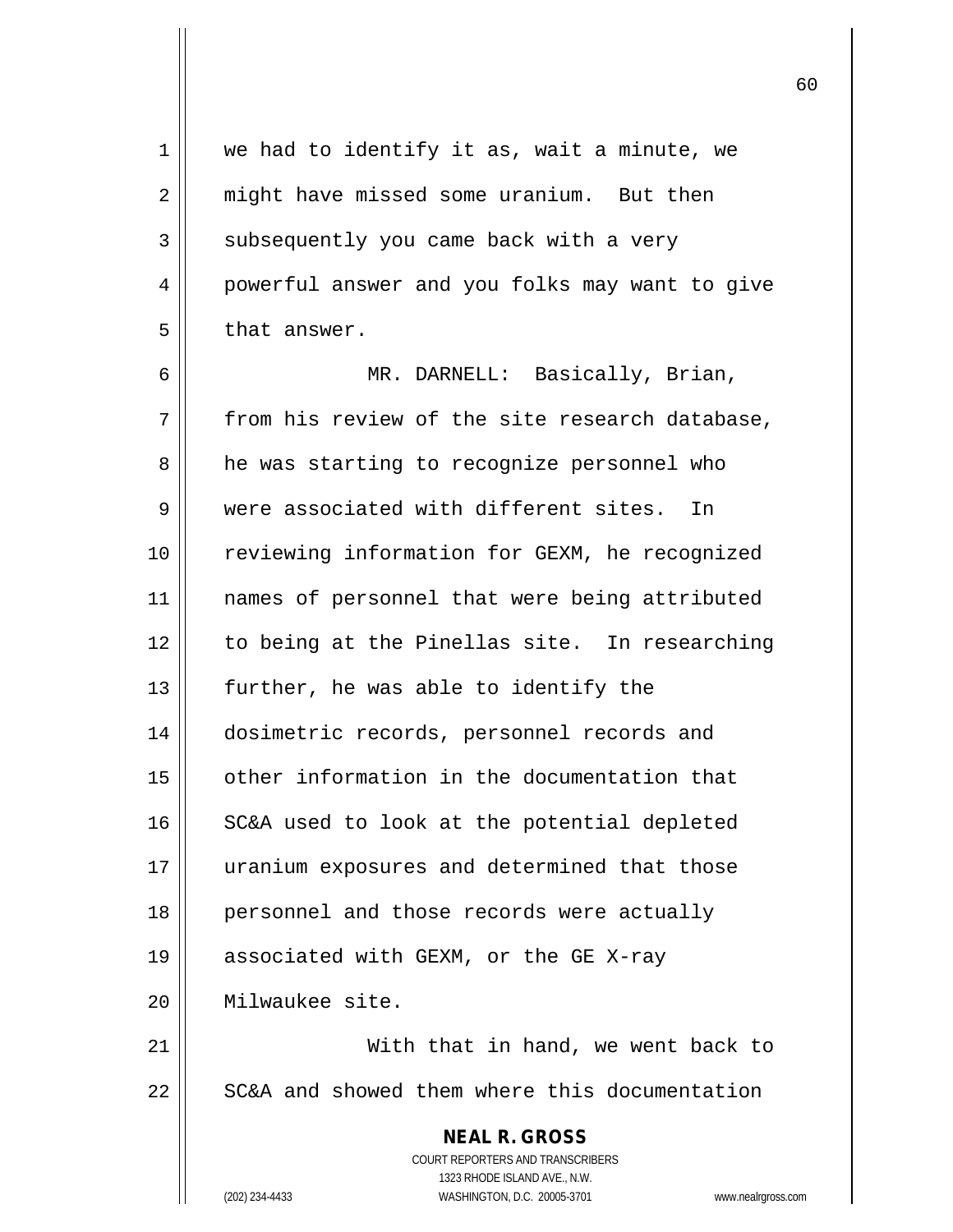| $\mathbf 1$ | trail led. And basically, there was no                                                   |
|-------------|------------------------------------------------------------------------------------------|
| 2           | depleted uranium exposure potential at                                                   |
| 3           | Pinellas. We did find other documentation                                                |
| 4           | from Pinellas that discussed the titanium                                                |
| 5           | tritium storage beds which were done with                                                |
| 6           | glass tubes, which provide no exposure                                                   |
| 7           | potential other than the tritium. Then later                                             |
| 8           | on the site moved to a depleted uranium                                                  |
| 9           | storage bed inside a stainless steel tubing                                              |
| 10          | which provides no exposure to depleted                                                   |
| 11          | uranium. And that pretty much sealed this                                                |
| 12          | issue.                                                                                   |
| 13          | DR. MAURO: So those cutting and                                                          |
| 14          | those measurements that we saw in the                                                    |
| 15          | literature were not at -- they were in                                                   |
| 16          | Milwaukee?                                                                               |
| 17          | MR. DARNELL: They were not at                                                            |
| 18          | Pinellas. They were in Milwaukee.                                                        |
| 19          | CHAIRMAN SCHOFIELD: Now, there                                                           |
| 20          | were some of the tubes, glass tubes that got                                             |
| 21          | broke.                                                                                   |
| 22          | MR. GLECKLER: But those didn't                                                           |
|             | <b>NEAL R. GROSS</b><br>COURT REPORTERS AND TRANSCRIBERS<br>1323 RHODE ISLAND AVE., N.W. |
|             | (202) 234-4433<br>WASHINGTON, D.C. 20005-3701<br>www.nealrgross.com                      |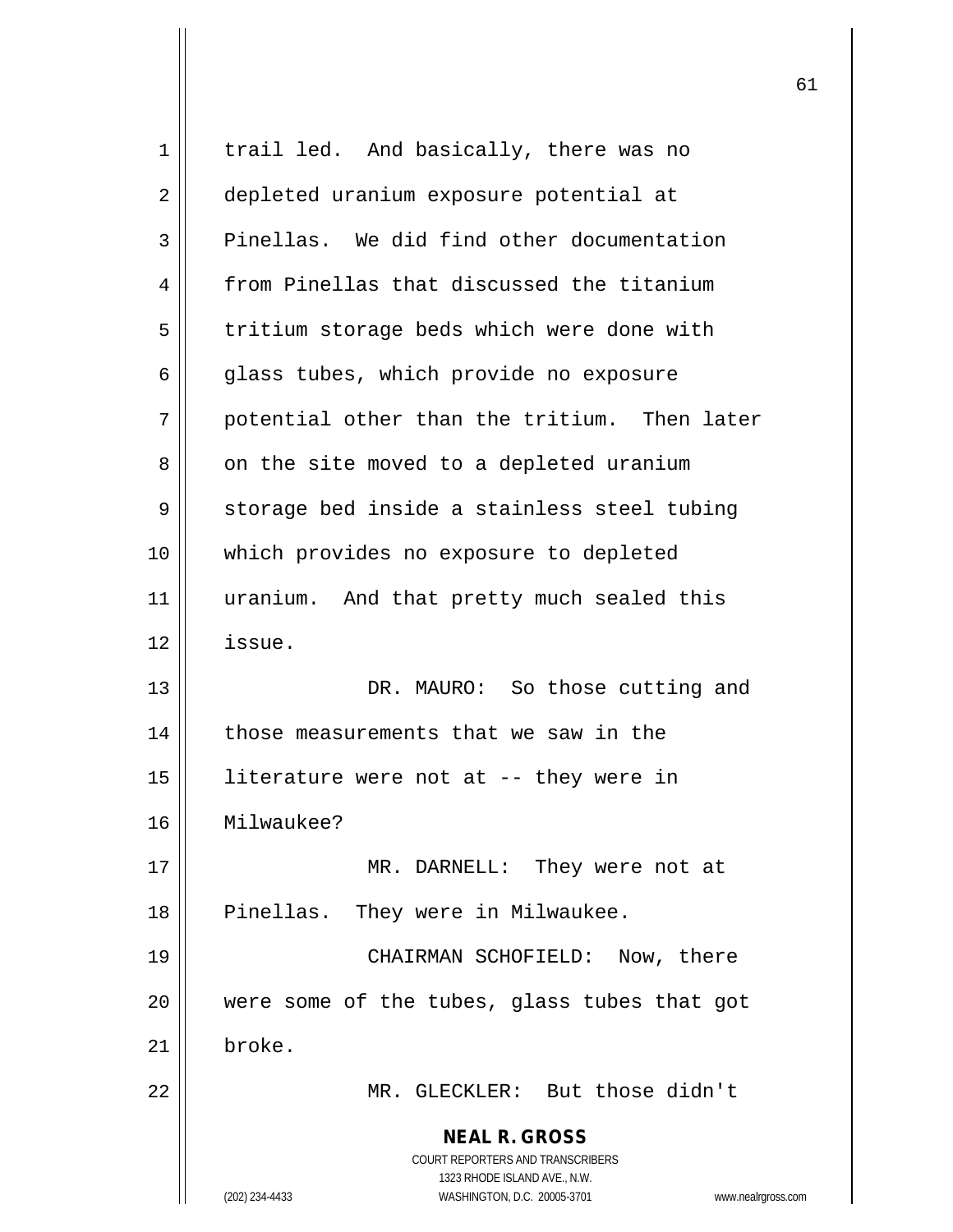**NEAL R. GROSS** COURT REPORTERS AND TRANSCRIBERS 1323 RHODE ISLAND AVE., N.W. (202) 234-4433 WASHINGTON, D.C. 20005-3701 www.nealrgross.com 1 contain uranium metal tritide. 2 CHAIRMAN SCHOFIELD: Yes. 3 || MR. GLECKLER: It was titanium. 4 CHAIRMAN SCHOFIELD: But I mean  $5 \parallel$  that  $-$ 6 MR. GLECKLER: The generator tubes  $7 \parallel$  -- yes, they didn't that. 8 CHAIRMAN SCHOFIELD: That has been  $9 \parallel$  a concern of some of the people. 10 MR. GLECKLER: Those were other 11 compounds. 12 MR. DARNELL: Are you talking 13  $\parallel$  about the generator tubes, or the --14 || MR. GLECKLER: Yes. 15 MR. DARNELL: Yes, the generator 16 | tubes, different compounds. 17 || DR. MAURO: Now these compounds, I 18 || guess to get back to the second issues, we're 19 talking about compounds that are captured 20 | within the type M? 21 MR. DARNELL: Yes. Do you have  $22$  | that list?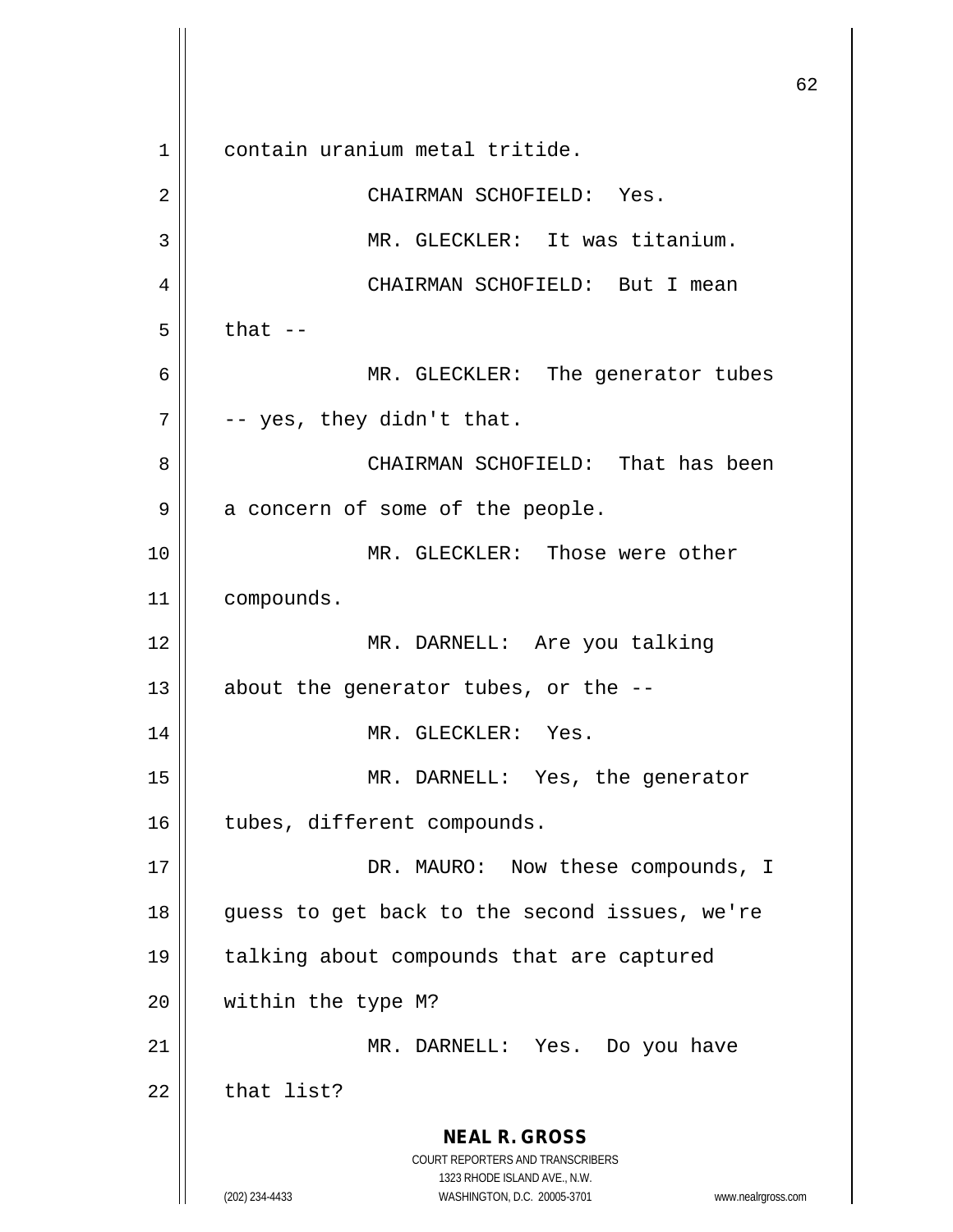| 1  | MR. GLECKLER: What we found, it's                                       |
|----|-------------------------------------------------------------------------|
| 2  | like -- it's Sc. Is that scandium?                                      |
| 3  | MR. DARNELL: Scandium.                                                  |
| 4  | MR. GLECKLER: Scandium tritide,                                         |
| 5  | erbium tritide, and then titanium tritide,                              |
| 6  | which is what was used for the early beds,                              |
| 7  | that were stored in glass beds.                                         |
| 8  | DR. MAURO: So when you folks go                                         |
| 9  | behind -- I'm just trying to visualize you                              |
| 10 | all's triage, all the different forms. You've                           |
| 11 | convinced yourself by assigning the type M as                           |
| 12 | modeled in OTIB-66 will bound all the                                   |
| 13 | different forms you're seeing here.                                     |
| 14 | MR. DARNELL: I'm saying right now                                       |
| 15 | it most like will. We're awaiting that                                  |
| 16 | decision.                                                               |
| 17 | DR. MAURO: And if not, you kick                                         |
| 18 | it up to the higher one?                                                |
| 19 | MR. DARNELL: We will kick it up                                         |
| 20 | to whatever is the worst case and use that for                          |
| 21 | everybody.                                                              |
| 22 | DR. MAURO: Right. Now those                                             |
|    | <b>NEAL R. GROSS</b>                                                    |
|    | <b>COURT REPORTERS AND TRANSCRIBERS</b><br>1323 RHODE ISLAND AVE., N.W. |
|    | (202) 234-4433<br>WASHINGTON, D.C. 20005-3701<br>www.nealrgross.com     |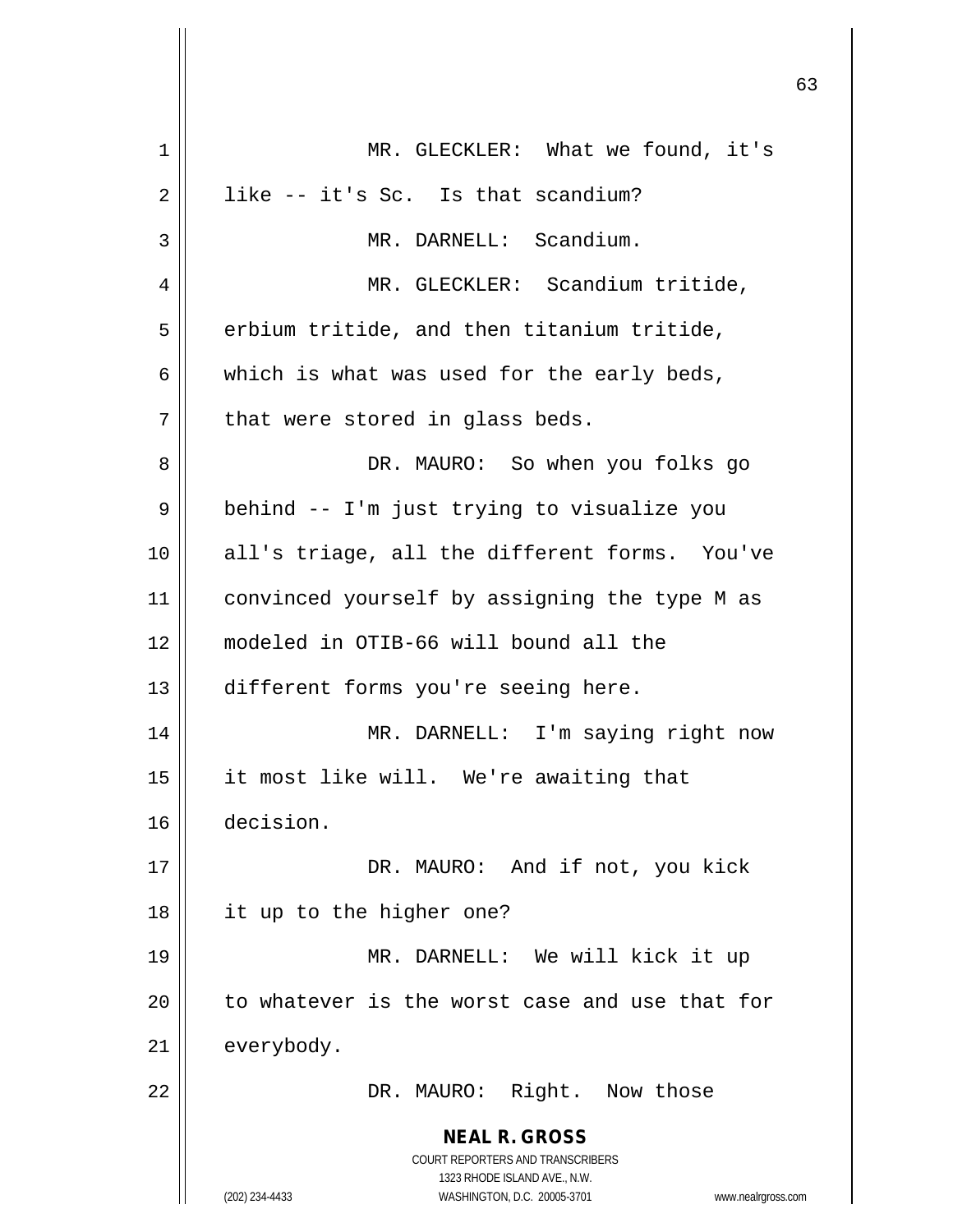| $\mathbf 1$ | judgments will be made in combination with                                               |
|-------------|------------------------------------------------------------------------------------------|
| 2           | representatives from NIOSH, SC&A and the                                                 |
| 3           | Board.                                                                                   |
| 4           | MR. DARNELL: I assume so, yes.                                                           |
| 5           | MR. MAURO: Okay.                                                                         |
| 6           | CHAIRMAN SCHOFIELD: Okay.                                                                |
| 7           | DR. MAURO: The last one is --                                                            |
| 8           | well, the last $-$ 9, 10 and 11, I sort of                                               |
| 9           | grouped together on my little handout, all                                               |
| 10          | deal with occupational medical X-rays. We                                                |
| 11          | often, when we review a site profile, find                                               |
| 12          | that the approach that's going to be used to                                             |
| 13          | assign doses to workers for medical X-rays,                                              |
| 14          | you have two approaches you take. One is                                                 |
| 15          | site-specific. The way say, listen, we have                                              |
| 16          | records, we have information about what was                                              |
| 17          | actually going on, how frequent the                                                      |
| 18          | measurements were. And on that basis, you                                                |
| 19          | assign the type and frequency of medical X-                                              |
| 20          | rays.                                                                                    |
| 21          | Then you have OTIB-6, which was                                                          |
| 22          | prepared by Ron Catherine, which is very often                                           |
|             | <b>NEAL R. GROSS</b><br>COURT REPORTERS AND TRANSCRIBERS<br>1323 RHODE ISLAND AVE., N.W. |
|             | (202) 234-4433<br>WASHINGTON, D.C. 20005-3701<br>www.nealrgross.com                      |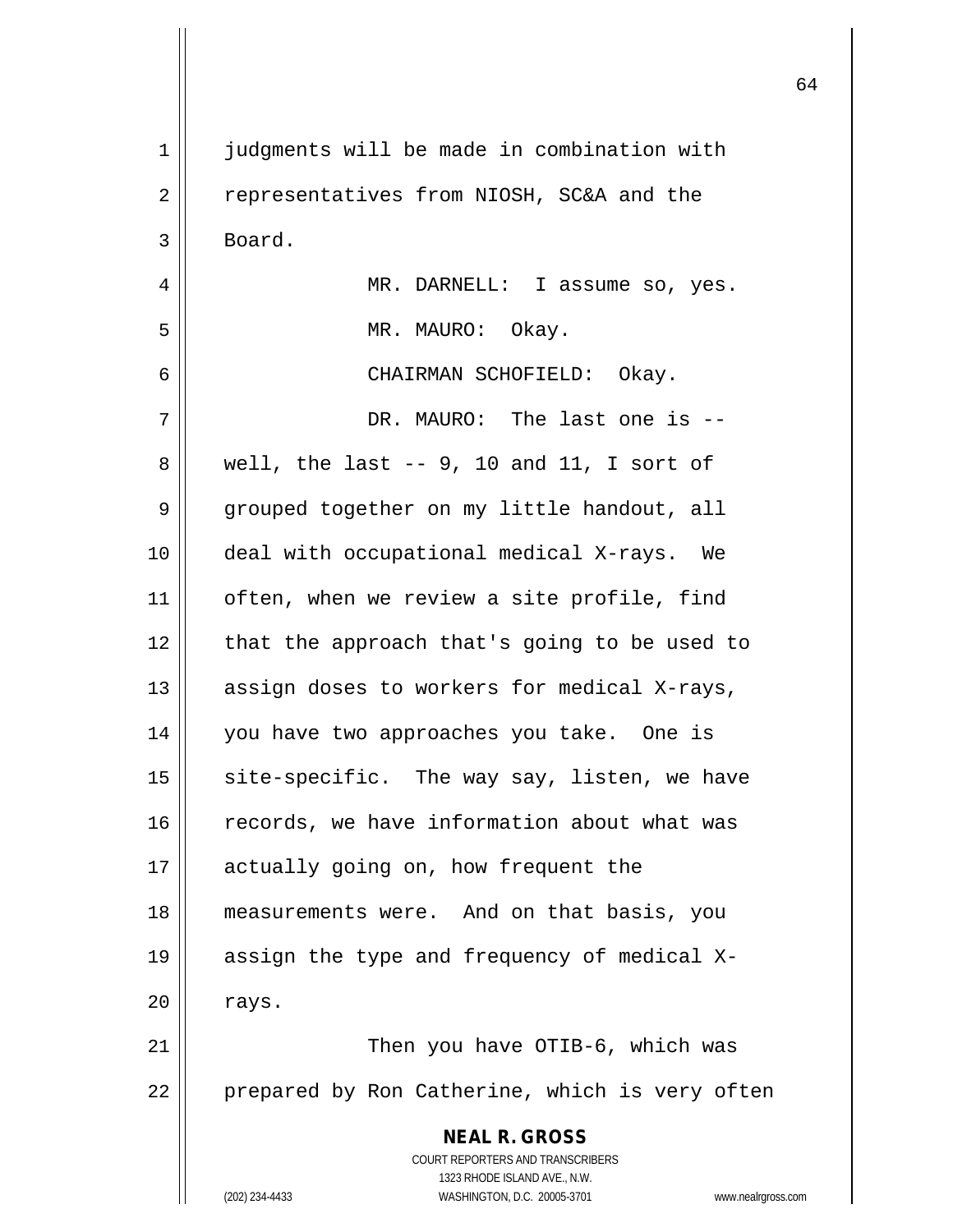**NEAL R. GROSS** COURT REPORTERS AND TRANSCRIBERS 1323 RHODE ISLAND AVE., N.W. (202) 234-4433 WASHINGTON, D.C. 20005-3701 www.nealrgross.com 1 something you default to, which we reviewed in 2 depth and we find very favorably. The 3 assignments basically go something like this:  $4 \parallel$  For each chest X-ray, it has a look-up table  $5 \parallel$  that says here is the dose to every organ for 6  $\parallel$  every chest X-ray that you will assume as 7 being your examination. And if it's before a  $8 \parallel$  certain date, I believe it was 1970, the look- $9 \parallel$  up table gives a different dose to every organ 10  $\parallel$  because of the nature of the design of the X- $11$  | ray equipment and what was done. 12 || And finally, you also have before  $13$  | a certain date, we default to 14 photofluorographic examinations, which give a 15 || much higher dose to each organ. 16 | The Case Changel Modes I'm reviewing the case 17  $\parallel$  and I see that we use OTIB-6, I sign off. 18 || Because as far as I'm concerned, that's a very 19 favorable approach. 20 | Rut in this case, we found that 21 you weren't doing that. You were doing 22 || something more site-specific and it wasn't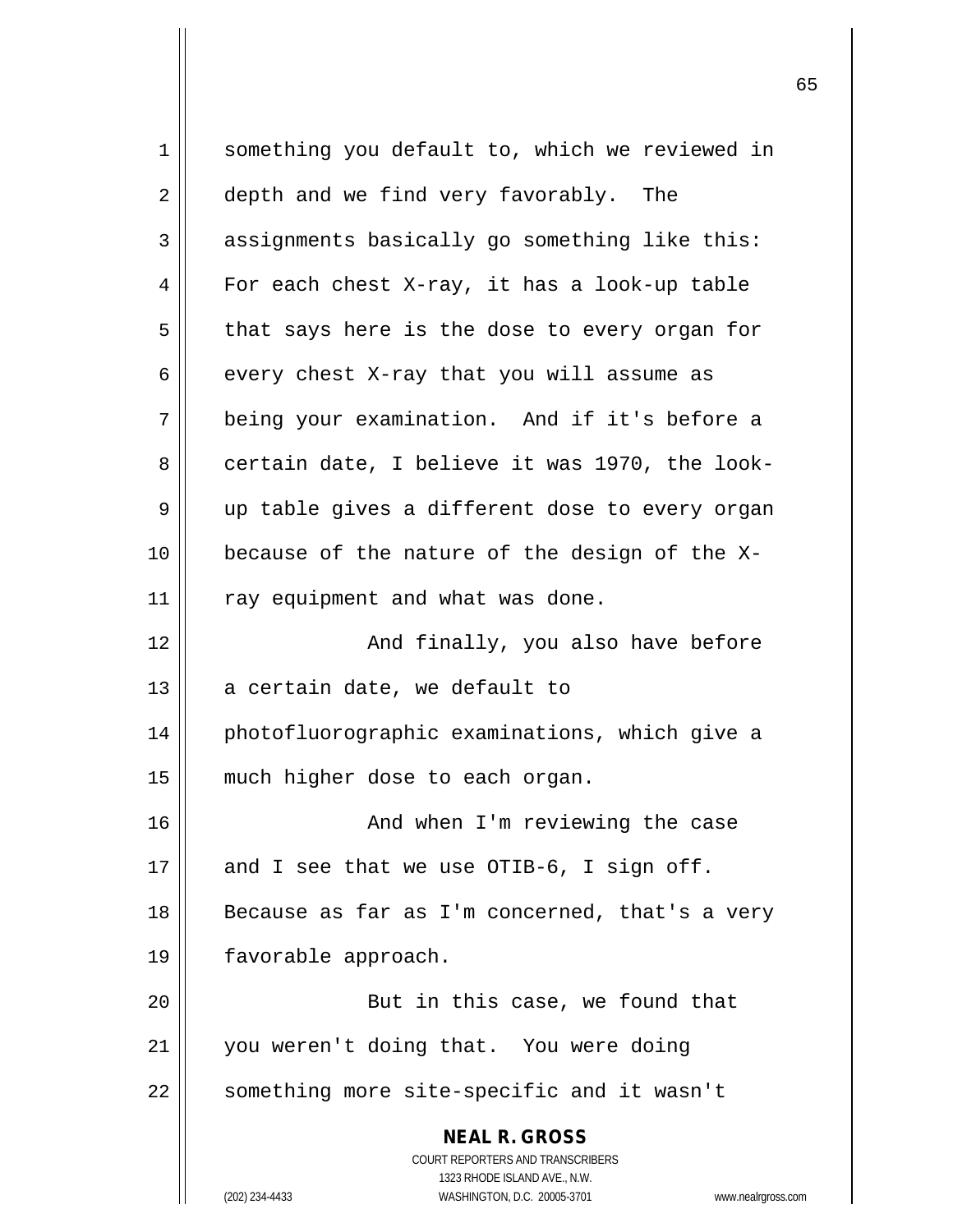| 1  | apparent to us that it was well-founded. And                    |
|----|-----------------------------------------------------------------|
| 2  | so the comment came up, you know, you're going                  |
| 3  | to have to defend the specific approach in a                    |
| 4  | better way if you're going to deviate from                      |
| 5  | OTIB-6. And I believe that you have already                     |
| 6  | provided additional material why you believe                    |
| 7  | the approach you're planning to take here                       |
| 8  | makes sense.                                                    |
| 9  | I would just caution that. We do                                |
| 10 | have an ongoing dispute on what should be                       |
| 11 | included and what shouldn't be included in the                  |
| 12 | default, the number of X-rays. For example,                     |
| 13 | right now the default approach is when you                      |
| 14 | begin work, and you terminate work, and                         |
| 15 | annually, one of these X-rays, whether it's a                   |
| 16 | lateral X-ray -- depending on the facility and                  |
| 17 | the records, what they say and the time                         |
| 18 | period. Sometimes you assume it's a chest X-                    |
| 19 | ray; that's the annual X-ray, it's a lateral                    |
| 20 | hip X-ray, or it's a photofluorographic                         |
| 21 | examination. But it's only annual. We have                      |
| 22 | lots of material that says, well, sometimes                     |
|    | <b>NEAL R. GROSS</b>                                            |
|    | COURT REPORTERS AND TRANSCRIBERS                                |
|    | 1323 RHODE ISLAND AVE., N.W.                                    |
|    | (202) 234-4433<br>WASHINGTON, D.C. 20005-3701<br>www.nealrgross |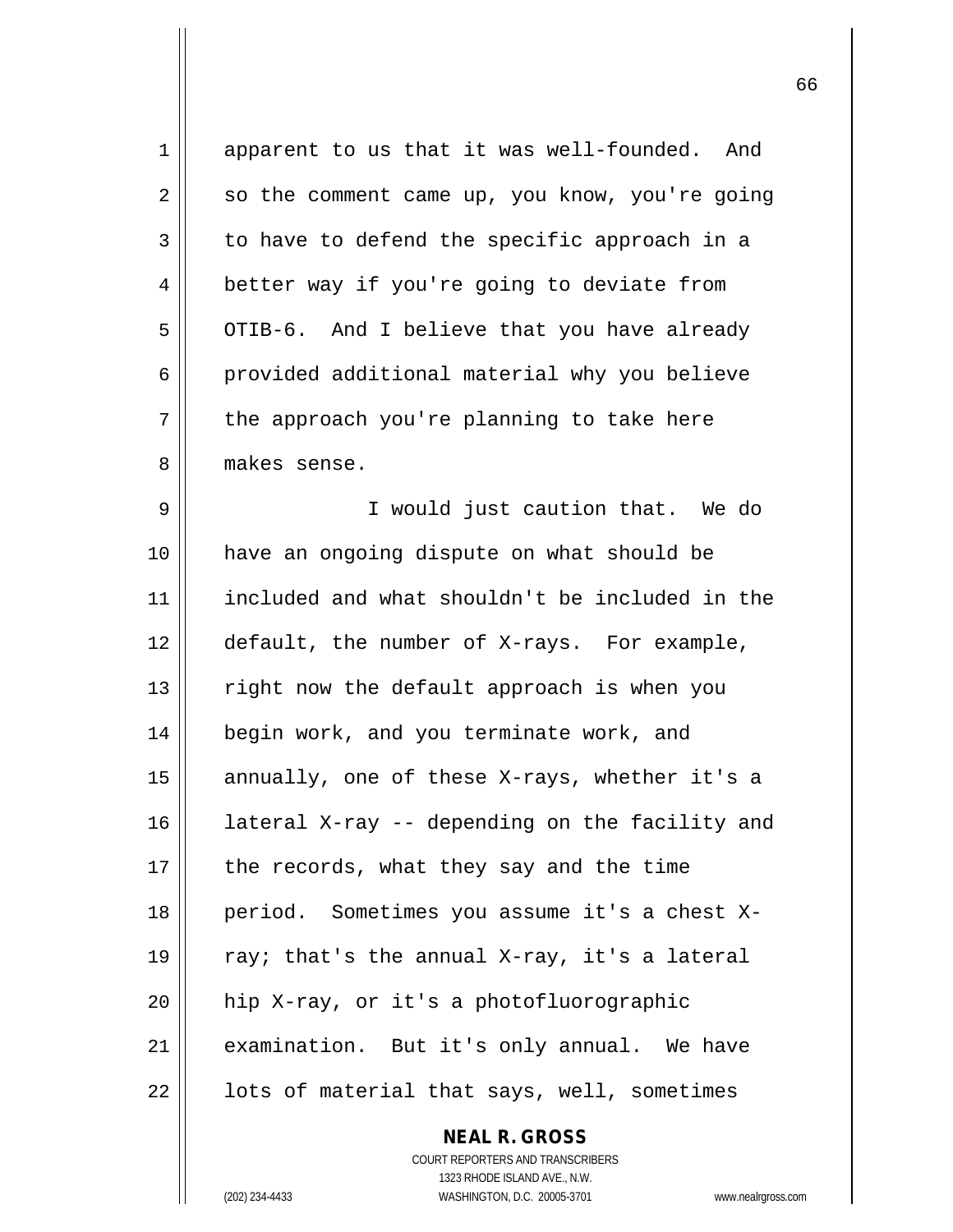| 1  | you may want to include additional ones.       |
|----|------------------------------------------------|
| 2  | There are lots of retakes that occur and there |
| 3  | are other reasons during respiratory fit       |
| 4  | tests; I forget the -- we have a whole list in |
| 5  | one of our commentaries, where there may be    |
| 6  | certain X-ray exams that might be being        |
| 7  | missed. And by the way, our experience is      |
| 8  | that some sites the X-ray dose contribution to |
| 9  | the organs is not insignificant, and this is   |
| 10 | probably one of them. Because you have so      |
| 11 | little potential for external exposure here.   |
| 12 | So the way in which you treat the medical X-   |
| 13 | ray, you may want to take a -- I mean, I       |
| 14 | understand that you're dealing with it.        |
| 15 | MR. DARNELL: Yes, I think that                 |
| 16 | the difference with this site is you are       |
| 17 | actually able to go back to the source person  |
| 18 | who did the X-rays, interviewed them, got      |
| 19 | information not only about the technique but   |
| 20 | the types of X-rays that were done. And that   |
| 21 | is part of our response in the expanded matrix |
| 22 |                                                |

COURT REPORTERS AND TRANSCRIBERS 1323 RHODE ISLAND AVE., N.W. (202) 234-4433 WASHINGTON, D.C. 20005-3701 www.nealrgross.com

**NEAL R. GROSS**

 $\mathsf{II}$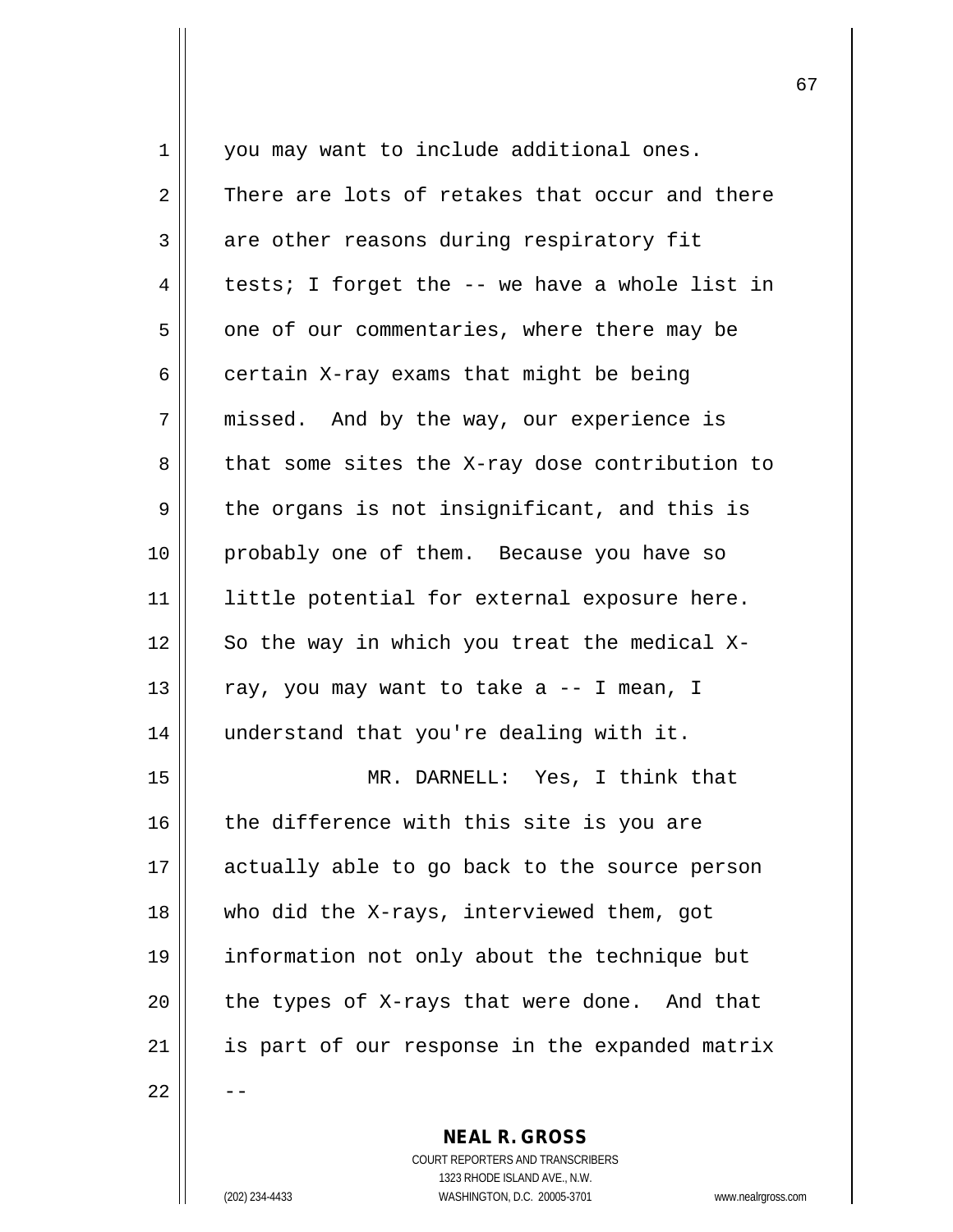|    | 6                                                                       |
|----|-------------------------------------------------------------------------|
| 1  | DR. MAURO: Yes.                                                         |
| 2  | MR. DARNELL: -- that talks about                                        |
| 3  | the interviews that were done.                                          |
| 4  | Elyse, am I getting that right?                                         |
| 5  | MS. THOMAS: Yes, I think so.                                            |
| 6  | Then let me also add, too, that OTIB-6 is to                            |
| 7  | be used when there's no site-specific data.                             |
| 8  | And I think for Pinellas we do have the site-                           |
| 9  | specific data. We have the individual X-ray                             |
| 10 | claim files. And so that was used.                                      |
| 11 | DR. MAURO: Right. And you                                               |
| 12 | explained that in your response in the matrix.                          |
| 13 | So anyway, I think you have been fully                                  |
| 14 | responsive to our concerns in the matrix, and                           |
| 15 | I guess that's going to make it into the next                           |
| 16 | version of the site profile, while you feel                             |
| 17 | confident with that.                                                    |
| 18 | And on that basis, you know, our                                        |
| 19 | X-ray guys specialize in that have sort of                              |
| 20 | signed -- have signed off.                                              |
| 21 | MR. DARNELL: Great.                                                     |
| 22 | DR. MAURO: And we're done.                                              |
|    | <b>NEAL R. GROSS</b>                                                    |
|    | <b>COURT REPORTERS AND TRANSCRIBERS</b><br>1323 RHODE ISLAND AVE., N.W. |
|    | (202) 234-4433<br>WASHINGTON, D.C. 20005-3701<br>www.nealrgross.com     |

 $\mathop{||}$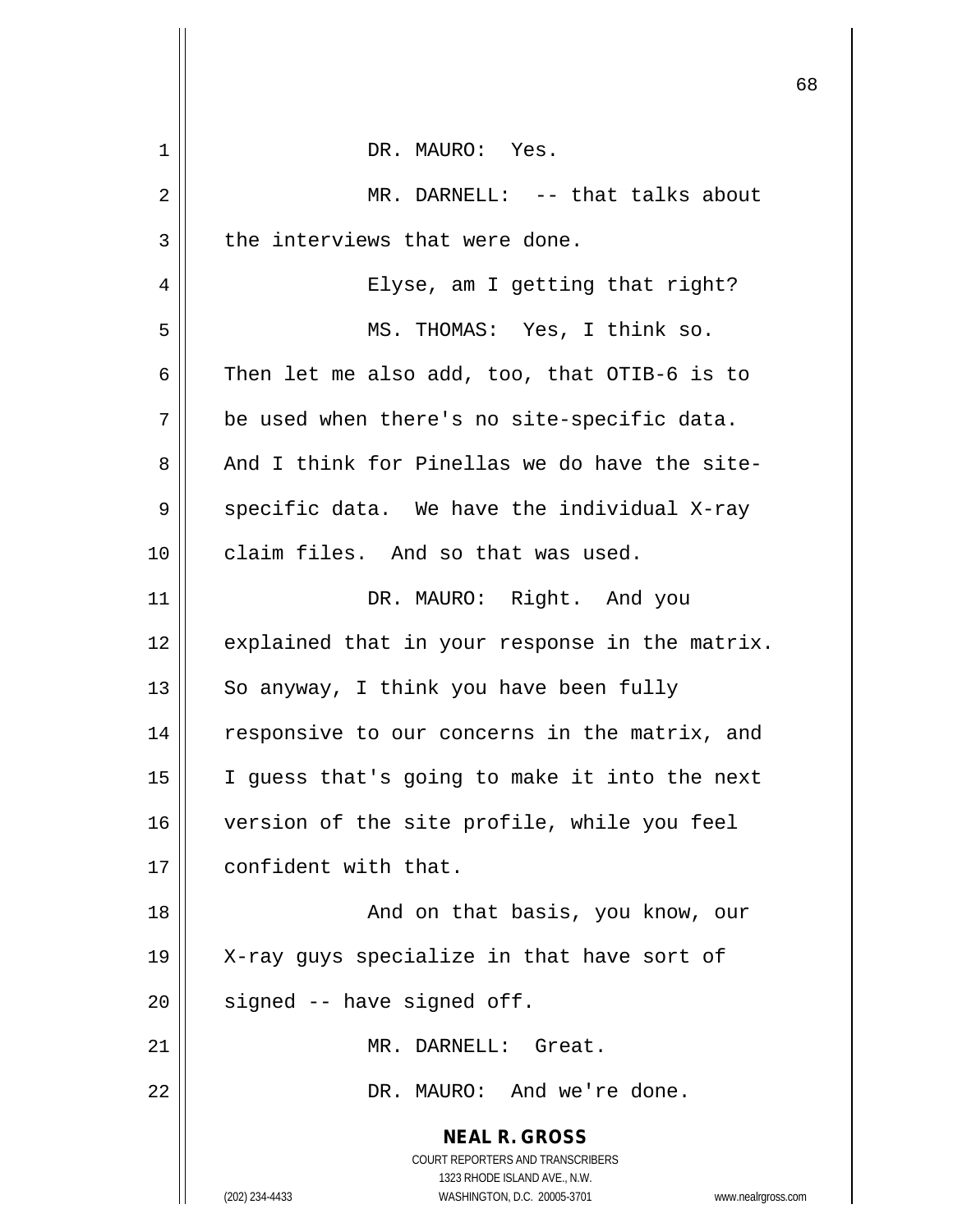| 1  | CHAIRMAN SCHOFIELD: Brad? Bob?                                                                                                                                      |
|----|---------------------------------------------------------------------------------------------------------------------------------------------------------------------|
| 2  | Either one of you got any comments?                                                                                                                                 |
| 3  | MEMBER CLAWSON: This is Brad. I                                                                                                                                     |
| 4  | was just listening to John when he made his                                                                                                                         |
| 5  | comment that they've signed off on it. I                                                                                                                            |
| 6  | guess I'd kind of wait until I see it in the                                                                                                                        |
| 7  | TBD and how it's implemented.                                                                                                                                       |
| 8  | CHAIRMAN SCHOFIELD: That is what                                                                                                                                    |
| 9  | we're planning to do, wait and see how these                                                                                                                        |
| 10 | revisions come out and then we will go through                                                                                                                      |
| 11 | and take a look and see if we agree or                                                                                                                              |
| 12 | disagree with them at that point.                                                                                                                                   |
| 13 | DR. MAURO: Yes, Brad, I'm sorry I                                                                                                                                   |
| 14 | used the word signed off. We basically said                                                                                                                         |
| 15 | the material that was provided seems to be                                                                                                                          |
| 16 | responsive to our concerns. And certainly                                                                                                                           |
| 17 | when it finally makes its way into the TBD, at                                                                                                                      |
| 18 | that point in time, you know, it's the work                                                                                                                         |
| 19 | group's decision on what to do next.                                                                                                                                |
| 20 | MEMBER CLAWSON: Fine. I just                                                                                                                                        |
| 21 | wanted to clear that up, John. I appreciate                                                                                                                         |
| 22 | that.                                                                                                                                                               |
|    | <b>NEAL R. GROSS</b><br><b>COURT REPORTERS AND TRANSCRIBERS</b><br>1323 RHODE ISLAND AVE., N.W.<br>WASHINGTON, D.C. 20005-3701<br>(202) 234-4433<br>www.nealrgross. |

 $\mathsf{I}$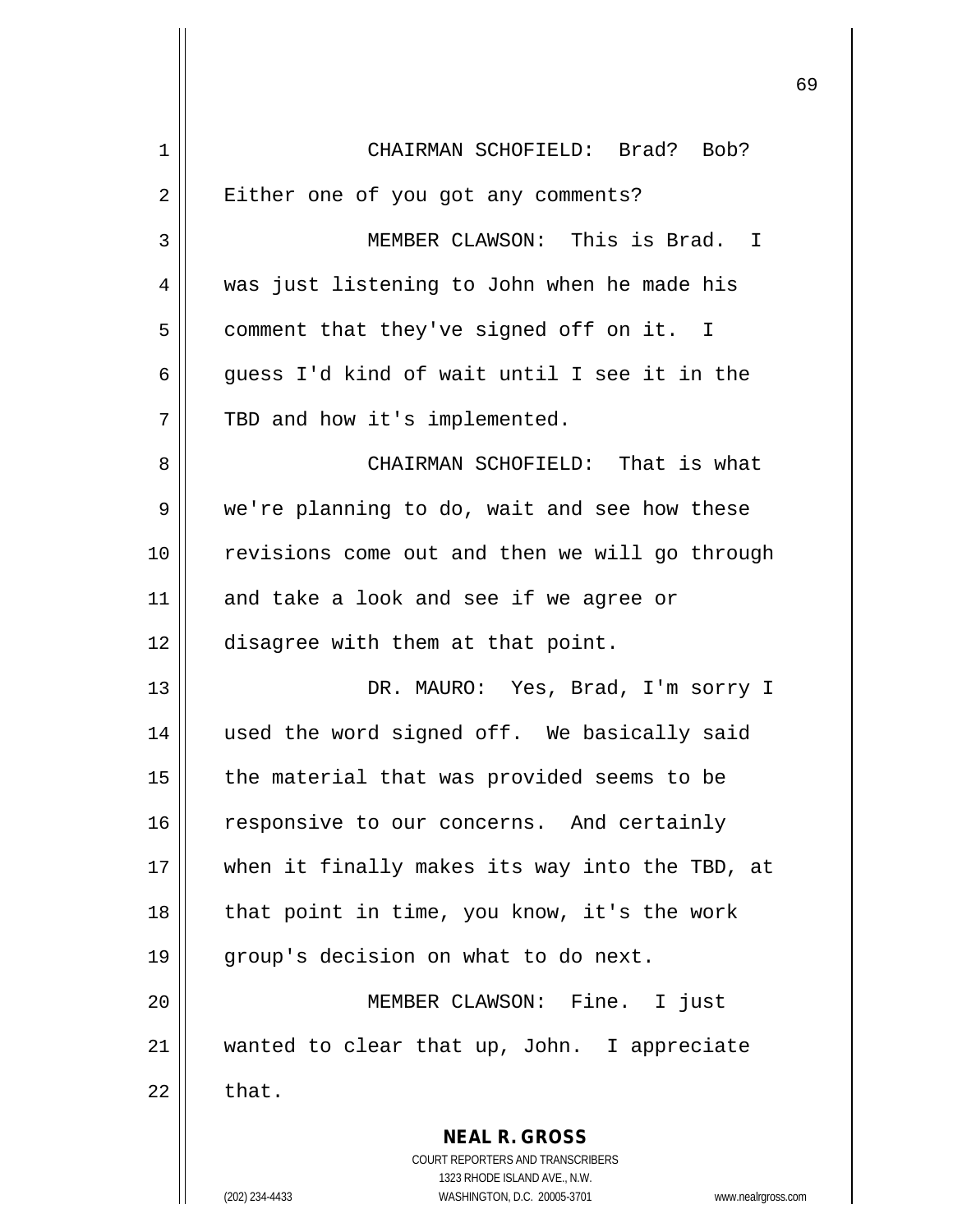| 1  | CHAIRMAN SCHOFIELD: Well, if                                                                      |
|----|---------------------------------------------------------------------------------------------------|
| 2  | there's no other comments at this time,                                                           |
| 3  | then $--$                                                                                         |
| 4  | MR. KATZ: Well, can I ask. I                                                                      |
| 5  | mean, Donna took the trouble to come in, so,                                                      |
| 6  | Donna, we don't normally have public comment                                                      |
| 7  | sessions, but you took the trouble to come                                                        |
| 8  | here. And if you have questions about the                                                         |
| 9  | discussion today, you can certainly, you know,                                                    |
| 10 | ask the questions if you need clarifications                                                      |
| 11 | about what's been discussed.                                                                      |
| 12 | MS. HAND: Well, I need some                                                                       |
| 13 | clarification, yes. And thank you very much.                                                      |
| 14 | Let's go back to the medical X-                                                                   |
| 15 | rays. All right. Even in the technical basis                                                      |
| 16 | document and in the report on the site profile                                                    |
| 17 | it says, do not only look at their medical                                                        |
| 18 | records, but you must look at the X-ray file                                                      |
| 19 | envelope in order -- for their X-rays. This                                                       |
| 20 | is not being done. Also, that same nurse that                                                     |
| 21 | he's talking about, the source and everything,                                                    |
| 22 | said that she took two X-rays every year.<br>She                                                  |
|    | <b>NEAL R. GROSS</b><br>COURT REPORTERS AND TRANSCRIBERS                                          |
|    | 1323 RHODE ISLAND AVE., N.W.<br>WASHINGTON, D.C. 20005-3701<br>(202) 234-4433<br>www.nealrgross.o |

 $\overline{\phantom{a}}$ 

 $\mathbb{I}$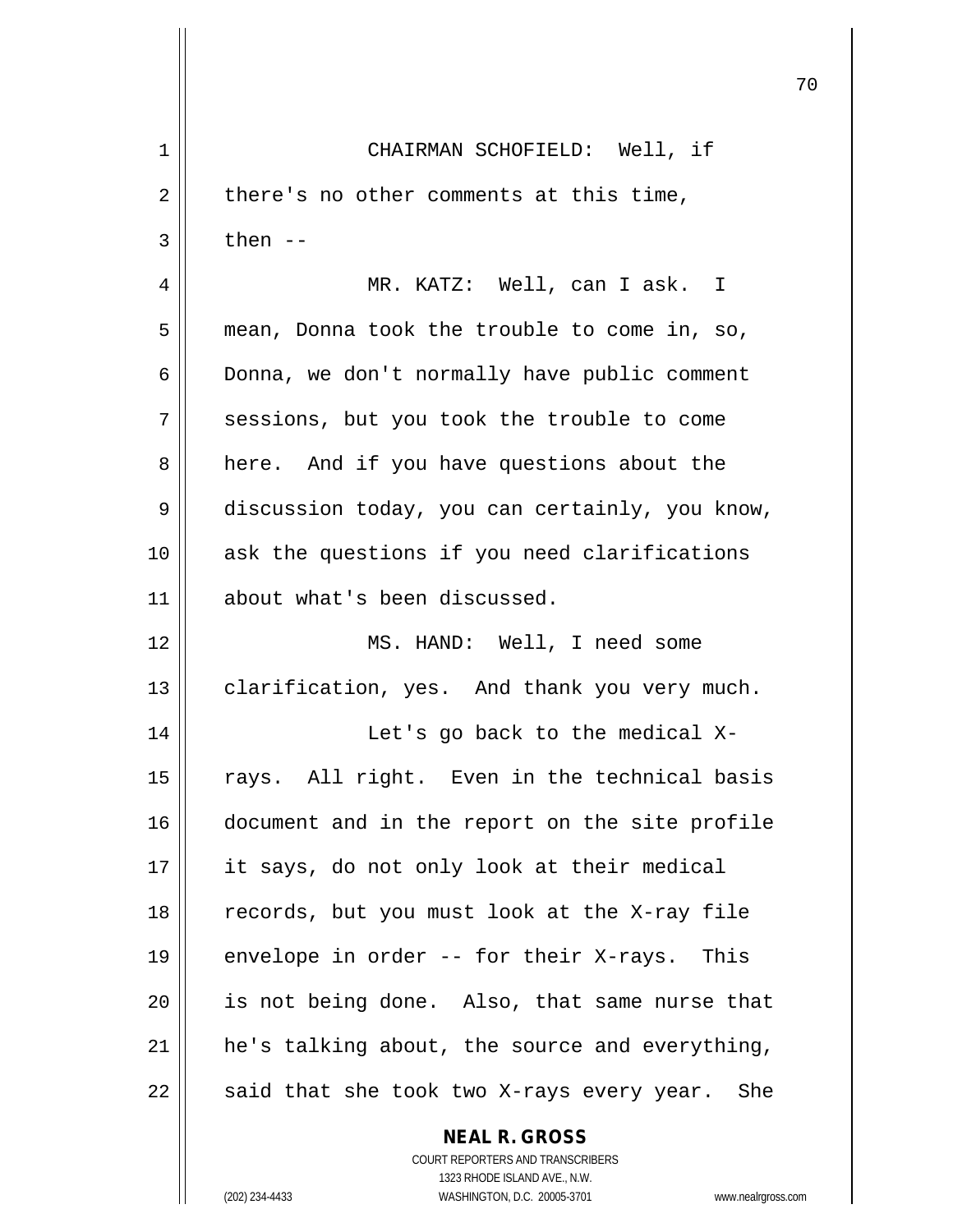| 1  | didn't just take one. She took a minimum of    |
|----|------------------------------------------------|
| 2  | two X-rays every year. Again, that's not       |
| 3  | being done. So this is being very selective.   |
| 4  | The report does show                           |
| 5  | photofluorography up to 1960. The nurse does   |
| 6  | not remember taking photofluorography. But     |
| 7  | however, you have already determined that      |
| 8  | photofluorography was there. Therefore, that   |
| 9  | bulletin is required to be used for the        |
| 10 | workers that were done before 1960. This is    |
| 11 | not being done.                                |
| 12 | MR. GLECKLER: Regarding the PFG                |
| 13 | X-rays from; and I might be touching on stuff  |
| 14 | that OCAS knows more of, basically from what   |
| 15 | I understand is like, I think it was someone   |
| 16 | at OCAS that like reviewed some of the actual  |
| 17 | films, because the films for the workers are   |
| 18 | available. And they have written X-ray         |
| 19 | medical records with the X-ray records and     |
| 20 | they have the films. And some of those         |
| 21 | original films were reviewed. And something    |
| 22 | to be aware with the Pinellas plant workers is |
|    | <b>NEAL R. GROSS</b>                           |

COURT REPORTERS AND TRANSCRIBERS 1323 RHODE ISLAND AVE., N.W. (202) 234-4433 WASHINGTON, D.C. 20005-3701 www.nealrgross.com

 $\prod$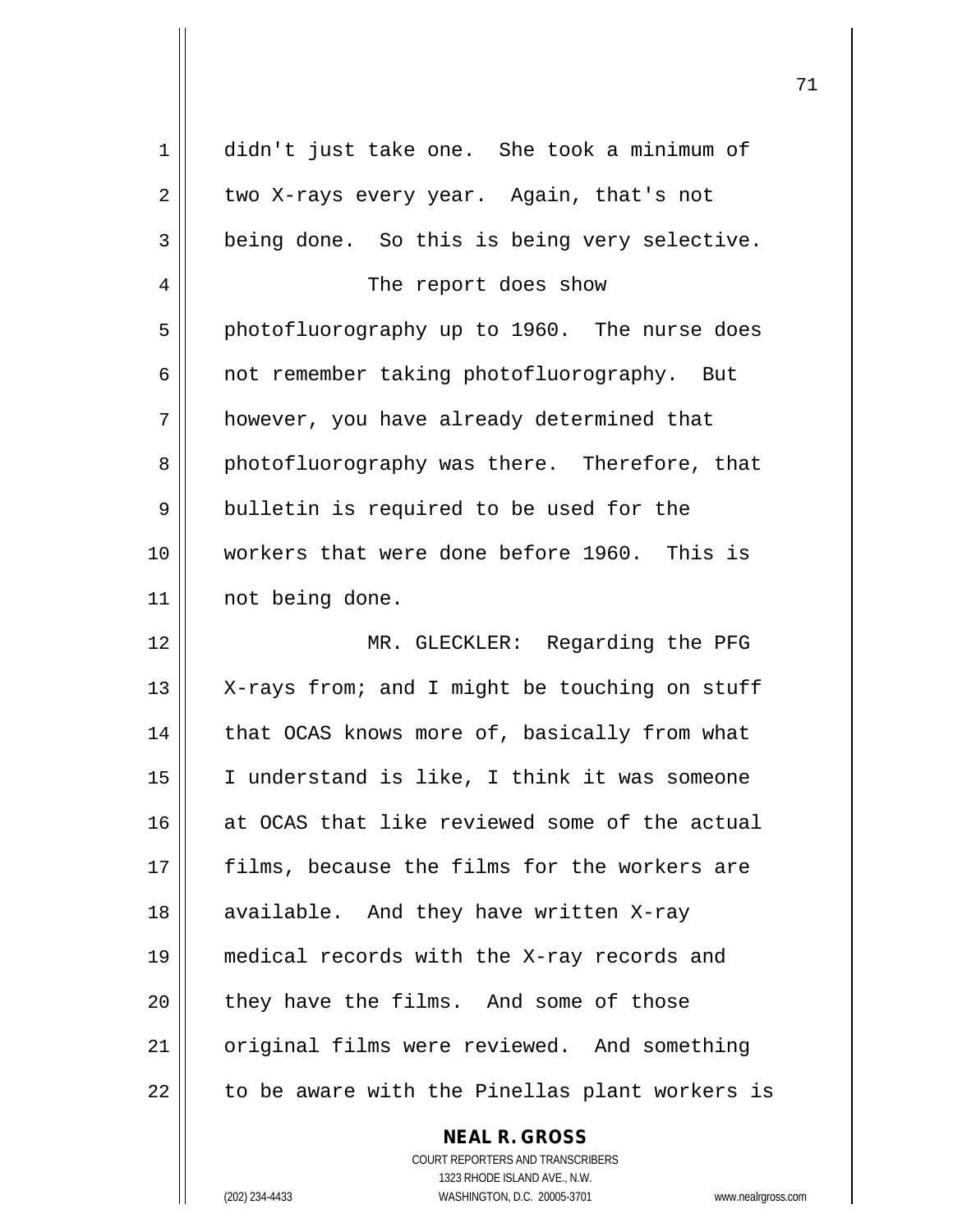**NEAL R. GROSS** COURT REPORTERS AND TRANSCRIBERS  $1 \parallel$  a lot of them were allowed to use the on-site 2 doctor as their personal physician. So you  $3 \parallel$  see a lot of medical exposures and sometimes 4 | those exposures are taken at the local 5 | hospital versus at the Pinellas plant. 6 One of the things that was  $7$   $\parallel$  observed in a review of those films is they 8 | found one PFG film amongst the ones that were 9 | reviewed. And the only reason why we assume 10 || that there was PFG X-rays performed at the 11 Pinellas plant and not -- whereas on the film 12 you probably could not tell where that film 13 was taken at, and we haven't been able to  $14$  | track down, you know, who did that or where  $15$  | that record is. But in order to go look at  $16$  | the paper record, because odds are the paper  $17$  | record -- I'd be willing to bet money, it 18 would have a header saying that it came from 19 || one from the local hospitals instead of the 20 | Pinellas plant. 21 || MS. HAND: Excuse me, but the  $22$  || thing is you have already determined that.

1323 RHODE ISLAND AVE., N.W.

(202) 234-4433 WASHINGTON, D.C. 20005-3701 www.nealrgross.com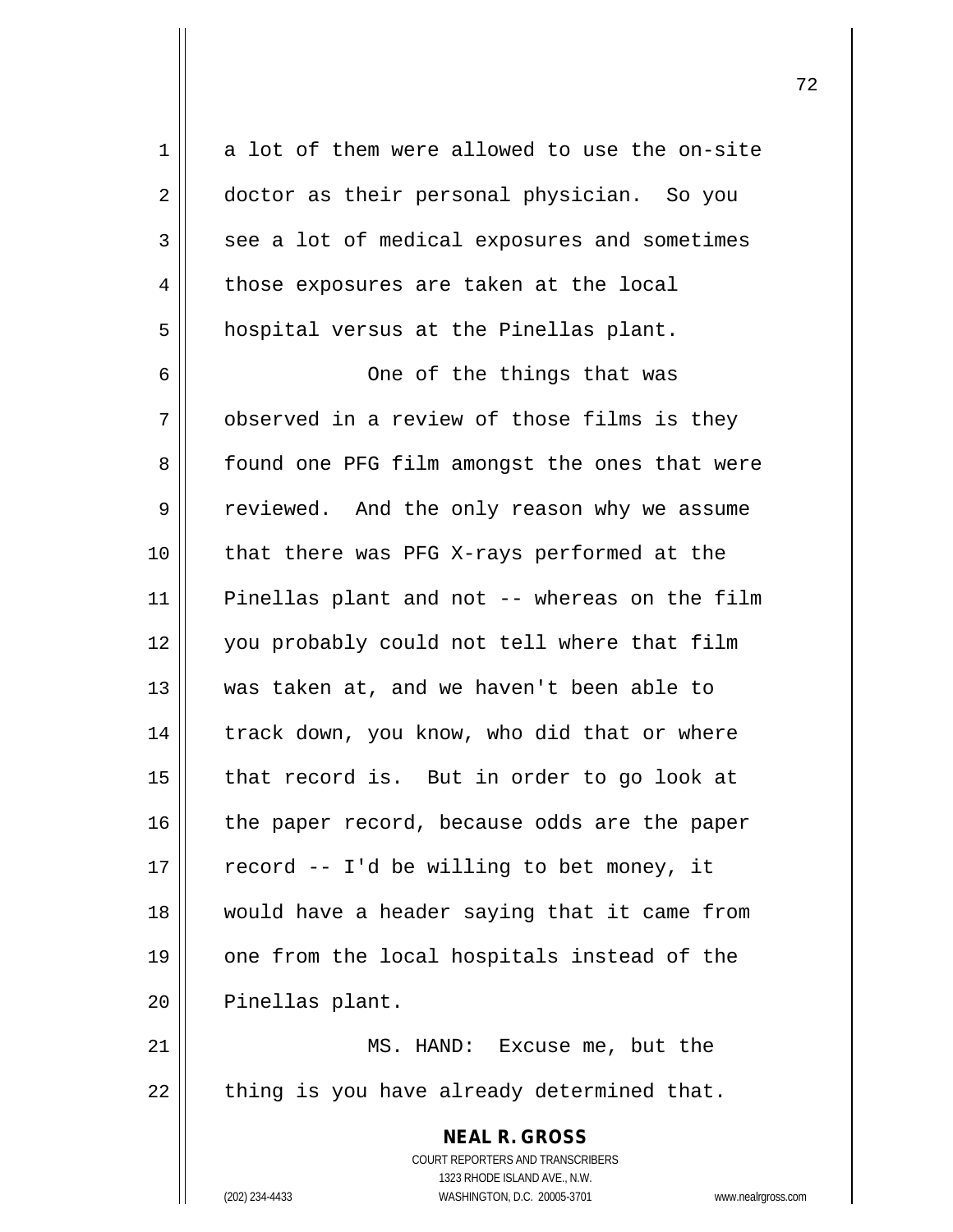| 1  | You have already issued a bulletin. And to be            |
|----|----------------------------------------------------------|
| 2  | claimant friendly underneath this program, you           |
| 3  | are required, and Larry Elliott even stated in           |
| 4  | the very first working group committee, you              |
| 5  | are to use that.                                         |
| 6  | MR. GLECKLER: Yes.                                       |
| 7  | MS. HAND: That technical basis                           |
| 8  | for all workers before 1960.                             |
| 9  | MR. GLECKLER: That is correct.                           |
| 10 | MS. HAND: Also, the doctor that                          |
| 11 | was used on site and the X-rays that were used           |
| 12 | on site was for injuries on site. There was              |
| 13 | a doctor that was called in that read them,              |
| 14 | which is Dr. Rush. As far as the X-ray films,            |
| 15 | they did a program to where they got money               |
| 16 | back for the silver combination out of the X-            |
| 17 | ray films and they were destroyed, they were             |
| 18 | shredded and the chemicals were taken out of             |
| 19 | the actual X-ray films. That's why they were             |
| 20 | required to go by the X-ray file envelope, not           |
| 21 | the films, because the films were destroyed.             |
| 22 | The uranium, according to the                            |
|    | <b>NEAL R. GROSS</b><br>COURT REPORTERS AND TRANSCRIBERS |

1323 RHODE ISLAND AVE., N.W.

 $\begin{array}{c} \hline \end{array}$ 

(202) 234-4433 WASHINGTON, D.C. 20005-3701 www.nealrgross.com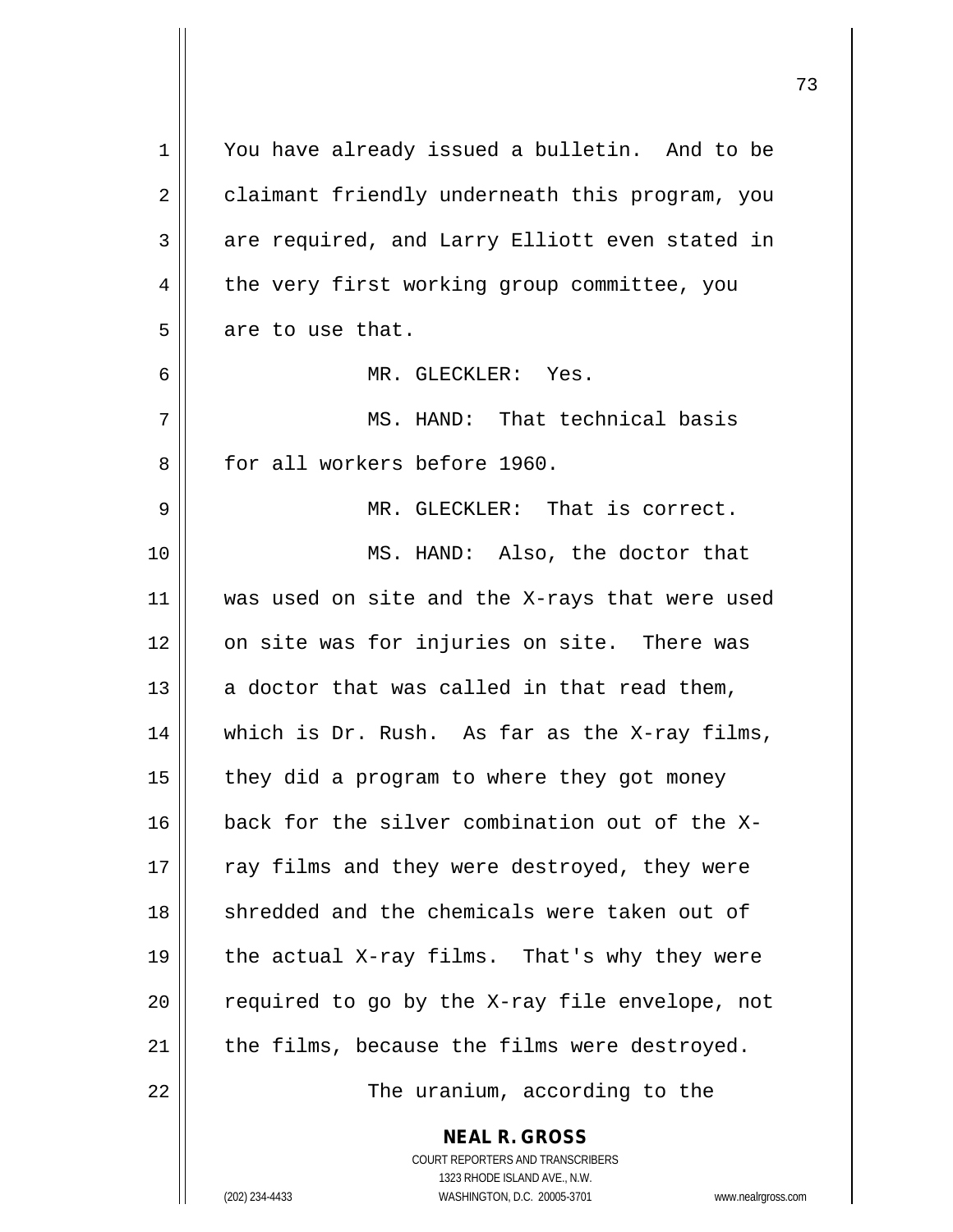| 1  | baseline report --                                                |
|----|-------------------------------------------------------------------|
| 2  | MR. DARNELL: Can we address one                                   |
| 3  | topic at a time, please?                                          |
| 4  | MS. HAND: Okay.                                                   |
| 5  | MR. DARNELL: According to the                                     |
| 6  | technical basis document that talks about the                     |
| 7  | envelope, the information that is found in                        |
| 8  | Section 3.1 under examination frequencies;                        |
| 9  | I'll read it directly from it, the medical X-                     |
| 10 | ray files contain information about the actual                    |
| 11 | type of X-ray acquired. Number of views, type                     |
| 12 | of view and frequency. This information is                        |
| 13 | quoted on the outside of the storage envelope                     |
| 14 | for the X-ray films. The dose reconstructor                       |
| 15 | should refer to the claimant's medical records                    |
| 16 | for the most accurate information on the                          |
| 17 | actual X-rays performed, number of views and                      |
| 18 | so on. It doesn't say to go to the envelope,                      |
| 19 | but it says to go to the medical records.                         |
| 20 | MS. HAND: But again, if the                                       |
| 21 | medical X-rays are not actually put on the                        |
| 22 | physical examination that they had every year,                    |
|    | <b>NEAL R. GROSS</b><br>COURT REPORTERS AND TRANSCRIBERS          |
|    | 1323 RHODE ISLAND AVE., N.W.                                      |
|    | WASHINGTON, D.C. 20005-3701<br>(202) 234-4433<br>www.nealrgross.o |

 $\overline{\phantom{a}}$ 

 $\overline{\phantom{a}}$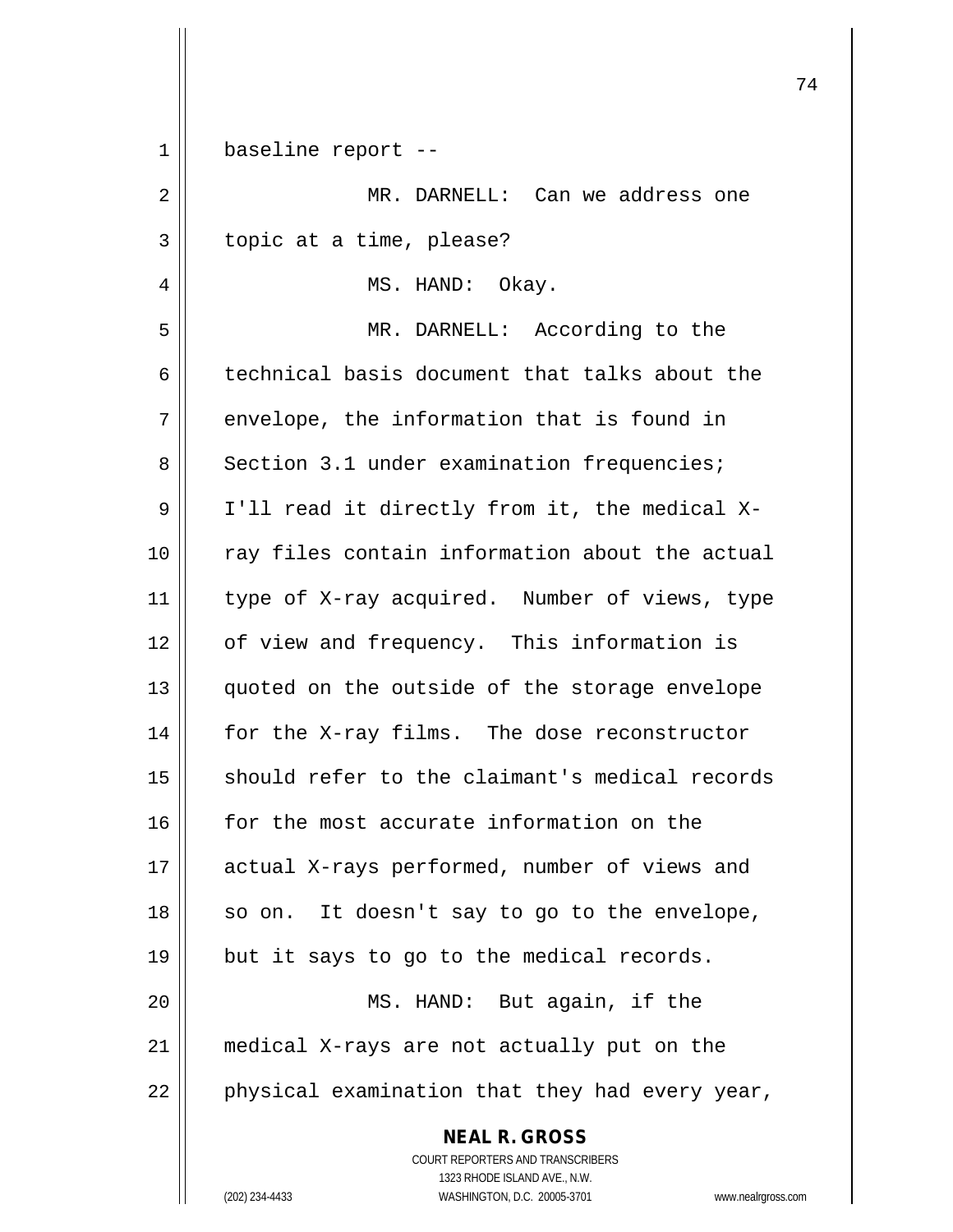| but they had a physical examination every                                                                                               |
|-----------------------------------------------------------------------------------------------------------------------------------------|
| year, you would assume that they would also                                                                                             |
| have an X-ray every year.                                                                                                               |
| MR. GLECKLER: We'd go purely off                                                                                                        |
| the medical records.                                                                                                                    |
| MS. HAND: People have testified                                                                                                         |
| that they did.                                                                                                                          |
| MR. GLECKLER: The vast majority                                                                                                         |
| of the workers did not get an annual X-ray.                                                                                             |
| But when we don't have medical records                                                                                                  |
| available, because there was no identifiable                                                                                            |
| frequency for those workers' X-rays, it's like                                                                                          |
| when we have no medical records available, we                                                                                           |
| take the claimant-favorable approach and                                                                                                |
| assume an annual chest X-ray was performed.                                                                                             |
| And so they get all that dose even though it's                                                                                          |
| more likely than not that they didn't receive                                                                                           |
| that many X-rays. And that's just a very                                                                                                |
| claimant-favorable approach that we take on                                                                                             |
| that.                                                                                                                                   |
| MS. HAND: And that's what I was                                                                                                         |
| stating, is that, you know, every year.                                                                                                 |
| <b>NEAL R. GROSS</b>                                                                                                                    |
| COURT REPORTERS AND TRANSCRIBERS<br>1323 RHODE ISLAND AVE., N.W.<br>(202) 234-4433<br>WASHINGTON, D.C. 20005-3701<br>www.nealrgross.com |
|                                                                                                                                         |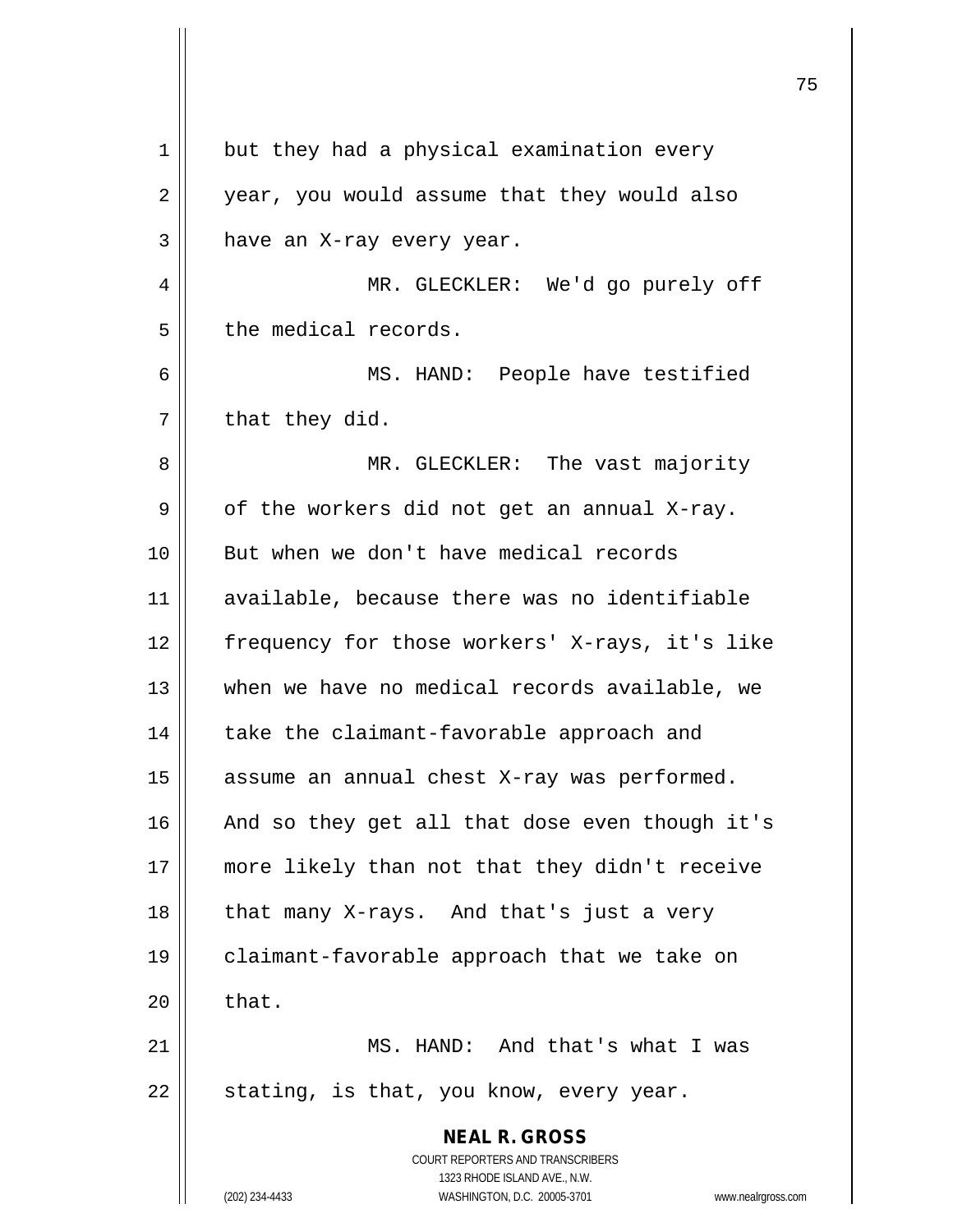**NEAL R. GROSS** COURT REPORTERS AND TRANSCRIBERS 1323 RHODE ISLAND AVE., N.W. (202) 234-4433 WASHINGTON, D.C. 20005-3701 www.nealrgross.com  $1 \parallel$  Because even in the earlier, it wasn't until  $2 \parallel$  the late '80s that they started doing every 3 three years or every five years. But before  $4 \parallel$  then it was every year, and specifically the 5 | ones that were involved with a lot of the 6 tritium.  $7$   $\parallel$  The uranium was in the glass as 8 Well. The ceramics was a lead ceramic, but  $9 \parallel$  the uranium was in the glass. And even the 10 baseline report which was used as a reference 11 for the technical basis document stated that 12 || uranium was there in four different forms. 13 MR. DARNELL: Okay. What glass 14 | are we talking about? 15 MS. HAND: The glass that's in the 16 tritium. 17 || MR. DARNELL: Okay. What era, 18 which glass? 19 MR. GLECKLER: There are several 20 documents with uranium in the glass, but I 21 don't know of any information that indicates  $22$   $\parallel$  that's ever been considered a radioactive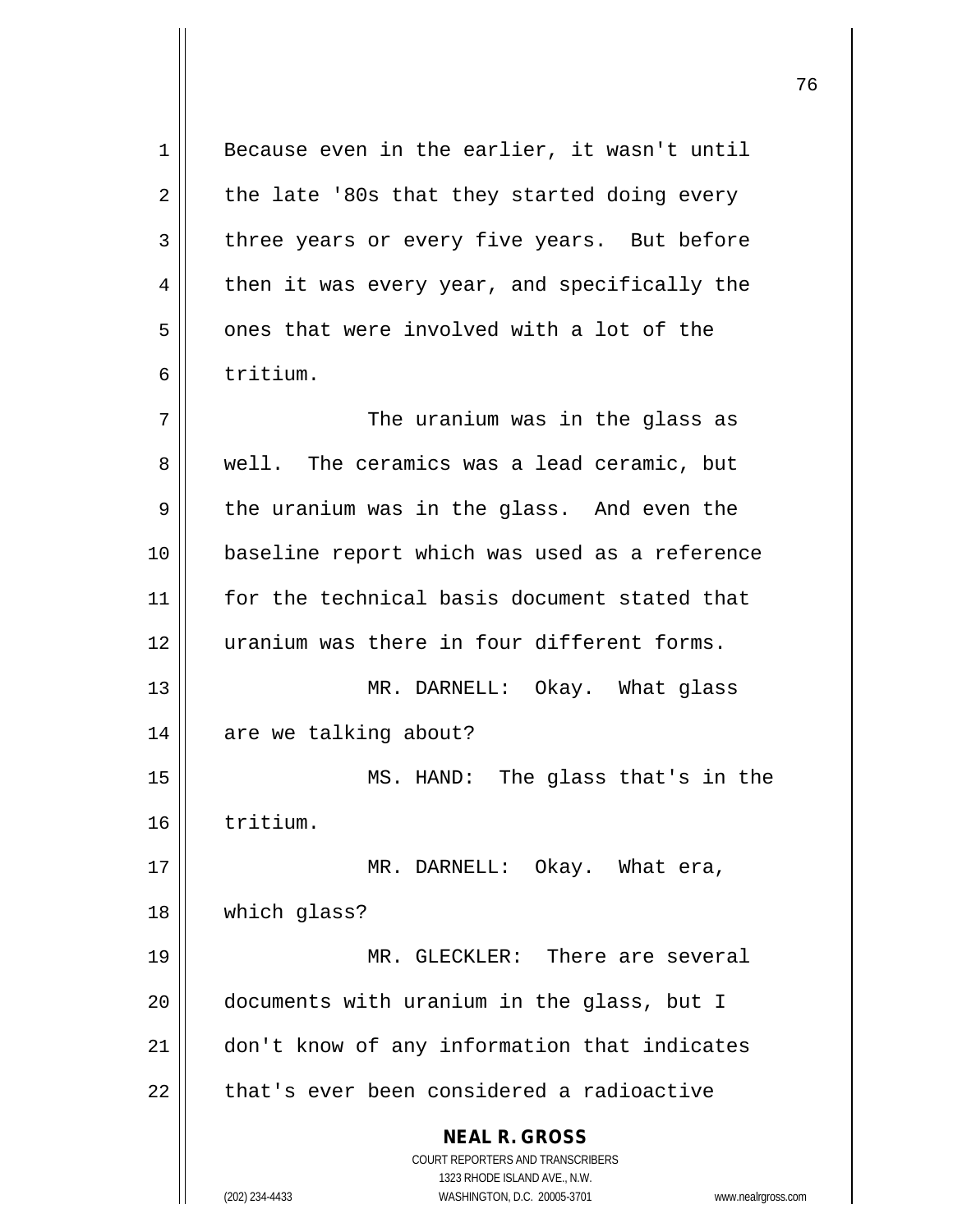| $\overline{2}$ | MS. HAND: It has uranium glass,                |
|----------------|------------------------------------------------|
| 3              | and this is by DOE themselves in their own     |
| 4              | report, in the baseline report that was used   |
| 5              | in the technical basis document as a reference |
| 6              | item. It states in there uranium glass.        |
| 7              | MR. GLECKLER: Sometimes they'll                |
| 8              | dope it, I believe, for optical properties or, |
| 9              | you know --                                    |
| 10             | MS. HAND: The health physics                   |
| 11             | report, the history of the plant also says     |
| 12             | there was plutonium beryllium. And this is a   |
| 13             | history of health physics also from DOE. The   |
| 14             | plutonium RTGs when they first got started was |
| 15             | in 1975, but it was inside building 100. Then  |
| 16             | it was moved to 400.                           |
| 17             | MR. DARNELL:<br>Okay. Natural                  |
| 18             | uranium glass, specific activity, 6.7 times 10 |
| 19             | to the minus seven curies per gram. The glass  |
| 20             | itself had one times 10 to the minus eight     |
| 21             | curies per gram. The tritium component of      |
| 22             | that was 10,000 curies per gram. There is no   |
|                | <b>NEAL R. GROSS</b>                           |

 $\mathop{\text{||}}$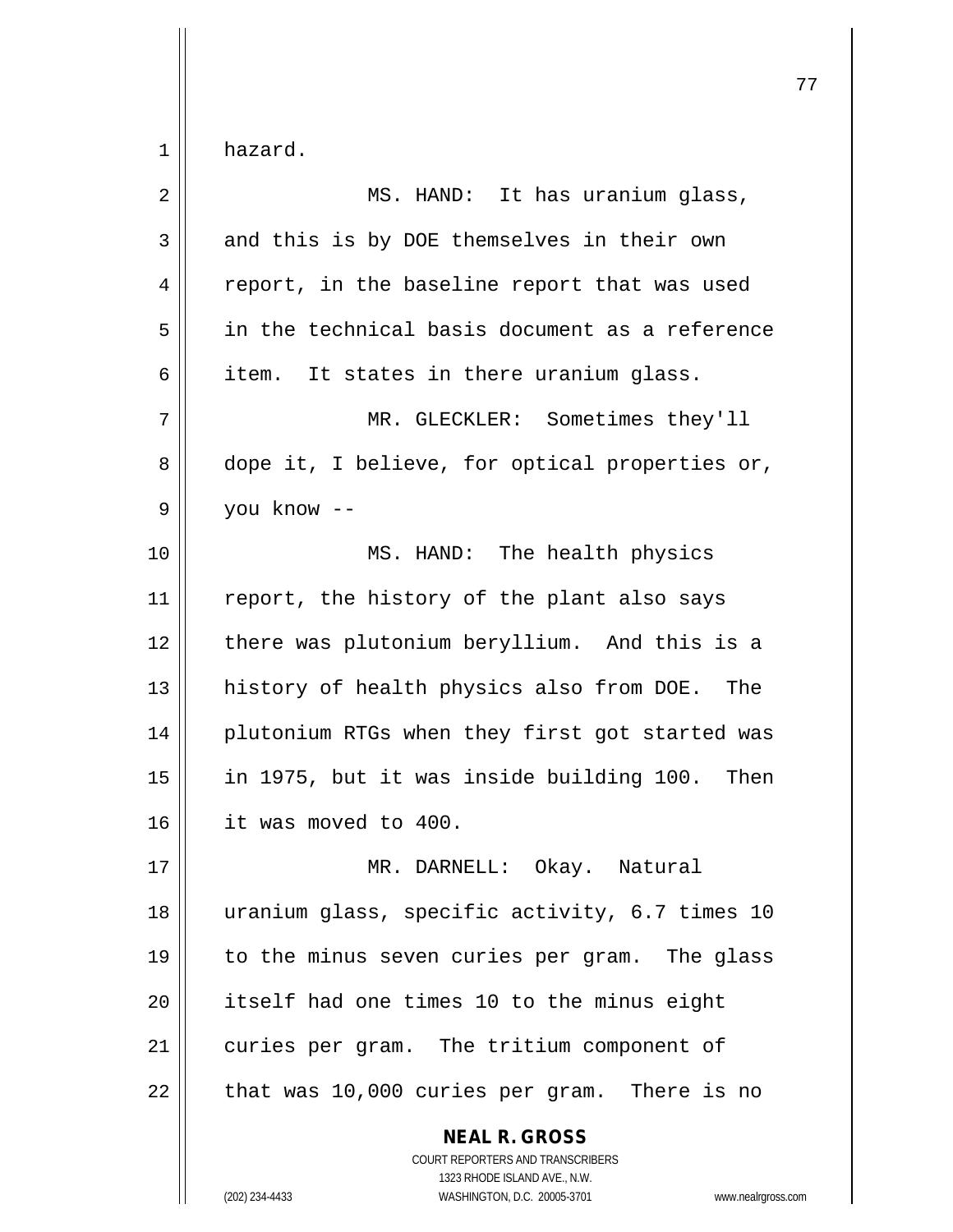**NEAL R. GROSS** COURT REPORTERS AND TRANSCRIBERS 1323 RHODE ISLAND AVE., N.W. (202) 234-4433 WASHINGTON, D.C. 20005-3701 www.nealrgross.com 1 || exposure potential from the natural uranium at  $2 \parallel$  those levels in the glass. 3 PARTICIPANT: That would be stuck 4 || in the glass. 5 || MS. HAND: That's what I'm saying.  $6 \parallel$  No, but the glass broke. 7 MR. CALHOUN: It's not contained 8 || within glass capsules. You're talking uranium  $9 \parallel$  glass. It's entrained in the glass. 10 || MS. HAND: And you would not have 11 any exposure when you're cut on that glass? 12 MR. CALHOUN: Very, very little. 13 || It's a tiny amount of glass. 14 DR. MAURO: Give it to me in pica 15 | curies per gram. I'm sorry, I don't think you 16 | mean what you gave me. 17 || MR. DARNELL: Six-point-seven. 18  $\parallel$  The natural uranium-specific activity was 6.7 19 times 10 to the minus seven curies per gram. 20 || The glass itself contained one times ten to  $21$  | the minus eight curies per gram. 22 What you would have to do is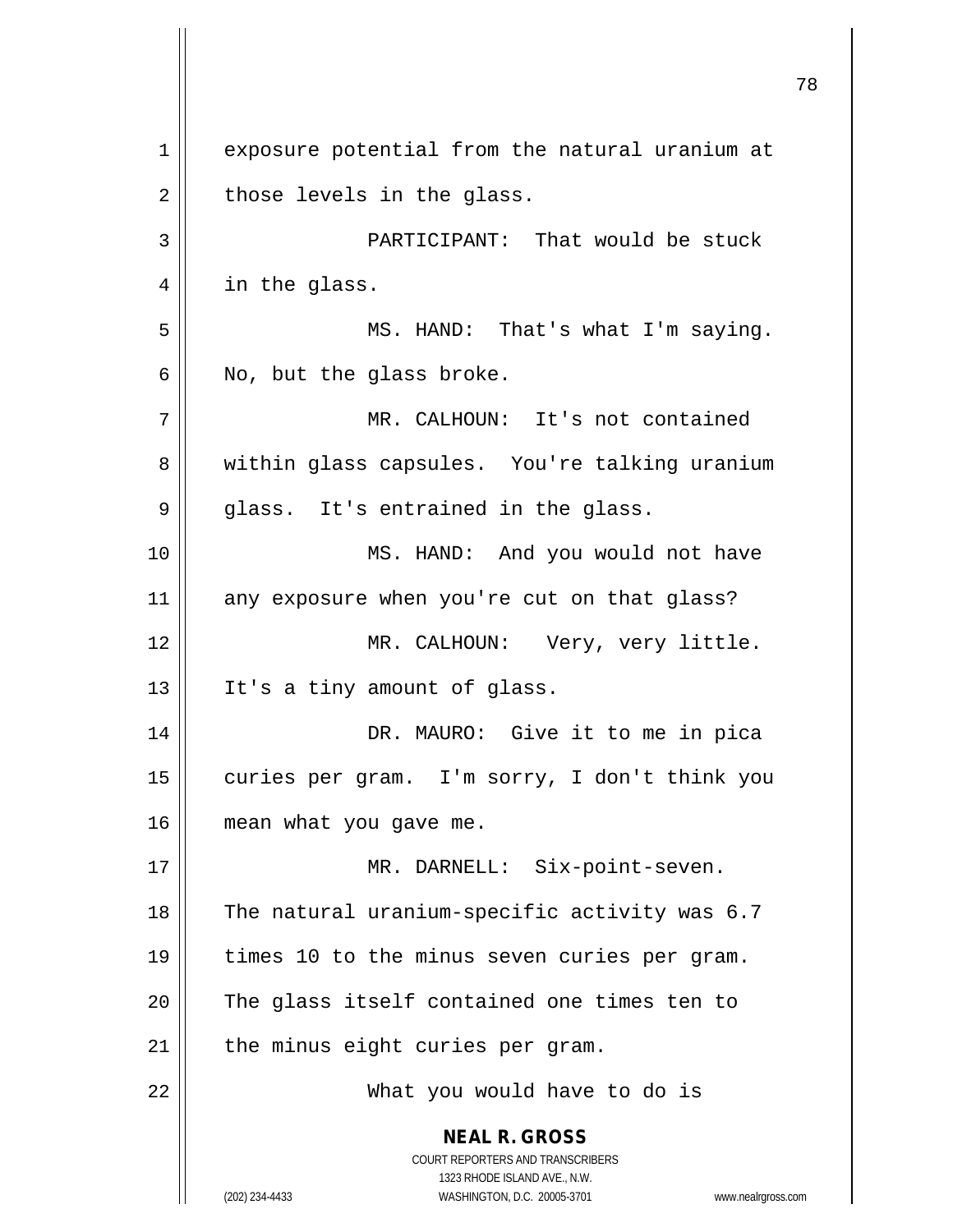| 1  | actually have glass imbedded in the wound and                                                       |
|----|-----------------------------------------------------------------------------------------------------|
| 2  | stay in the wound for there to be an exposure                                                       |
| 3  | potential. And the exposure potential would                                                         |
| 4  | be extremely small because of the activity                                                          |
| 5  | levels in the glass.                                                                                |
| 6  | MS. HAND: Underneath this law,                                                                      |
| 7  | underneath this program, that is all required.                                                      |
| 8  | Was there potential of exposure there? You                                                          |
| 9  | are required to characterize the occupational                                                       |
| 10 | environment. That was required and that's                                                           |
| 11 | the $--$                                                                                            |
| 12 | MR. DARNELL: That's not part of                                                                     |
| 13 | the occupational environment.                                                                       |
| 14 | MS. HAND: Uranium inside of glass                                                                   |
| 15 | that's in a wound, and you got cut on, is not                                                       |
| 16 | part of the occupational environment?                                                               |
| 17 | MR. DARNELL:<br>No.                                                                                 |
| 18 | MR. GLECKLER: You can find                                                                          |
| 19 | thorium in glass in antique stores.                                                                 |
| 20 | MS. HAND: That's broken?                                                                            |
| 21 | MR. DARNELL: If we have a record                                                                    |
| 22 | that shows that there was uranium found in a                                                        |
|    | <b>NEAL R. GROSS</b>                                                                                |
|    | <b>COURT REPORTERS AND TRANSCRIBERS</b>                                                             |
|    | 1323 RHODE ISLAND AVE., N.W.<br>(202) 234-4433<br>WASHINGTON, D.C. 20005-3701<br>www.nealrgross.com |
|    |                                                                                                     |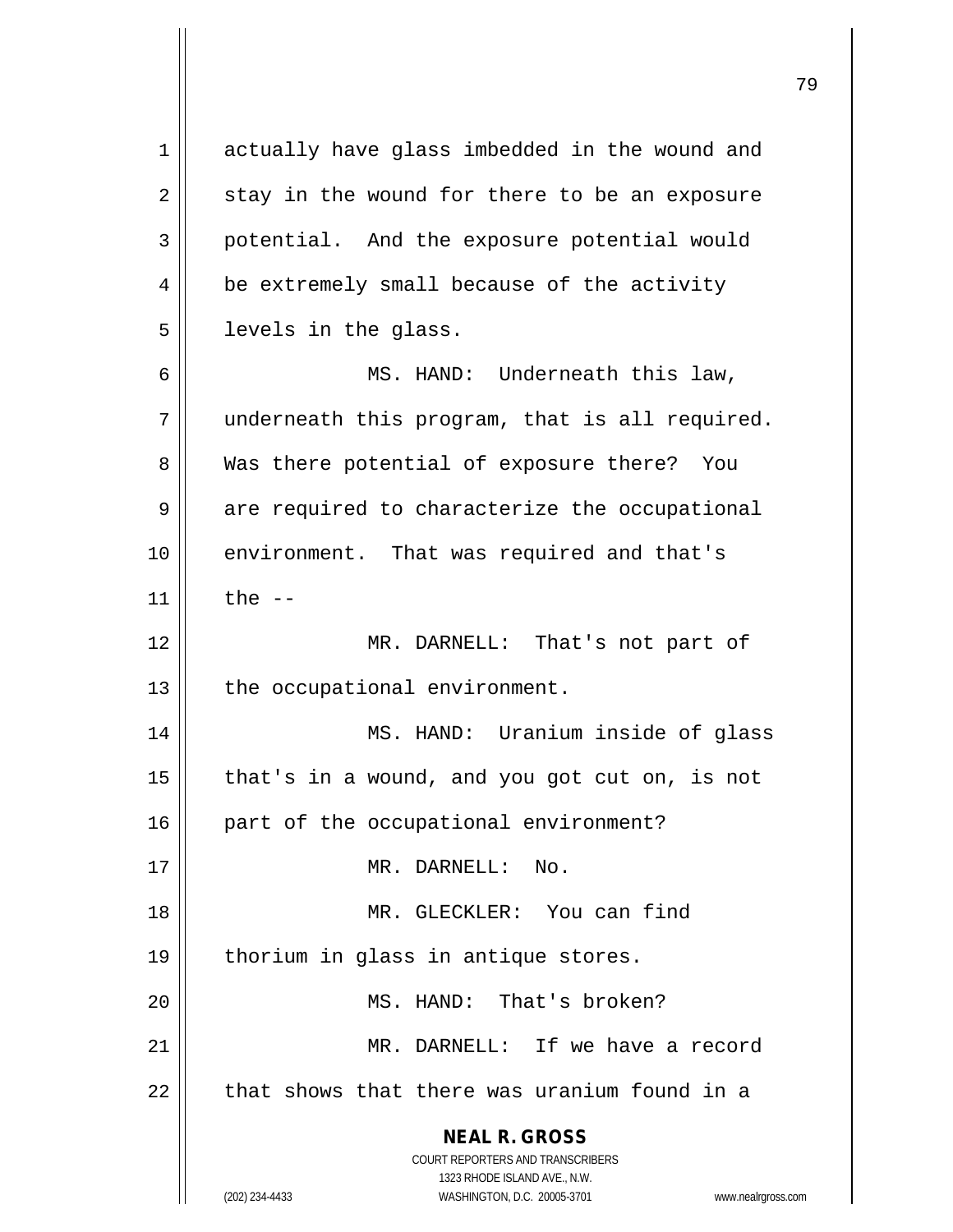1 || wound, we'd definitely calculate a dose for  $2 \parallel$  that.

3 MS. HAND: Congress has already 4 made the findings these records were altered. 5 | You would never find a record of that because 6  $\parallel$  they were not going to address it. The health 7 || physicist's dosimetry records at that time 8 even said unless a person has 15 percent more  $9 \parallel$  than the highest recorded radiation, they're 10 || not going to address it into a wound. 11 MR. DARNELL: I don't understand 12 what you're talking about. 13 MS. HAND: I'm talking about the 14 wound bulletin that was issued that says for 15 plutonium, and it can be used for other 16 radioactive nuclides. I'm talking about when  $17 \parallel$  people are cut --18 || MR. DARNELL: Could you please 19 provide us with that in writing, because I 20 can't address anything you're talking about

21 || without knowing the source document.

22 MS. HAND: I shall do that.

**NEAL R. GROSS** COURT REPORTERS AND TRANSCRIBERS 1323 RHODE ISLAND AVE., N.W. (202) 234-4433 WASHINGTON, D.C. 20005-3701 www.nealrgross.com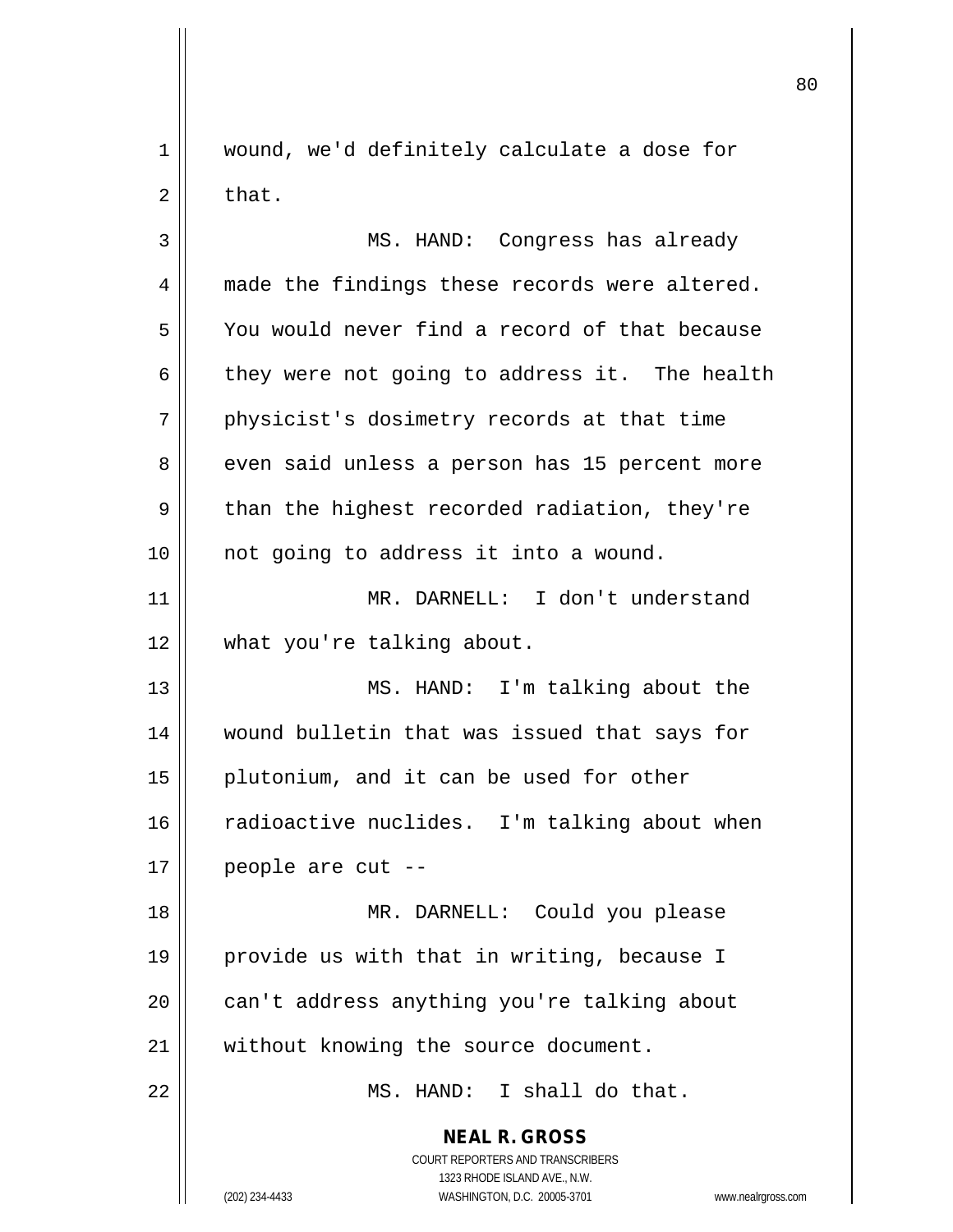| 1  | MR. GLECKLER: Would a dose                                                               |
|----|------------------------------------------------------------------------------------------|
| 2  | calculation help or a hypothetical scenario                                              |
| 3  | with someone either in handling X amount of                                              |
| 4  | glass, you know, or having an injection-type,                                            |
| 5  | you know, wound scenario involving glass to                                              |
| 6  | show how much dose can be had from that, or                                              |
| 7  | how little dose actually? Would that help                                                |
| 8  | matters?                                                                                 |
| 9  | MR. CALHOUN: Uranium is not going                                                        |
| 10 | to get out of the glass.                                                                 |
| 11 | CHAIRMAN SCHOFIELD: Have you guys                                                        |
| 12 | looked at possible medical records, look in                                              |
| 13 | there and see what their protocol was for a                                              |
| 14 | wound if you were in a contaminated area,                                                |
| 15 | because most facilities, I know, if you                                                  |
| 16 | received a wound in a contaminated area, or                                              |
| 17 | potentially contaminated area, they would also                                           |
| 18 | monitor the wound to see if there was any                                                |
| 19 | contamination. And then it would be treated                                              |
| 20 | at that point. Either it would be cleaned up                                             |
| 21 | or it would be excised by carving it out.                                                |
| 22 | MR. DARNELL: I'm looking at the                                                          |
|    | <b>NEAL R. GROSS</b><br>COURT REPORTERS AND TRANSCRIBERS<br>1323 RHODE ISLAND AVE., N.W. |
|    | (202) 234-4433<br>WASHINGTON, D.C. 20005-3701<br>www.nealrgross.com                      |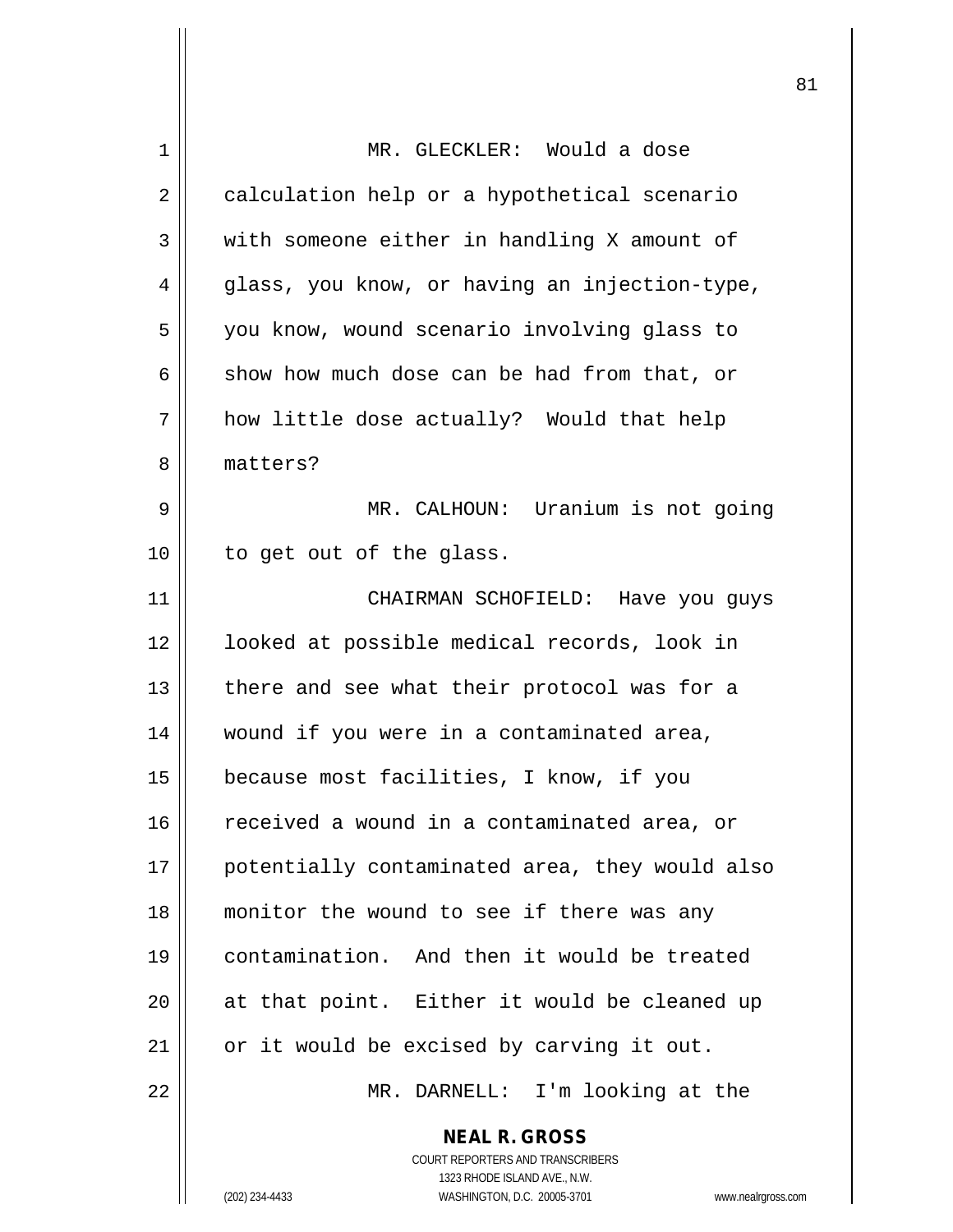| 1  | material safety data sheet from Corning for     |
|----|-------------------------------------------------|
| 2  | the borosilicate glass which contains uranium.  |
| 3  | The health information section talks about the  |
| 4  | glass in dust form only. As an insoluble form   |
| 5  | of uranium, uranium oxide has a low order of    |
| 6  | toxicity. Boron poisoning can cause             |
| 7  | depression of circulation, vomiting, diarrhea   |
| 8  | and so on. And then it goes on to talk about    |
| 9  | silicates and the other things.                 |
| 10 | Basically, the MSDS is telling you              |
| 11 | you've got to have a powder form before you     |
| 12 | get to any health consequence from exposure to  |
| 13 | this. From a health physics perspective,        |
| 14 | having uranium suspended in a glass matrix is   |
| 15 | not an exposure potential, not until you get    |
| 16 | to a dust.                                      |
| 17 | MS. HAND: Again, I disagree.                    |
| 18 | According to this law you are supposed to       |
| 19 | characterize the occupational environment, and  |
| 20 | that means all the radiation. The EPA reports   |
| 21 | at this facility has documented that krypton    |
| 22 | is in the environment on the outside.<br>It was |
|    | <b>NEAL R. GROSS</b>                            |

 $\mathsf{II}$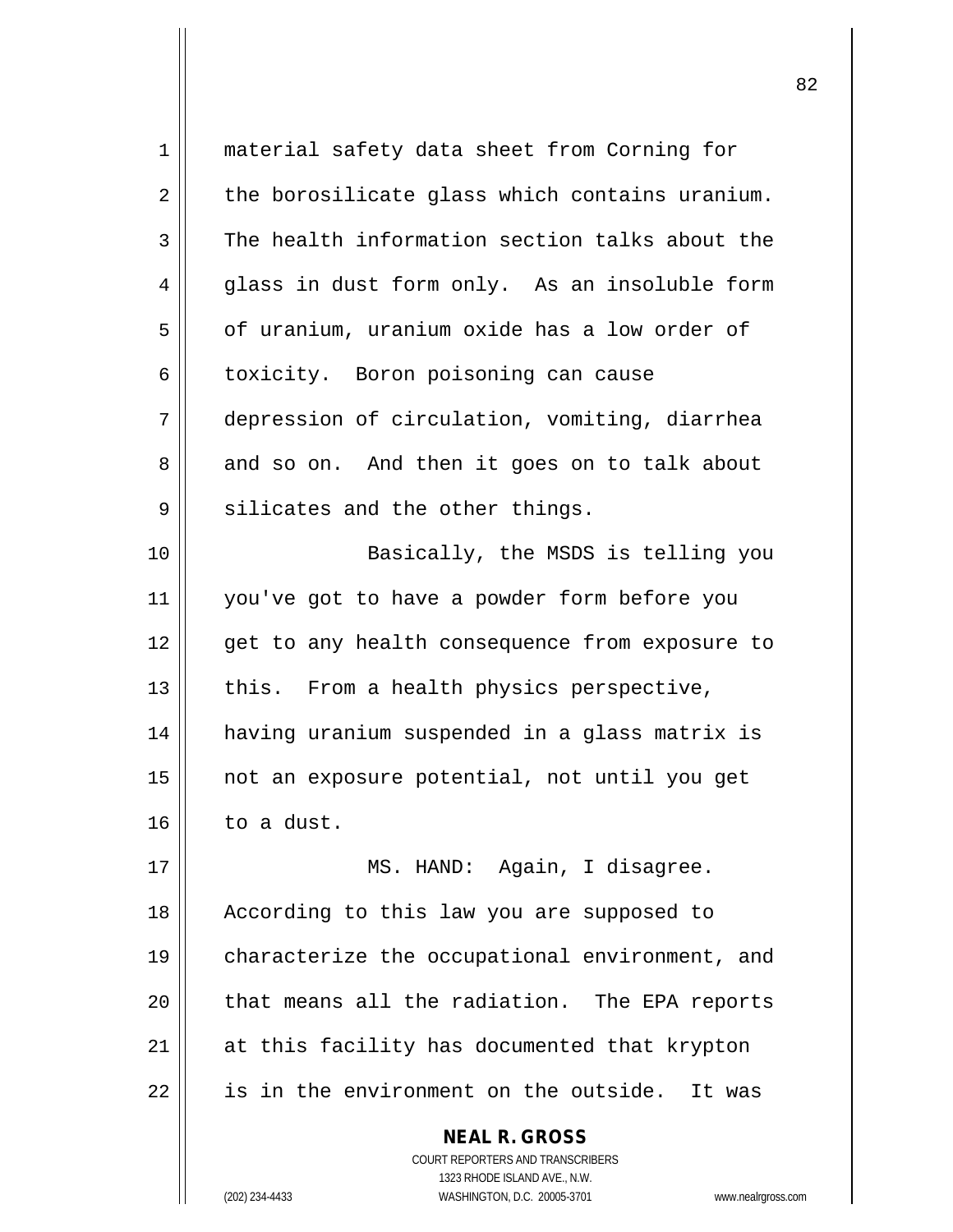**NEAL R. GROSS** COURT REPORTERS AND TRANSCRIBERS 1323 RHODE ISLAND AVE., N.W. 1 monitored on the outside, but yet this is not 2 done. There's no environmental doses at all. 3 MR. DARNELL: Before we move onto  $4 \parallel$  the next radionuclide one thing I think you  $5 \parallel$  need to understand is that in characterizing  $6 \parallel$  the radiological exposure concerns at any 7 || site, that characterization also includes 8 excluding items that are of not exposure 9 potential. Because you don't see an exposure 10 placed on an isotope doesn't mean that it 11 wasn't characterized. What it means is it 12 didn't make it. There is no exposure 13 || potential from the uranium. I just wanted to 14 || make sure you understood that difference. 15 MS. HAND: Yes, but that should be 16 addressed in the technical basis document 17  $\parallel$  then, to explain to these people that, yes, 18 you were exposed to these radioactive 19 isotopes, however the potential was so low. 20 MR. DARNELL: There is no exposure  $21$  || potential. There is no need to put it in  $-$ 22 MS. HAND: Then that should be

(202) 234-4433 WASHINGTON, D.C. 20005-3701 www.nealrgross.com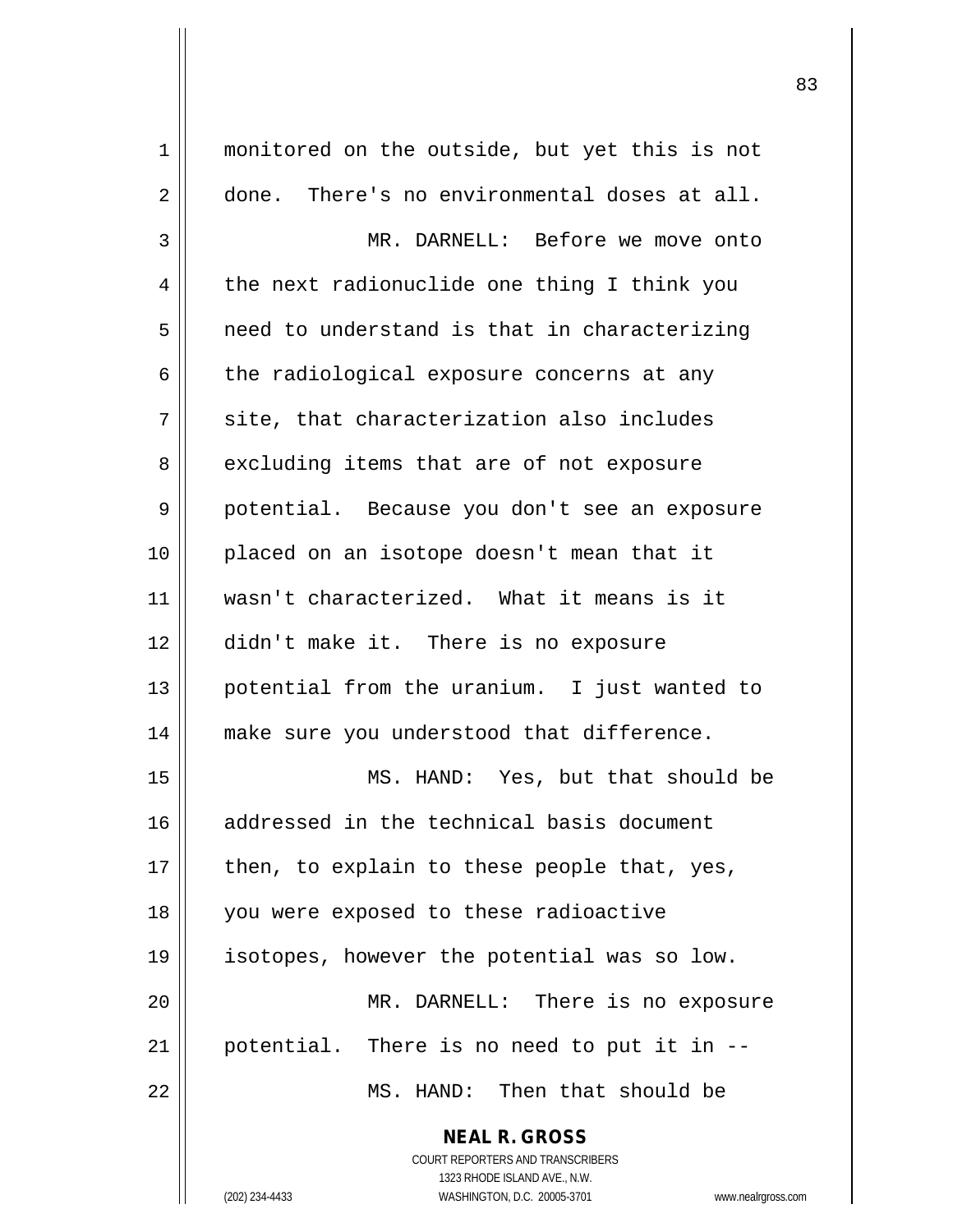| 1  | addressed in the technical basis document     |
|----|-----------------------------------------------|
| 2  | because the people should be informed about   |
| 3  | this in clear, convincing and transparent     |
| 4  | terms.                                        |
| 5  | MR. DARNELL: You are very much                |
| 6  | entitled to your opinion.                     |
| 7  | MR. KATZ: Do you have another                 |
| 8  | technical point, Donna?                       |
| 9  | MS. HAND: The Pinellas plant is a             |
| 10 | very unusual plant. This was an open          |
| 11 | laboratory process quality control production |
| 12 | line. Whenever the product was made or        |
| 13 | assembled at each stage, they had quality     |
| 14 | assurance. This was a warehouse-type facility |
| 15 | where the wall didn't go out. They were not   |
| 16 | sealed. You know, so everybody was exposed to |
| 17 | everything in those rooms. And at each stage  |
| 18 | they had separate laboratories and they had a |
| 19 | laboratory quality assurance person at each   |
| 20 | stage of the product line. We have neutron    |
| 21 | generators. There is no neutron dose attract  |
| 22 | to any of these people. We also had, you      |
|    | <b>NEAL R. GROSS</b>                          |

 $\mathsf{I}$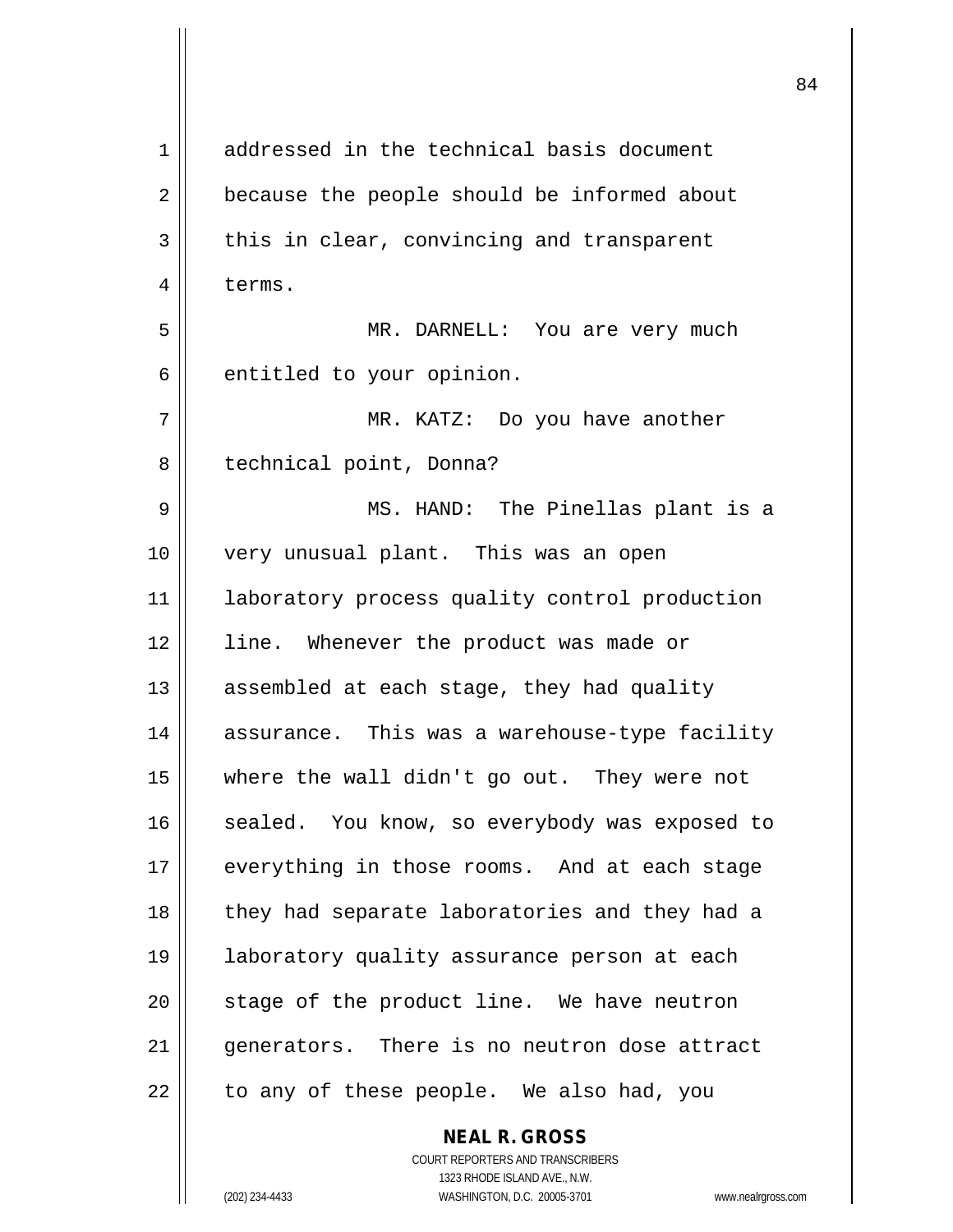1 | know, many neutrons and accelerated. There's  $2 \parallel$  nothing there. They also had industrial X-ray 3 machines and radioactive producing machines. 4 There's no doses attributed there.

5 MR. GLECKLER: As far as the un-6 monitored workers go, it's kind of going back  $7 \parallel$  to the 100 millirem dose which was calculated 8 || as representing the 95th percentile dose. So 9 for 95 percent of the monitored workers at the 10 Pinellas plant we see less than 100 millirem 11 of dose. And it worked out also, it's like 12 about 78 percent of them received less than a 13 || total annual dose of 20 millirem, which is 14 about the equivalent of the LOD value of a 15 dosimeter. It should also be noted that those 16 || are whole body doses again and they do include 17 || photon, neutron and tritium dose. However, 18 for assigning those doses in IREP, it's like 19 we have to pick what type of radiation type  $20$  || and what energy category to assign those as.  $21$  | And we've got, you know, for photon, neutron  $22$  || and tritium, which is an electron-type dose,

> COURT REPORTERS AND TRANSCRIBERS 1323 RHODE ISLAND AVE., N.W. (202) 234-4433 WASHINGTON, D.C. 20005-3701 www.nealrgross.com

**NEAL R. GROSS**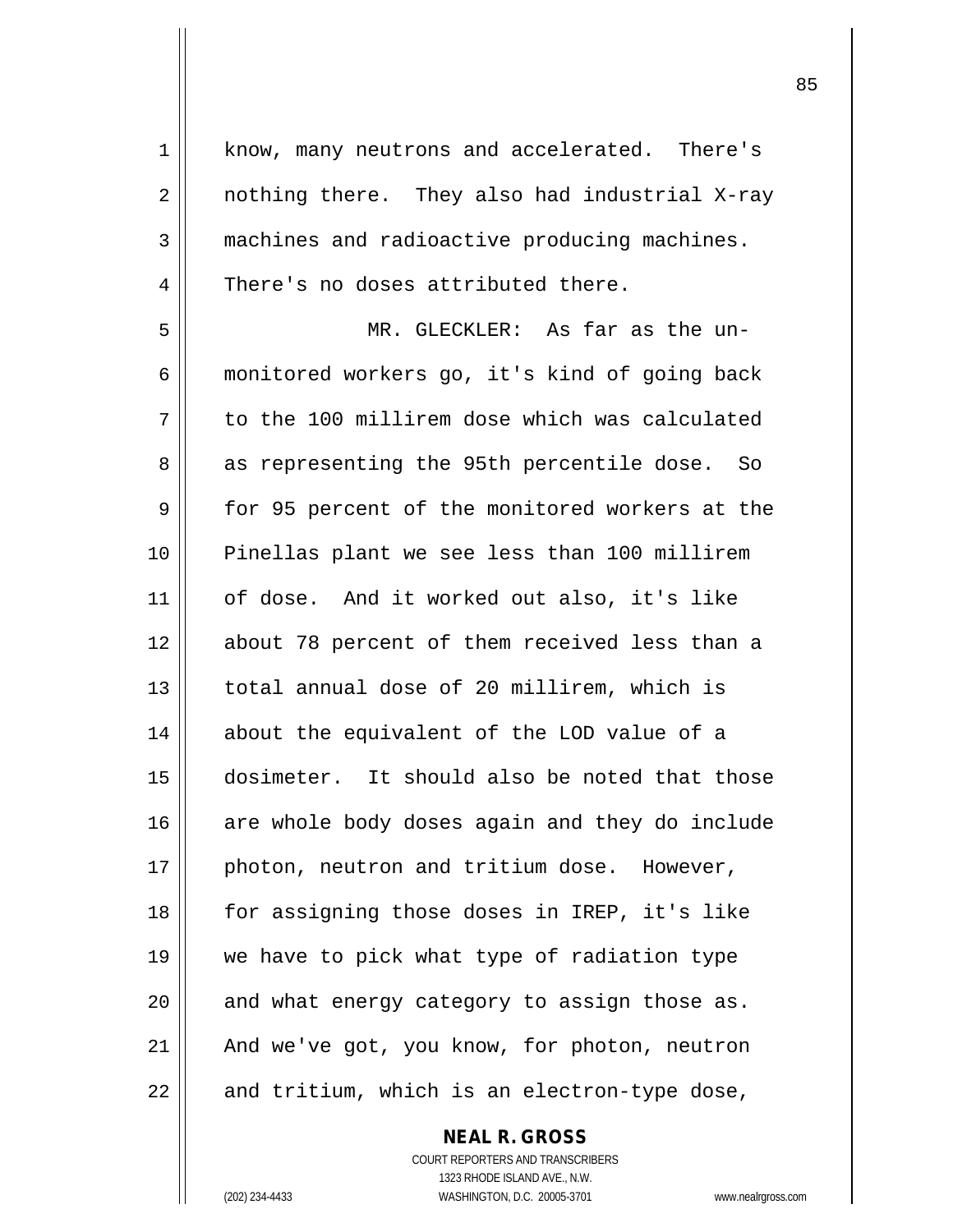| 1  | and, you know, we can either assign it with    |
|----|------------------------------------------------|
| 2  | those three energy types. Well, it's been      |
| 3  | determined to be most claimant favorable to    |
| 4  | assign it as 100 percent 30-250 KB photons.    |
| 5  | And since we cannot separate the photon part   |
| 6  | of that dose from the neutron part of that     |
| 7  | dose, from the tritium part of that dose. And  |
| 8  | so we've gone through and figured out which    |
| 9  | way is the most claimant favorable way to      |
| 10 | assign it and it's been determined to be 100   |
| 11 | percent, 30 to 250 KB photons versus any other |
| 12 | neutrons.                                      |
| 13 | And there's only a couple                      |
| 14 | exceptions to that, and that's for a couple of |
| 15 | the leukemia cancers, to where it's more       |
| 16 | claimant favorable to give it as neutron dose. |
| 17 | However, I'm not positive on this, but I don't |
| 18 | think any Pinellas claims currently have those |
| 19 | leukemia cancers that's associated with them.  |
| 20 | And that's been a long time since I've even    |
| 21 | looked, so that could have changed for the new |
|    |                                                |

**NEAL R. GROSS**

 $\mathsf{II}$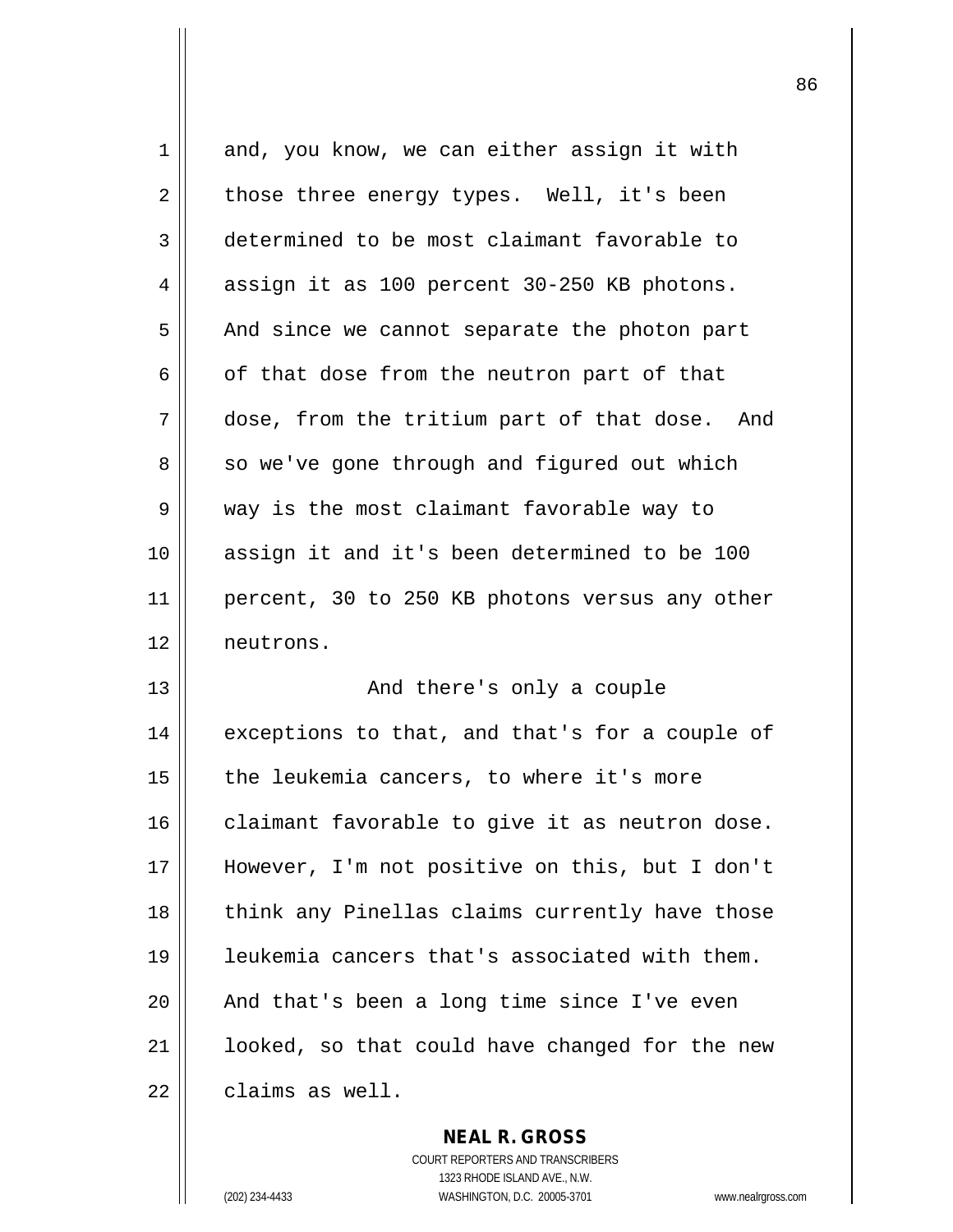| 1  | MR. DARNELL: This section that                                   |
|----|------------------------------------------------------------------|
| 2  | the technical basis document addresses those                     |
| 3  | workers that were walking around during                          |
| 4  | testing or walking through the labs, or in                       |
| 5  | anywhere associated with the work that was                       |
| 6  | going on that handled radioactive materials is                   |
| 7  | found on the bottom of page 26 and top of page                   |
| 8  | 27 of tech basis document 6, which is the                        |
| 9  | external dose technical basis document. And                      |
| 10 | basically it talks about the dose records from                   |
| 11 | '83 to '93, and '57 to '79. It talks about                       |
| 12 | what the maximum doses that personnel were                       |
| 13 | receiving. And in both cases the dose was                        |
| 14 | right around 500 millirem, half a rem per                        |
| 15 | year, for the highest exposed individuals.                       |
| 16 | In looking at that, we came up                                   |
| 17 | with the 95th percentile dose, which was 100                     |
| 18 | millirem. That's assigned. There is no other                     |
| 19 | case for it. It's just assigned to the                           |
| 20 | workers that had a potential for exposure.                       |
| 21 | MS. HAND: Then I did a Freedom of                                |
| 22 | Information Act and I requested what was the                     |
|    | <b>NEAL R. GROSS</b>                                             |
|    | <b>COURT REPORTERS AND TRANSCRIBERS</b>                          |
|    | 1323 RHODE ISLAND AVE., N.W.                                     |
|    | (202) 234-4433<br>WASHINGTON, D.C. 20005-3701<br>www.nealrgross. |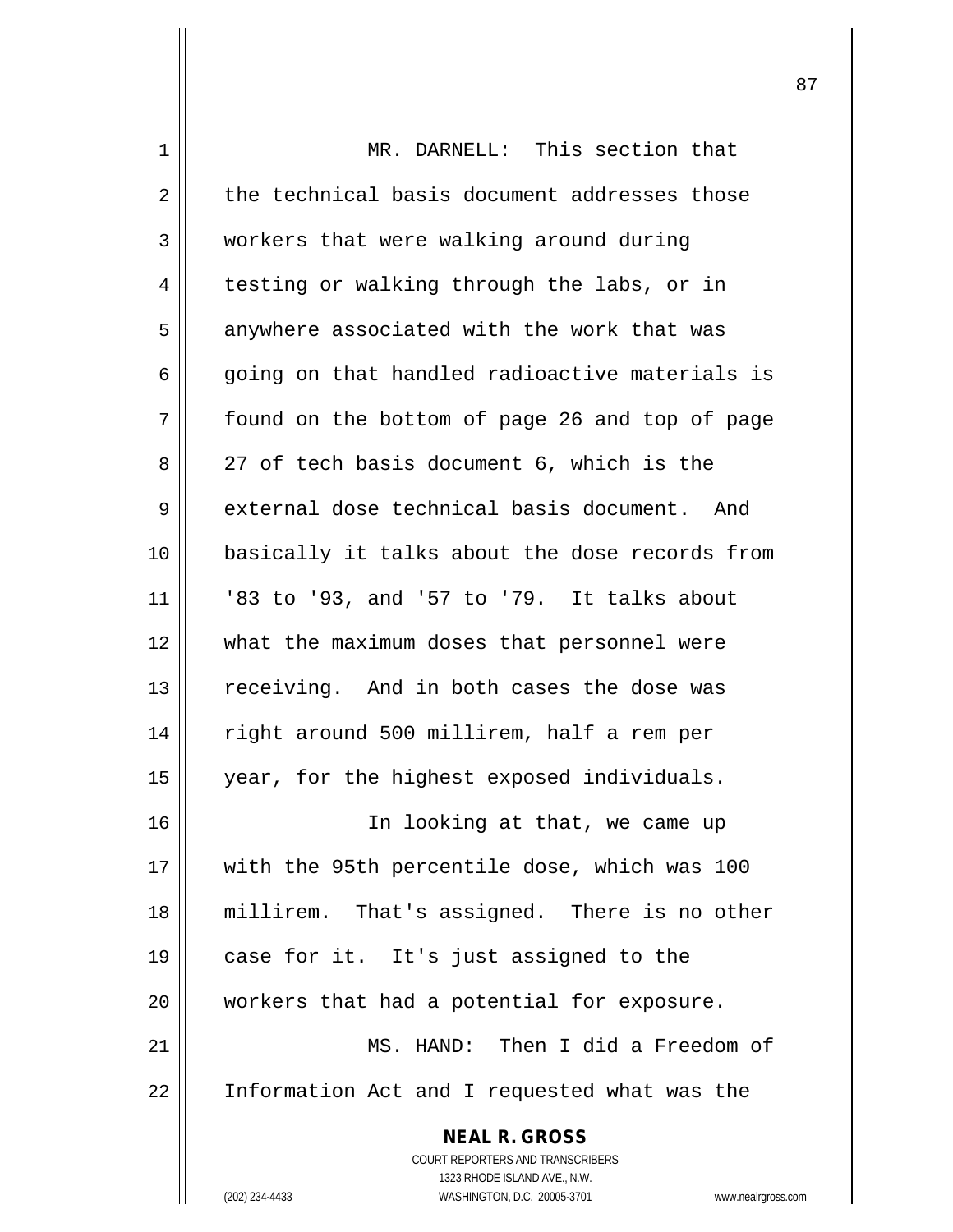| 1  | highest. They sent me not only the technical    |
|----|-------------------------------------------------|
| 2  | basis, but they sent me a documentation that    |
| 3  | says the highest external doses. In the early   |
| 4  | years they were 1.7, 100 millirems. So 1.7      |
| 5  | grams was in the highest.                       |
| 6  | MR. GLECKLER: That was the                      |
| 7  | highest dose for that year.                     |
| 8  | MS. HAND: You know, and further                 |
| 9  | up. But, however, those people, they were       |
| 10 | exposed in order to be claimant friendly and    |
| 11 | receive the highest. They then took the 95th    |
| 12 | percentile and did the average and put that in  |
| 13 | for the people's doses, when the method says    |
| 14 | the highest dose to be used for the same        |
| 15 | person, when a person is in there. Again, X-    |
| 16 | raying the product, it's not medical X-rays,    |
| 17 | but X-raying the product, these people did      |
| 18 | this. The dosimetry badges were worn on a       |
| 19 | little necklace thing or on their belt.<br>When |
| 20 | they would sit at the lab and work and do       |
| 21 | their product and everything, that was          |
| 22 | underneath the table. And then the 2005         |
|    |                                                 |

**NEAL R. GROSS**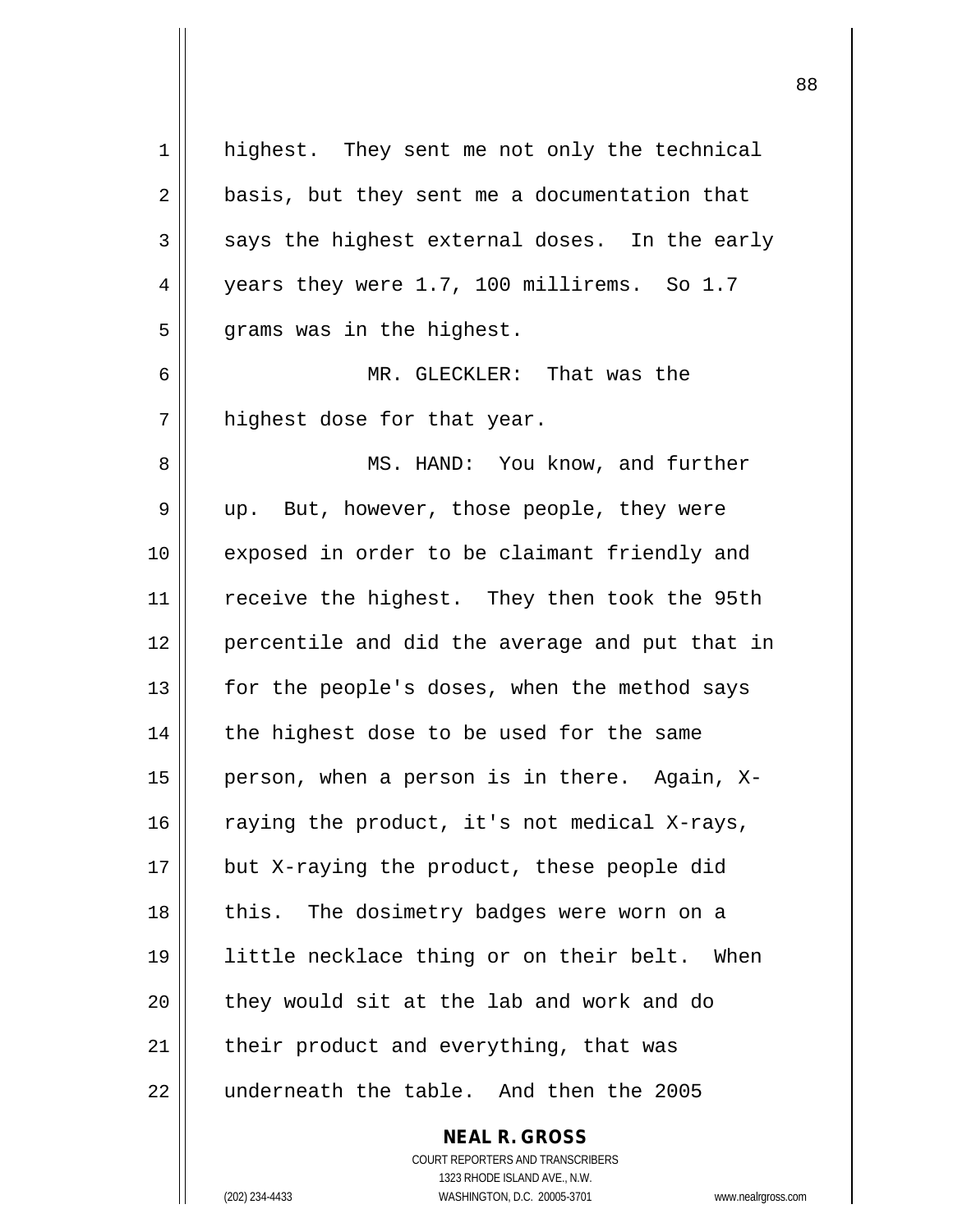| 1  | technical basis document had mentioned that    |
|----|------------------------------------------------|
| 2  | the 100 millirems was for the tritium. It      |
| 3  | didn't mention that that was for the other     |
| 4  | stuff. That was for the tritium. The 2005      |
| 5  | technical basis document and information in    |
| 6  | that, some of that was depleted or turned      |
| 7  | around in the 2006.                            |
| 8  | MR. DARNELL: I just want to show               |
| 9  | you something about the statistics used to     |
| 10 | come up with the doses. This is actually a     |
| 11 | curve we used yesterday for something else,    |
| 12 | but it works very well for this.               |
| 13 | What you're looking at is, this is             |
| 14 | does on this axis--excuse me-- personnel that  |
| 15 | get the dose on this axis, and this is the     |
| 16 | dose as it increases over time. And this is    |
| 17 | what we're talking about, is life time dose to |
| 18 | that worker. Okay. Or you can look at it as    |
| 19 | annual dose to that worker, making their life  |
| 20 | time very short. All right? The vast           |
| 21 | majority of the monitored workers stayed at    |
| 22 | zero or very much less than 100 millirem,      |
|    |                                                |

 $\mathsf{II}$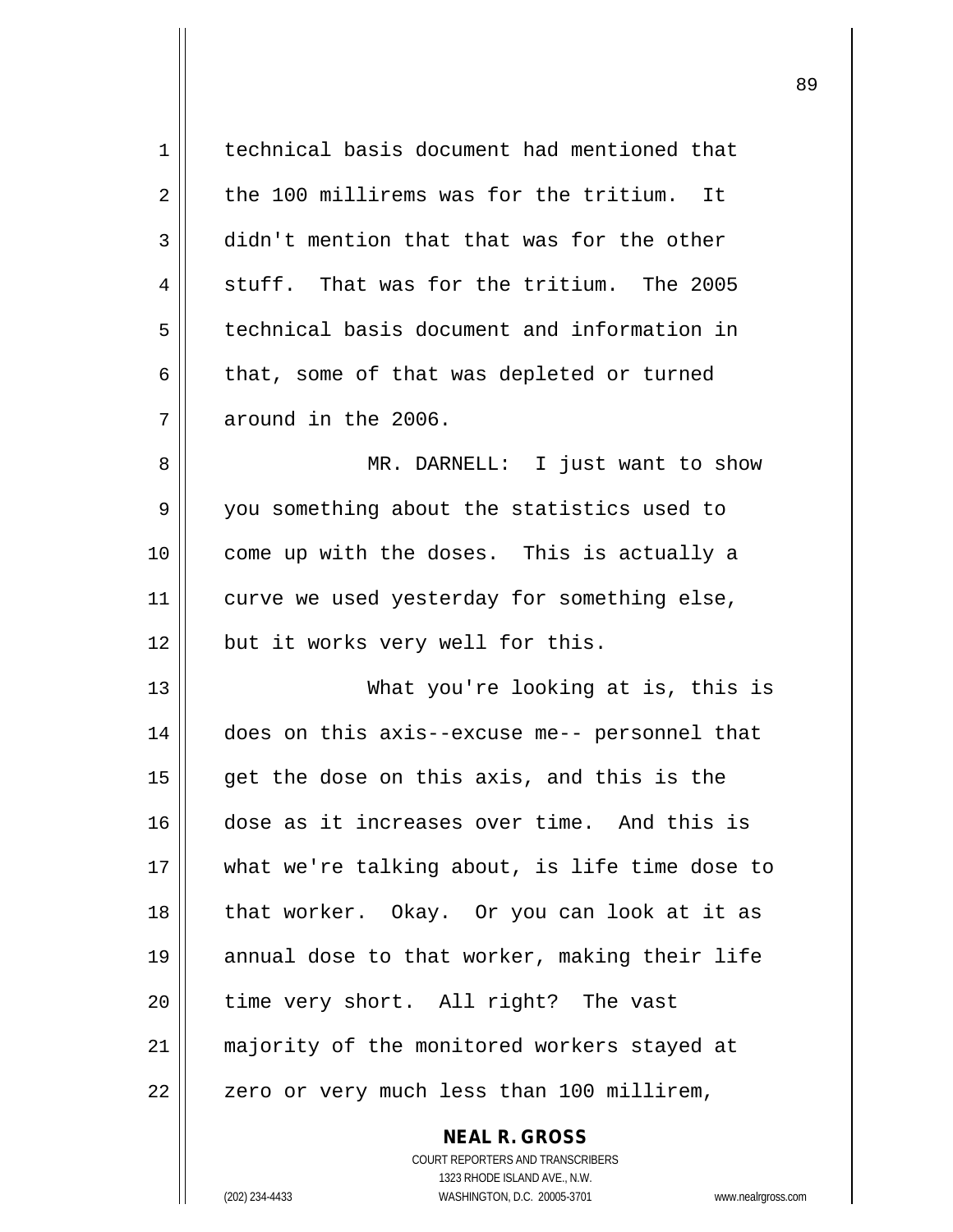| 1  | which is right here. We have most of our data                    |
|----|------------------------------------------------------------------|
| 2  | on the higher dosed personnel. In other                          |
| 3  | words, the people that were monitored and                        |
| 4  | received the dose, that's where our data is.                     |
| 5  | Okay. We have a whole bunch of workers at                        |
| 6  | Pinellas that were un-monitored because they                     |
| 7  | didn't need to be monitored according to the                     |
| 8  | regulations and requirements for the dates and                   |
| 9  | times over the life of the Pinellas site.                        |
| 10 | So when you take a look at this,                                 |
| 11 | the highest range doses treated statistically,                   |
| 12 | put it on the appropriate curve, what you come                   |
| 13 | up with is that 95 percent of the people at                      |
| 14 | the Pinellas site that were monitored fell                       |
| 15 | less than these higher doses, which we placed                    |
| 16 | at 500 millirem according to the technical                       |
| 17 | basis document.                                                  |
| 18 | So what we did to be claimant                                    |
| 19 | favorable was assign this 100 millirem to                        |
| 20 | everybody. And like Brian's pointed out, the                     |
| 21 | doses that we have indicate tritium, neutron                     |
| 22 | and photon dose together. So when you take a                     |
|    | <b>NEAL R. GROSS</b>                                             |
|    | COURT REPORTERS AND TRANSCRIBERS                                 |
|    | 1323 RHODE ISLAND AVE., N.W.                                     |
|    | (202) 234-4433<br>WASHINGTON, D.C. 20005-3701<br>www.nealrgross. |

 $\overline{\phantom{a}}$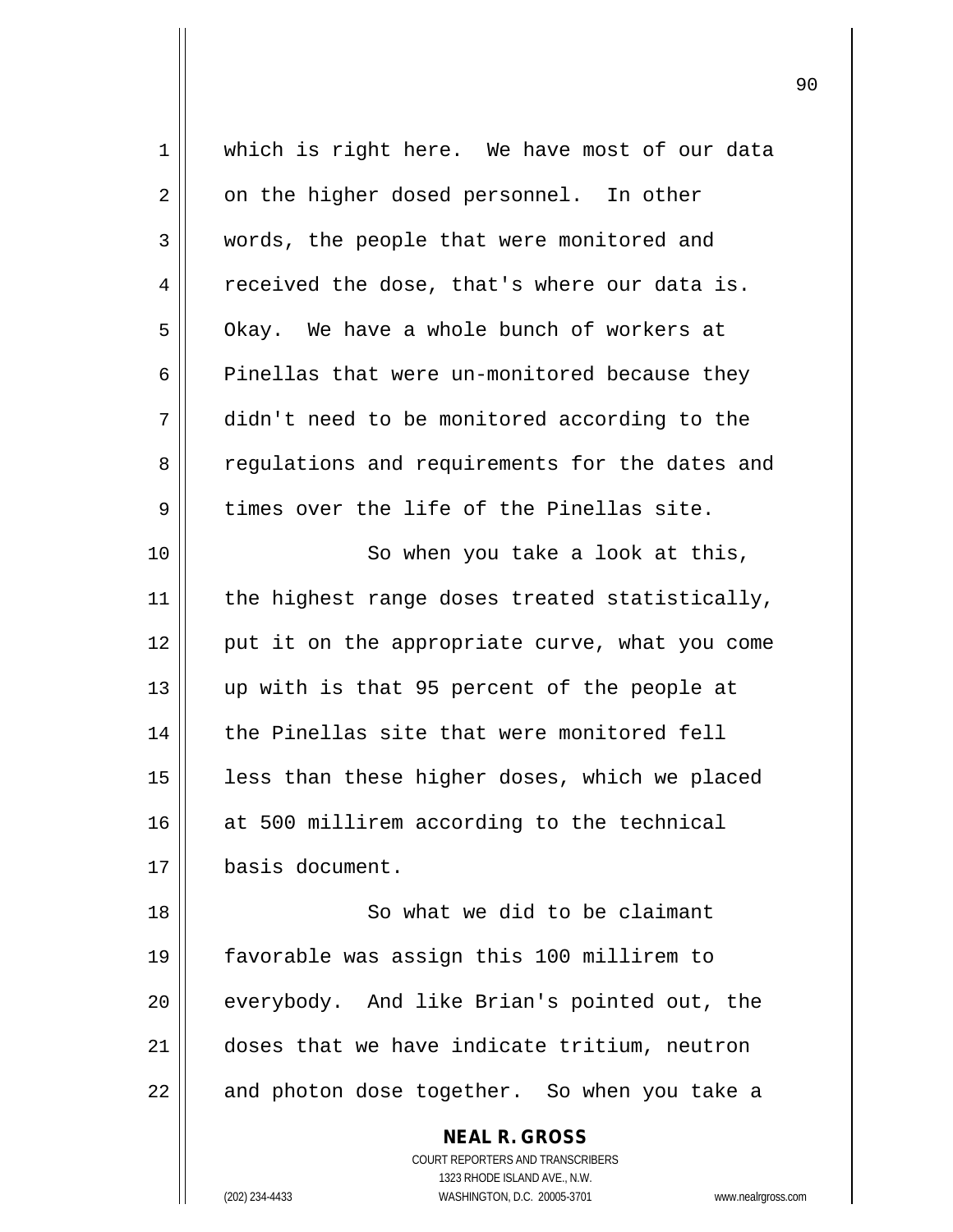**NEAL R. GROSS** COURT REPORTERS AND TRANSCRIBERS 1323 RHODE ISLAND AVE., N.W. (202) 234-4433 WASHINGTON, D.C. 20005-3701 www.nealrgross.com 1 worker that was un-monitored, you give him 100 2 | millirem a year, you're giving him both 3 | internal and external dose. And then on top  $4 \parallel$  of it, in the internal technical basis 5 document you give him internal dose again. So  $6 \parallel$  we're giving people dose for every year that  $7 \parallel$  they worked at the site, when in reality, if 8 you look at the dosimetric records, you'll 9 | have a dose in one month, you have a dose six 10 months later. You may not have a dose until 11 || two years later after that for the personnel 12 || that got the doses. So now we're saying we 13 || give it to them every year. So you have a 14 highly episodic dose, you have a highly skewed 15 dose to the high end and then you turn around  $16$  and give everybody the benefit of that doubt.  $17$  | There is no way at all in looking at this that 18 || you can say these workers are not being 19 treated fairly and don't have a claimant-20 | favorable dose. 21 MS. HAND: The health physicist  $22$   $\parallel$  report and history that was given by DOE, and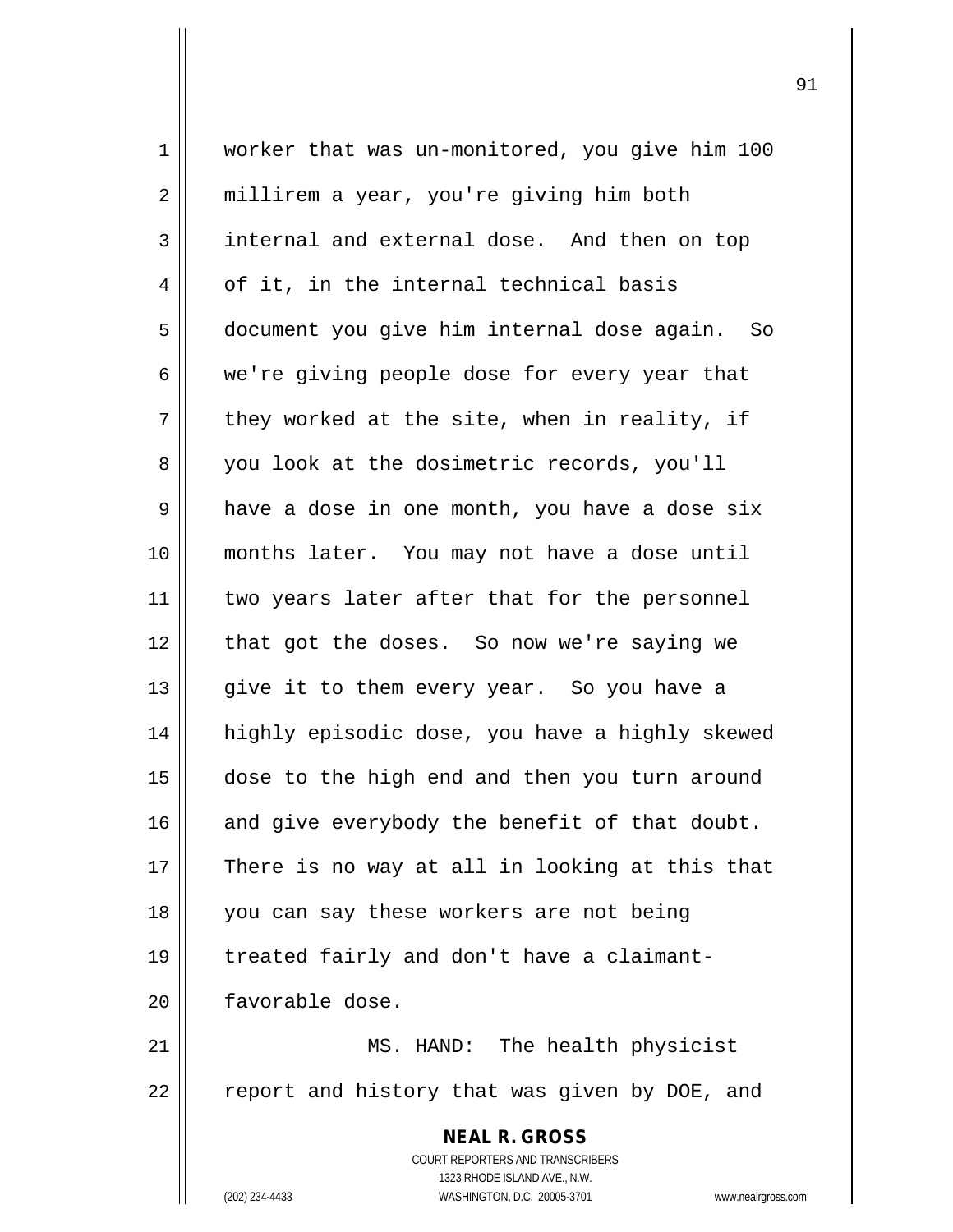| 1  | also by the actual manager that worked there,  |
|----|------------------------------------------------|
| 2  | stated that in the early years they did not do |
| 3  | the doses to the tritium because they had a    |
| 4  | lot to learn about it, the badges. You have    |
| 5  | two memorandums, which is on the technical     |
| 6  | basis, that even the badges that were used     |
| 7  | were incorrect. DOE lab has stated that those  |
| 8  | Mound badges that were given to them also were |
| 9  | falsified and, you know, you cannot use those  |
| 10 | as accuracy data. The badges were --           |
| 11 | MR. DARNELL: External badges do                |
| 12 | not measure tritium dose.                      |
| 13 | MS. HAND: The badges were chosen               |
| 14 | as per the health physicist going to the       |
| 15 | supervisors and saying which ones had the      |
| 16 | highest dose reconstruction? Without having    |
| 17 | the supervisors any training on how to         |
| 18 | determine anything--they just said you choose  |
| 19 | your workers. This is how it was done in the   |
| 20 | early years, all the way up into the 1980s.    |
| 21 | It was the supervisors that had to choose      |
| 22 | which ones wore the badges and which did not.  |
|    | <b>NEAL R. GROSS</b>                           |

COURT REPORTERS AND TRANSCRIBERS 1323 RHODE ISLAND AVE., N.W.

 $\mathsf{II}$ 

(202) 234-4433 WASHINGTON, D.C. 20005-3701 www.nealrgross.com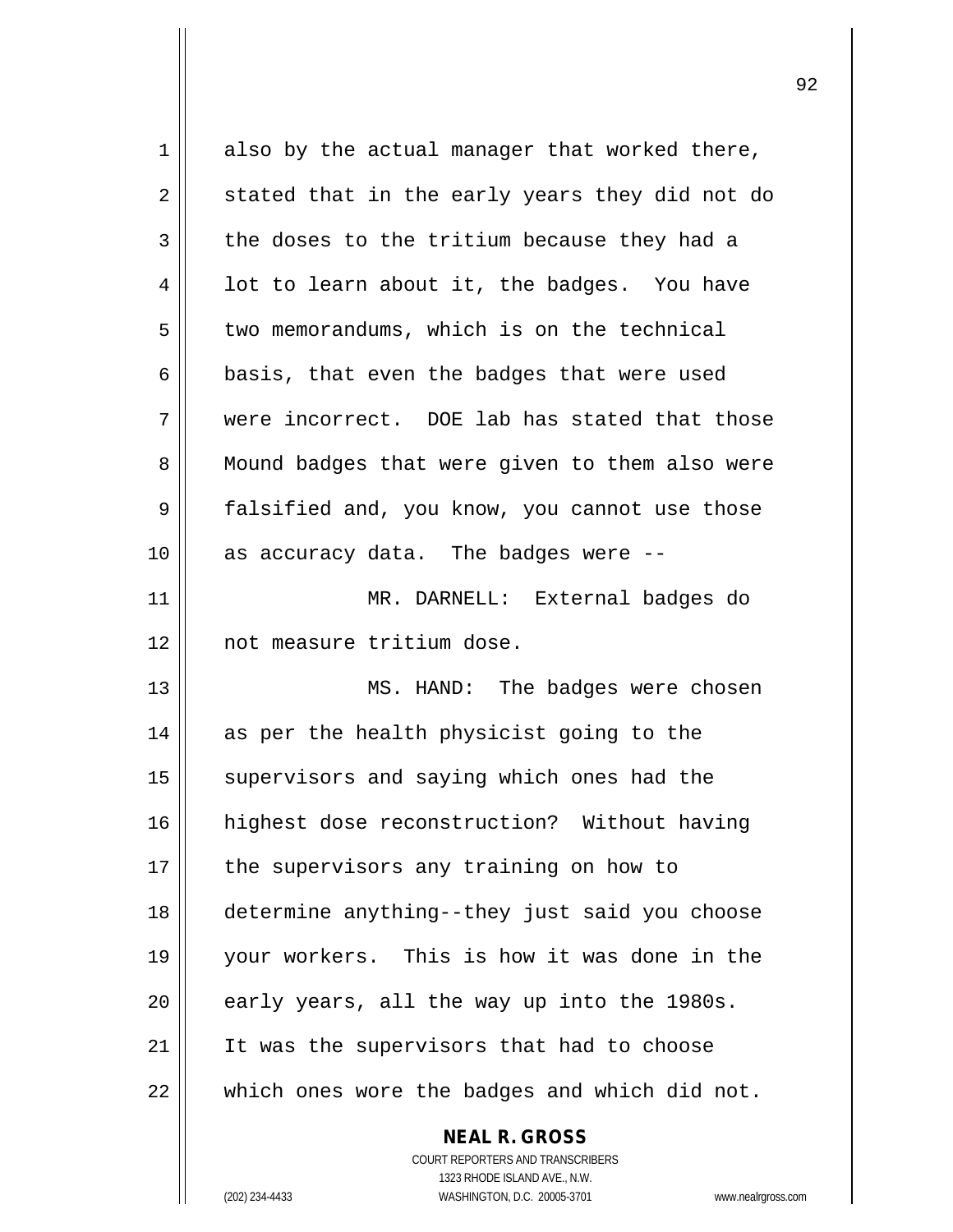| $\mathbf 1$    | And not the health physicist saying, okay, we                       |
|----------------|---------------------------------------------------------------------|
| $\overline{2}$ | know for sure you're going to be exposed to                         |
| 3              | this. This came from not only the workers                           |
| 4              | itself, but also the health physicist report.                       |
| 5              | MR. DARNELL: Okay. I actually                                       |
| 6              | see no problem with that. The supervisors                           |
| 7              | would know which workers were assigned to the                       |
| 8              | jobs that got dosed. As long as they were                           |
| 9              | informed of the requirement, and you didn't                         |
| 10             | say the were not informed or it was withheld,                       |
| 11             | there is no --                                                      |
| 12             | MS. HAND: It was --                                                 |
| 13             | MR. DARNELL: Excuse me.                                             |
| 14             | MS. HAND: And, yes, but                                             |
| 15             | supervisors were not trained to determine                           |
| 16             | which one had the highest dose. They were                           |
| 17             | just told just pick a couple of people, and                         |
| 18             | that was it. It was a random choice.<br>The                         |
| 19             | supervisors were constantly told, "But don't                        |
| 20             | worry about it. Nobody had a high dose.                             |
| 21             | There's nothing there to worry about because                        |
| 22             | the dose is so low." So they said, well, how                        |
|                | <b>NEAL R. GROSS</b>                                                |
|                | <b>COURT REPORTERS AND TRANSCRIBERS</b>                             |
|                | 1323 RHODE ISLAND AVE., N.W.                                        |
|                | WASHINGTON, D.C. 20005-3701<br>(202) 234-4433<br>www.nealrgross.com |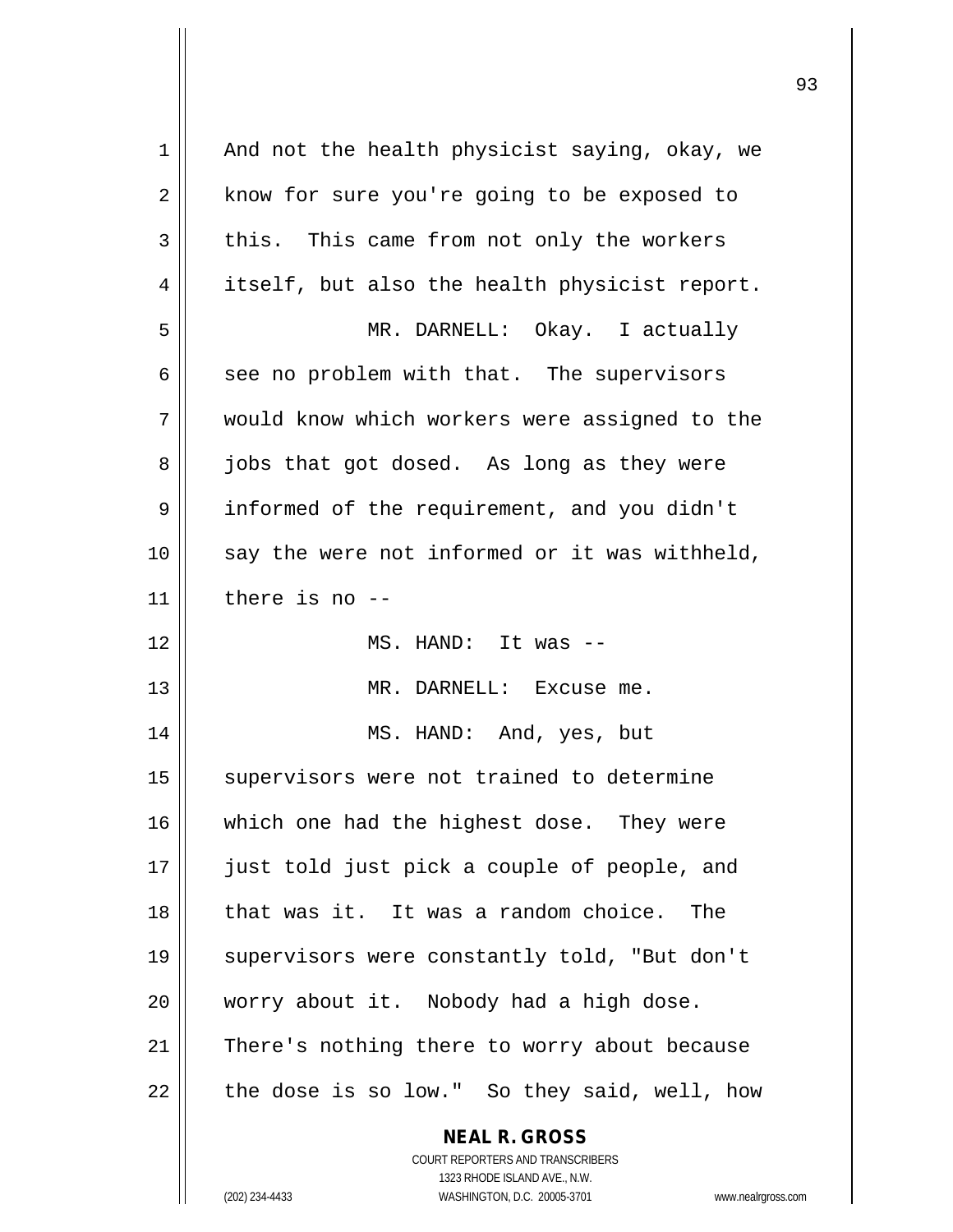**NEAL R. GROSS** COURT REPORTERS AND TRANSCRIBERS 1323 RHODE ISLAND AVE., N.W. (202) 234-4433 WASHINGTON, D.C. 20005-3701 www.nealrgross.com 1 | could we choose then, because you keep on  $2 \parallel$  telling us we're safe. 3 MR. GLECKLER: Is this for a 4 || specific time period, or throughout the 5 | history of the site? 6 || MS. HAND: Through the earlier  $7 \parallel$  years, yes. All the way up into the '80s. 8 MR. DARNELL: The only way that we  $9 \parallel$  could take any  $-$ 10 MS. HAND: Right. You also have 11 documentation in your report, in your 12 technical basis document, as well as the 13 Freedom of Information Act, as well as the 14 || health physicist report, that the activity 15 | logs are missing. The health physicist 16 || activity logs are completely gone, in the  $17 \parallel$  1970s all the way up until 1982. 18 MR. GLECKLER: We don't have those 19 for a lot of sites. 20 MS. HAND: So therefore you should 21 || use the source, correct, to determine the  $22$  |  $radian?$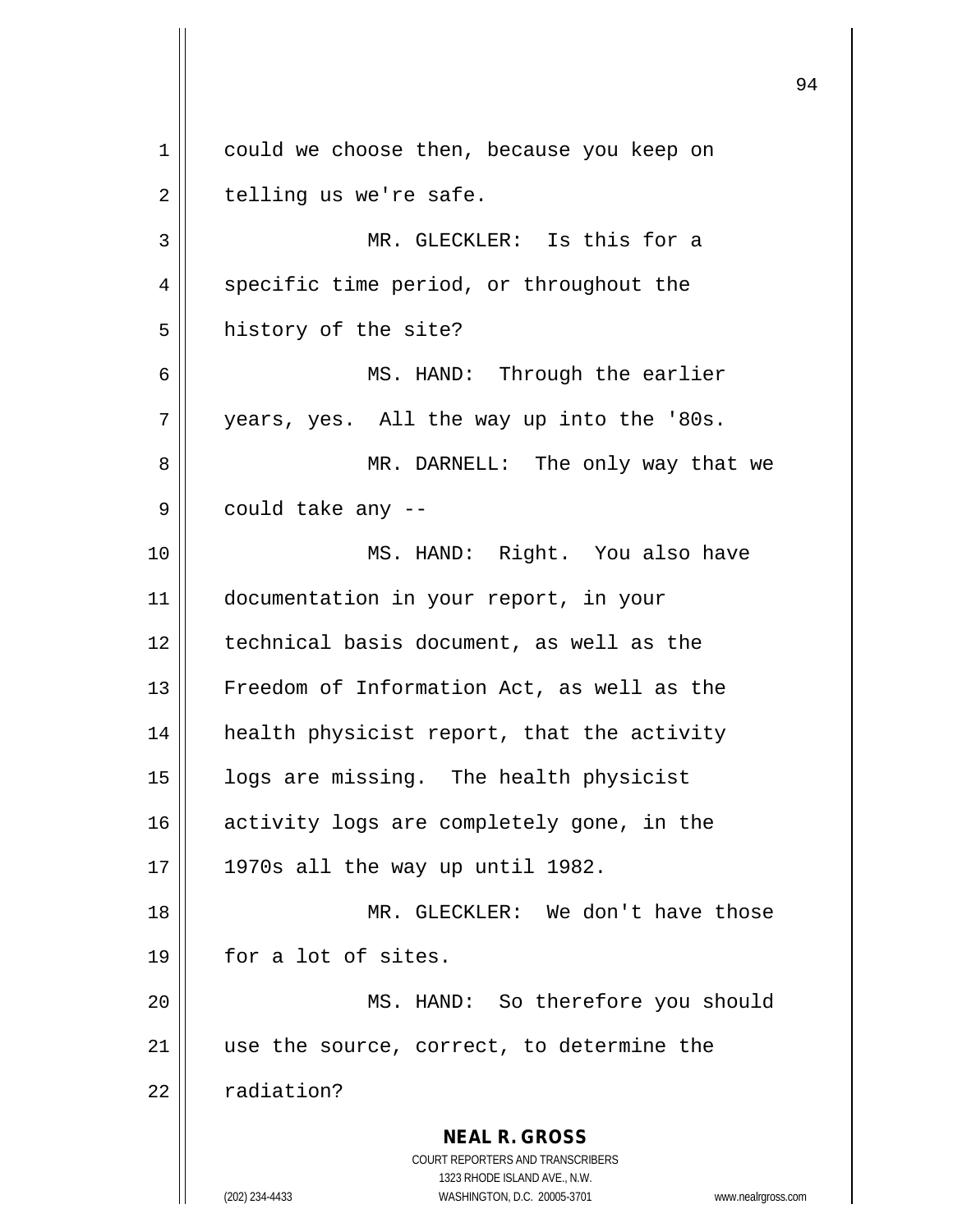| 1  | MR. CALHOUN: We use the                        |
|----|------------------------------------------------|
| 2  | dosimetry.                                     |
| 3  | MS. HAND: No, you can't use the                |
| 4  | dosimetry because the dosimetry is inadequate. |
| 5  | The records are gone.                          |
| 6  | MR. CALHOUN: The technical basis               |
| 7  | document was generated by a bunch of very      |
| 8  | knowledgeable health physicists. It's just     |
| 9  | received a review by a group of individuals    |
| 10 | that are independent of OCAS who are very      |
| 11 | critical of ORAU. And they found that to be    |
| 12 | acceptable, our approaches. I think that this  |
| 13 | document has been reviewed very thoroughly by  |
| 14 | technical people and found to be appropriate.  |
| 15 | So digging a whole lot more into this isn't    |
| 16 | going to be much of a benefit.                 |
| 17 | MS. HAND: My response to that is               |
| 18 | that the technical people that you were giving |
| 19 | to, did you give them the information that you |
| 20 | obtained from the workers? Whenever you met    |
| 21 | down there, did you give them information that |
| 22 | you have obtained from DOE regarding how the   |
|    | <b>NEAL R. GROSS</b>                           |

 $\prod$ 

 $\mathsf{I}$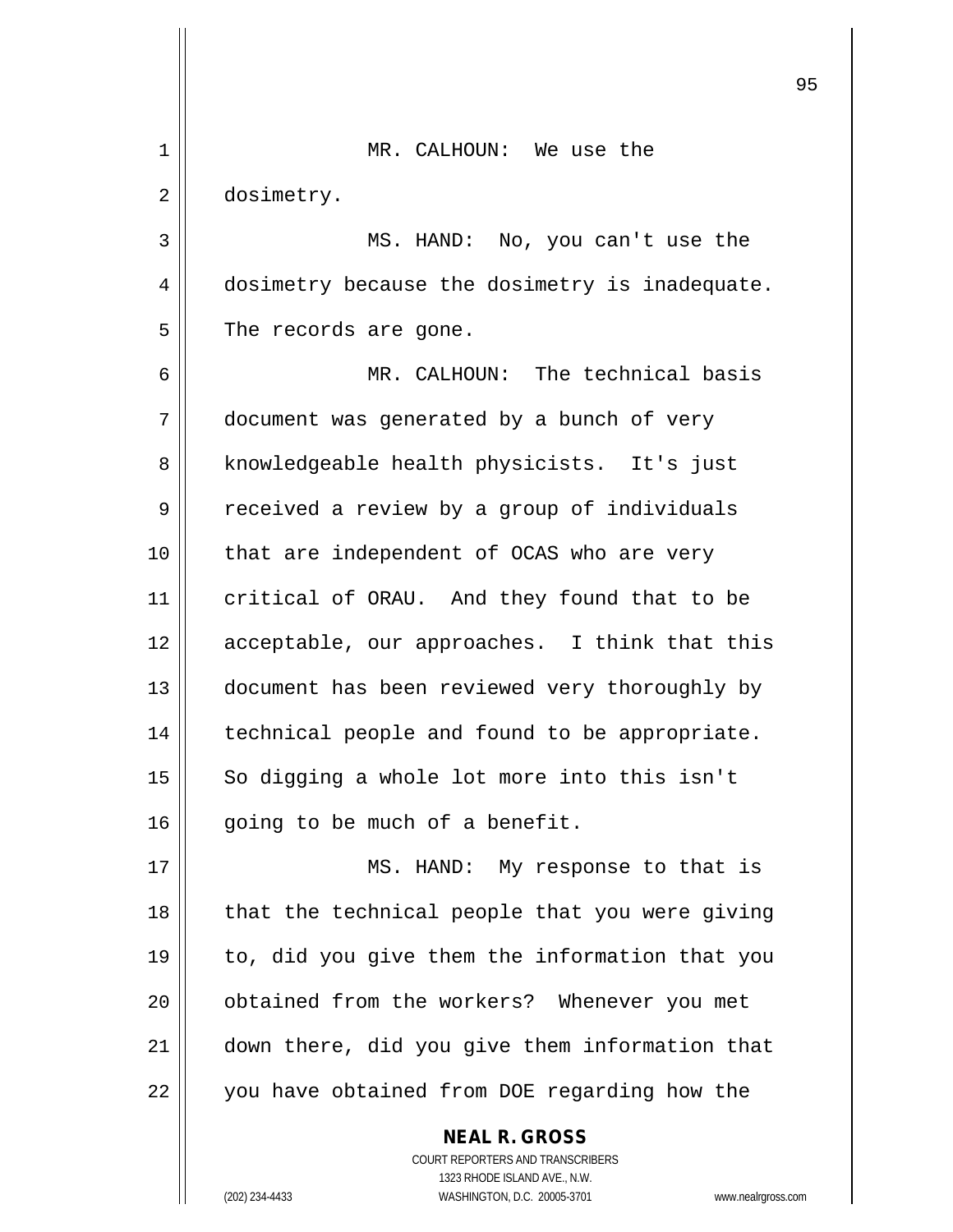| $\mathbf 1$ | process was? Did you give them the                                                                                                                              |
|-------------|-----------------------------------------------------------------------------------------------------------------------------------------------------------------|
| 2           | information stating that we have questions                                                                                                                      |
| 3           | about the badges? We have questions about the                                                                                                                   |
| 4           | accuracy of those badges. We also have                                                                                                                          |
| 5           | questions about the activity logs of the                                                                                                                        |
| 6           | health physicist being completely missing.                                                                                                                      |
| 7           | MR. CALHOUN: We have access to                                                                                                                                  |
| 8           | all records that you do.                                                                                                                                        |
| 9           | MS. HAND: So therefore you                                                                                                                                      |
| 10          | informed those same people that reviewed it                                                                                                                     |
| 11          | and they still said that the badges were                                                                                                                        |
| 12          | adequate?                                                                                                                                                       |
| 13          | MR. CALHOUN: We have a bunch of                                                                                                                                 |
| 14          | documentation about the health physics                                                                                                                          |
| 15          | program, the dosimetry that was documented,                                                                                                                     |
| 16          | the practices, the programs that were in                                                                                                                        |
| 17          | place. And all of that was taken into                                                                                                                           |
| 18          | consideration, not only by OCAS as we                                                                                                                           |
| 19          | developed the technical basis document, and                                                                                                                     |
| 20          | ORAU, but also by SC&A when the reviewed the                                                                                                                    |
| 21          | technical basis document.                                                                                                                                       |
| 22          | MS. HAND: I still contend that the                                                                                                                              |
|             | <b>NEAL R. GROSS</b><br>COURT REPORTERS AND TRANSCRIBERS<br>1323 RHODE ISLAND AVE., N.W.<br>(202) 234-4433<br>WASHINGTON, D.C. 20005-3701<br>www.nealrgross.com |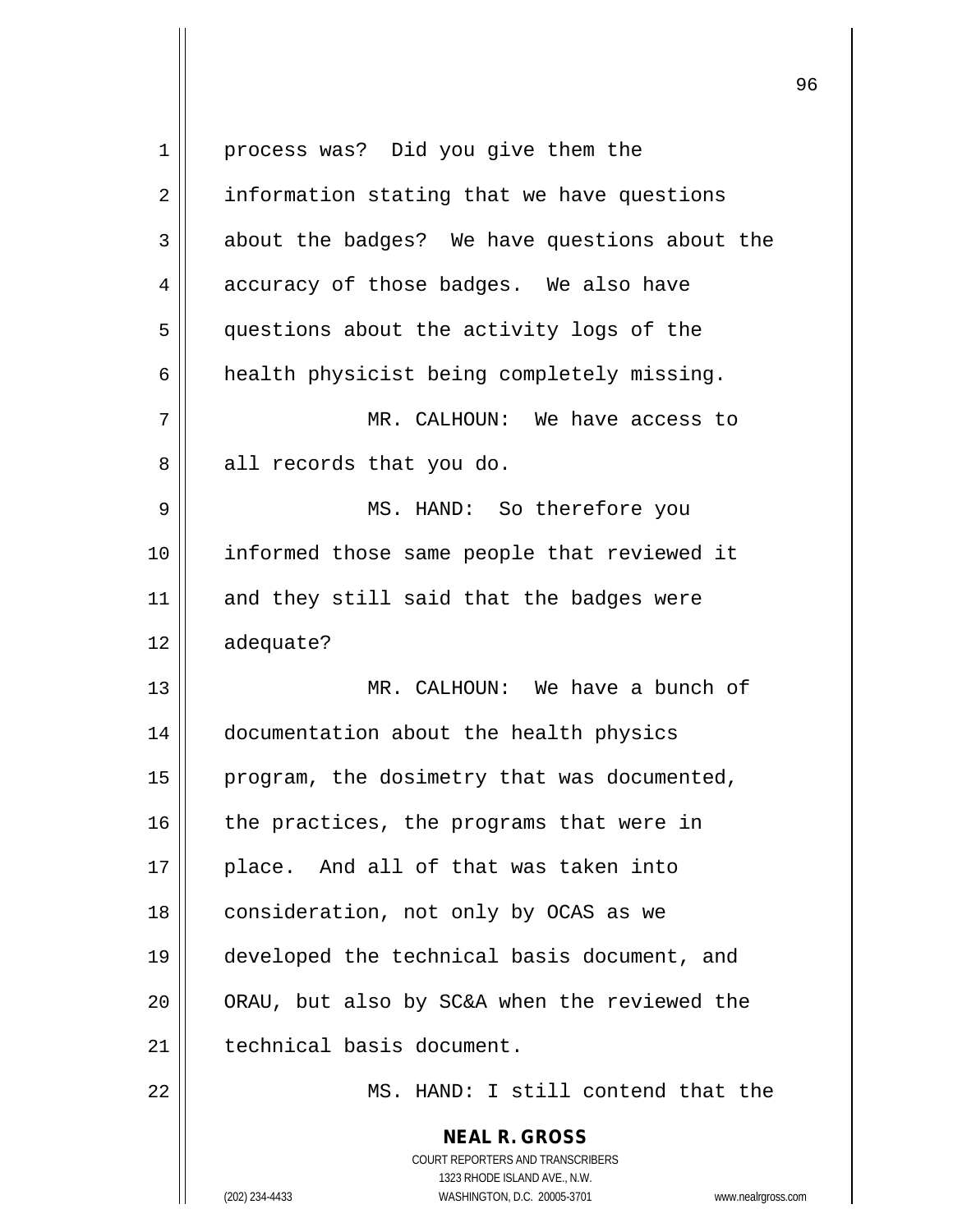**NEAL R. GROSS** COURT REPORTERS AND TRANSCRIBERS 1323 RHODE ISLAND AVE., N.W. 1 | information--how can you do a dose  $2 \parallel$  reconstruction on badges that are inadequate,  $3 \parallel$  even by their own memorandums from Dr. John 4 || Holliday who did it, and also from DOE lab, 5 || whenever the DOE lab says you can't use those 6 | Mound badges anymore and that's where you got 7 || your information from? You know, so how can 8 you say that? And then also, if you've got  $9 \parallel$  the health physics activity is missing, 10 || therefore any incidents, any corrections in 11 || badges, any error monitoring and everything is 12 | completely gone. So then how can you 13 determine during that time frame what the 14 || radiation or potential characterizing of the 15 | radiation could be? 16 MR. CALHOUN: The Pinellas site 17 was a very low-dose site relative to the DOE 18 sites. 19 MS. HAND: That is not the issue. 20 MR. CALHOUN: That is the issue. 21 MS. HAND: The issue is the 22 | workers should have equal protection

(202) 234-4433 WASHINGTON, D.C. 20005-3701 www.nealrgross.com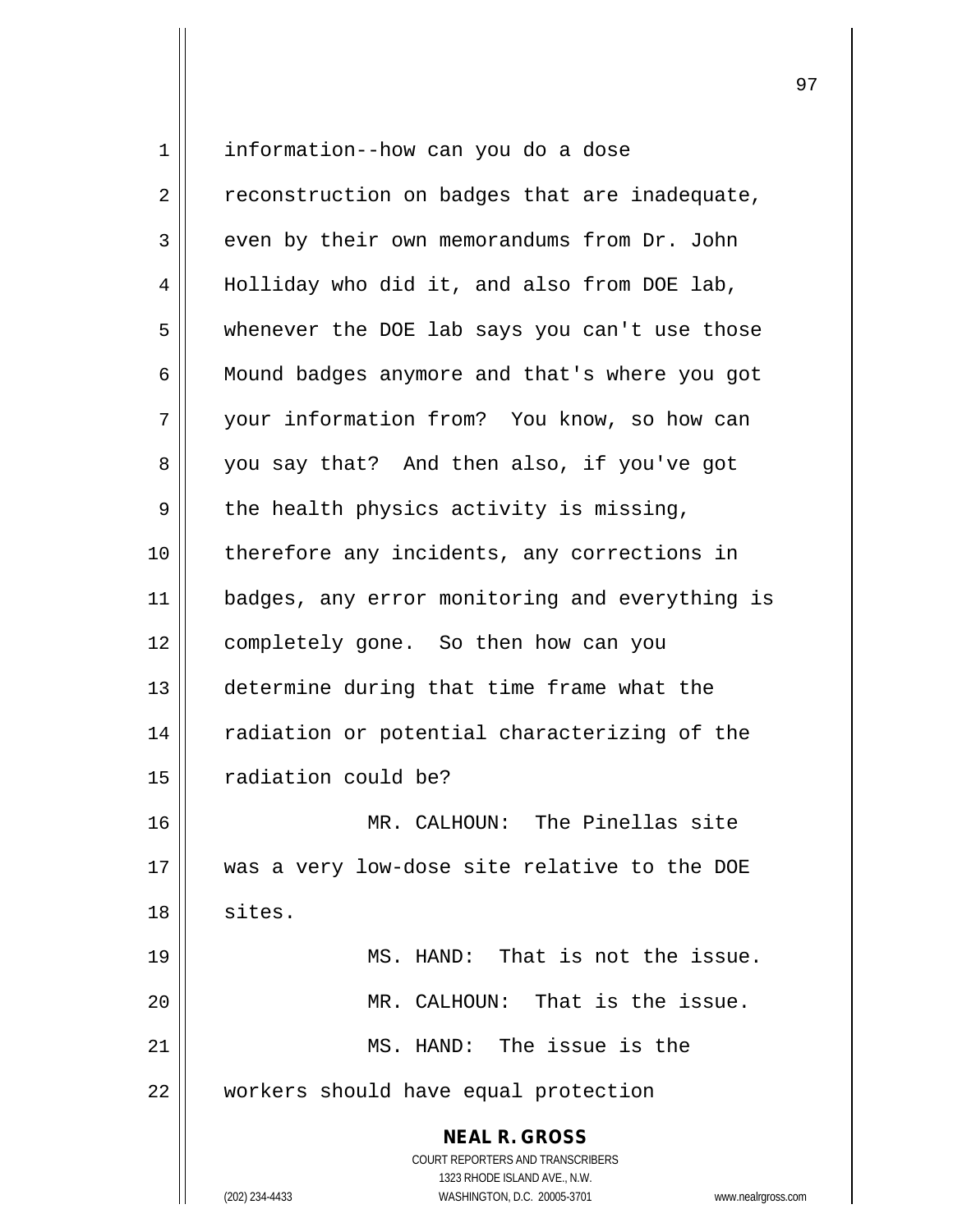**NEAL R. GROSS** COURT REPORTERS AND TRANSCRIBERS 1323 RHODE ISLAND AVE., N.W. (202) 234-4433 WASHINGTON, D.C. 20005-3701 www.nealrgross.com 1 || underneath the law. 2 || MR. CALHOUN: They do. 3 || MS. HAND: And to their own site. 4 || MR. CALHOUN: And we're giving  $5 \parallel$  them very --6 MS. HAND: And due process. They  $7 \parallel$  should not be compared to other sites. This  $8 \parallel$  should be the radiation to the worker at that  $9 \parallel$  specific site during that location. 10 MR. CALHOUN: That's what we do. 11 || MR. KATZ: Can we separate these 12 || issues a little bit? The question that Donna 13 || is raising about their health physicist saying  $14$  || that their badges are inadequate, is this 15 documentation that OCAS reviewed about the 16 badges? 17 MR. GLECKLER: I don't recall ever 18 || seeing anything on that. And I've been 19 || reviewed most of the SRDB documents. 20 MR. KATZ: So do you have some 21 documents about the inadequacy of the badges  $22$  | that you can provide to OCAS?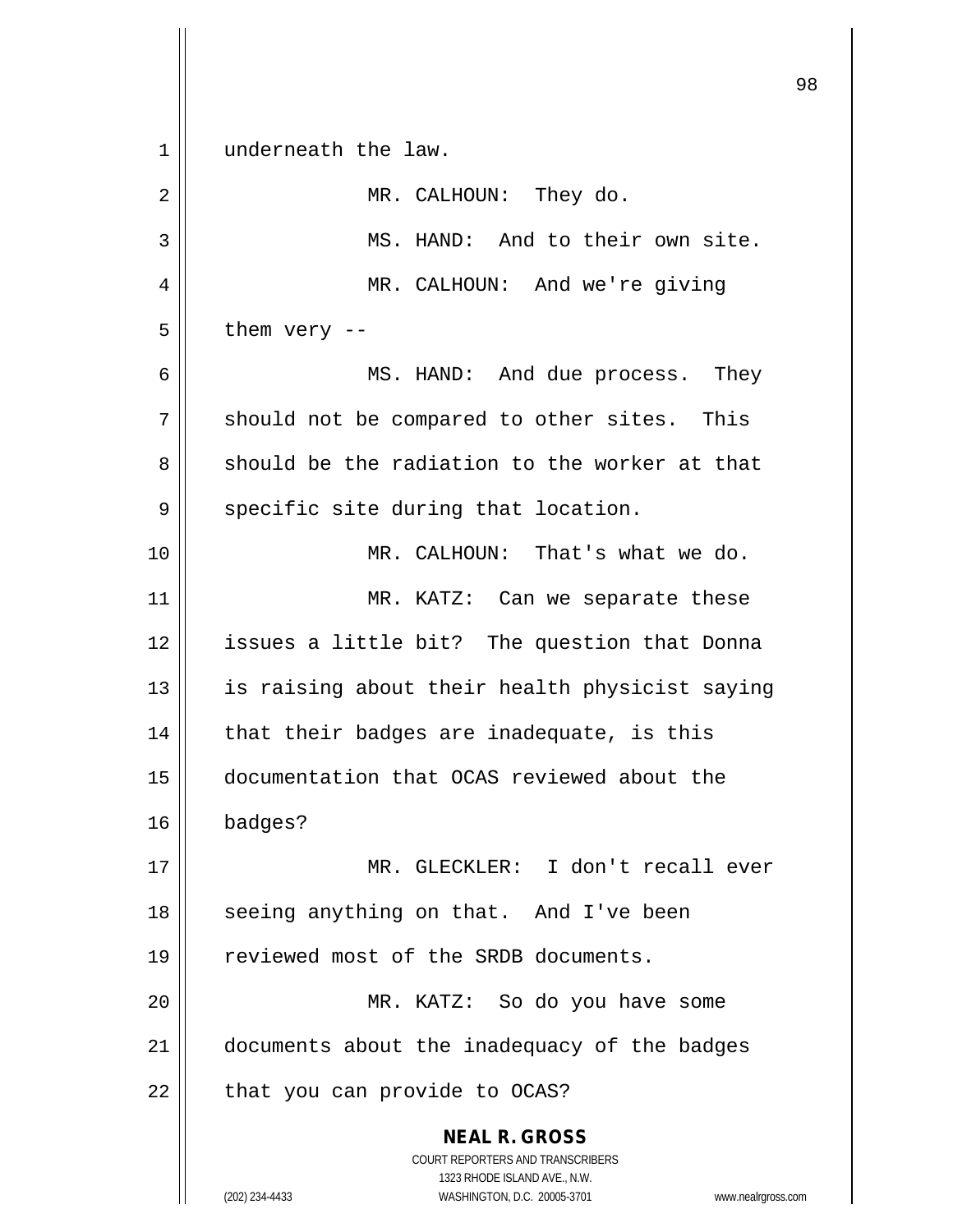|    | ン.                                                                  |
|----|---------------------------------------------------------------------|
| 1  | MS. HAND: Yes, I do.                                                |
| 2  | MR. KATZ: Okay. Well, I think                                       |
| 3  | that would move this forward then. That would                       |
| 4  | be great.                                                           |
| 5  | MS. HAND: In fact, I'd do it in a                                   |
| 6  | Freedom of Information Act because I want a                         |
| 7  | copy of the memorandum that's in the technical                      |
| 8  | basis document that states that John Holliday                       |
| 9  | wrote a memorandum stating that. It's in the                        |
| 10 | technical basis document, but yet they say                          |
| 11 | they don't have it. If you look underneath                          |
| 12 | the badges, it has -- in fact there's two                           |
| 13 | memorandums, as well as a DOE lab report. And                       |
| 14 | that's all in the technical basis document.                         |
| 15 | MR. KATZ: So, it sounds like then                                   |
| 16 | if OCAS has these documents, then you could                         |
| 17 | just send a note citing the --                                      |
| 18 | MR. DARNELL: Do you have the                                        |
| 19 | title of the document that you say is in the                        |
| 20 | technical basis document?                                           |
| 21 | MS. HAND: It's in the external.                                     |
| 22 | If you look at the dosimetry --                                     |
|    | <b>NEAL R. GROSS</b><br>COURT REPORTERS AND TRANSCRIBERS            |
|    | 1323 RHODE ISLAND AVE., N.W.                                        |
|    | (202) 234-4433<br>WASHINGTON, D.C. 20005-3701<br>www.nealrgross.com |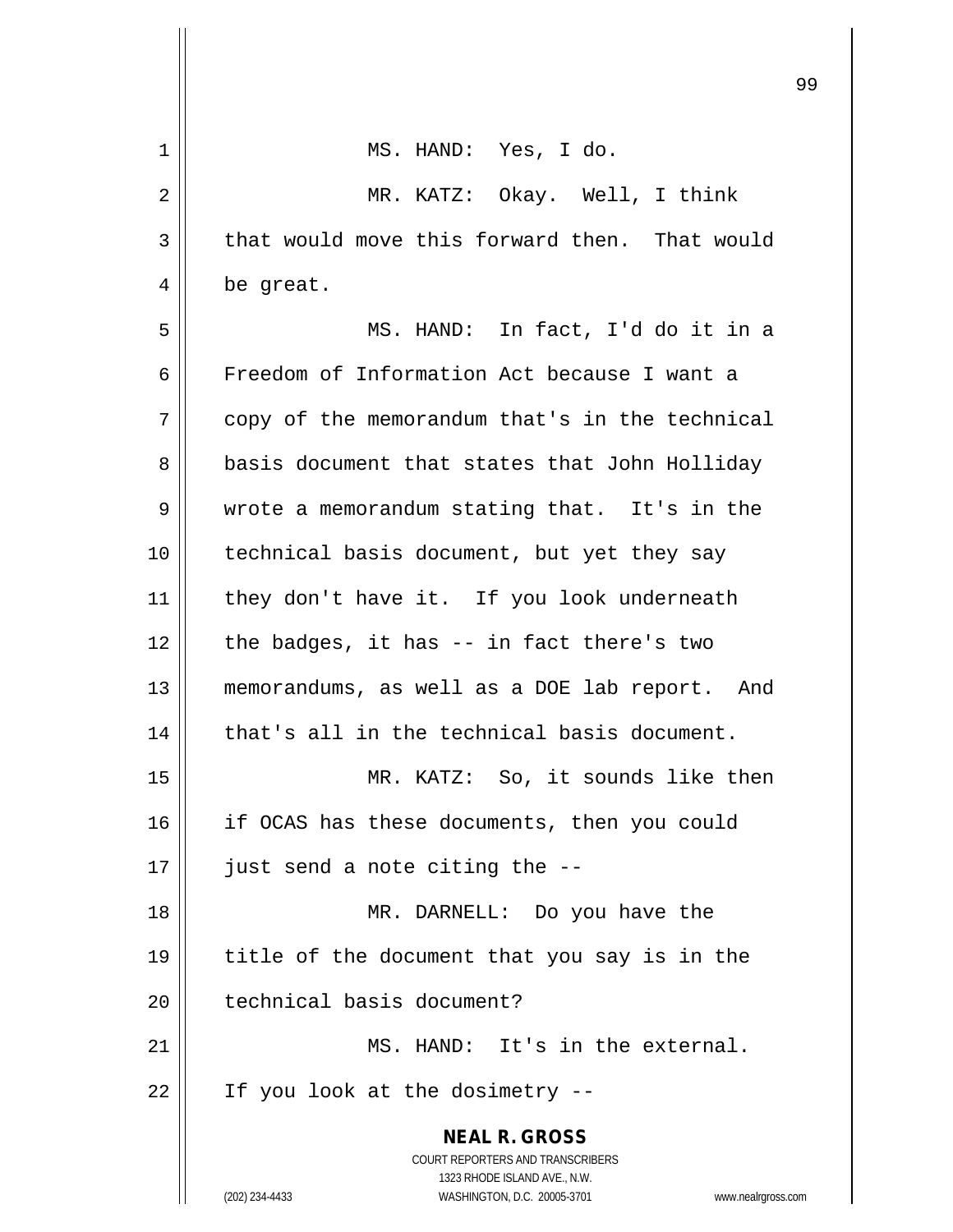**NEAL R. GROSS** COURT REPORTERS AND TRANSCRIBERS 1323 RHODE ISLAND AVE., N.W. (202) 234-4433 WASHINGTON, D.C. 20005-3701 www.nealrgross.com 100 1 || MR. DARNELL: Do you have the  $2 \parallel$  title of the document that you that it's 3 | listed in? 4 | MS. HAND: Not with me. 5 MR. CALHOUN: Do you have a FOIA 6 || request in process right now? 7 MS. HAND: I have several in 8 || process right now. 9 MR. CALHOUN: To us at OCAS? 10 MS. HAND: Yes. 11 MR. CALHOUN: Okay. Well, I'm 12 || sure that's being worked on. 13 || MS. HAND: Again, on the badges of 14 || the doses of personnel only 25 percent of the 15 | Pinellas workers were badged. Again, was that 16 || 25 percent of different workers, or was that 17 || 25 percent of badges? You know, was the 18 information given to them in a batch, or do 19 || they have individual and they have determined 20 || 25 percent different people were badged --21 MR. CALHOUN: Brian, do you hear  $22$  | that?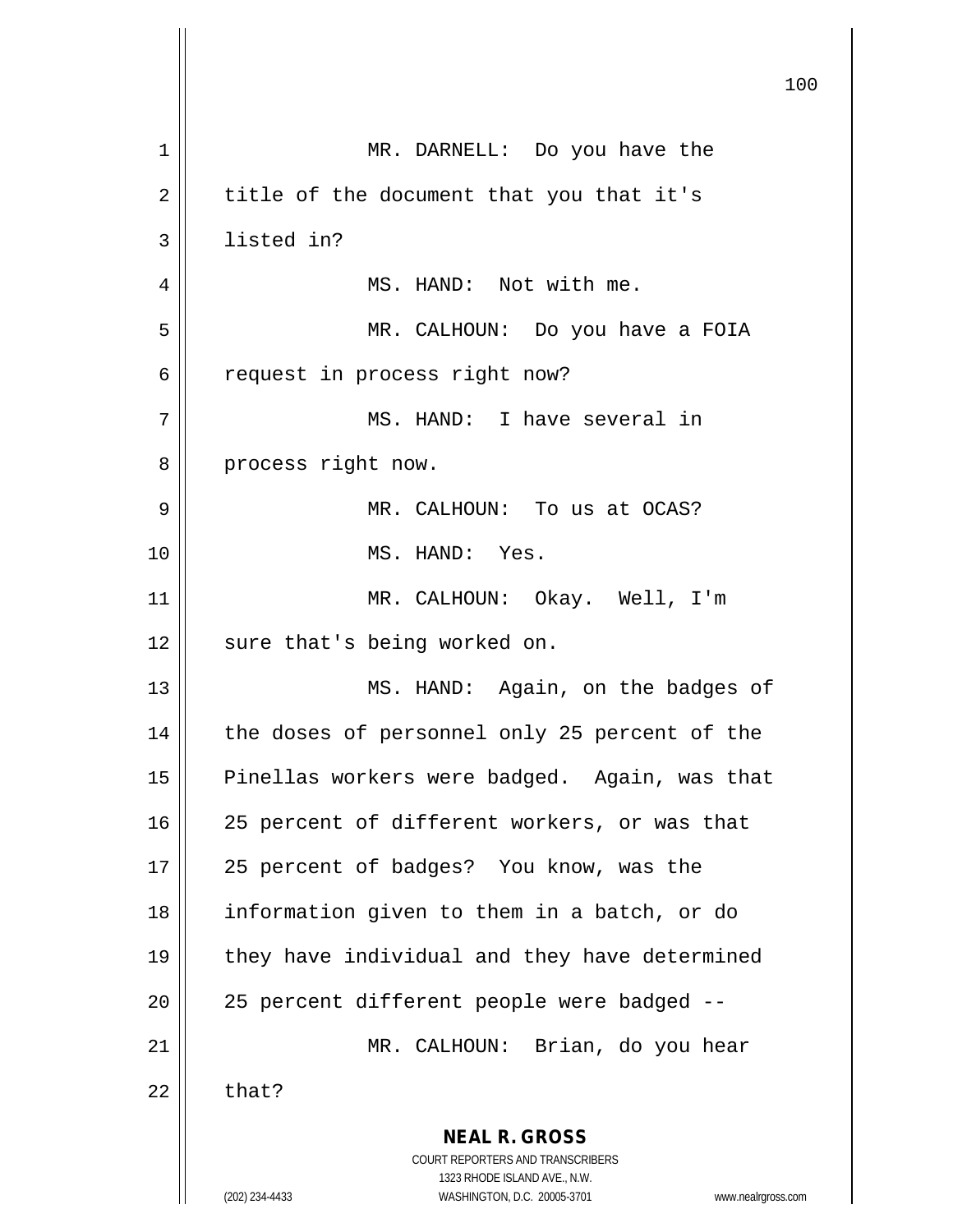|    |                                                | 101 |
|----|------------------------------------------------|-----|
| 1  | MS. HAND: -- rather than a batch?              |     |
| 2  | MR. GLECKLER: No. What's that?                 |     |
| 3  | MR. CALHOUN: She's asked a                     |     |
| 4  | question about the statistics of people being  |     |
| 5  | badged.                                        |     |
| 6  | MS. HAND: Was that 25 percent                  |     |
| 7  | different people being badged, or was that a   |     |
| 8  | batch, you know, of 25 percent?                |     |
| 9  | DR. MAURO: Yes, we reviewed that               |     |
| 10 | issue and we were concerned, especially in the |     |
| 11 | early years. Only about 25 percent of the      |     |
| 12 | workers were badged. Now, in response to       |     |
| 13 | that, and we talked about this a little        |     |
| 14 | earlier, NIOSH provided, in the matrix, which  |     |
| 15 | is publicly available--you should be able to   |     |
| 16 | get a copy-- provided numerous quotes from the |     |
| 17 | literature that says there was by design only  |     |
| 18 | a small fraction of the workers were in fact   |     |
| 19 | badged. And the rationale being that they      |     |
| 20 | only badged workers who had the potential to   |     |
| 21 | be exposed to 25 percent of the radiation      |     |
| 22 | protection standards, which were probably five |     |
|    | <b>NEAL R. GROSS</b>                           |     |

 $\mathsf{II}$ 

 $\mathsf{I}$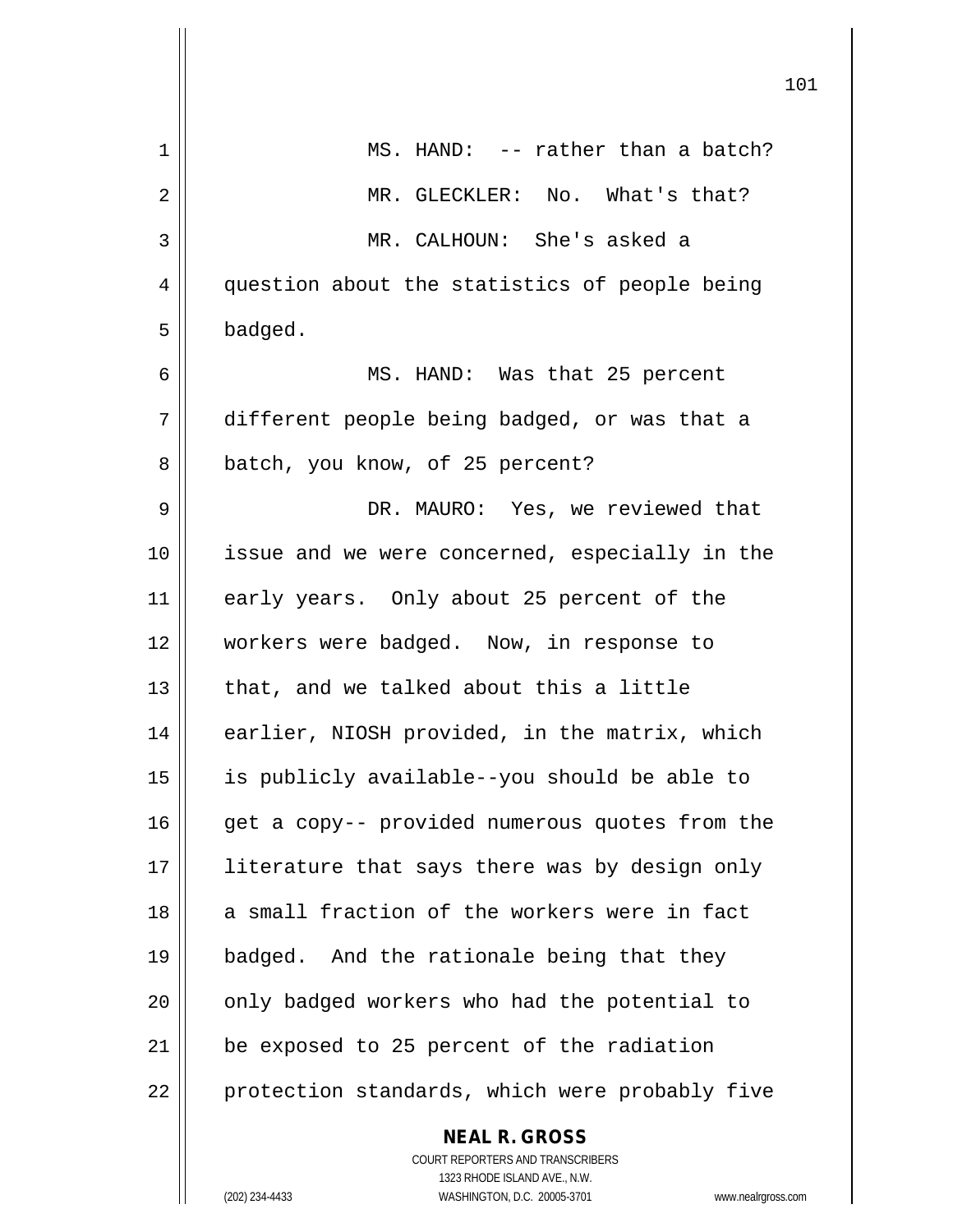| 1  | rem per year at the time. So the idea being,             |
|----|----------------------------------------------------------|
| 2  | at least initially, only a small -- so there             |
| 3  | were numerous folks from the Radiation                   |
| 4  | Protection Program. On that basis, we believe            |
| 5  | there's a paper trail that demonstrates that             |
| 6  | in fact was the case, that that's what was               |
| 7  | done.                                                    |
| 8  | Now, what you're indicating, and                         |
| 9  | I'd be very interested in, is that, see, we're           |
| 10 | saying that if you have that data and it's               |
| 11 | clean, it hasn't been tampered with, it hasn't           |
| 12 | been in any way deleted, you could build --              |
| 13 | only though it's only 25 percent of the                  |
| 14 | workers who were badged, you could build a               |
| 15 | curve like this that says that this is the way           |
| 16 | those people were exposed. Most people had               |
| 17 | very little. A small number of people had                |
| 18 | fairly large. And we could probably place an             |
| 19 | upper bound on what the upper end dose was for           |
| 20 | people. People who were badged, then of                  |
| 21 | course you have a record.                                |
| 22 | And people who weren't badged,                           |
|    | <b>NEAL R. GROSS</b><br>COURT REPORTERS AND TRANSCRIBERS |

1323 RHODE ISLAND AVE., N.W.

 $\prod$ 

(202) 234-4433 WASHINGTON, D.C. 20005-3701 www.nealrgross.com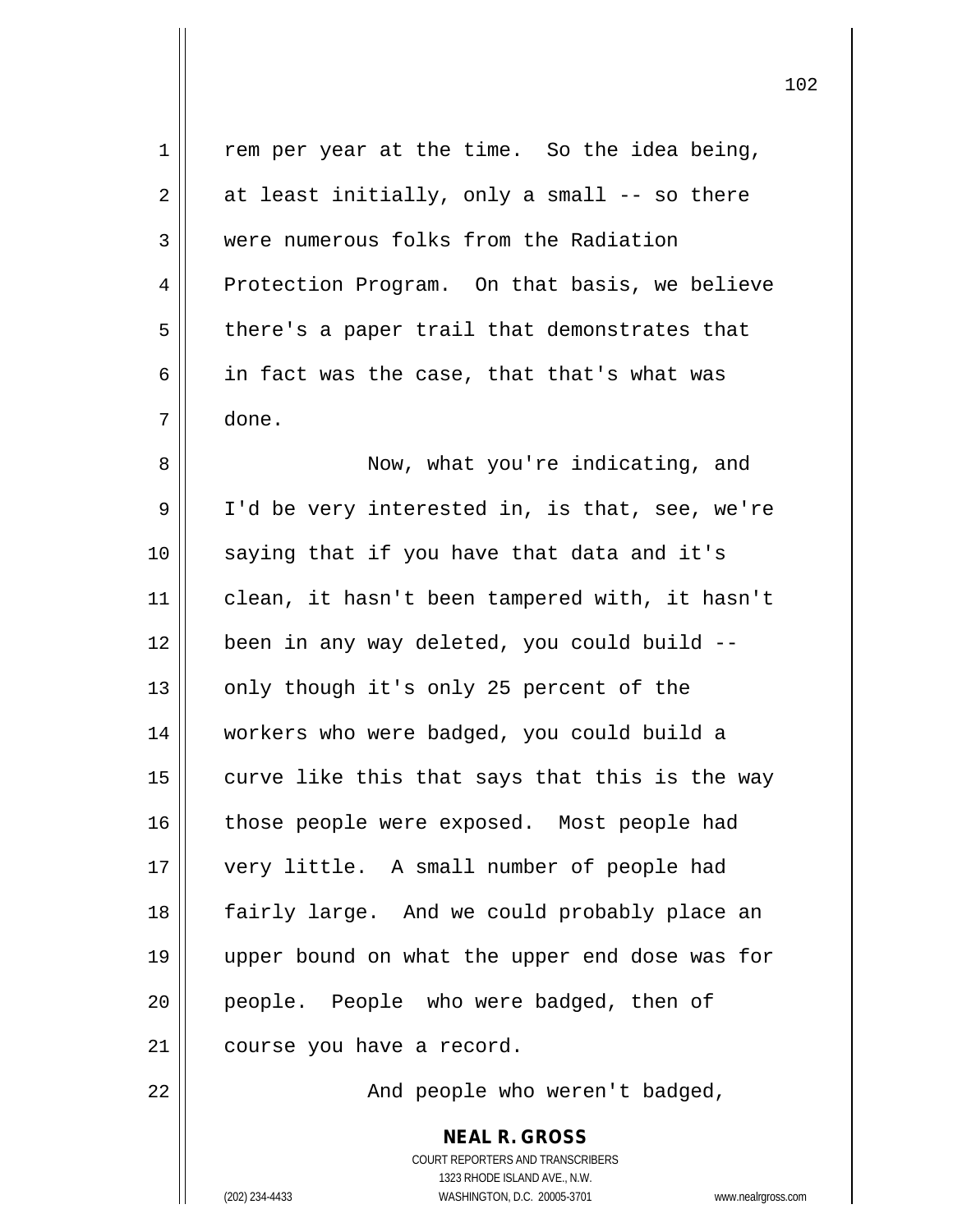1 here's where a judgment comes in. People who 2 weren't badged, the presumption would be if  $3 \parallel$  they weren't badged based on that policy, it's 4 | likely they were probably not people that had  $5 \parallel$  a potential for upper bound. But if there's  $6 \parallel$  some question regarding that in the person's  $7 \parallel$  record, for whatever reason, and this is when 8 || you now are doing it case-by-case, here's 9 where the judgment comes in and here's what we 10 were talking about earlier. In principle, if 11 || you have a robust curve that isn't undermined 12 | because of poor practices, destruction of  $13$   $\parallel$  records, deliberate falsification of records, 14 | taking records and not wearing the badge 15 because you're concerned you're approaching a 16 || limit, there were a whole bunch of reasons why 17 || this could be corrupted. Okay. We do not 18 || have any evidence that that occurred. There's 19 nothing that we have that says we can't 20 **believe this curve.** We believe that this  $21$  | curve, based on everything that we reviewed, 22 || is a fair representation of the distribution

> COURT REPORTERS AND TRANSCRIBERS 1323 RHODE ISLAND AVE., N.W. (202) 234-4433 WASHINGTON, D.C. 20005-3701 www.nealrgross.com

**NEAL R. GROSS**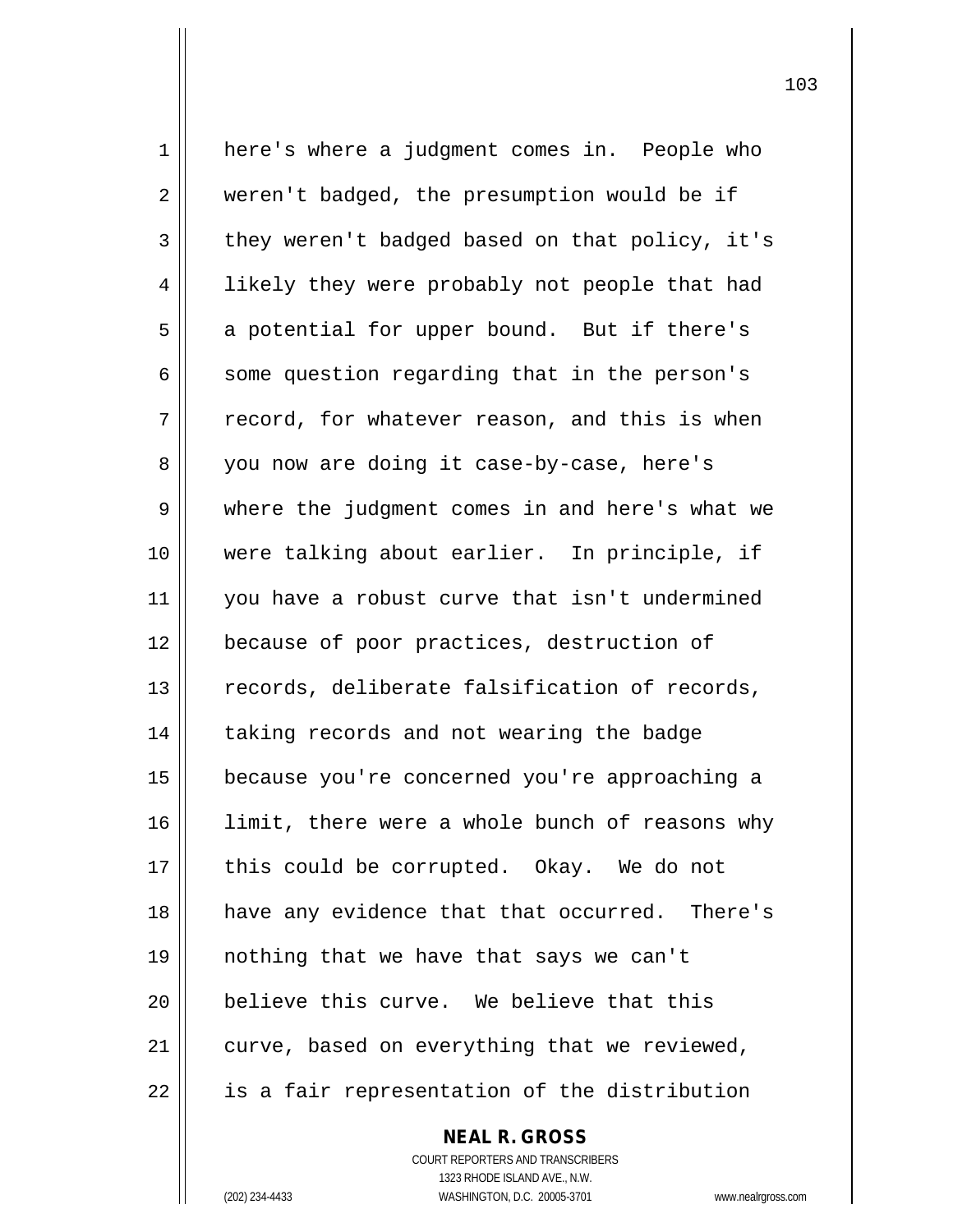|    | 104                                            |
|----|------------------------------------------------|
| 1  | of exposure experienced by the workers.        |
| 2  | Then if you accept that $-$ okay.              |
| 3  | Now, and we have.                              |
| 4  | MS. HAND: Okay.                                |
| 5  | DR. MAURO: That doesn't mean --                |
| 6  | you know, based on what we've reviewed.        |
| 7  | MS. HAND: Okay.                                |
| 8  | DR. MAURO: If there's additional               |
| 9  | information that we haven't seen, I think      |
| 10 | everyone would welcome taking a look at that   |
| 11 | information that possibly could affect this.   |
| 12 | And then we have to factor that in. But right  |
| 13 | now, from the information we have, we're       |
| 14 | saying I think we can hang our hat on that.    |
| 15 | And then we're looking to a NIOSH dose         |
| 16 | reconstructor to use that information          |
| 17 | intelligently when they apply it to particular |
| 18 | cases. We have a real worker. Are we going     |
| 19 | to apply it down here, are we going to apply   |
| 20 | it over here? Or maybe there will be cases     |
| 21 | where you decide you want to give this guy the |
| 22 | upper end for whatever reason. And it's at     |
|    | <b>NEAL R. GROSS</b>                           |

 $\mathsf{II}$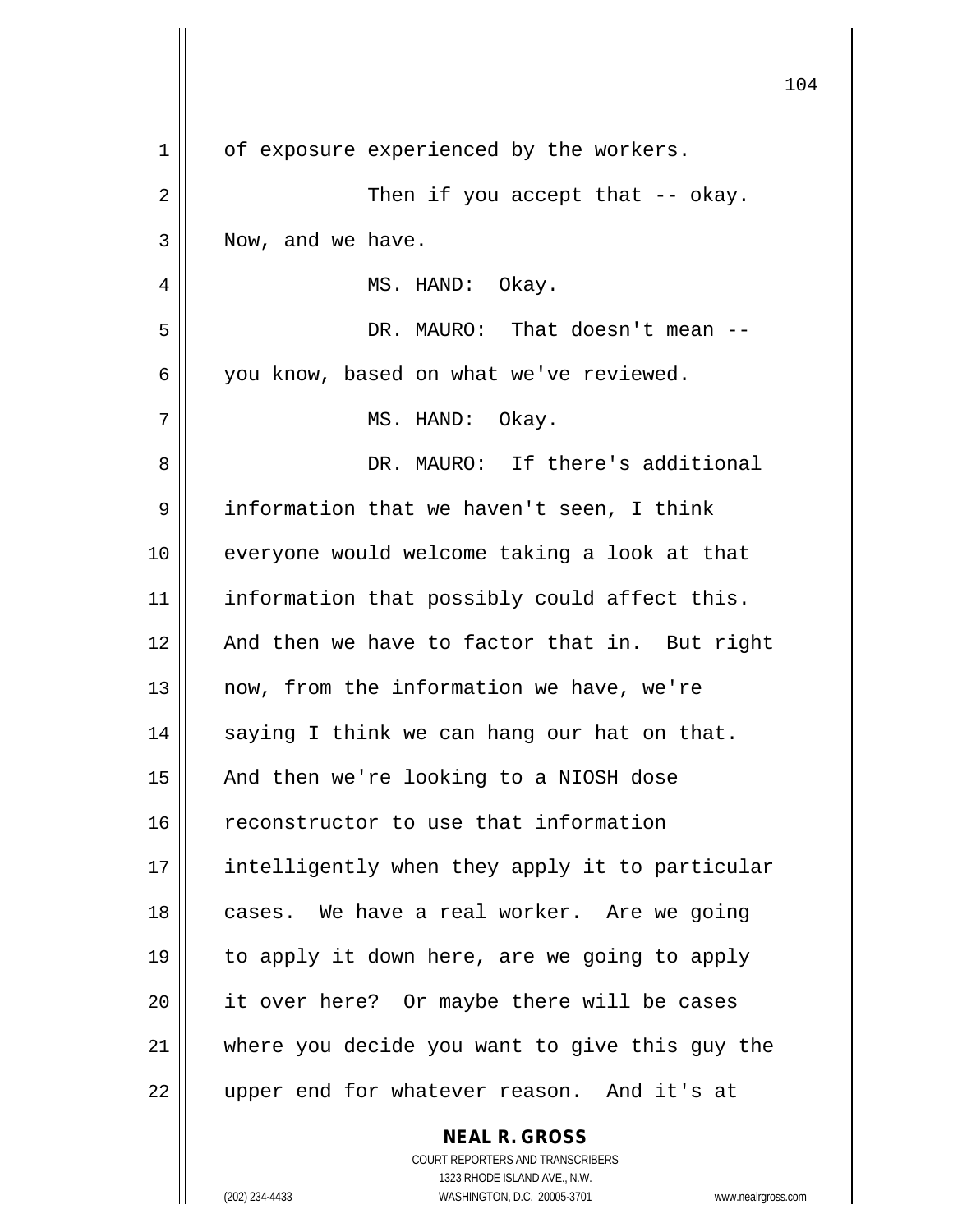| 1  | that stage where, of course, that it leaves              |
|----|----------------------------------------------------------|
| 2  | the site profile world and goes into the dose            |
| 3  | reconstruction audit world.                              |
| 4  | MS. HAND: Correct.                                       |
| 5  | DR. MAURO: So, I mean, right now                         |
| 6  | you have made mention of a number of issues              |
| 7  | that I think certainly provide us with that              |
| 8  | information, because you may have information            |
| 9  | we haven't looked at. And I think that may               |
| 10 | affect the credibility of the distribution.              |
| 11 | I'd love to look at it.                                  |
| 12 | MR. KATZ: Let me just add to                             |
| 13 | that. Yes, I mean, OCAS could be the                     |
| 14 | receiving -- SC&A will receive whatever new              |
| 15 | information we get. But just to make another             |
| 16 | point, the door is always open for new                   |
| 17 | information. I mean, so even after the TBD               |
| 18 | comes out, if the Board says this site profile           |
| 19 | looks great and we're happy with it, should it           |
| 20 | come to that, the door is still open always              |
| 21 | for new information. And the new information             |
| 22 | can always change everybody's understanding of           |
|    | <b>NEAL R. GROSS</b><br>COURT REPORTERS AND TRANSCRIBERS |

1323 RHODE ISLAND AVE., N.W.

 $\mathsf{I}$  $\prod_{i=1}^{n}$ 

(202) 234-4433 WASHINGTON, D.C. 20005-3701 www.nealrgross.com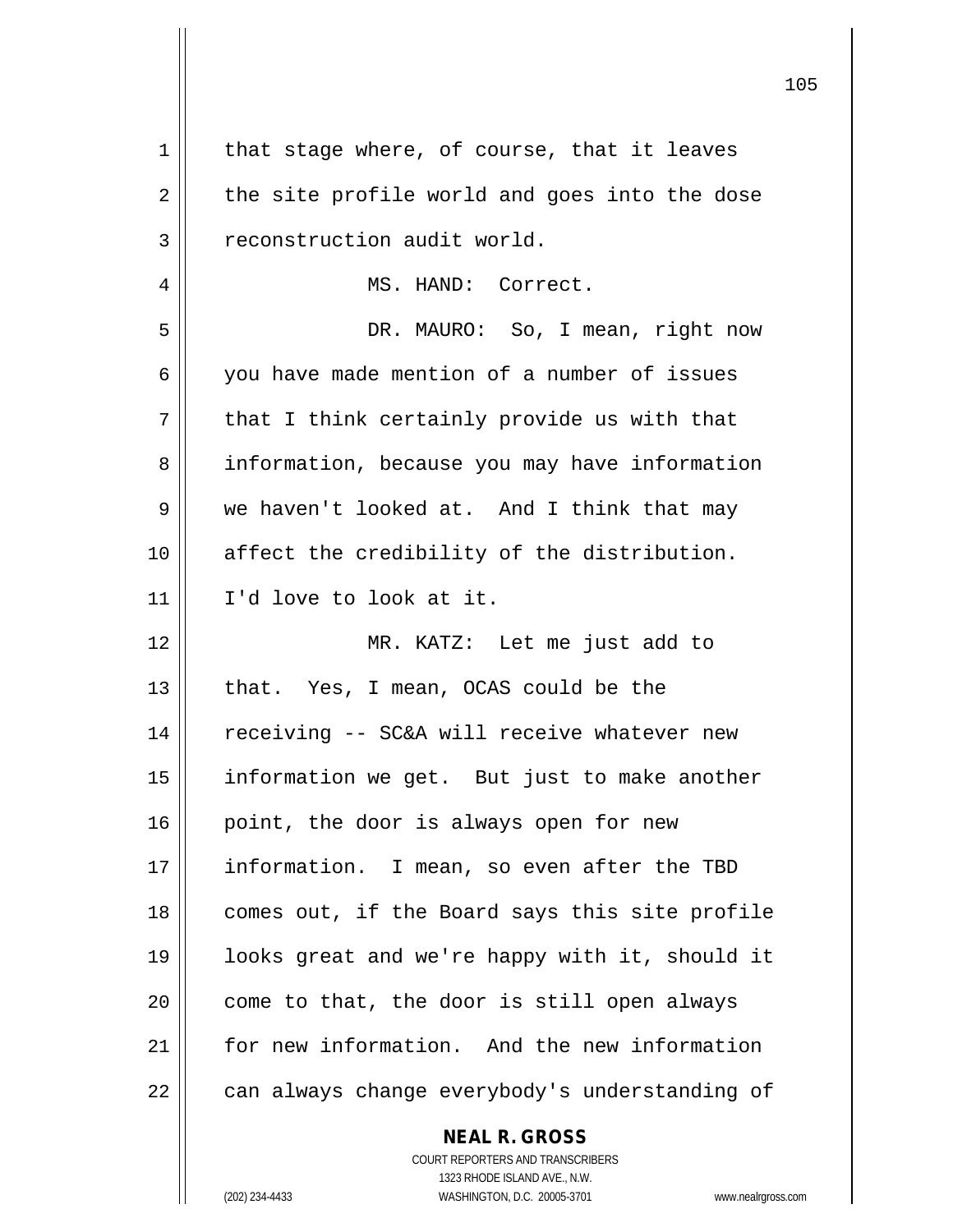**NEAL R. GROSS** COURT REPORTERS AND TRANSCRIBERS 1323 RHODE ISLAND AVE., N.W. (202) 234-4433 WASHINGTON, D.C. 20005-3701 www.nealrgross.com 1 || what they already know. So, yes, just to make  $2 \parallel$  that clear. 3 || MR. CALHOUN: A point of  $4 \parallel$  clarification is that the film badges or the 5 TLDs don't detect tritium. I don't know if 6 || you said that on accident before. 7 MS. HAND: No, I did not. 8 MR. CALHOUN: Yes, okay. They 9 don't detect tritium. 10 MS. HAND: No. 11 || MR. CALHOUN: Okay. 12 || MS. HAND: I know. In fact, the 13 || badges only detected I think anything above an 14 MAB? Everything that didn't go down to low. 15 || They didn't go very low at all. They were all 16 || high ranges. So even the low ranges would 17 || have never been detected to begin with. 18 || MR. DARNELL: Actually, that's 19 incorrect. The badges do go down to a certain  $20$  | cutoff point, which we call the minimum 21 detectable level. We actually add dose to 22 workers that were monitored to cover between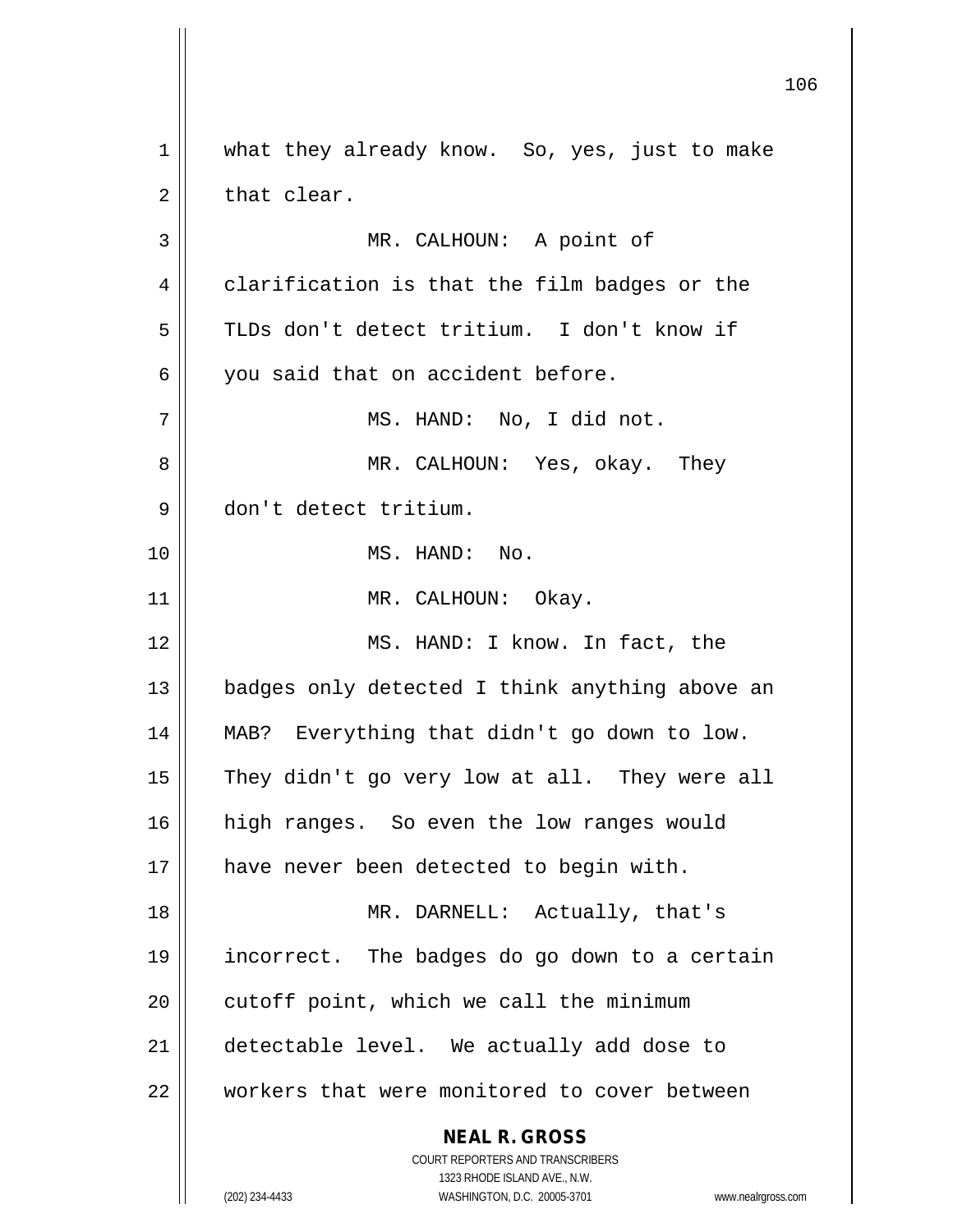**NEAL R. GROSS** COURT REPORTERS AND TRANSCRIBERS 1323 RHODE ISLAND AVE., N.W. (202) 234-4433 WASHINGTON, D.C. 20005-3701 www.nealrgross.com 1 || zero rem and whatever the minimum detectible  $2 \parallel$  level was. That does change over time with  $3 \parallel$  the site, and that's accounted for in the 4 | technical basis document. 5 DR. MAURO: I could help out a 6 | little bit. Well, whenever you have a film  $7 \parallel$  badge  $-$ 8 MS. HAND: Yes. 9 DR. MAURO: -- it's calibrated for 10 || the energy distribution that you expect to 11 | experience. 12 || MS. HAND: Right. 13 DR. MAURO: And that was one of 14 || our concerns, especially during the early 15 years. We weren't quite sure that there was 16 || appreciation of the characteristics and the 17 || performance, and the calibration methods used  $18$  || for a particular film badge that we used. 19 Now, when you think about a film badge, think  $20$  | about two things. It's seeing a certain flux. 21 || MS. HAND: Yes. 22 | R. MAURO: And you have to get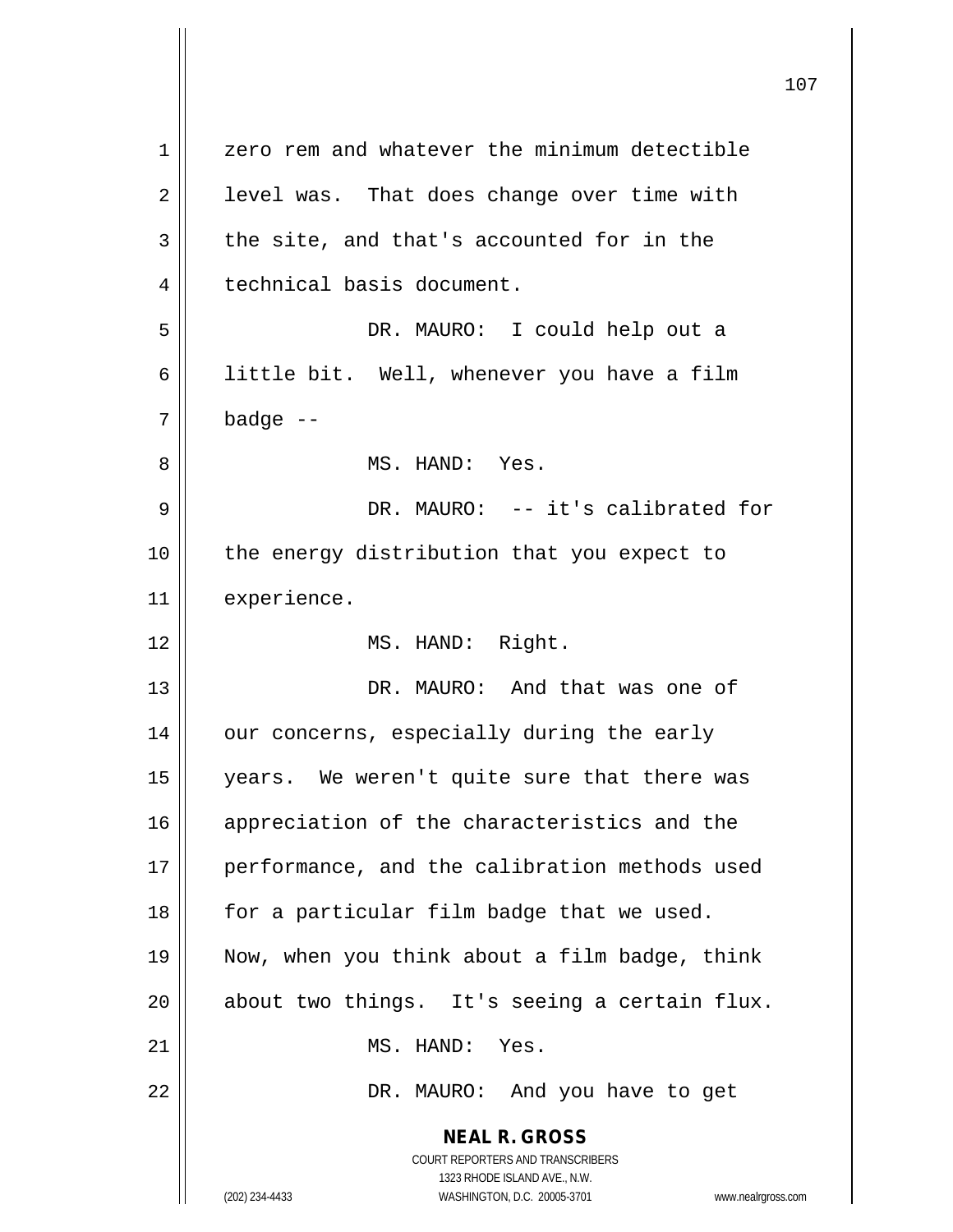| $\mathbf 1$ | some minimum amount of photons striking that                        |
|-------------|---------------------------------------------------------------------|
| 2           | before you see anything. That currently is                          |
| 3           | about 10 millirem per change out. So if I was                       |
| 4           | wearing a film badge for a month and I                              |
| 5           | experienced less than 10 millirem, you                              |
| 6           | wouldn't see anything on that. Now if you go                        |
| 7           | back to the older days, they weren't as                             |
| 8           | sensitive. You'd have to get 40 millirem.                           |
| 9           | Now if I wore it for a year, you know -- so                         |
| 10          | think of it like this: If it's less than 10                         |
| 11          | millirem per change out, it's going to read                         |
| 12          | less than detectable level.                                         |
| 13          | MS. HAND: Yes.                                                      |
| 14          | DR. MAURO: That's one question.                                     |
| 15          | That's the amount of energy that's impinging                        |
| 16          | on it. Now the energy itself is the energy of                       |
| 17          | these little photons that are hitting it, they                      |
| 18          | could go from very, very low to very, very                          |
| 19          | high.                                                               |
| 20          | MS. HAND: Yes.                                                      |
| 21          | DR. MAURO: Usually in the keV,                                      |
| 22          | kilo electron volts, to the MeV range.                              |
|             | <b>NEAL R. GROSS</b>                                                |
|             | <b>COURT REPORTERS AND TRANSCRIBERS</b>                             |
|             | 1323 RHODE ISLAND AVE., N.W.                                        |
|             | (202) 234-4433<br>WASHINGTON, D.C. 20005-3701<br>www.nealrgross.com |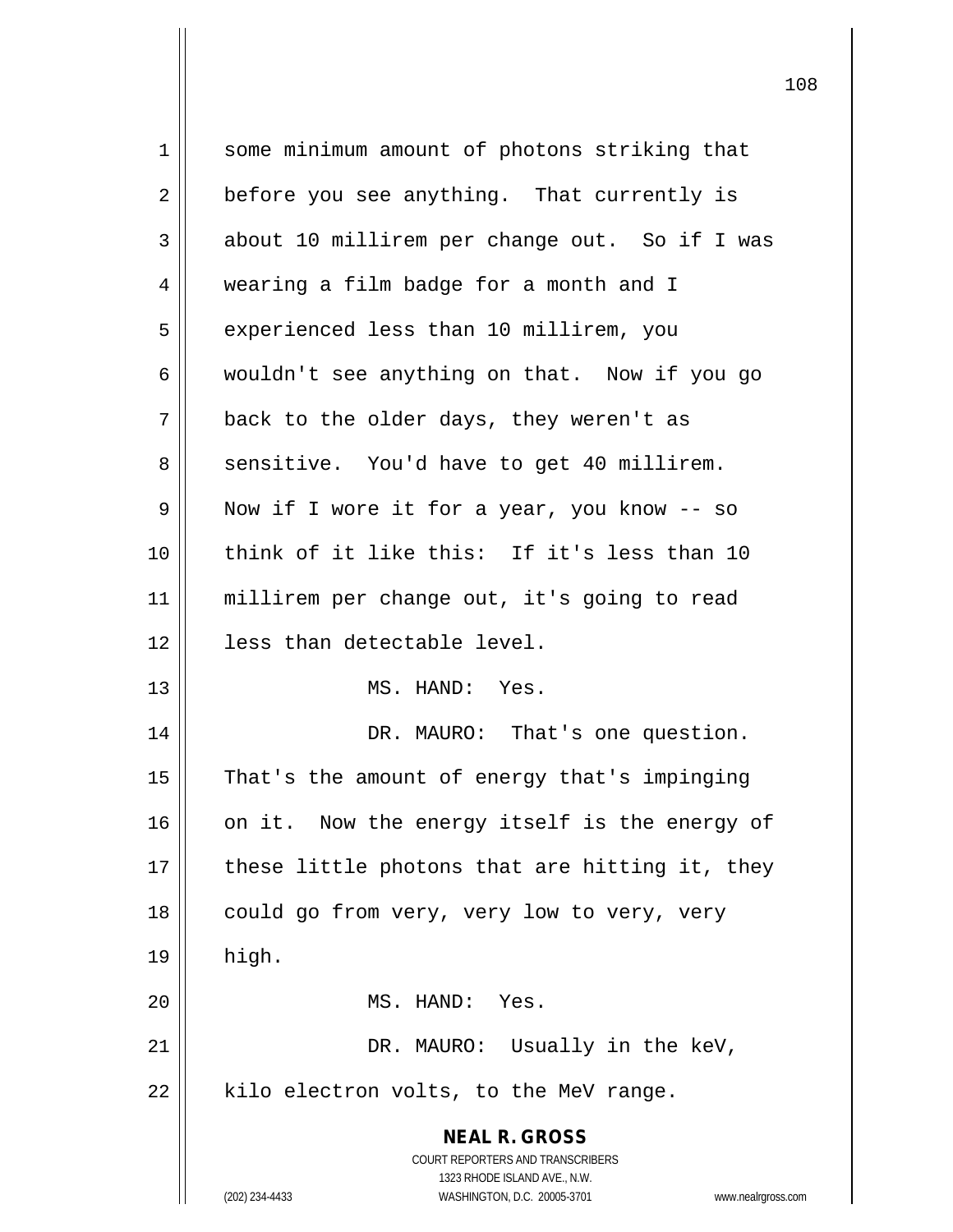|    |                                                                     | 10 |
|----|---------------------------------------------------------------------|----|
| 1  | MS. HAND: Yes.                                                      |    |
| 2  | DR. MAURO: Now, this was a                                          |    |
| 3  | question we posed because we were concerned.                        |    |
| 4  | If you don't calibrate your film badge for the                      |    |
| 5  | energy distribution you're dealing with, and                        |    |
| 6  | so that when you see a certain degree of                            |    |
| 7  | blackening you could relate that blackening on                      |    |
| 8  | the film badge to the energy. Now, that                             |    |
| 9  | blackening is not only affected by the number                       |    |
| 10 | of photons that are hitting it. It's also                           |    |
| 11 | affected by the energy of each photon.                              |    |
| 12 | MS. HAND: Yes.                                                      |    |
| 13 | DR. MAURO: Well, we looked into                                     |    |
| 14 | that and we have certain concerns in the early                      |    |
| 15 | days, whether or not they had a good handle on                      |    |
| 16 | it. We looked at that issue and we walk away                        |    |
| 17 | thinking they do have a good handle on it.                          |    |
| 18 | So, I mean, that's what we've done.                                 |    |
| 19 | Now, any additional information                                     |    |
| 20 | that says no, we want to see it.                                    |    |
| 21 | MS. HAND: Okay.                                                     |    |
| 22 | DR. MAURO: I'm sure you want to                                     |    |
|    | <b>NEAL R. GROSS</b>                                                |    |
|    | COURT REPORTERS AND TRANSCRIBERS<br>1323 RHODE ISLAND AVE., N.W.    |    |
|    | (202) 234-4433<br>WASHINGTON, D.C. 20005-3701<br>www.nealrgross.com |    |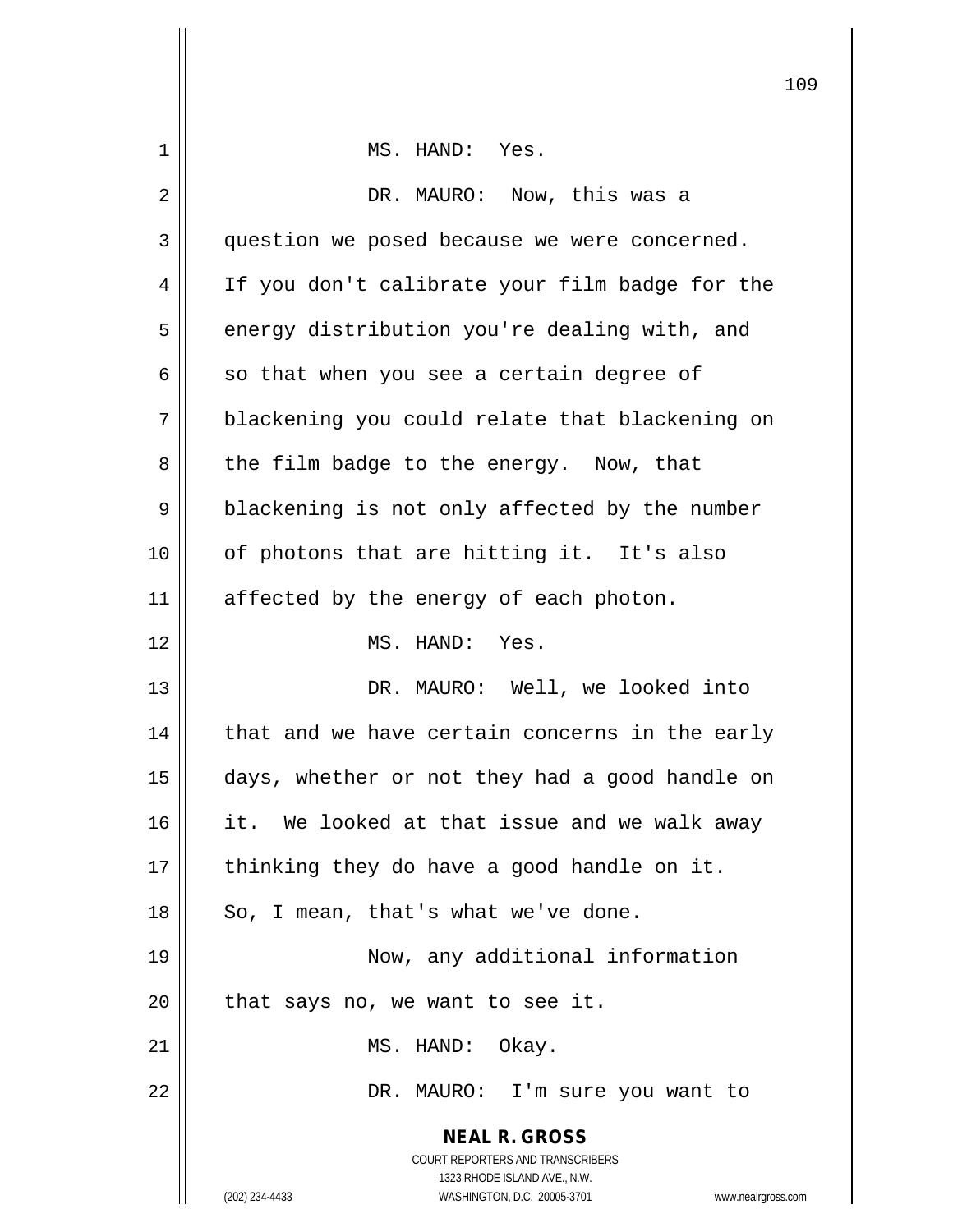$1 \parallel$  see it.

| $\overline{2}$ | MS. HAND: That's my only concern,                                                                                                                                      |
|----------------|------------------------------------------------------------------------------------------------------------------------------------------------------------------------|
| 3              | because the people have told NIOSH, have told                                                                                                                          |
| 4              | OCAS, has told the Department of Labor, has                                                                                                                            |
| 5              | explained everything about the radiation doses                                                                                                                         |
| 6              | that were there and that they were told to,                                                                                                                            |
| 7              | you know, put it in a badge or say you've lost                                                                                                                         |
| 8              | it. So, you know, the badges are not                                                                                                                                   |
| 9              | adequate. You cannot use the badges to                                                                                                                                 |
| 10             | extrapolate or to determine a dose that's with                                                                                                                         |
| 11             | accuracy.                                                                                                                                                              |
| 12             | DR. MAURO: See, I'd like to hear                                                                                                                                       |
| 13             | more. See, we didn't find that. No, we                                                                                                                                 |
| 14             | didn't find that. But if you have something                                                                                                                            |
| 15             | that we have to look at, we want to $-$ - because                                                                                                                      |
| 16             | that could happen. I mean, there are                                                                                                                                   |
| 17             | circumstances where that could happen.                                                                                                                                 |
| 18             | MS. HAND: Right. Because they                                                                                                                                          |
| 19             | said that the Albedo dosimetry -- okay?                                                                                                                                |
| 20             | DR. MAURO: Okay. That's a                                                                                                                                              |
| 21             | neutron dosimeter.                                                                                                                                                     |
| 22             | MS. HAND: Right. That it was                                                                                                                                           |
|                | <b>NEAL R. GROSS</b><br><b>COURT REPORTERS AND TRANSCRIBERS</b><br>1323 RHODE ISLAND AVE., N.W.<br>WASHINGTON, D.C. 20005-3701<br>(202) 234-4433<br>www.nealrgross.com |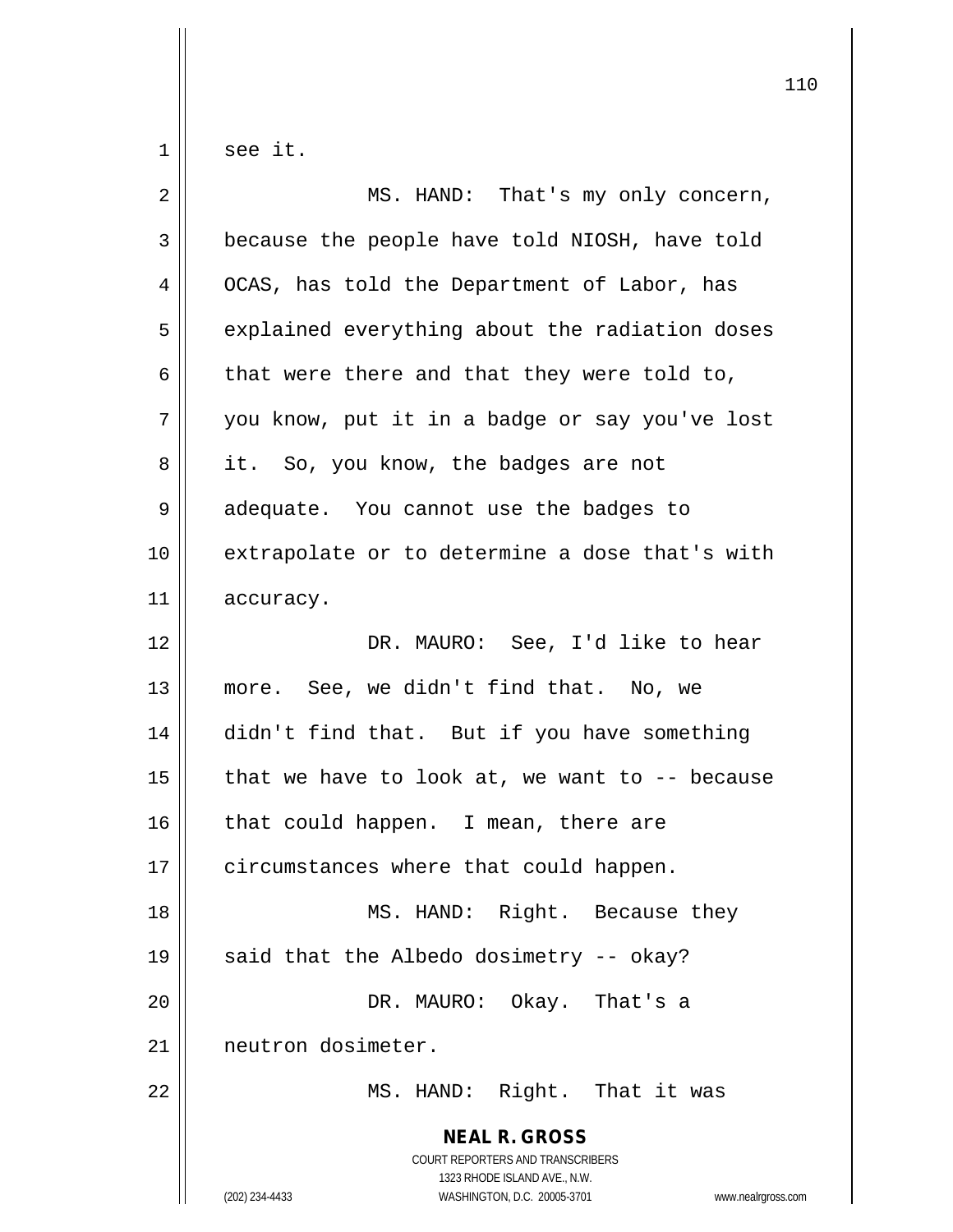1 just worn loosely on their lab coat. And so  $2 \parallel$  they're moving back and forth. They would, 3 you know, go behind something. They would  $4 \parallel$  turn. So therefore, it would not, you know,  $5 \parallel$  get the actual doses. They were told to also 6 || put them in their desk where, oh, yes, I got  $7 \parallel$  to turn this in now and put it in the desk 8 drawer. The gentleman that told me that he 9 || was the process engineer, his badge was worn 10 on his belt. Well, when he would work on the 11 | product itself, which was in the tritium room, 12 which was 108 and 109, he would, you know, be  $13$  sitting at the lab itself in the base working 14 || here with the stuff. His badge was underneath  $15$  | the table. 16 || The gentleman that actually 17 detonated and tested the triggers, he was 18 || given no neutron doses at all. He actually 19 tested the triggers. He had to do three of 20 || them per group of unit. If those three did 21 not prove, then he had to go ahead and do 22 more. You know, so that's why I'm saying that

> COURT REPORTERS AND TRANSCRIBERS 1323 RHODE ISLAND AVE., N.W. (202) 234-4433 WASHINGTON, D.C. 20005-3701 www.nealrgross.com

**NEAL R. GROSS**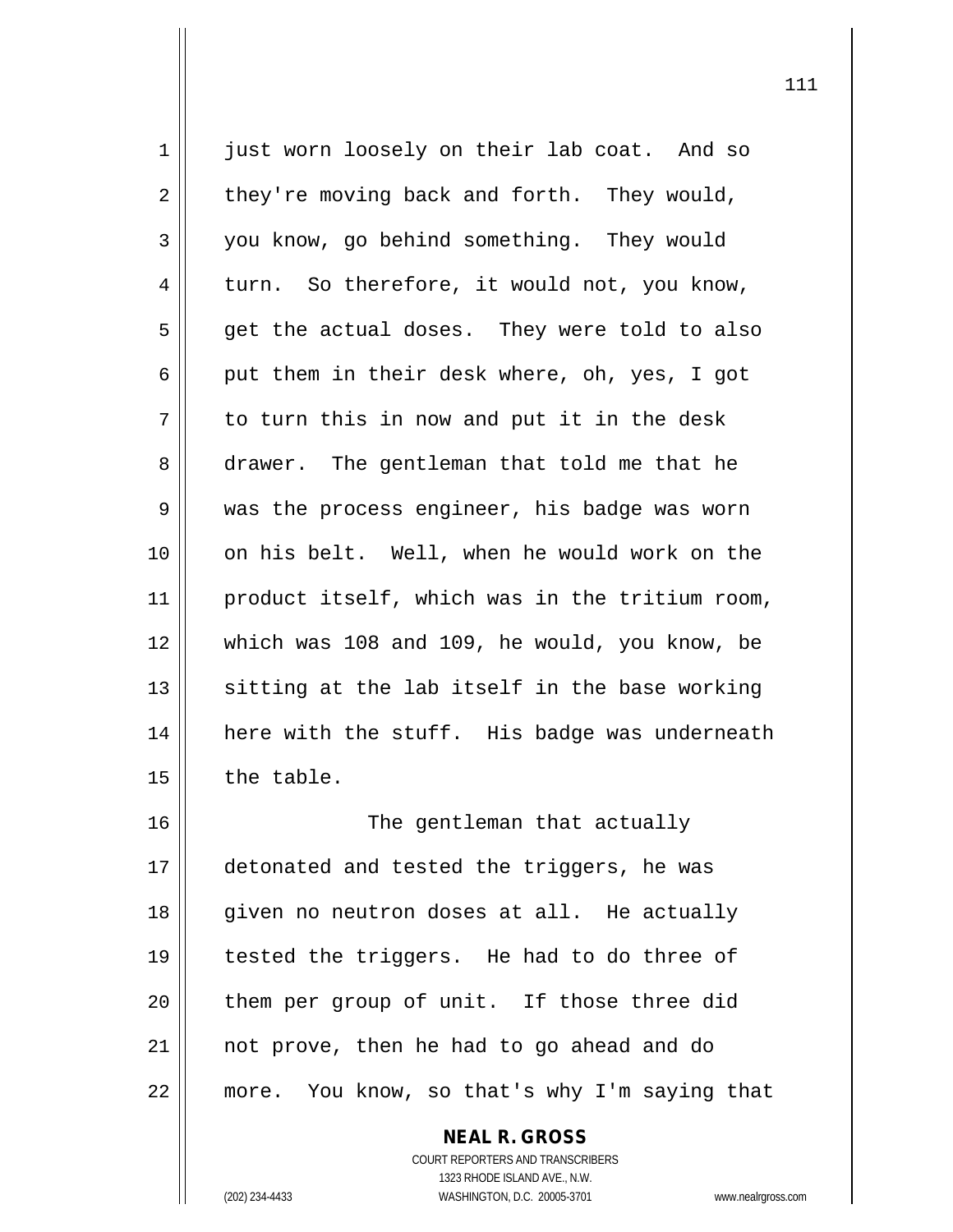$1 \parallel$  -- and he was not monitored.

| 2  | DR. MAURO: I don't think I'm                                                                                                                                        |
|----|---------------------------------------------------------------------------------------------------------------------------------------------------------------------|
| 3  | leaving the scope of my obligations to the                                                                                                                          |
| 4  | Board by saying this. Our mandate when we                                                                                                                           |
| 5  | review a site profile is to interview workers,                                                                                                                      |
| 6  | interview experts, including folks like                                                                                                                             |
| 7  | yourself, and gather up and document                                                                                                                                |
| 8  | everything we found out. Now, I was not the                                                                                                                         |
| 9  | one to do the interview work. Others have.                                                                                                                          |
| 10 | Unfortunately, the person that was leading                                                                                                                          |
| 11 | this up is in the hospital right now.                                                                                                                               |
| 12 | Right now you're putting on the                                                                                                                                     |
| 13 | record what I would consider is material that                                                                                                                       |
| 14 | is equivalent to an interview.                                                                                                                                      |
| 15 | MS. HAND: Correct.                                                                                                                                                  |
| 16 | DR. MAURO: And one of the                                                                                                                                           |
| 17 | obligations we have at SC&A is to take into                                                                                                                         |
| 18 | consideration all the information that's put                                                                                                                        |
| 19 | on the record by people that we interview.                                                                                                                          |
| 20 | You are effectively putting on the record what                                                                                                                      |
| 21 | I consider to be valuable information related                                                                                                                       |
| 22 | to an interview. And when we review a site                                                                                                                          |
|    | <b>NEAL R. GROSS</b><br><b>COURT REPORTERS AND TRANSCRIBERS</b><br>1323 RHODE ISLAND AVE., N.W.<br>(202) 234-4433<br>WASHINGTON, D.C. 20005-3701<br>www.nealrgross. |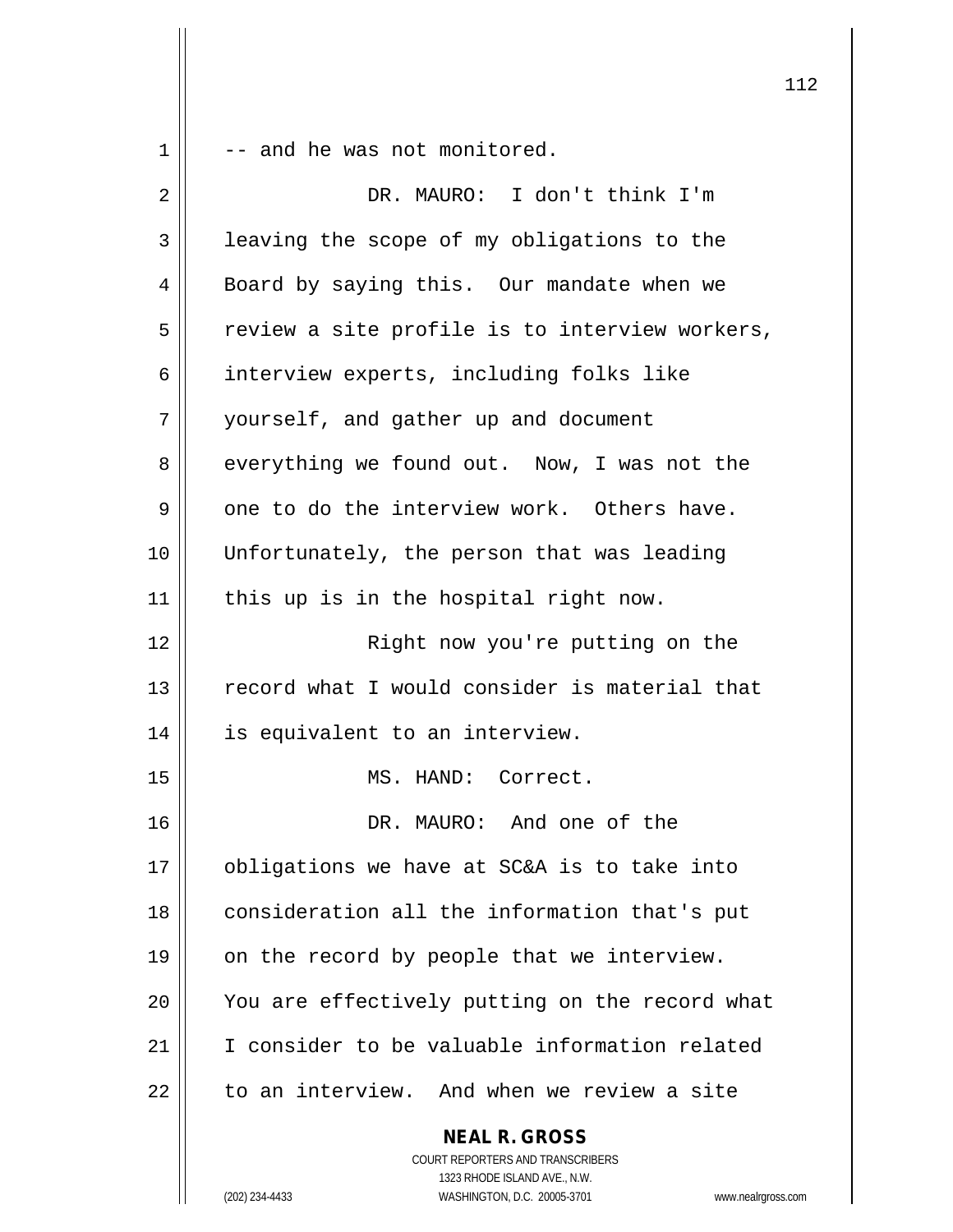| $\mathbf 1$ | profile, we have an obligation to take into                 |
|-------------|-------------------------------------------------------------|
| 2           | consideration all that information. And I                   |
| 3           | also believe we have an obligation to make                  |
| 4           | sure that the concerns you have expressed are               |
| 5           | communicated or answered, your questions are                |
| 6           | answered either in reports that really go to                |
| 7           | the Board, but should demonstrate that we                   |
| 8           | listened, you know, to what you have to say                 |
| 9           | and here's where we come out.                               |
| 10          | I cannot speak right now off the                            |
| 11          | top of my head to issues related to the                     |
| 12          | credibility of the film badge records, whether              |
| 13          | they're albedo film badge records. Right now                |
| 14          | I could say that what we did review and why we              |
| 15          | came out where we came out. You've raised a                 |
| 16          | couple of questions that, you know, I'm                     |
| 17          | uncomfortable trying to respond to right off                |
| 18          | the top of my head.                                         |
| 19          | MS. HAND: Okay.                                             |
| 20          | DR. MAURO: I'd sure like to see                             |
| 21          | them. Because right now, I think we've                      |
| 22          | crossed a few boundaries. We've talked                      |
|             | <b>NEAL R. GROSS</b>                                        |
|             | <b>COURT REPORTERS AND TRANSCRIBERS</b>                     |
|             | 1323 RHODE ISLAND AVE., N.W.<br>WASHINGTON, D.C. 20005-3701 |
|             | (202) 234-4433<br>www.nealrgross.com                        |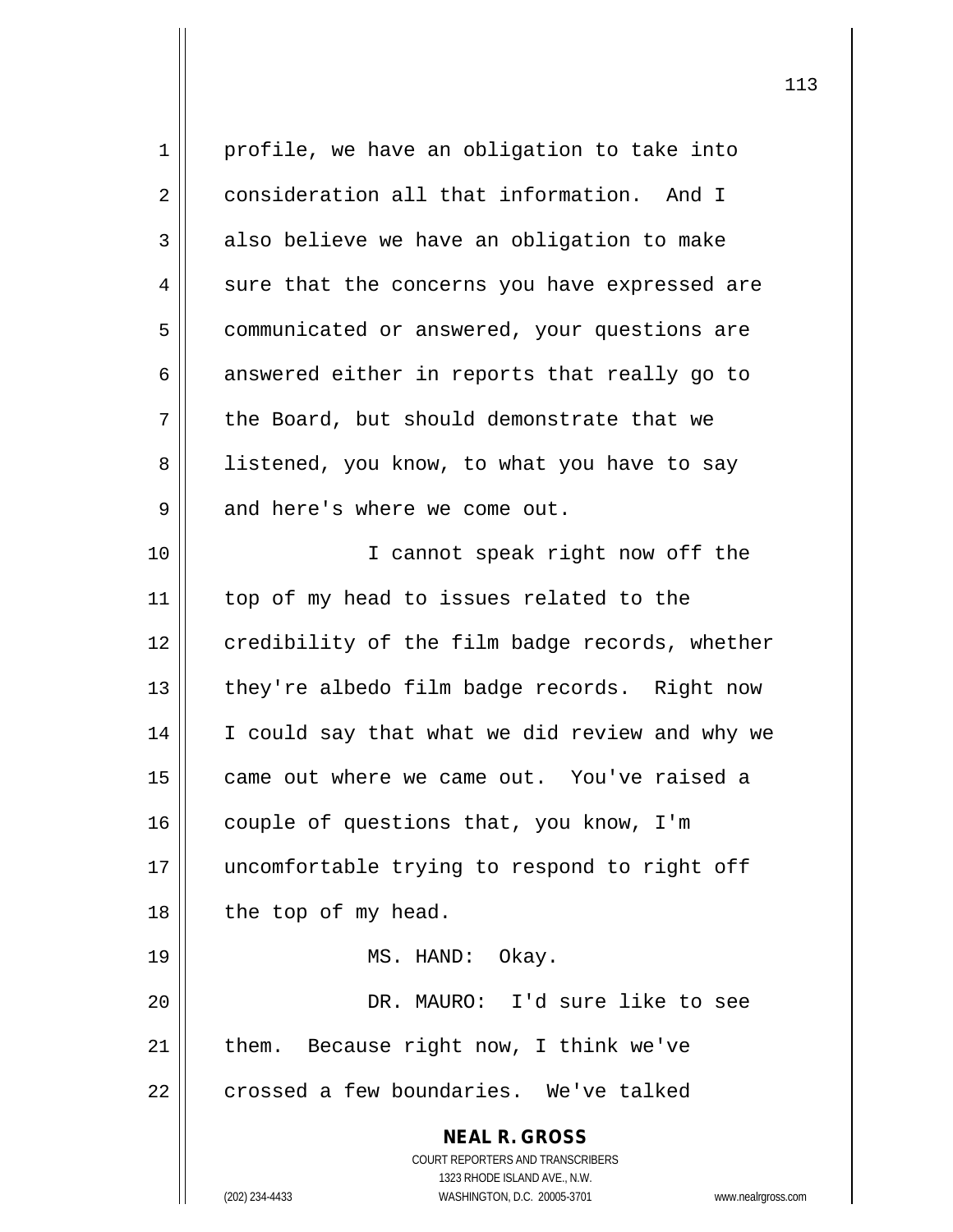| $\mathbf 1$ | neutron dosimetry and we talked photon                                                          |
|-------------|-------------------------------------------------------------------------------------------------|
| 2           | dosimetry. We also talked uranium contained                                                     |
| 3           | in glass material at a level that I can't tell                                                  |
| 4           | intuitively whether 10 to the fourth pica                                                       |
| 5           | curies per gram of uranium in glass is it's                                                     |
| 6           | just a no, never mind, though maybe it could                                                    |
| 7           | be something. I just don't know.                                                                |
| 8           | So, you know, I respect everything                                                              |
| 9           | that you're bringing up. Again, I think it                                                      |
| 10          | should be documented, it should be tracked and                                                  |
| 11          | we should have a response to it. That's what                                                    |
| 12          | I believe we have an obligation to do. And I                                                    |
| 13          | feel I have an obligation to the work group                                                     |
| 14          | and the Board to say that we looked into the                                                    |
| 15          | issues you raised and have a recommendation or                                                  |
| 16          | a finding related to these matters. Because                                                     |
| 17          | a lot of the things you've brought up are not                                                   |
| 18          | explicitly addressed in our work.                                                               |
| 19          | I agree. Thank you so<br>MS. HAND:                                                              |
| 20          | much.                                                                                           |
| 21          | And that's all that the workers                                                                 |
| 22          | and, you know, as an a advocate of the                                                          |
|             | <b>NEAL R. GROSS</b><br><b>COURT REPORTERS AND TRANSCRIBERS</b><br>1323 RHODE ISLAND AVE., N.W. |
|             | (202) 234-4433<br>WASHINGTON, D.C. 20005-3701<br>www.nealrgross.com                             |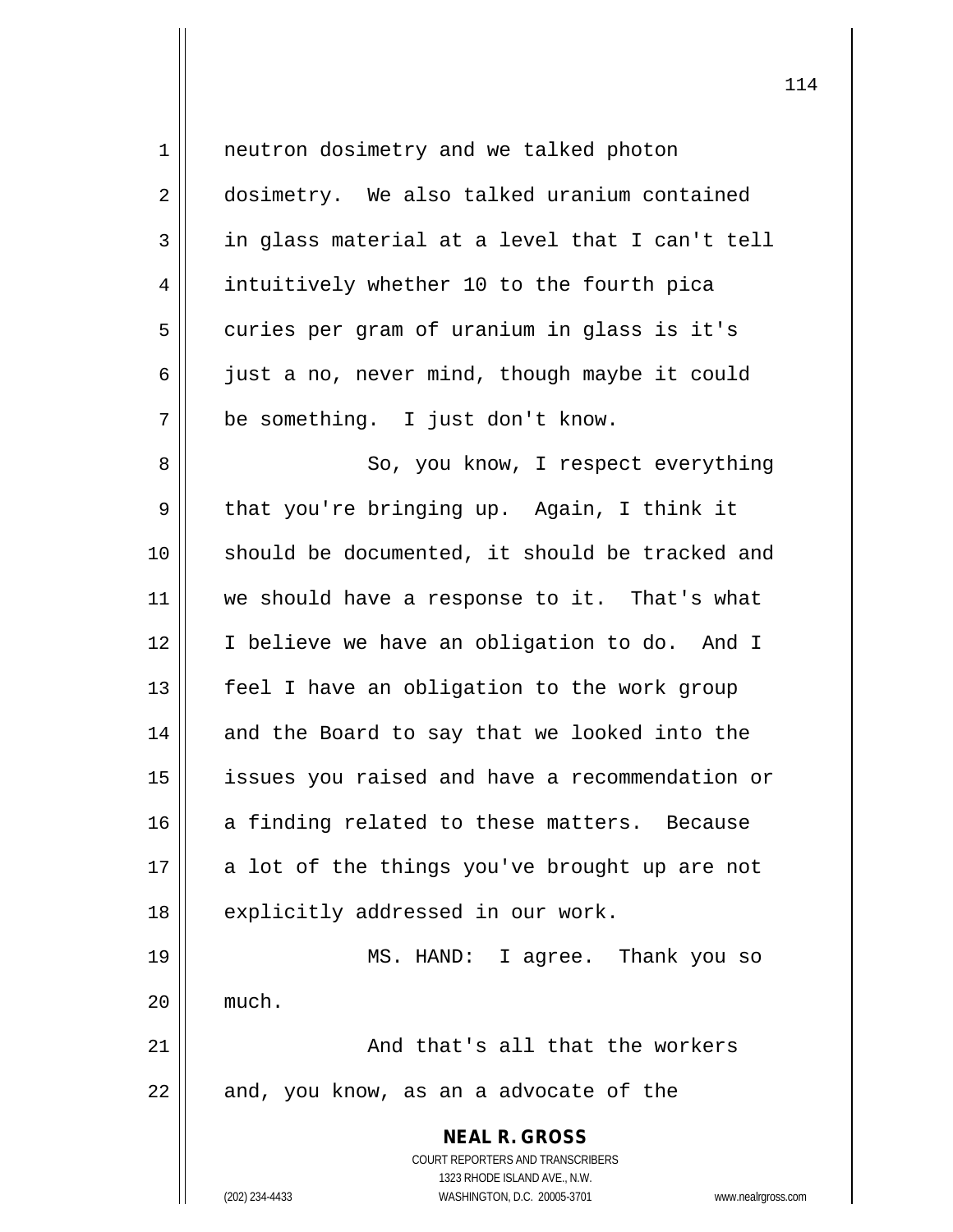1 workers, is all that we're requesting, is that 2 || you do attribute the doses at the Pinellas  $3 \parallel$  plant to the workers that they should receive.  $4 \parallel$  The way that their work process was, the way  $5 \parallel$  that they did their work product, we have 6 documentation from two security guards that 7 | came up to Ohio. They went through the 8 | "Christmas tree light." They were the only  $9 \parallel$  two out of 14 that lit up and they were both 10 from Pinellas plant. You know, so security 11 workers even got doses that were not 12 || addressed. But yet because, you know, you're 13 || saying, well, because they're not work process  $14$  | they wouldn't have had any doses. 15 || DR. MAURO: Right. 16 MS. HAND: We had maintenance 17 workers that got only 100 millirem when they 18 were on top of 108 cleaning up the tritium 19 dust that had been accumulated up there. You 20 | know, so how can they only have 100 millirem 21 when they actually had to physically clean up  $22$  | the dust and vacuum it, you know, every so

> COURT REPORTERS AND TRANSCRIBERS 1323 RHODE ISLAND AVE., N.W. (202) 234-4433 WASHINGTON, D.C. 20005-3701 www.nealrgross.com

**NEAL R. GROSS**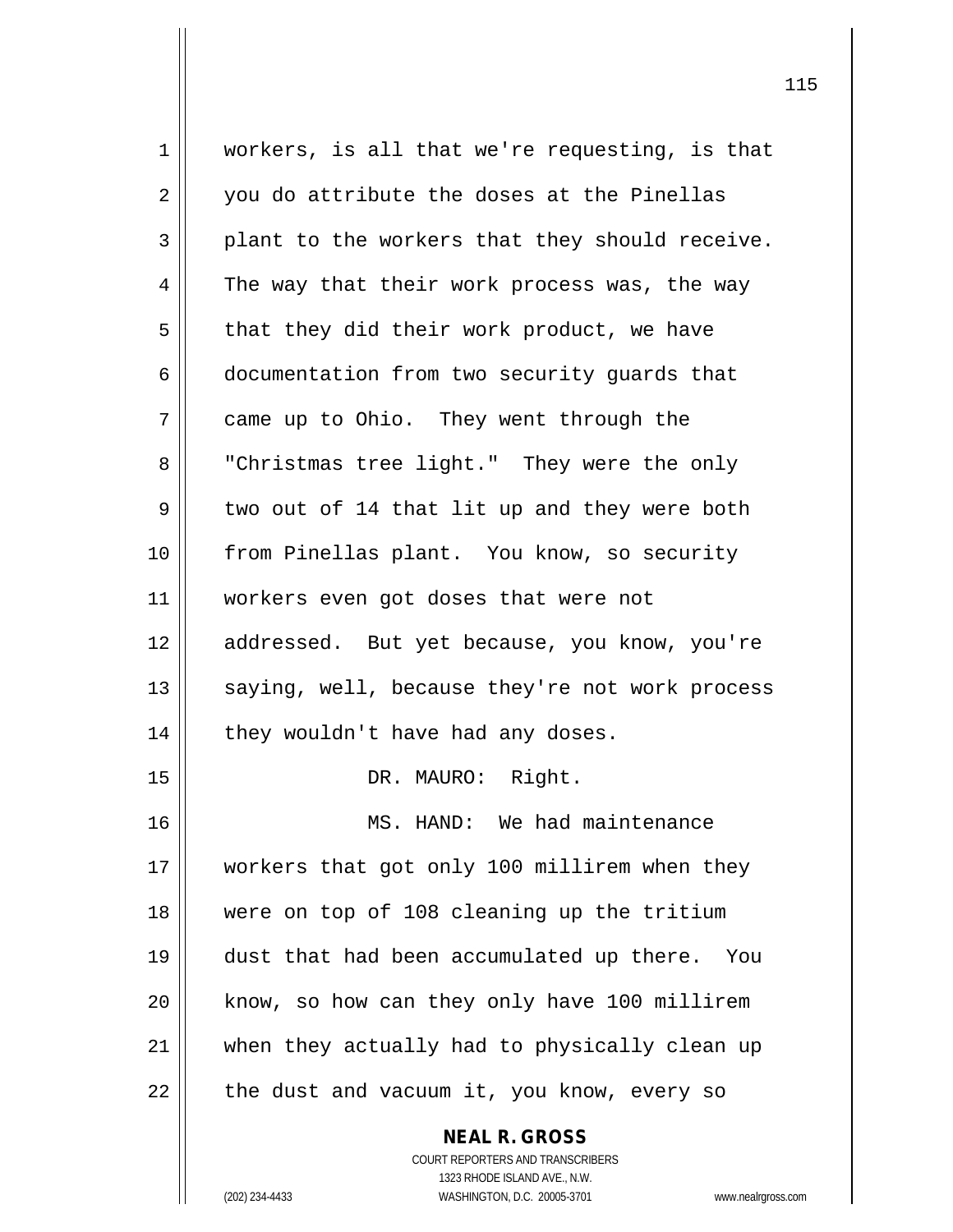| 1  | often, you know, in the upstairs?                                   |
|----|---------------------------------------------------------------------|
| 2  | We have a gentleman that was a                                      |
| 3  | welder that cut down the HEPA stack that had                        |
| 4  | radiation to it. They only gave him 100                             |
| 5  | millirem.                                                           |
| 6  | MR. KATZ: I think it would be                                       |
| 7  | great, Donna, if you would in a letter just                         |
| 8  | sort of lay out all these, including all these                      |
| 9  | incidents that have been reported to you and                        |
| 10 | spoken to people about, and send that in so                         |
| 11 | that it's on paper, you know, dated and on                          |
| 12 | record. And then we'll certainly be certain                         |
| 13 | that $SC&A$ , as well as $OCAS$ -- I mean, we'll                    |
| 14 | send it into OCAS. SC&A and will get it and                         |
| 15 | then they can look at those one-by-one and see                      |
| 16 | what's there.                                                       |
| 17 | MS. HAND: Well, is the protocol                                     |
| 18 | okay if I send it to both equally?                                  |
| 19 | MR. KATZ: Absolutely.                                               |
| 20 | MS. HAND: Send it to Phil?                                          |
| 21 | MR. KATZ: You can send it to all                                    |
| 22 | of us. You're absolutely welcome to do that.                        |
|    | <b>NEAL R. GROSS</b>                                                |
|    | COURT REPORTERS AND TRANSCRIBERS                                    |
|    | 1323 RHODE ISLAND AVE., N.W.                                        |
|    | (202) 234-4433<br>WASHINGTON, D.C. 20005-3701<br>www.nealrgross.com |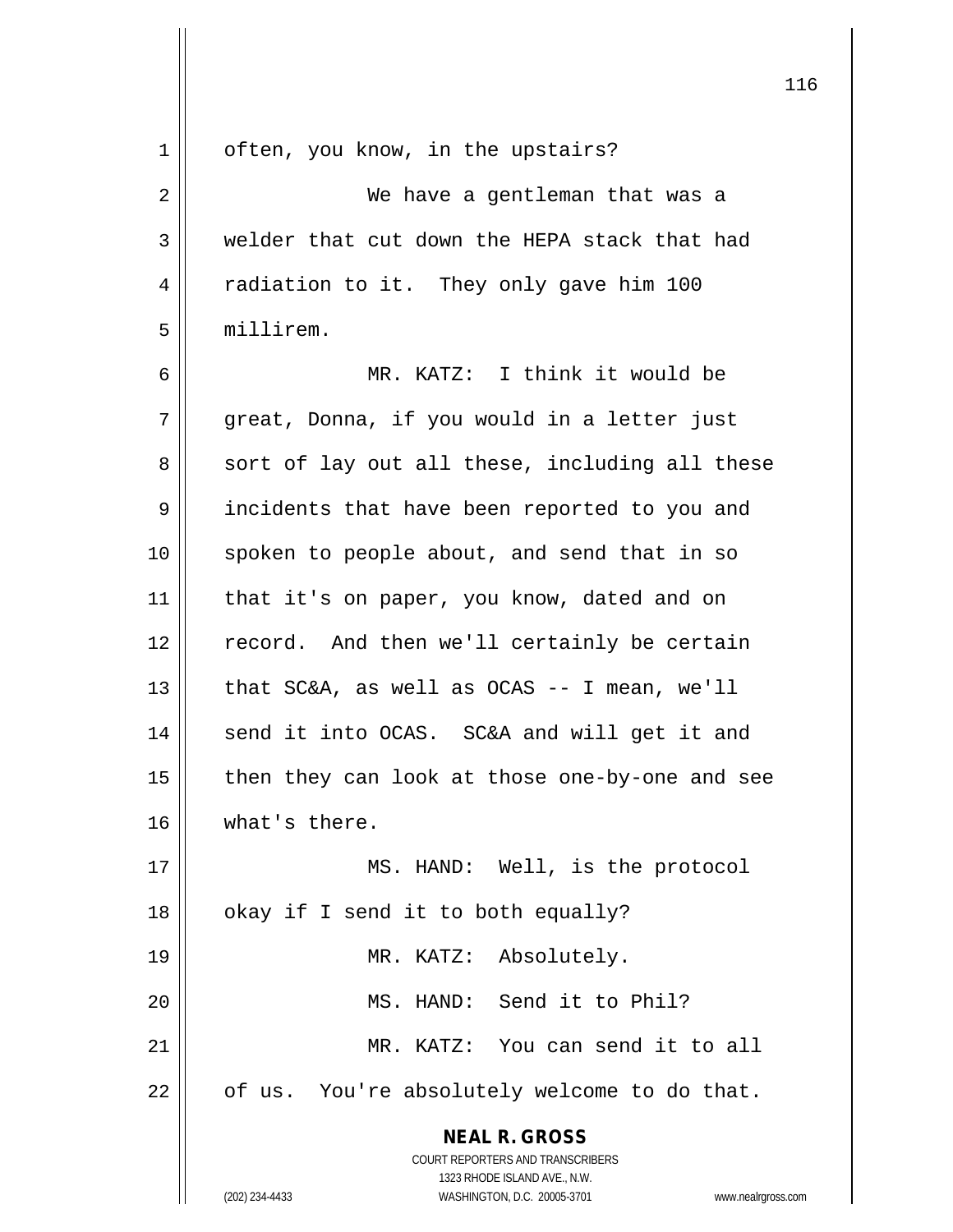| 1  | CHAIRMAN SCHOFIELD: Some of the                                                                     |
|----|-----------------------------------------------------------------------------------------------------|
| 2  | information you've sent me, I have sent on to                                                       |
| 3  | other people who are in better --                                                                   |
| 4  | MS. HAND: Thank you.                                                                                |
| 5  | MR. KATZ: If you send it to Phil,                                                                   |
| 6  | I'll make sure it gets to the right places.                                                         |
| 7  | CHAIRMAN SCHOFIELD: -- more                                                                         |
| 8  | knowledgeable than I am about the health                                                            |
| 9  | physics.                                                                                            |
| 10 | MS. HAND: Right.                                                                                    |
| 11 | CHAIRMAN SCHOFIELD: That's not my                                                                   |
| 12 | area of expertise, I'll tell you.                                                                   |
| 13 | MS. HAND: And the thing is, is                                                                      |
| 14 | that I know that they have a Pinellas                                                               |
| 15 | template. And that Pinellas template, they                                                          |
| 16 | only address the tritium at .9-something.                                                           |
| 17 | They do not address the neutrons at all. This                                                       |
| 18 | was neutrons generating plant. They had EBs.                                                        |
| 19 | You know, they actually did the testing of the                                                      |
| 20 | neutron triggers. And to say that it was                                                            |
| 21 | included, no, there was also neutrons that was                                                      |
| 22 | not included into their doses. Otherwise, why                                                       |
|    | <b>NEAL R. GROSS</b>                                                                                |
|    | COURT REPORTERS AND TRANSCRIBERS                                                                    |
|    | 1323 RHODE ISLAND AVE., N.W.<br>(202) 234-4433<br>WASHINGTON, D.C. 20005-3701<br>www.nealrgross.com |
|    |                                                                                                     |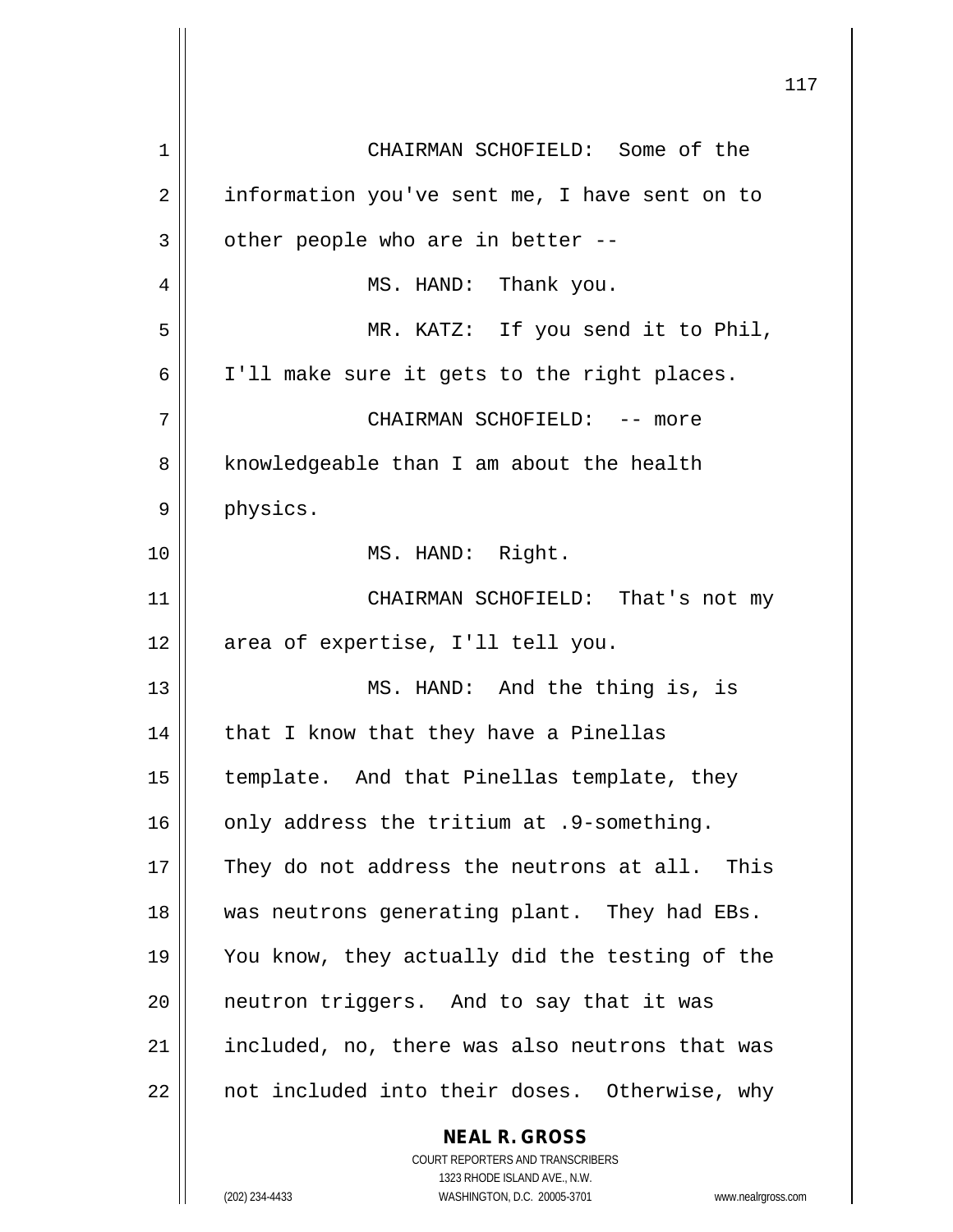| 1  | in the earlier years did they monitor                                                                                                                           |
|----|-----------------------------------------------------------------------------------------------------------------------------------------------------------------|
| 2  | plutonium and they monitored neutron? In the                                                                                                                    |
| 3  | technical basis document it even stipulates                                                                                                                     |
| 4  | the missed neutron doses, but yet and their                                                                                                                     |
| 5  | dose reconstruction people, underneath their                                                                                                                    |
| 6  | professional judgment, they do not apply this                                                                                                                   |
| 7  | to the workers.                                                                                                                                                 |
| 8  | MR. GLECKLER: I tried to explain                                                                                                                                |
| 9  | that with the unmonitored doses on that site.                                                                                                                   |
| 10 | MR. CALHOUN: I think the best                                                                                                                                   |
| 11 | course of action is really just to get the                                                                                                                      |
| 12 | documents and look at the technical documents                                                                                                                   |
| 13 | and respond to those.                                                                                                                                           |
| 14 | MEMBER CLAWSON: Hey, Phil, this                                                                                                                                 |
| 15 | is Brad.                                                                                                                                                        |
| 16 | CHAIRMAN SCHOFIELD: Yes, Brad?                                                                                                                                  |
| 17 | MEMBER CLAWSON: You know, it                                                                                                                                    |
| 18 | seems like a lot of this would have been                                                                                                                        |
| 19 | captured in a worker outreach. Have they had                                                                                                                    |
| 20 | that down to Pinellas? I think they did in                                                                                                                      |
| 21 | the earlier years, but I was just wondering.                                                                                                                    |
| 22 | MR. DARNELL: We actually had                                                                                                                                    |
|    | <b>NEAL R. GROSS</b><br>COURT REPORTERS AND TRANSCRIBERS<br>1323 RHODE ISLAND AVE., N.W.<br>(202) 234-4433<br>WASHINGTON, D.C. 20005-3701<br>www.nealrgross.com |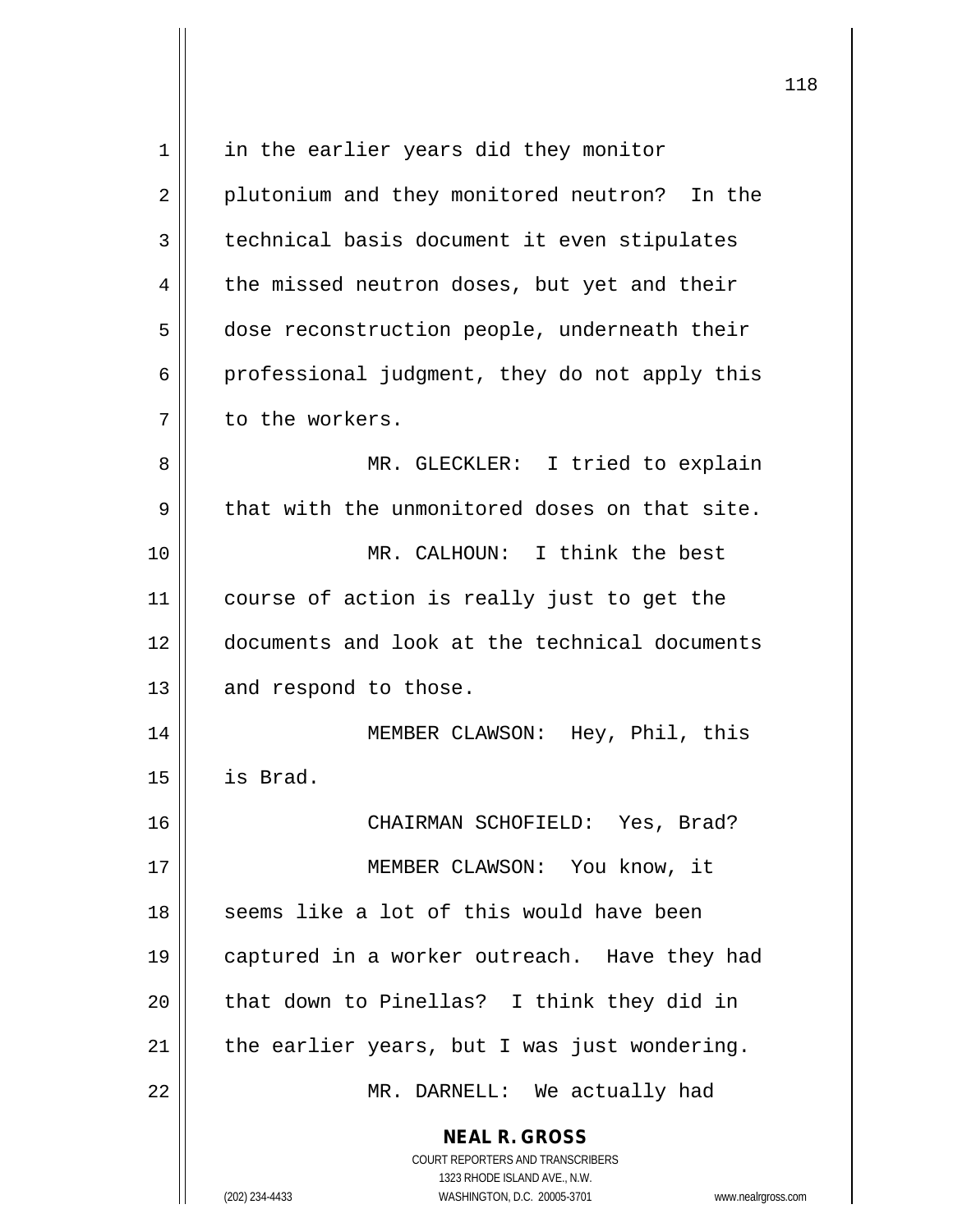| 1  | outreach meetings through last year. We       |
|----|-----------------------------------------------|
| 2  | haven't have any this year. But I was at      |
| 3  | Pinellas outreach meetings several times,     |
| 4  | including a day-long session to basically go  |
| 5  | through the technical basis document in       |
| 6  | relation to three different types of dose     |
| 7  | reconstruction so that the interested         |
| 8  | personnel could understand exactly how the    |
| 9  | dose reconstruction was done. That meeting    |
| 10 | was also attended by staffers from Senator    |
| 11 | Nelson's office.                              |
| 12 | DR. MAURO: Well, SC&A, Kathy                  |
| 13 | Demers and Abe Zwiten visited the site, spent |
| 14 | a few days interviewing and took notes. The   |
| 15 | degree to which they captured the material    |
| 16 | you're telling me, but perhaps not. And, you  |
| 17 | know, I think it's important and I'd have to  |
| 18 | talk to them. Unfortunately, they're not on   |
| 19 | the line. It may turn out that they do have   |
| 20 | some insight into the issues you're raising   |
| 21 | and that has been discussed. I don't know.    |
| 22 | The first thing I'm going to do               |

COURT REPORTERS AND TRANSCRIBERS 1323 RHODE ISLAND AVE., N.W. (202) 234-4433 WASHINGTON, D.C. 20005-3701 www.nealrgross.com

**NEAL R. GROSS**

 $\mathbf{I}$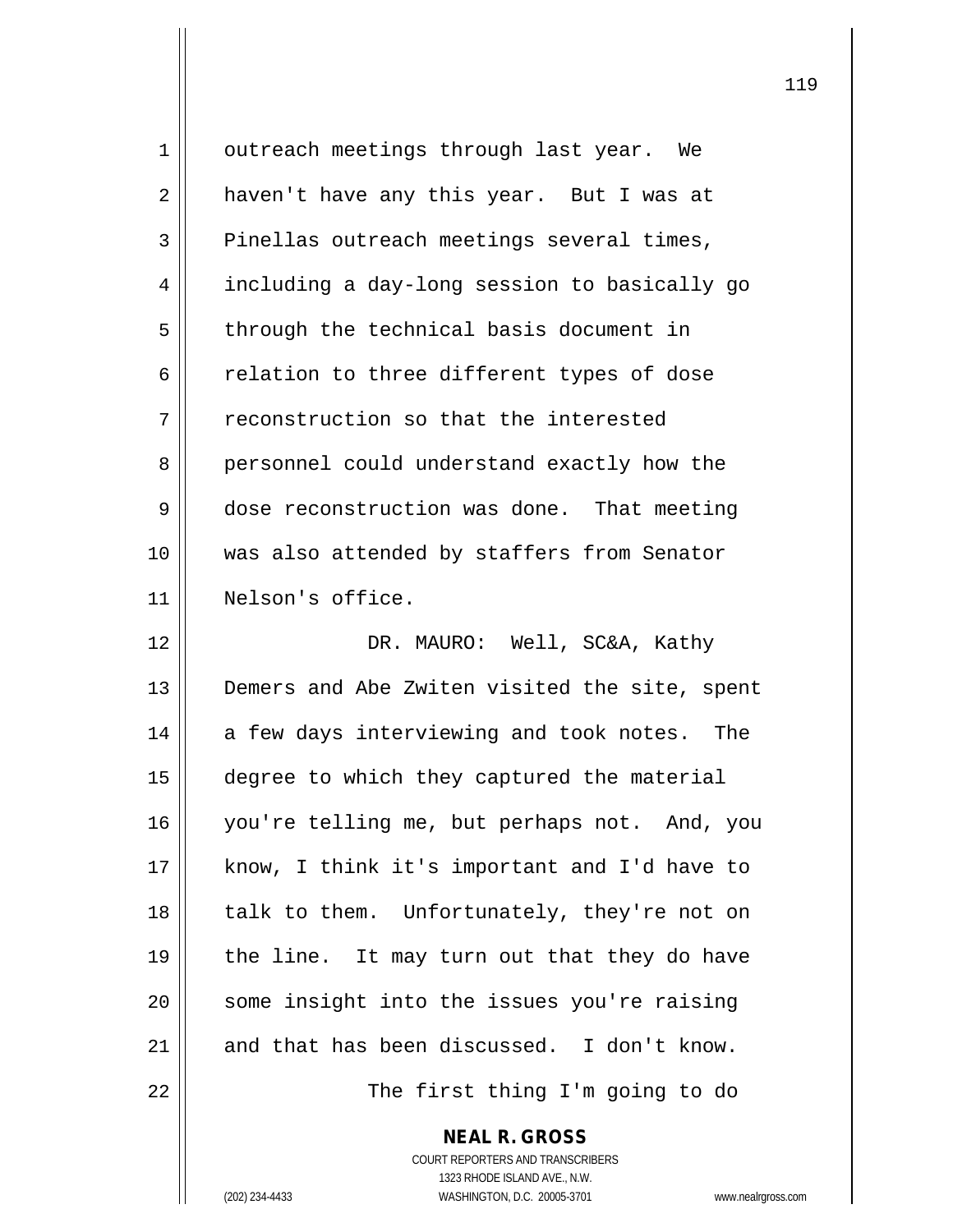| 1  | when I get back to the office is talk to them.                                                      |
|----|-----------------------------------------------------------------------------------------------------|
| 2  | Because I don't think we have -- whether our                                                        |
| 3  | interview notes -- let me see. Hold on a                                                            |
| 4  | second. Give me one second. Sometimes the                                                           |
| 5  | interview notes don't --                                                                            |
| 6  | MEMBER PRESLEY: Hey, Phil, this                                                                     |
| 7  | is Bob Presley, while John's looking for his                                                        |
| 8  | notes.                                                                                              |
| 9  | DR. MAURO: Yes, they're here.                                                                       |
| 10 | You know what would be very helpful to us? I                                                        |
| 11 | can't give you a work group, but we have an                                                         |
| 12 | attachment that's called attachment 2. It's                                                         |
| 13 | on the web; it's cleared, and it has a summary                                                      |
| 14 | of interview notes that reflects SC&A's                                                             |
| 15 | interview along with the other's that -- I'm                                                        |
| 16 | going to read this again, of course. But we                                                         |
| 17 | may have missed something that might be very                                                        |
| 18 | important. We're receptive to that.                                                                 |
| 19 | CHAIRMAN SCHOFIELD: There is                                                                        |
| 20 | another point that I'd like to make, and this                                                       |
| 21 | is not an uncommon thing in a number of                                                             |
| 22 | facilities about people being told their                                                            |
|    | <b>NEAL R. GROSS</b><br>COURT REPORTERS AND TRANSCRIBERS                                            |
|    | 1323 RHODE ISLAND AVE., N.W.<br>(202) 234-4433<br>WASHINGTON, D.C. 20005-3701<br>www.nealrgross.com |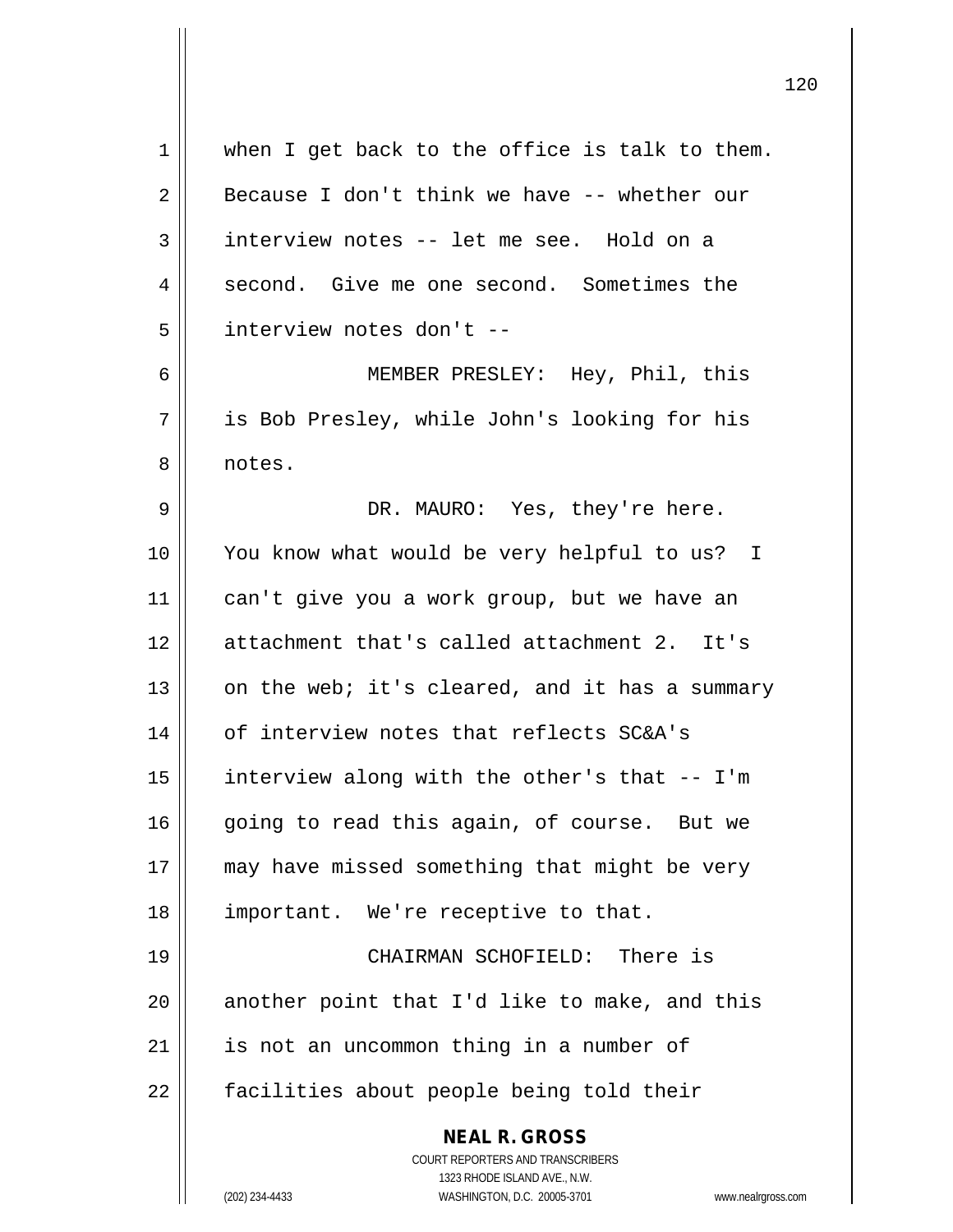**NEAL R. GROSS** COURT REPORTERS AND TRANSCRIBERS 1323 RHODE ISLAND AVE., N.W. 1 badges behind and stuff. And I'm not denying  $2 \parallel$  that it went on. We know of some facilities, 3 | I truly believe some facilities, that they  $4 \parallel$  were told to do this, but that is a negative.  $5 \parallel$  And it is very hard to prove that negative.  $6 \parallel$  Who did, who didn't, how much dose they  $7 \parallel$  missed. And that is one of the most difficult 8 || things when you have the claimants, the people  $9 \parallel$  saying, well, this went on and then you have 10 || to go back and try and figure out which of 11 || these people were. So it is a difficult 12 problem for the health physicist and for the 13 || Board to deal with in trying to determine how 14 || much dosage was missed, how many people this 15 || affected. You know, I mean, it's a difficult 16 problem. It really is. And I wish that 17 || anybody knew a real good way of handling this. 18 MR. KATZ: Bob? Were you trying 19 to get a word in Bob Presley? 20 MEMBER PRESLEY: Yes. I think we 21 || ought to wait and let's see what these papers  $22$  | say. I'm real interested in seeing what the

(202) 234-4433 WASHINGTON, D.C. 20005-3701 www.nealrgross.com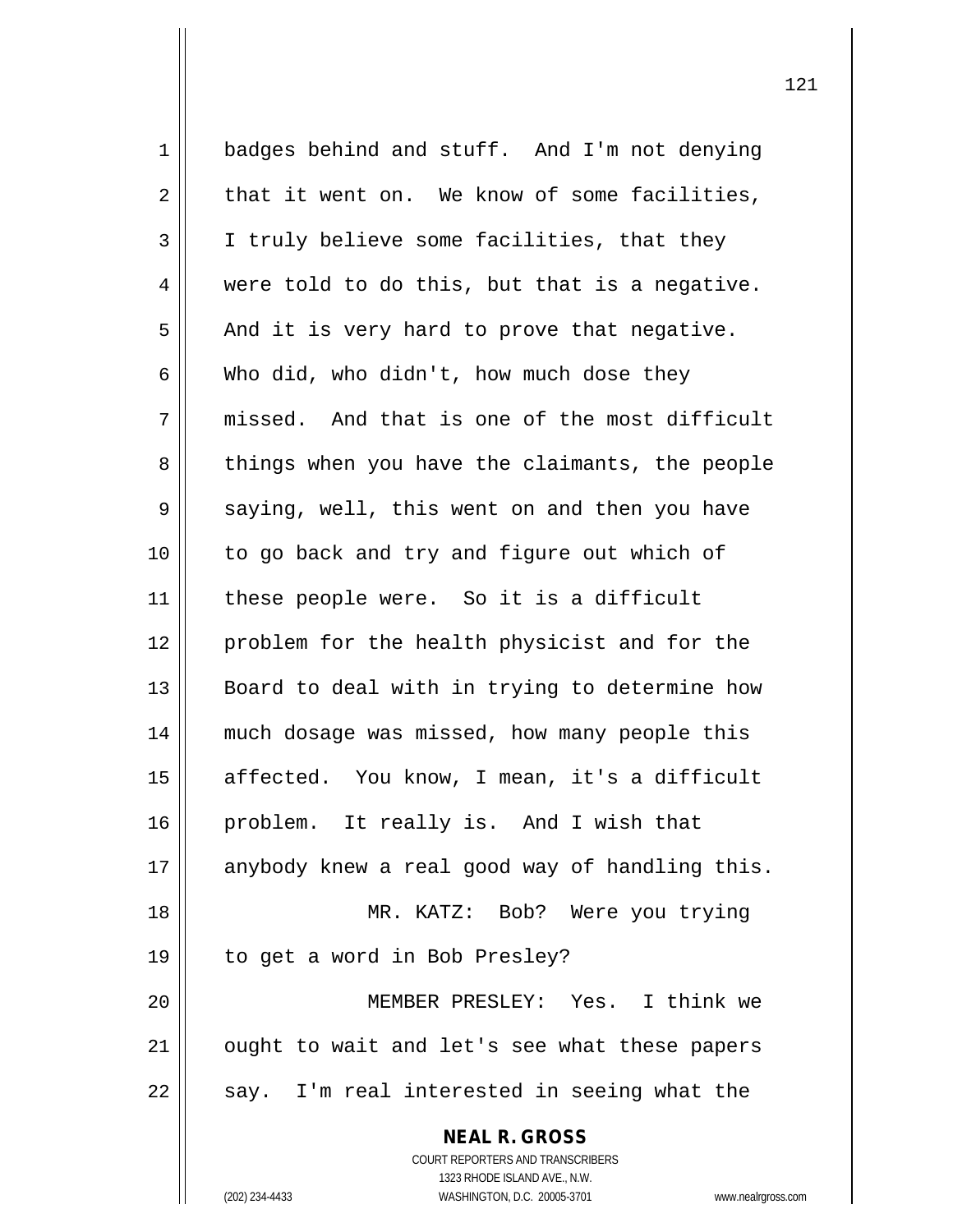1 || lady's brought up versus the interviews. So 2 || we ought to go ahead and wait and let's see 3 what this stuff is.

4 MS. HAND: I also know that the 5 | REMS database that you can get on line for the  $6 \parallel$  Pinellas plant. If you go to Pinellas plant  $7 \parallel$  -- or Lockheed only goes to 1990 and then 8 || again in 1994. There's two. But that's a  $9 \parallel$  batch of data. And in there, they even had 10 || one that goes '08. So this is during the last 11 | years and during the decontamination years. 12 || And then go to the REMS data everything and  $13$  | they showed that. And they show that the 14 majority of it is within the 30 to 250 range 15 | during that time and everything. But whenever 16 || you try to get the REMS data of years before 17 || that, it is not there. And these would be the 18 batch doses. Again, according to the 19 guidelines that established that if NIOSH 20 || cannot find, you know, documentation to refute  $21$  what the claimant has been saying, then the 22  $\parallel$  error is on the side of the claimant. And the

> COURT REPORTERS AND TRANSCRIBERS 1323 RHODE ISLAND AVE., N.W. (202) 234-4433 WASHINGTON, D.C. 20005-3701 www.nealrgross.com

**NEAL R. GROSS**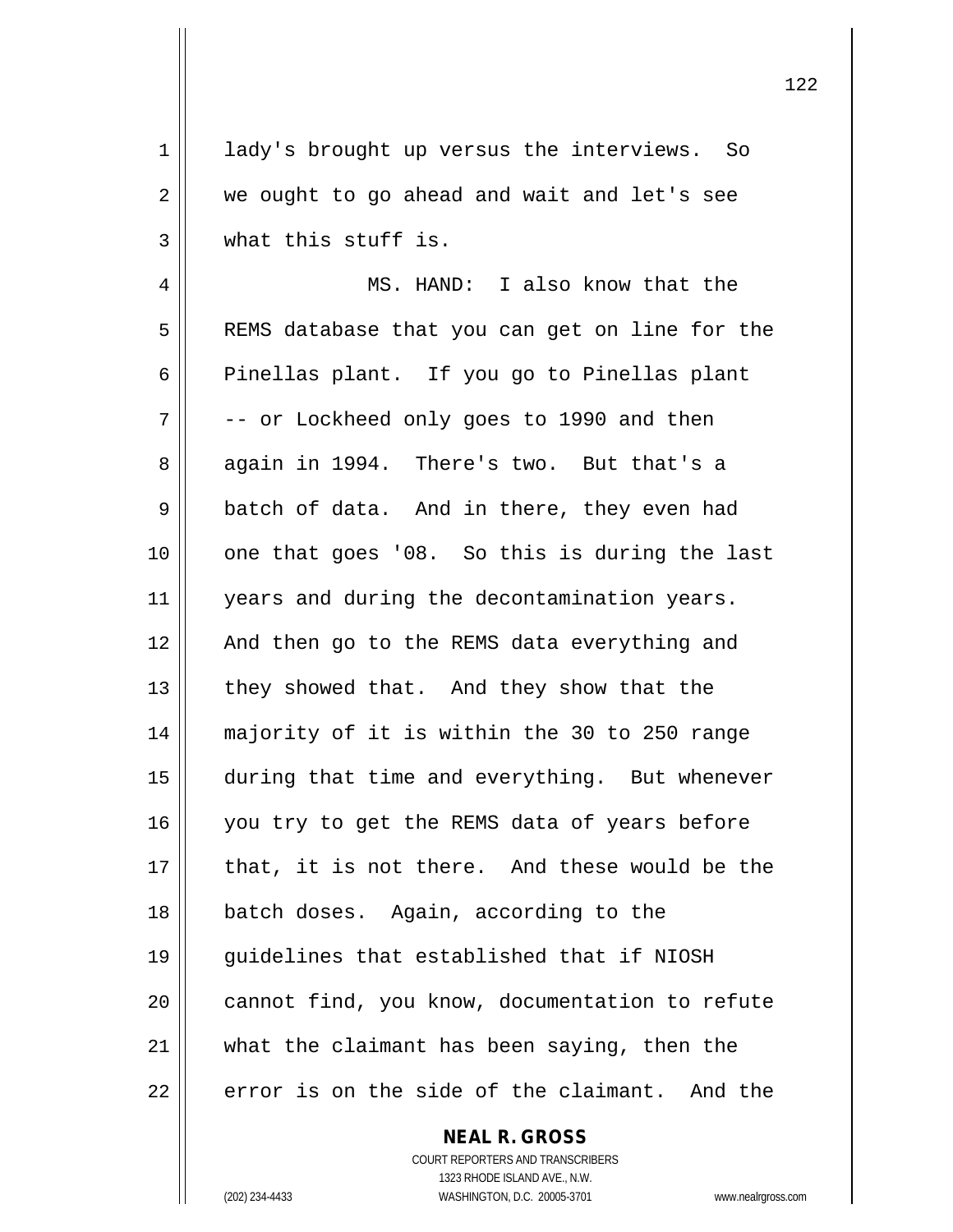| 1  | information that we give when we do the OCAS   |
|----|------------------------------------------------|
| 2  | closeout interview is being ignored by NIOSH.  |
| 3  | They are ignoring all of the claimant          |
| 4  | information. They're saying, well, you did     |
| 5  | not consider this. I actually did this.        |
| 6  | For example, the guy that did the              |
| 7  | actual cutting down of the stack. He informed  |
| 8  | them, I cut down the stack and you're telling  |
| 9  | me I don't have it? And he had myelodysplasia  |
| 10 | syndrome, which is a leukemia. He didn't make  |
| 11 | it.                                            |
| 12 | MR. KATZ: Donna, you're also                   |
| 13 | welcome to provide information about           |
| 14 | individual cases from people who told you      |
| 15 | about their individual dose reconstructions    |
| 16 | and so on. I mean, another role that John      |
| 17 | mentioned at one point in this meeting is they |
| 18 | also review a sample of individual dose        |
| 19 | reconstructions. They're not going to review   |
| 20 | the ones necessarily that you raise, because   |
| 21 | they review random samples of these. But the   |
| 22 | issues that you raise, if there's issues there |
|    | <b>NEAL R. GROSS</b>                           |

COURT REPORTERS AND TRANSCRIBERS 1323 RHODE ISLAND AVE., N.W. (202) 234-4433 WASHINGTON, D.C. 20005-3701 www.nealrgross.com

 $\prod$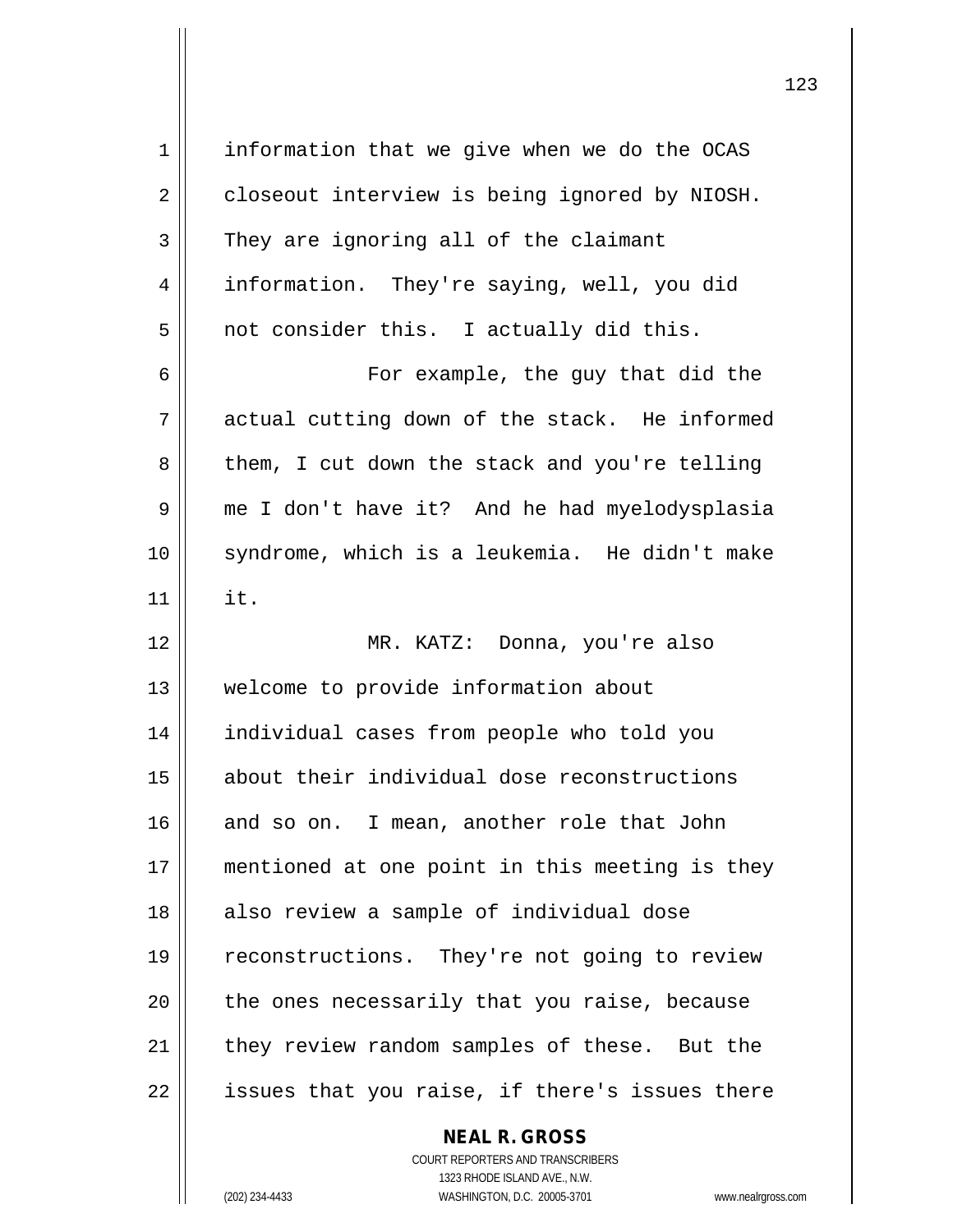| $\mathbf 1$ | that need to be looked at, that's something                                                         |
|-------------|-----------------------------------------------------------------------------------------------------|
| 2           | else. It's really better not to be raising                                                          |
| 3           | individual issues --                                                                                |
| 4           | MS. HAND: Correct.                                                                                  |
| 5           | MR. KATZ: $--$ on the telephone,                                                                    |
| 6           | because these people all have a right to their                                                      |
| 7           | privacy.                                                                                            |
| 8           | MS. HAND: Correct. I understand                                                                     |
| 9           | that very much. So, thank you for your time.                                                        |
| 10          | Thank you for allowing me to speak.                                                                 |
| 11          | MR. KATZ: Thank you, Donna, for                                                                     |
| 12          | coming.                                                                                             |
| 13          | CHAIRMAN SCHOFIELD: Well, I guess                                                                   |
| 14          | we'll see what these documents tell us and at                                                       |
| 15          | that $point$ --                                                                                     |
| 16          | MEMBER CLAWSON: Phil?                                                                               |
| 17          | CHAIRMAN SCHOFIELD: Yes.                                                                            |
| 18          | MEMBER CLAWSON: I think now John                                                                    |
| 19          | says that he's going to look into it and so                                                         |
| 20          | forth. I just want to make sure because they                                                        |
| 21          | are working on this. We don't have to task                                                          |
| 22          | them with anything more, but I'd just like to                                                       |
|             | <b>NEAL R. GROSS</b>                                                                                |
|             | COURT REPORTERS AND TRANSCRIBERS                                                                    |
|             | 1323 RHODE ISLAND AVE., N.W.<br>WASHINGTON, D.C. 20005-3701<br>(202) 234-4433<br>www.nealrgross.com |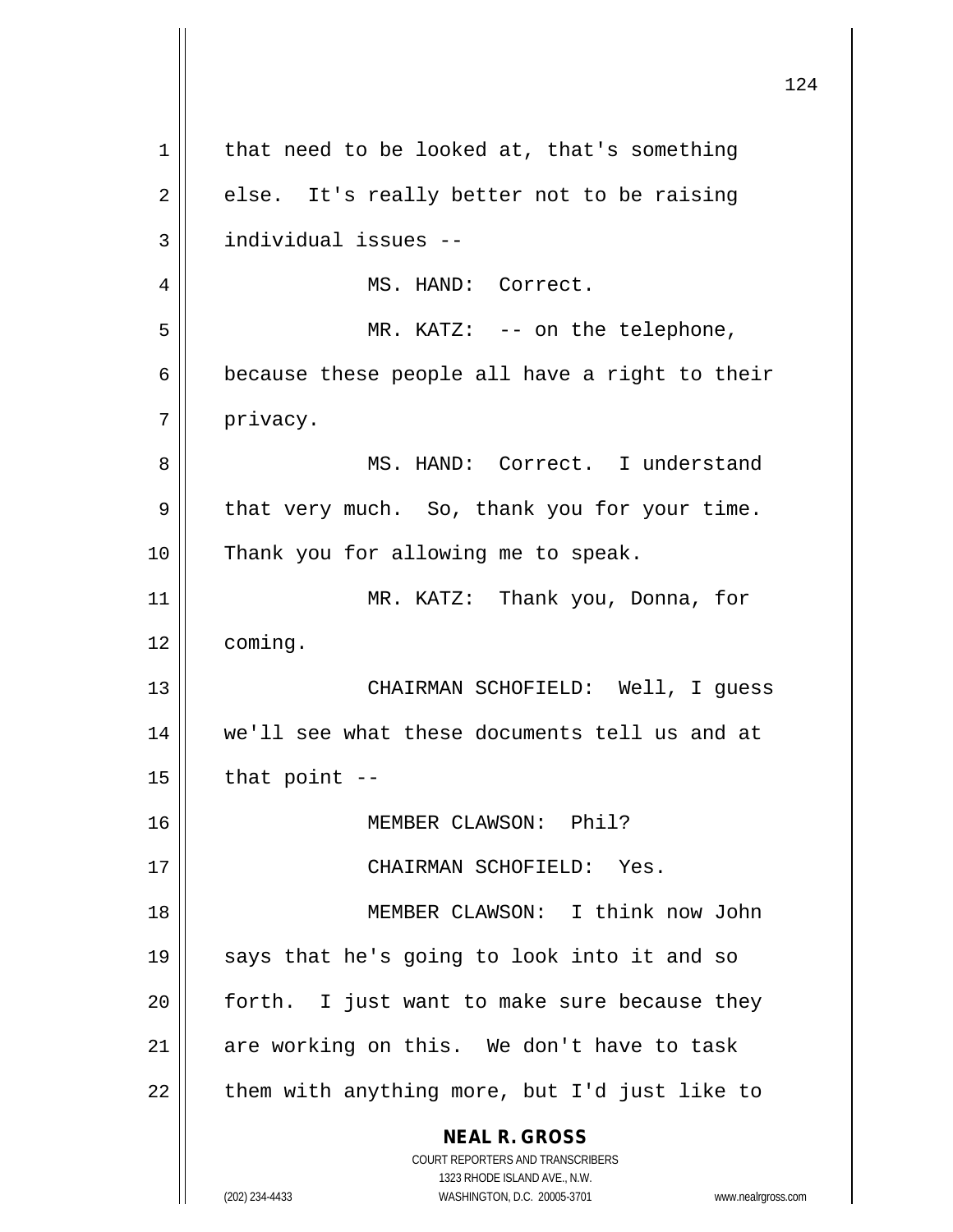| 1  | kind of echo what Mr. Presley had said that we           |
|----|----------------------------------------------------------|
| 2  | look into this documentation and also the                |
| 3  | interview notes and so forth.                            |
| 4  | MR. KATZ: Brad, this is already                          |
| 5  | within the scope of what they've already been            |
| 6  | tasked with.                                             |
| 7  | MEMBER CLAWSON: Okay. I just                             |
| 8  | wanted to make sure.                                     |
| 9  | MR. KATZ: Yes. Thank you.                                |
| 10 | DR. MAURO: I'd like, yes, to make                        |
| 11 | sure that I understand what our action item              |
| 12 | is. My understanding right now is that                   |
| 13 | there's one action I'm going to take right               |
| 14 | away, and that is to talk to folks that                  |
| 15 | prepared attachment 2 to our review of the               |
| 16 | site profile. I took notes on everything you             |
| 17 | described, as best I could, talking about the            |
| 18 | extent to which that's captured or was                   |
| 19 | discussed. I'll review it. So that's not                 |
| 20 | very extensive. And I could actually get back            |
| 21 | to the work group about, you know, the degree            |
| 22 | to which SC&A has explored some of these                 |
|    | <b>NEAL R. GROSS</b><br>COURT REPORTERS AND TRANSCRIBERS |

1323 RHODE ISLAND AVE., N.W.

 $\begin{array}{c} \hline \end{array}$ 

(202) 234-4433 WASHINGTON, D.C. 20005-3701 www.nealrgross.com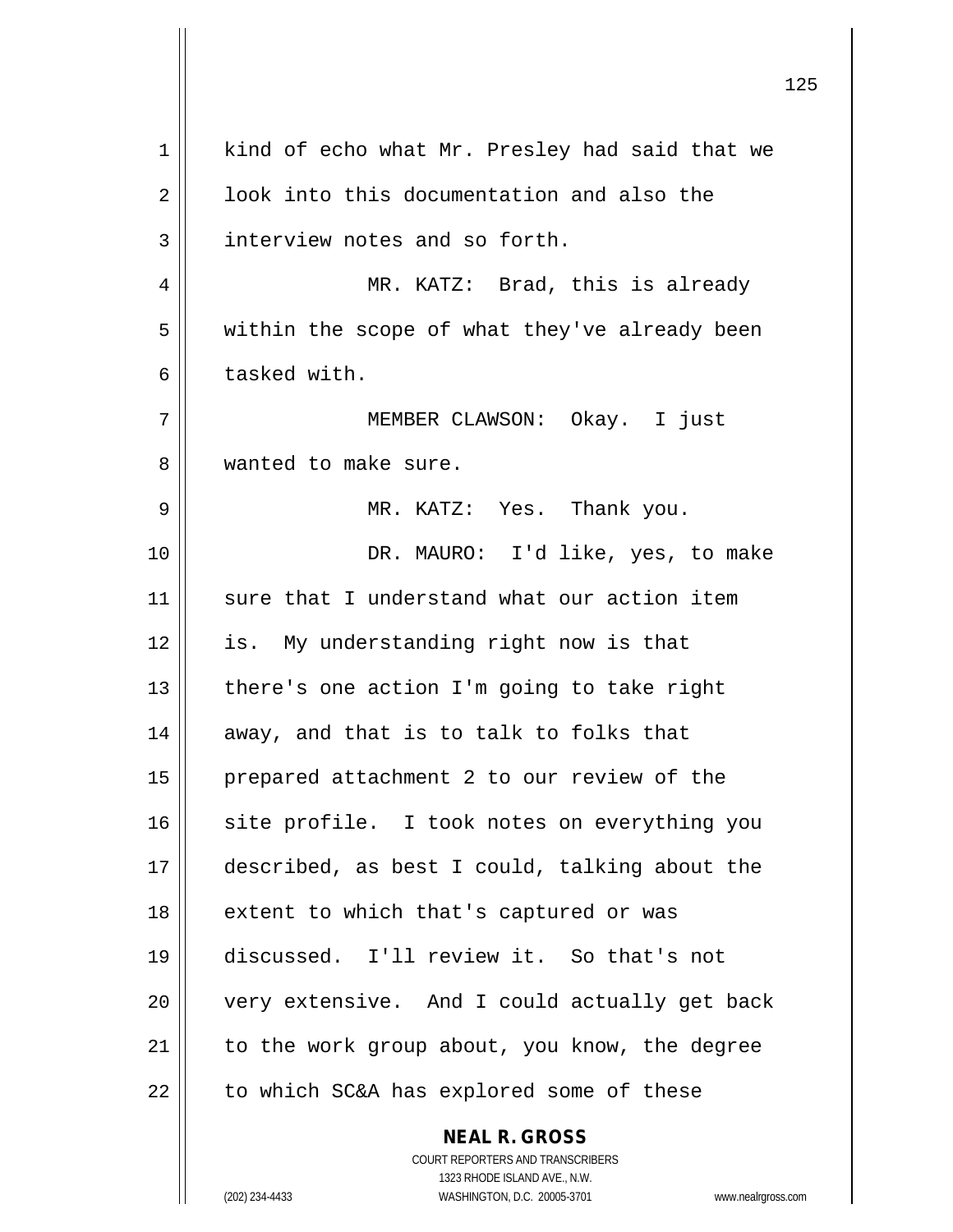**NEAL R. GROSS** COURT REPORTERS AND TRANSCRIBERS 1323 RHODE ISLAND AVE., N.W. (202) 234-4433 WASHINGTON, D.C. 20005-3701 www.nealrgross.com 1 issues as part of our interview process. And  $2 \parallel$  that will be the end of it, and that's going  $3 \parallel$  to relatively quick and minor, the level of  $4 \parallel$  that. 5 When you do deliver your material, 6 | I'm assuming that what shows up to everyone  $7$  || involved, we have the green light to take a  $8 \parallel$  look at it within the context of the issues  $9 \parallel$  that were raised. So those are my two action 10 items. 11 MEMBER PRESLEY: This is Bob 12 || Presley. SC&A and NIOSH is also going to get 13  $\parallel$  a copy of this, aren't they? 14 MR. KATZ: Bob, the working group  $15 \parallel$  will, too. 16 || MEMBER PRESLEY: Thank you. 17 CHAIRMAN SCHOFIELD: You got 18 || anything else to add, Brad? 19 MEMBER PRESLEY: Yes. No, not at  $20$  || that time. Can't get my phone off mute. 21 Sorry. 22 CHAIRMAN SCHOFIELD: Okay. Then I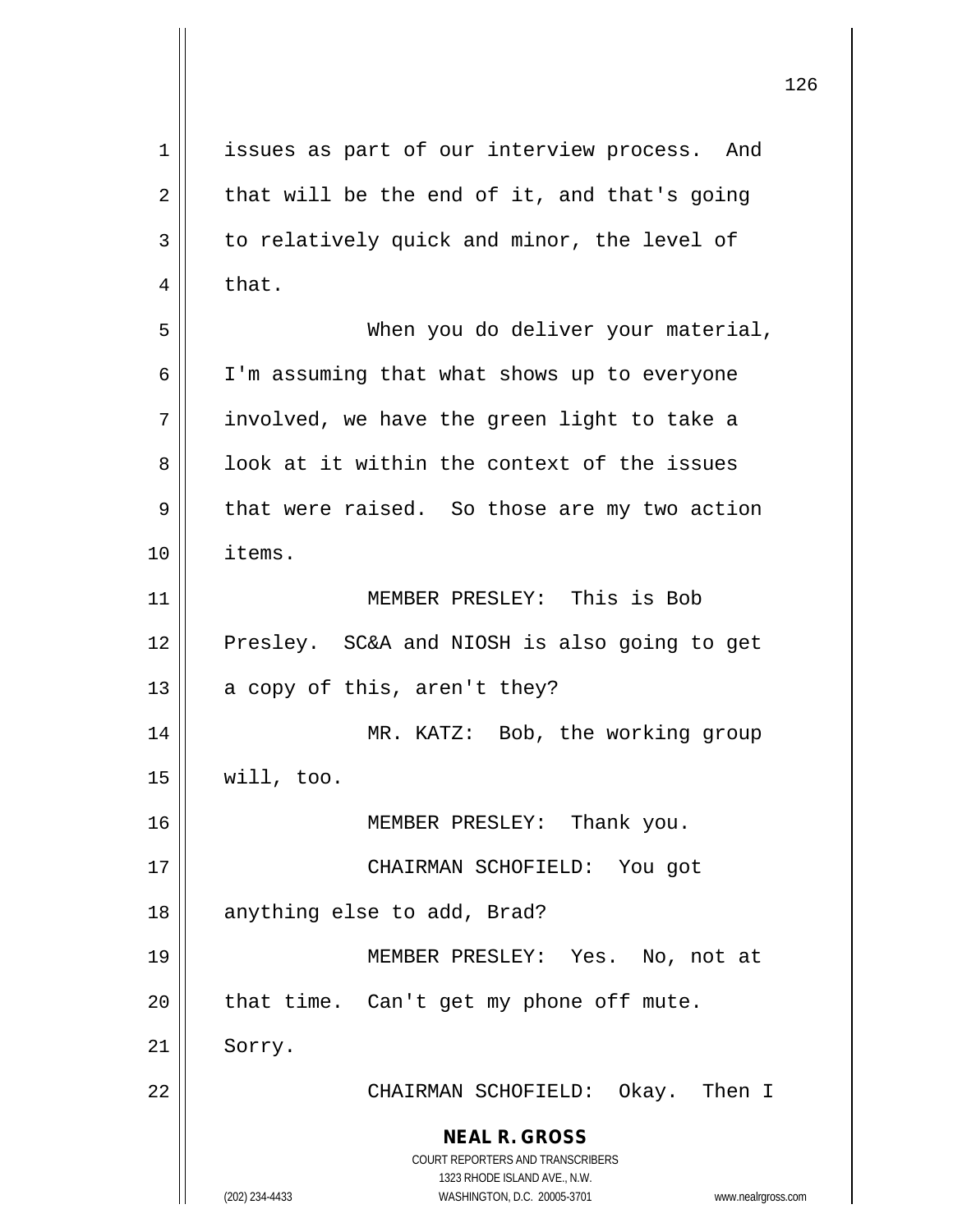**NEAL R. GROSS** COURT REPORTERS AND TRANSCRIBERS 1323 RHODE ISLAND AVE., N.W. (202) 234-4433 WASHINGTON, D.C. 20005-3701 www.nealrgross.com  $1 \parallel$  think that's -- Go ahead. 2 MR. KATZ: Yes? 3 PARTICIPANT: I have a question. 4 I'm a public caller. I had a question 5 | regarding item No. 8. 6 MR. KATZ: Yes, item No. 8. You 7 mean potential for miss-dose completed in 8 uranium? 9 || PARTICIPANT: And of uranium 10 contamination, uranium beds used to store 11 tritium? 12 MR. KATZ: Yes. Yes, go on with 13 | your question. 14 PARTICIPANT: Okay. I wanted to 15 | know, you said something about 5,000 DPM is  $16$  suspect. Is that what you said? 17 DR. MAURO: Oh, yes. This is John 18 Mauro from SC&A. We came across some records 19 || that were handwritten and it appeared that  $20$  | from looking it the number was  $5,000$ . And we  $21$  | tried to figure out what we were looking at. 22 || And our best guess is DPM are 100 centimeters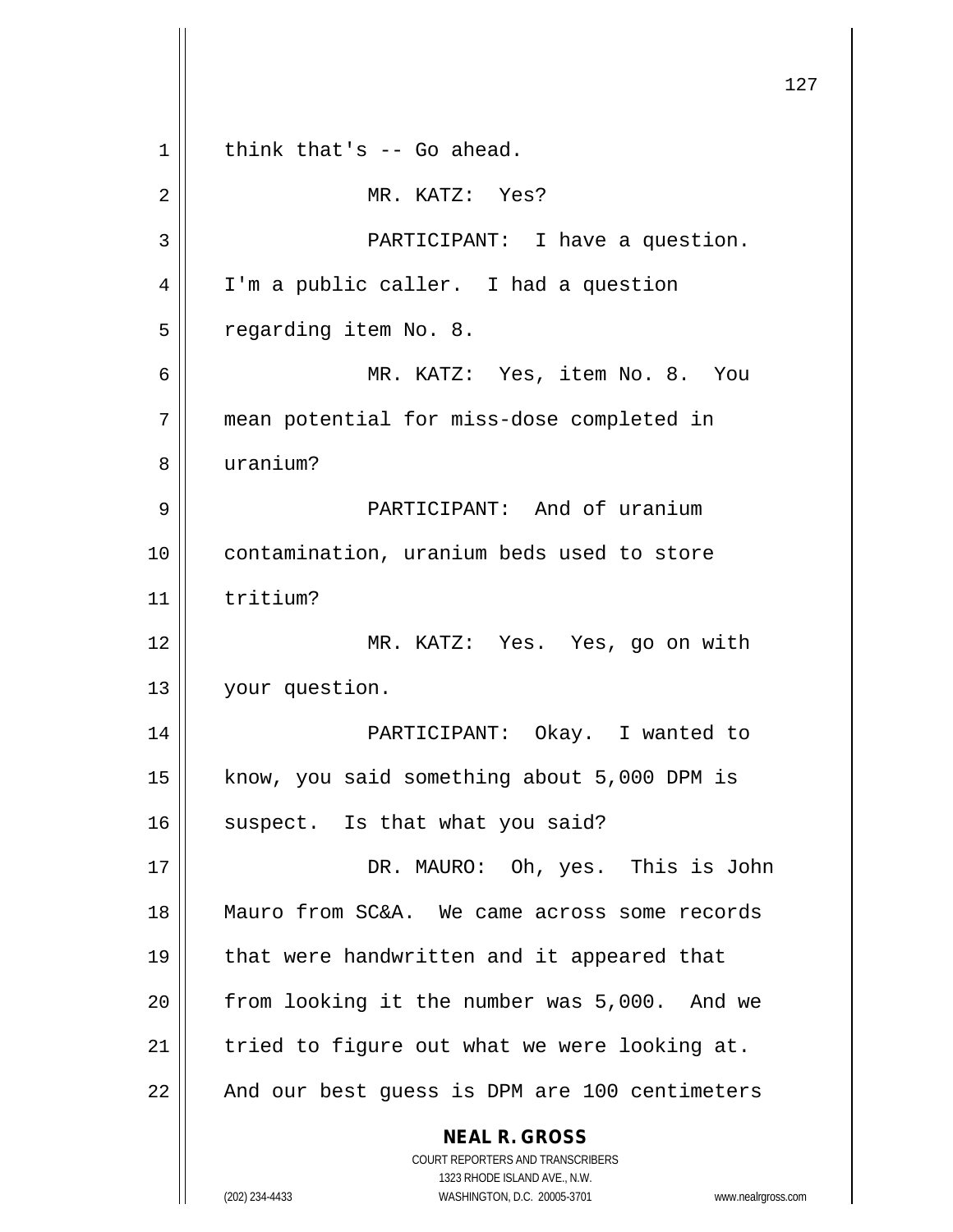| 1  | squared. It's very common, when a person       |
|----|------------------------------------------------|
| 2  | takes a sample of a surface that's             |
| 3  | contaminated with radioactivity, they'll take  |
| 4  | a little piece of cloth or paper and smear it, |
| 5  | which would pick up the contamination on the   |
| 6  | surface. And they count the amount of          |
| 7  | radioactivity that's on that smear, or piece   |
| 8  | of paper. It's standard procedure to look for  |
| 9  | surface contamination.                         |
| 10 | We don't know what those numbers               |
| 11 | were, but the context in which we read the     |
| 12 | handwritten document seemed to indicate that   |
| 13 | it might have been 5,000 DPM or 100            |
| 14 | centimeters squared of surface area of         |
| 15 | possibly uranium. And when we saw that, we     |
| 16 | said, gee, we feel like we have an obligation  |
| 17 | to bring that to the attention of NIOSH and    |
| 18 | the work group. And then we also had some      |
| 19 | information that it looks like perhaps these   |
| 20 | uranium beds that were used to store tritium   |
| 21 | might have been cut. So you put those two      |
| 22 | things together, you say, maybe there was some |
|    |                                                |

COURT REPORTERS AND TRANSCRIBERS 1323 RHODE ISLAND AVE., N.W. (202) 234-4433 WASHINGTON, D.C. 20005-3701 www.nealrgross.com

**NEAL R. GROSS**

 $\mathsf{II}$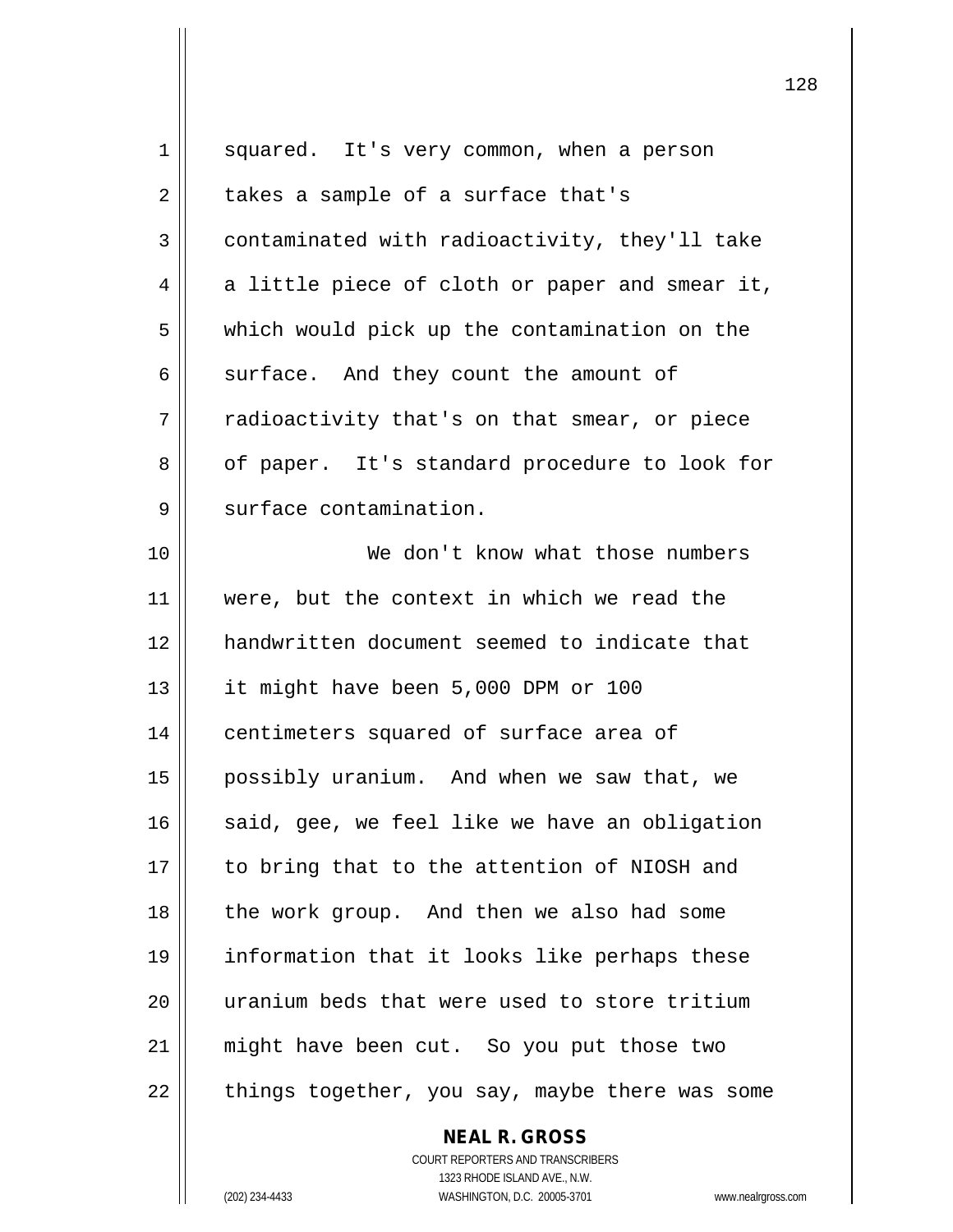|             |                                                                                          | 12 |
|-------------|------------------------------------------------------------------------------------------|----|
|             |                                                                                          |    |
| $\mathbf 1$ | potential for the generation of uranium                                                  |    |
| 2           | particulate material that sort of settled out                                            |    |
| 3           | on some surfaces.                                                                        |    |
| 4           | Subsequent to that, we found out                                                         |    |
| 5           | that that particular document that we saw was                                            |    |
| 6           | not applicable to Pinellas, but to a guess a                                             |    |
| 7           | pilot plant for Pinellas that was located in                                             |    |
| 8           | Milwaukee. That resolved our issue.                                                      |    |
| 9           | PARTICIPANT: Okay. Now you                                                               |    |
| 10          | mentioned a product called scandium and erbium                                           |    |
| 11          | in this report?                                                                          |    |
| 12          | MR. DARNELL: Those were our                                                              |    |
| 13          | potential tritides for the site.                                                         |    |
| 14          | Okay. And you found<br>PARTICIPANT:                                                      |    |
| 15          | none of those potential tritides at Pinellas                                             |    |
| 16          | plant?                                                                                   |    |
| 17          | CHAIRMAN SCHOFIELD: No, those                                                            |    |
| 18          | were found at Pinellas.                                                                  |    |
| 19          | PARTICIPANT: Okay. All right.                                                            |    |
| 20          | So you did find scandium and erbium at the                                               |    |
| 21          | Pinellas plant, but that was not part of that                                            |    |
| 22          | item?                                                                                    |    |
|             | <b>NEAL R. GROSS</b><br>COURT REPORTERS AND TRANSCRIBERS<br>1323 RHODE ISLAND AVE., N.W. |    |
|             | (202) 234-4433<br>WASHINGTON, D.C. 20005-3701<br>www.nealrgross.com                      |    |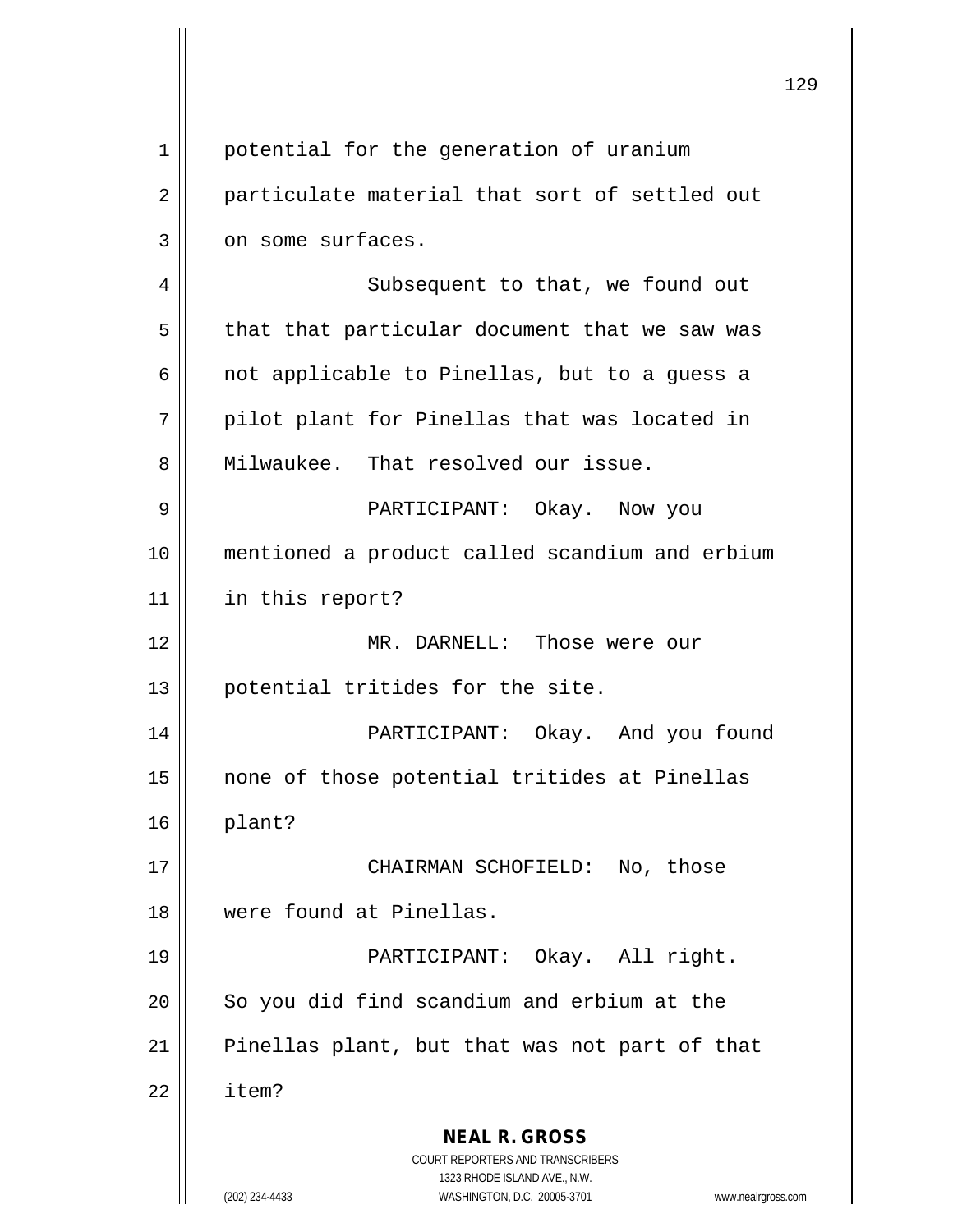**NEAL R. GROSS** COURT REPORTERS AND TRANSCRIBERS 1323 RHODE ISLAND AVE., N.W. (202) 234-4433 WASHINGTON, D.C. 20005-3701 www.nealrgross.com 1 || MR. DARNELL: No, they are in the 2 || literature for the Pinellas plant. We did not  $3 \parallel$  go out and physically verify that this 4 || material was there. 5 PARTICIPANT: Okay. All right. 6 Well, I am very aware that erbium was at the  $7 \parallel$  plant. I know that for a fact. But I don't 8 || know if you knew that, but I just wanted to  $9 \parallel$  bring that up. That's what geared my mind to 10 || thinking in terms of that. 11 CHAIRMAN SCHOFIELD: It is one of 12 the ones that is listed for Pinellas. 13 PARTICIPANT: Okay. It was used? 14 I mean, you know that it was in the Pinellas 15 || plant, correct? 16 MR. KATZ: Right. Right. You're 17 || just supporting the documentation that they 18 || reviewed in preparing their materials. Thank  $19 \parallel$  you. 20 PARTICIPANT: All right. Well, I  $21$  | just wanted to make sure that you knew that.  $22$  || Okay. Thank you.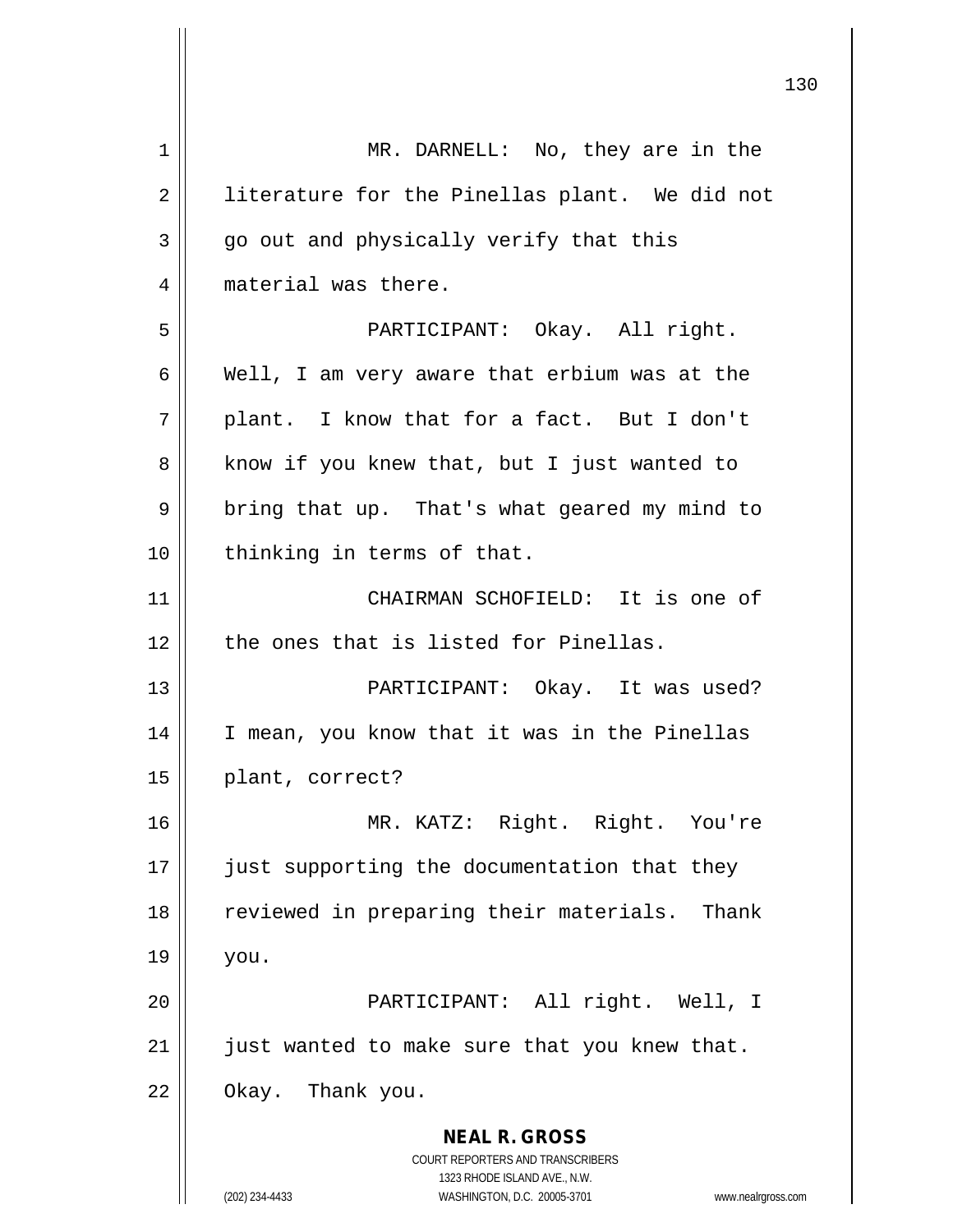| $\mathbf 1$ | MR. KATZ: Thank you very much.                                      |
|-------------|---------------------------------------------------------------------|
| 2           | CHAIRMAN SCHOFIELD: There is at                                     |
| 3           | least in the documentation one plutonium                            |
| 4           | beryllium source, if I remember right.                              |
| 5           | MR. DARNELL: Yes, there is.                                         |
| 6           | CHAIRMAN SCHOFIELD: So, I mean,                                     |
| 7           | that's documented that they used a source for                       |
| 8           | calibration for instrumentation. That is also                       |
| 9           | in the documentation.                                               |
| 10          | PARTICIPATION: Yes, they also cut                                   |
| 11          | that, too, at the plant. I mean, they used it                       |
| 12          | in the machine shop quite extensively. I                            |
| 13          | mean, it's very expensive to purchase, but it                       |
| 14          | was quite extensive use to touch those tubes.                       |
| 15          | CHAIRMAN SCHOFIELD: They cut                                        |
| 16          | their sources, the plutonium or beryllium?                          |
| 17          | PARTICIPANT: They used erbium in                                    |
| 18          | the machine shop.                                                   |
| 19          | CHAIRMAN SCHOFIELD: Oh, okay.                                       |
| 20          | Okay. I'm sorry. I misunderstood you.                               |
| 21          | PARTICIPANT: I'm sorry I wasn't                                     |
| 22          | clear on that.                                                      |
|             | <b>NEAL R. GROSS</b>                                                |
|             | COURT REPORTERS AND TRANSCRIBERS<br>1323 RHODE ISLAND AVE., N.W.    |
|             | (202) 234-4433<br>WASHINGTON, D.C. 20005-3701<br>www.nealrgross.com |

 $\mathsf{I}$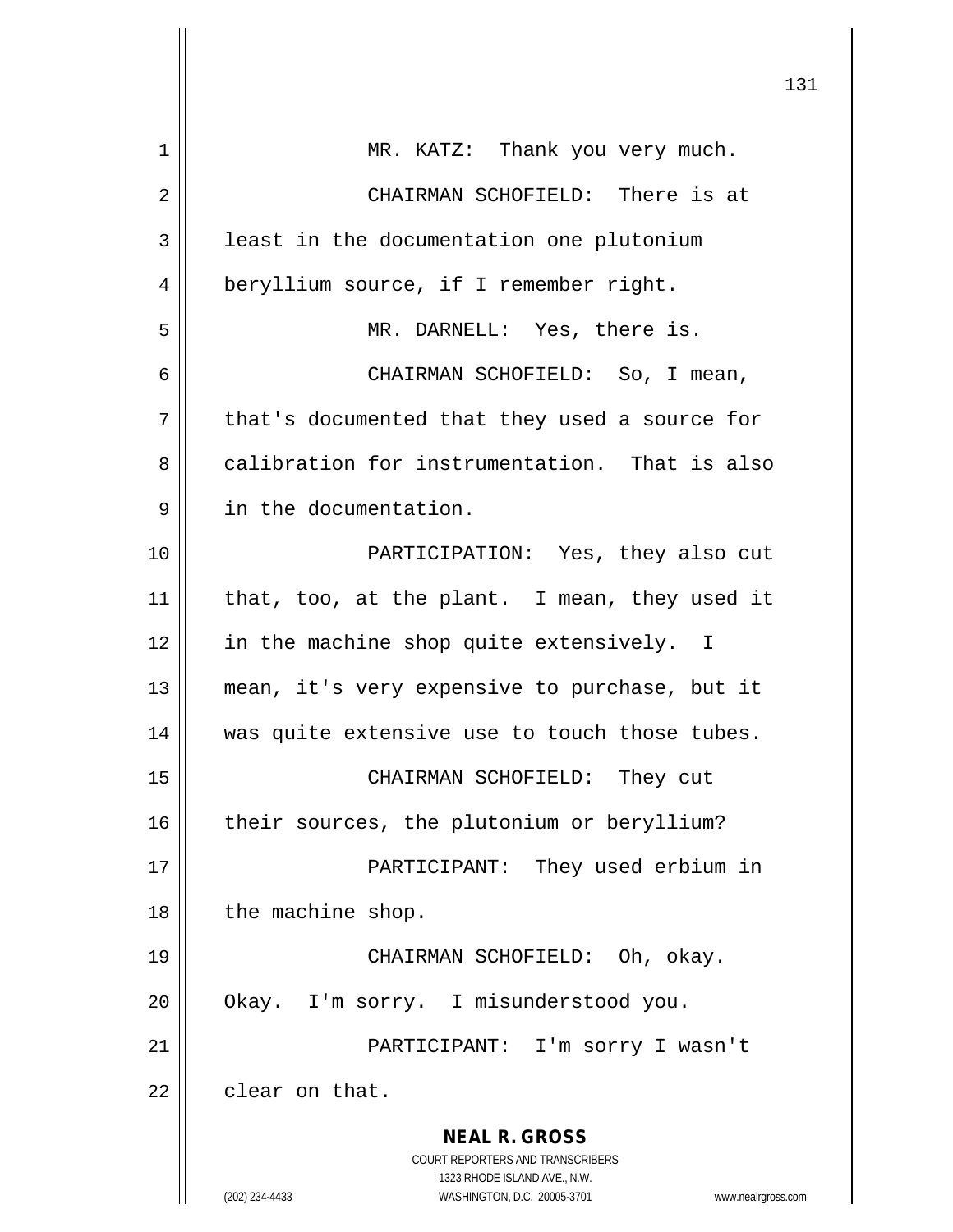| 1  | MS. HAND: I would like to know                                          |
|----|-------------------------------------------------------------------------|
| 2  | the date of that smear for that Milwaukee                               |
| 3  | thing, because Milwaukee was moved down into                            |
| 4  | Pinellas plant and it was inside the plant.                             |
| 5  | What was the date of the smear?                                         |
| 6  | DR. MAURO: I'm going to pass the                                        |
| 7  | baton to these folks.                                                   |
| 8  | MR. DARNELL: It was early in the                                        |
| 9  | plant operations.                                                       |
| 10 | MS. HAND: But that's what I'm                                           |
| 11 | saying, it's not a separate site. Milwaukee                             |
| 12 | was moved to Pinellas plant. They worked                                |
| 13 | inside the plant. So what was the date of the                           |
| 14 | smear that you got?                                                     |
| 15 | MR. DARNELL: Originally it was a                                        |
| 16 | separate site.                                                          |
| 17 | MS. HAND: No, originally it was                                         |
| 18 | in Milwaukee. Then move down in the '60s to                             |
| 19 | Pinellas plant.                                                         |
| 20 | MR. DARNELL: Exactly.                                                   |
| 21 | MS. HAND: So that's what I'm                                            |
| 22 | saying. Was the date of the smear earlier                               |
|    | <b>NEAL R. GROSS</b>                                                    |
|    | <b>COURT REPORTERS AND TRANSCRIBERS</b><br>1323 RHODE ISLAND AVE., N.W. |
|    | WASHINGTON, D.C. 20005-3701<br>(202) 234-4433<br>www.nealrgross.com     |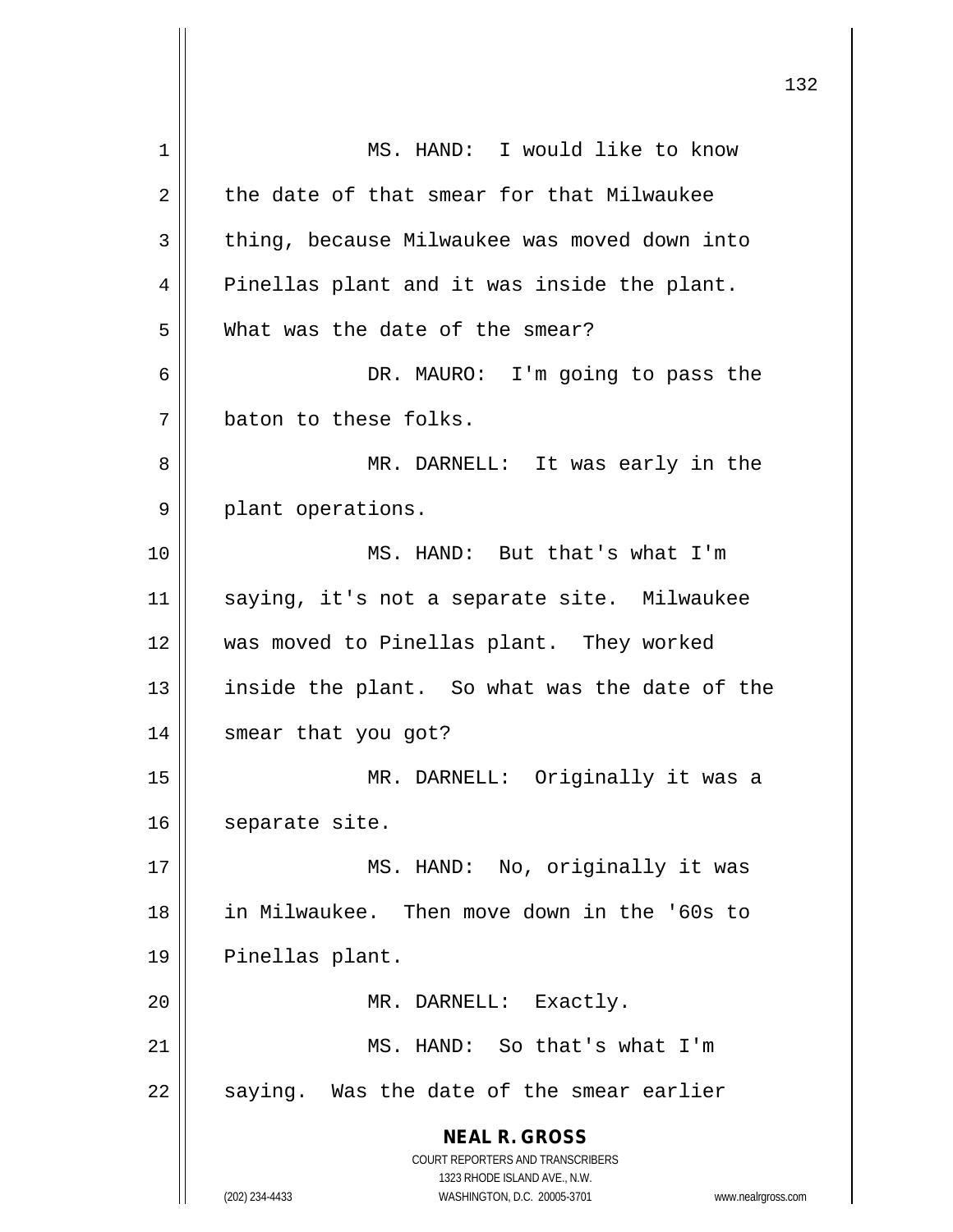**NEAL R. GROSS** COURT REPORTERS AND TRANSCRIBERS 1323 RHODE ISLAND AVE., N.W. (202) 234-4433 WASHINGTON, D.C. 20005-3701 www.nealrgross.com 1 || before the 1960s, before they moved down to 2 || Pinellas plant? Because that was the 3 Milwaukee group. 4 | MR. GLECKLER: It was around 1966, 5 I believe, when all the activities at the 6 | Milwaukee site finally transferred to the  $7$  || Pinellas plant and none of the neutron 8 | generator work was being done in Milwaukee. 9 Whereas Milwaukee did other stuff, I believe, 10 || other than just that. 11 || MR. KATZ: So the record that they 12 were referencing is a record from the earlier 13 || period from Milwaukee when there were 14 | operations in Milwaukee. 15 MS. HAND: When it was there. So  $16$  we've got the actual date on that, because we 17 want to make sure -- 18 MR. KATZ: They have the records  $19$   $\parallel$  that would confirm  $-$ 20 MS. HAND: Okay. I would like to  $21$  | get a copy of that date, please. 22 MR. DARNELL: You need to submit a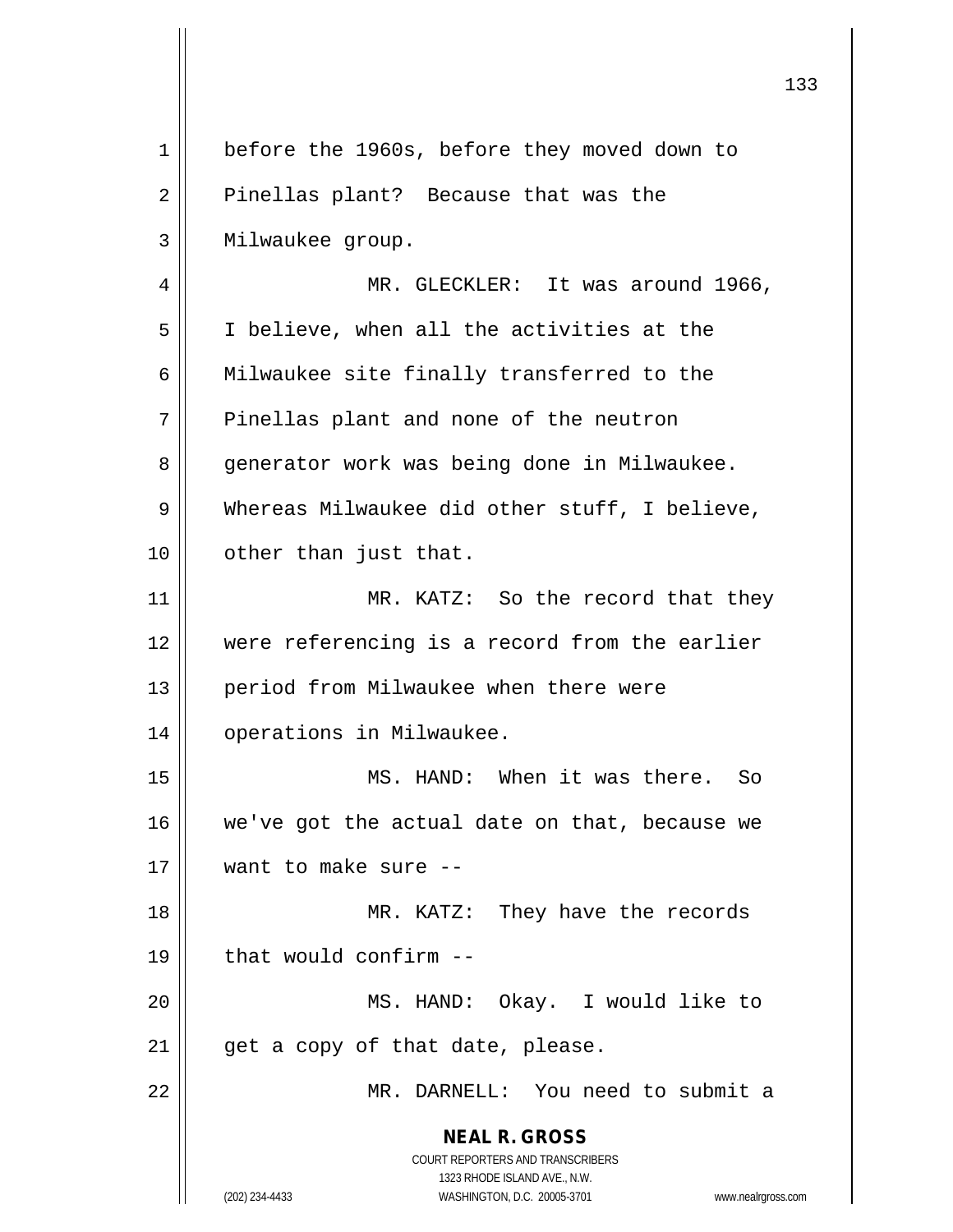|    | 13                                                                                                                                                              |
|----|-----------------------------------------------------------------------------------------------------------------------------------------------------------------|
| 1  | FOIA request for --                                                                                                                                             |
| 2  | CHAIRMAN SCHOFIELD: They have the                                                                                                                               |
| 3  | document numbers of that record.                                                                                                                                |
| 4  | MR. GLECKLER: Yes, it's easy for                                                                                                                                |
| 5  | us to look up.                                                                                                                                                  |
| 6  | MR. DARNELL: We can get it                                                                                                                                      |
| 7  | easily. We just don't have it here.                                                                                                                             |
| 8  | CHAIRMAN SCHOFIELD: Yes. No, I                                                                                                                                  |
| 9  | don't have a copy of it either here. I do                                                                                                                       |
| 10 | have a list of some of those documentations                                                                                                                     |
| 11 | from Milwaukee. There have been document                                                                                                                        |
| 12 | numbers.                                                                                                                                                        |
| 13 | MR. DARNELL: If you have the                                                                                                                                    |
| 14 | document number, would you let Donna have                                                                                                                       |
| 15 | that, or Ms. Hand have that so she can get                                                                                                                      |
| 16 | her $--$                                                                                                                                                        |
| 17 | CHAIRMAN SCHOFIELD:                                                                                                                                             |
| 18 | Unfortunately, she won't be able to access                                                                                                                      |
| 19 | those documents.                                                                                                                                                |
| 20 | MR. CALHOUN: Yes, but she can                                                                                                                                   |
| 21 | make the request that way.                                                                                                                                      |
| 22 | CHAIRMAN SCHOFIELD: Right. She                                                                                                                                  |
|    | <b>NEAL R. GROSS</b><br>COURT REPORTERS AND TRANSCRIBERS<br>1323 RHODE ISLAND AVE., N.W.<br>(202) 234-4433<br>WASHINGTON, D.C. 20005-3701<br>www.nealrgross.com |

 $\overline{\phantom{a}}$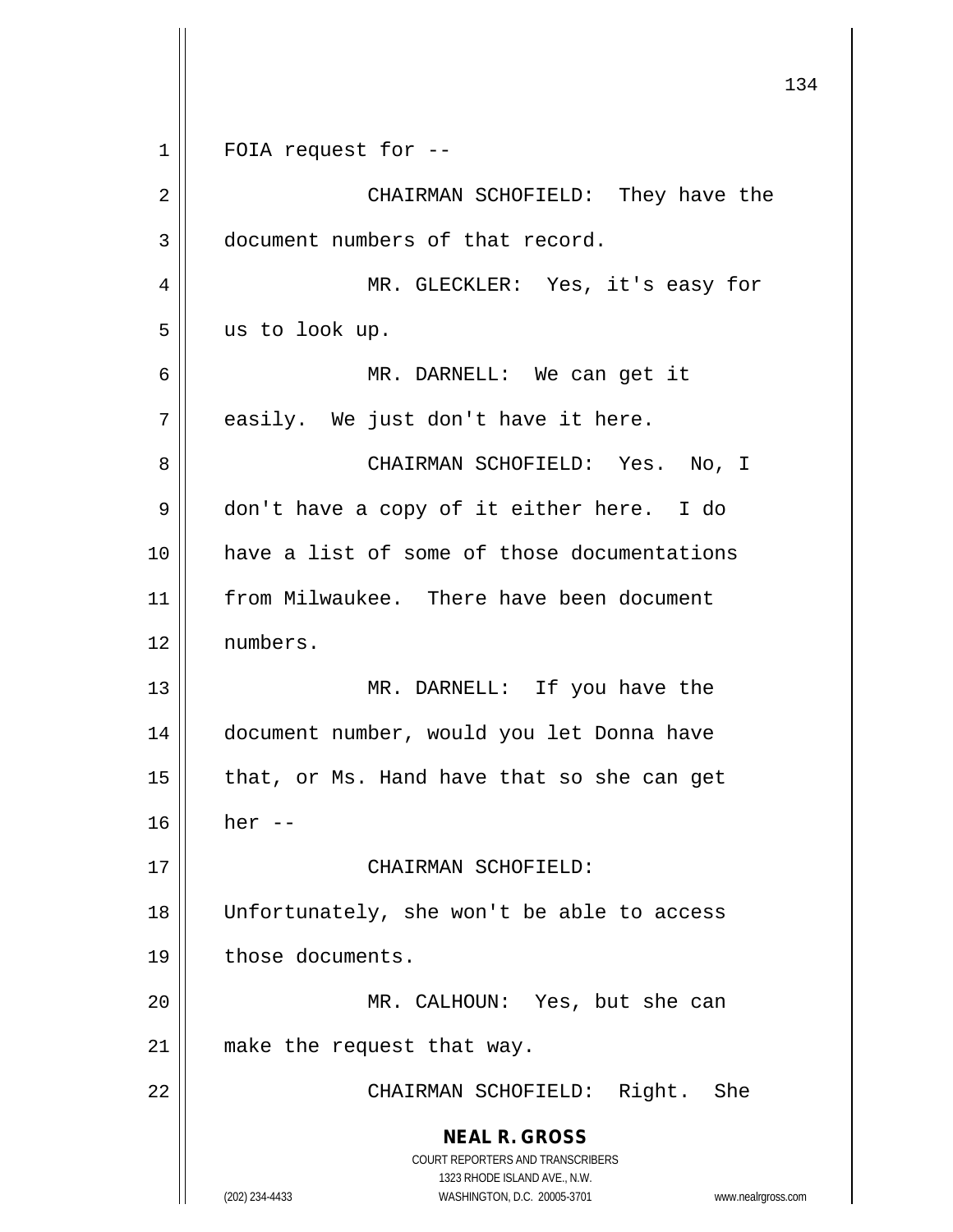**NEAL R. GROSS** COURT REPORTERS AND TRANSCRIBERS 1323 RHODE ISLAND AVE., N.W. (202) 234-4433 WASHINGTON, D.C. 20005-3701 www.nealrgross.com 1 can make the request. But I mean they're not  $2 \parallel$  on the open -- they aren't --3 || MR. GLECKLER: Refer to those  $4 \parallel$  numbers that you -- just a list of the ones in  $5 \parallel$  the TBD that had been identified, or was that 6 | particular one that she's inquiring about 7 wasn't one of the TBD documents? 8 CHAIRMAN SCHOFIELD: These are 9 Some that were used in the TBD and they were 10 in reply about some of the MILFWOG documents. 11 And that's a list of the numbers of some of 12 | those documents. 13 MR. CALHOUN: Oh, so you don't  $14$  || know for sure which one  $-$ 15 MR. GLECKLER: Yes, that's just  $16$  the ones that were in the TBD. It's probably 17 || not the one she's looking for. 18 MR. DARNELL: Yes. 19 MS. HAND: That he was talking  $20$  || about. That's what I'm saying. 21 CHAIRMAN SCHOFIELD: Yes, those 22 || may have some information for her. That's,